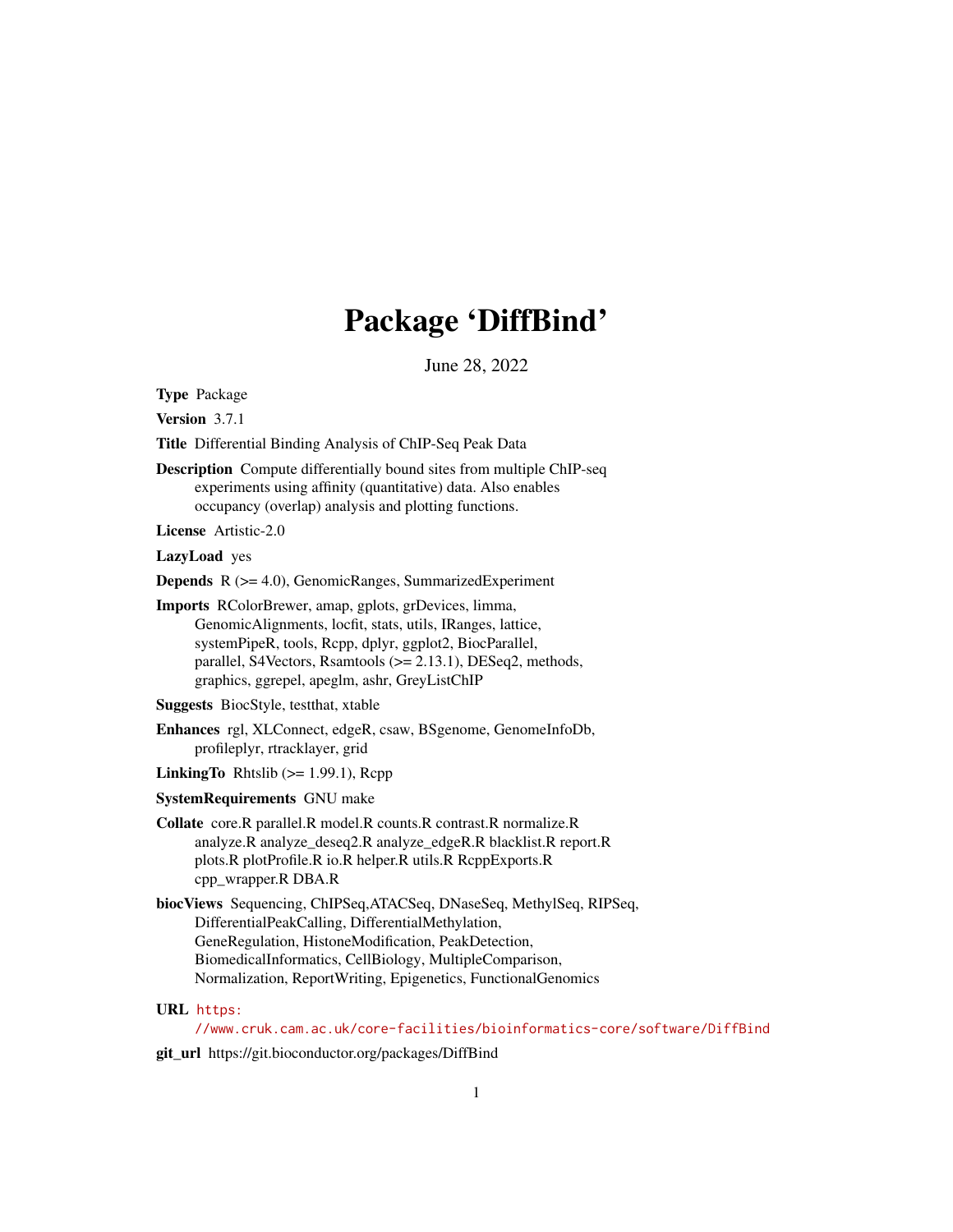# 2 R topics documented:

git\_branch master git\_last\_commit 6fd31d9 git\_last\_commit\_date 2022-05-13 Date/Publication 2022-06-28

Author Rory Stark [aut, cre],

Gord Brown [aut]

Maintainer Rory Stark <rory.stark@cruk.cam.ac.uk>

# R topics documented:

| $\overline{3}$ |
|----------------|
| $\overline{4}$ |
| 8              |
| 11             |
| 12             |
| 14             |
| 17             |
| 22.            |
| 26             |
| 27             |
| 29             |
| 34             |
| 37             |
| 42             |
| 44             |
| 48             |
| 51             |
| 54             |
| 57             |
| 60             |
| 62             |
| 66             |
| 67             |
| 69             |
| 76             |
|                |

**Index** [79](#page-78-0)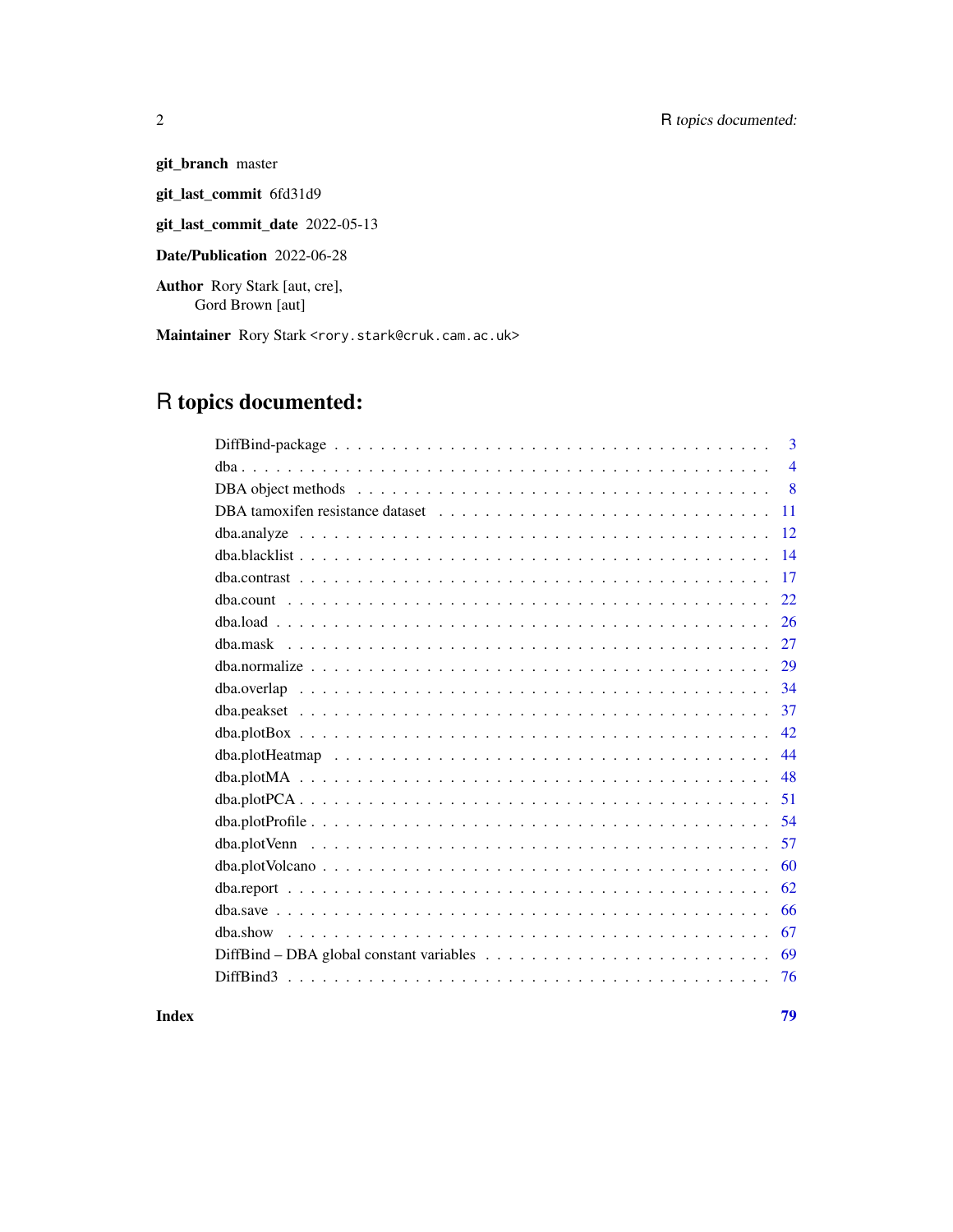<span id="page-2-0"></span>

# <span id="page-2-1"></span>Description

Differential binding analysis of ChIP-seq peaksets

# Details

Computes differentially bound sites from multiple ChIP-seq experiments using affinity (quantitative) data. Also enables occupancy (overlap) analysis and plotting functions.

Entry Points:

| dba:<br>dba.peakset:         | Construct a dba object<br>Add a peakset to, or retrieve a peakset from, a dba object |
|------------------------------|--------------------------------------------------------------------------------------|
| dba.overlap:                 | Compute binding site overlaps and/or correlations                                    |
| dba.blacklist:<br>dba.count: | Filter peaks using blacklists and greylists<br>Count reads in binding sites          |
| dba.contrast:                | Establish design and contrast(s) for analysis                                        |
| dba.normalize:               | Normalize count data for analysis                                                    |
| dba.analyze:                 | Execute quantitative analysis                                                        |
| dba.report:                  | Generate results report for a contrast analysis                                      |
| dba.plotHeatmap:             | Heatmap plot                                                                         |
| dba.plotPCA:                 | Principal Components plot                                                            |
| dba.plotBox:                 | <b>Boxplots</b>                                                                      |
| dba.plotMA:                  | MA/scatter plot                                                                      |
| dba.plotVenn:                | Venn diagram plot                                                                    |
| dba.plotVolcano:             | Volcano plot                                                                         |
| dba.plotProfile:             | Peak profile heatmaps                                                                |
| dba.show:                    | Show dha metadata                                                                    |
| dba.mask:                    | Mask samples or sites                                                                |
|                              |                                                                                      |
| dba.save:                    | Save dba object                                                                      |
| dba.load:                    | Load dba object                                                                      |

# Author(s)

Rory Stark <rory.stark @at@ cruk.cam.ac.uk> and Gord Brown <gdbzork @at@ gmail.com>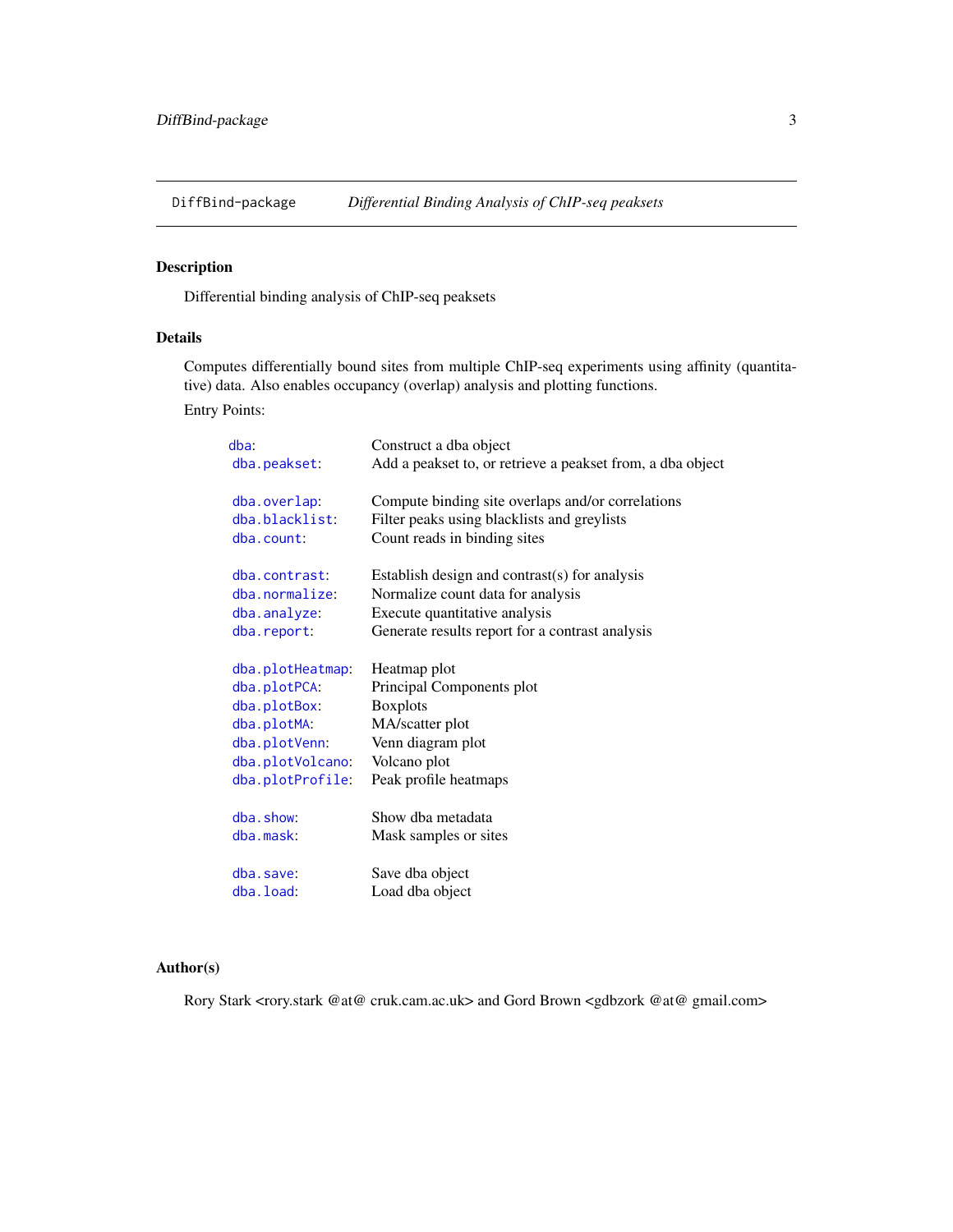# <span id="page-3-1"></span><span id="page-3-0"></span>Description

Constructs a new DBA object from a sample sheet, or based on an existing DBA object

# Usage

```
dba(DBA,mask, minOverlap=2,
   sampleSheet="dba_samples.csv",
   config=data.frame(AnalysisMethod=DBA_DESEQ2,th=0.05,
                      DataType=DBA_DATA_GRANGES, RunParallel=TRUE,
                      minQCth=15, fragmentSize=125,
                      bCorPlot=FALSE, reportInit="DBA",
                      bUsePval=FALSE, design=TRUE,
                      doBlacklist=TRUE, doGreylist=TRUE),
   peakCaller="raw", peakFormat, scoreCol, bLowerScoreBetter,
    filter, skipLines=0,
   bAddCallerConsensus=FALSE,
   bRemoveM=TRUE, bRemoveRandom=TRUE,
   bSummarizedExperiment=FALSE,
   attributes, dir)
```

| <b>DBA</b>  | existing DBA object – if present, will return a fully-constructed DBA object<br>based on the passed one, using criteria specified in the mask and/or minoverlap<br>parameters. If missing, will create a new DBA object based on the sampleSheet. |
|-------------|---------------------------------------------------------------------------------------------------------------------------------------------------------------------------------------------------------------------------------------------------|
| mask        | logical or numerical vector indicating which peaksets to include in the resulting<br>model if basing DBA object on an existing one. See dba.mask.                                                                                                 |
| minOverlap  | only include peaks in at least this many peaksets in the main binding matrix if<br>basing DBA object on an existing one. If min0verlap is between zero and one,<br>peak will be included from at least this proportion of peaksets.               |
| sampleSheet | data frame containing sample sheet, or file name of sample sheet to load (ignored<br>if DBA is specified). Columns names in sample sheet may include:                                                                                             |
|             | • SampleID: Identifier string for sample. Must be unique for each sample.<br>• Tissue: Identifier string for tissue type                                                                                                                          |
|             | • Factor: Identifier string for factor                                                                                                                                                                                                            |
|             | • Condition: Identifier string for condition                                                                                                                                                                                                      |
|             | • Treatment: Identifier string for treatment                                                                                                                                                                                                      |
|             | • Replicate: Replicate number of sample                                                                                                                                                                                                           |
|             | • bamReads: file path for bam file containing aligned reads for ChIP sample                                                                                                                                                                       |
|             | • bamControl: file path for bam file containing aligned reads for control<br>sample                                                                                                                                                               |
|             |                                                                                                                                                                                                                                                   |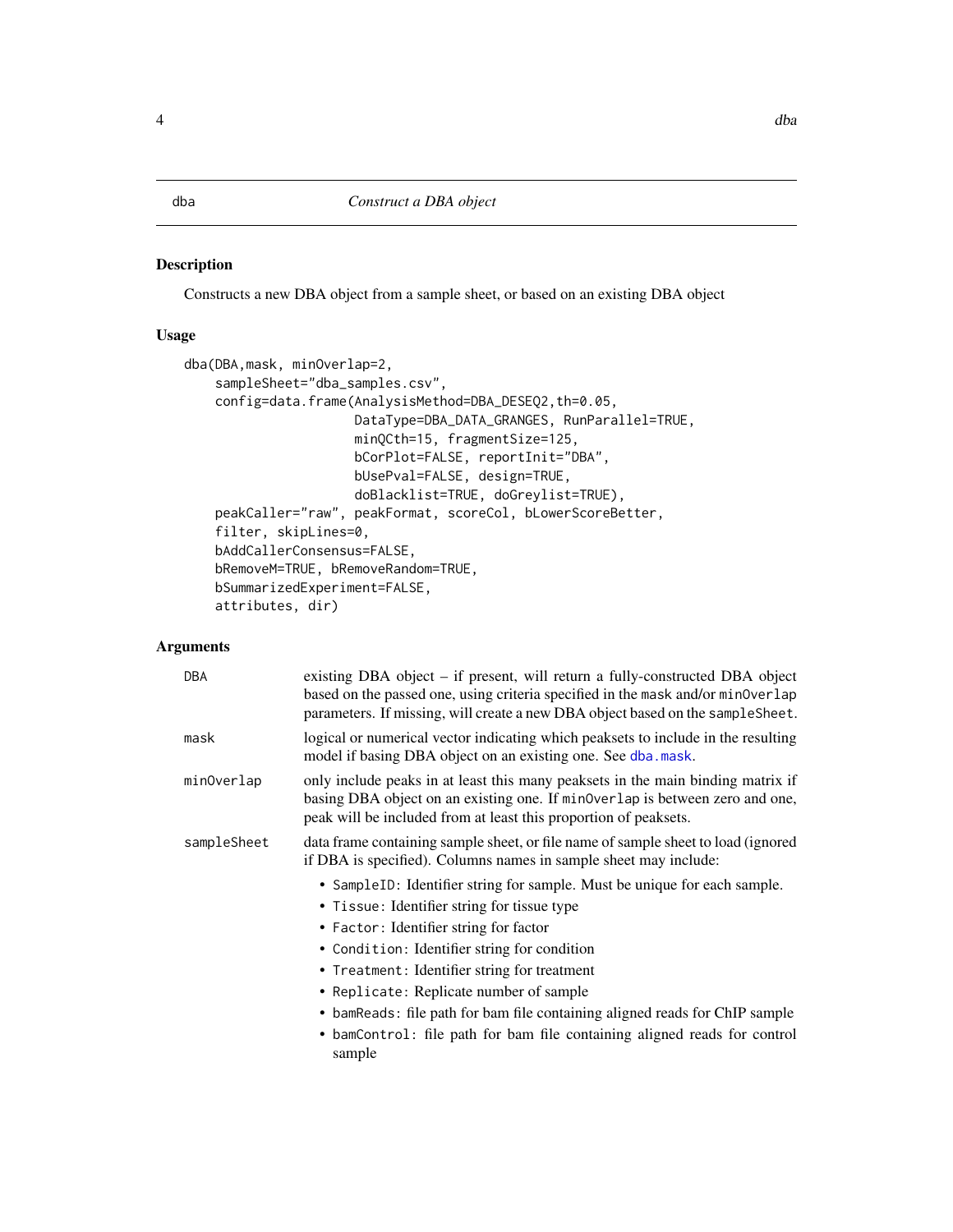- ControlID: Identifier string for control sample
- Peaks: path for file containing peaks for sample. Format determined by PeakCaller field or caller parameter
- PeakCaller: Identifier string for peak caller used. If Peaks is not a bed file, this will determine how the Peaks file is parsed. If missing, will use default peak caller specified in caller parameter. Possible values:
	- "raw": text file file; peak score is in fourth column
	- "bed": .bed file; peak score is in fifth column
	- "narrow": default peak.format: narrowPeaks file
	- "macs": MACS .xls file
	- "swembl": SWEMBL .peaks file
	- "bayes": bayesPeak file
	- "peakset": peakset written out using pv.writepeakset
	- "fp4": FindPeaks v4
- PeakFormat: string indicating format for peak files; see PeakCaller and [dba.peakset](#page-36-1)
- ScoreCol: column in peak files that contains peak scores
- LowerBetter: logical indicating that lower scores signify better peaks
- Counts: file path for externally computed read counts; see [dba.peakset](#page-36-1) (counts parameter)

For sample sheets loaded from a file, the accepted formats are comma-separated values (column headers, followed by one line per sample), or Excel-formatted spreadsheets (.xls or .xlsx extension). Leading and trailing white space will be removed from all values, with a warning.

config data frame containing configuration options, or file name of config file to load when constructing a new DBA object from a sample sheet. NULL indicates no config file. Relevant fields include:

- AnalysisMethod: either DBA\_DESEQ2 or DBA\_EDGER.
- th: default threshold for reporting and plotting analysis results.
- DataType: default class for peaks and reports (DBA\_DATA\_GRANGES, DBA\_DATA\_RANGEDDATA, or DBA\_DATA\_FRAME).
- RunParallel: logical indicating if counting and analysis operations should be run in parallel using multicore by default.
- minQCth: numeric, for filtering reads based on mapping quality score; only reads with a mapping quality score greater than or equal to this will be counted.
- fragmentSize: numeric with mean fragment size. Reads will be extended to this length before counting overlaps. May be a vector of lengths, one for each sample.
- bCorPlot: logical indicating that a correlation heatmap should be plotted automatically
- ReportInit: string to append to the beginning of saved report file names.
- bUsePval: logical, default indicating whether to use FDR (FALSE) or pvalues (TRUE).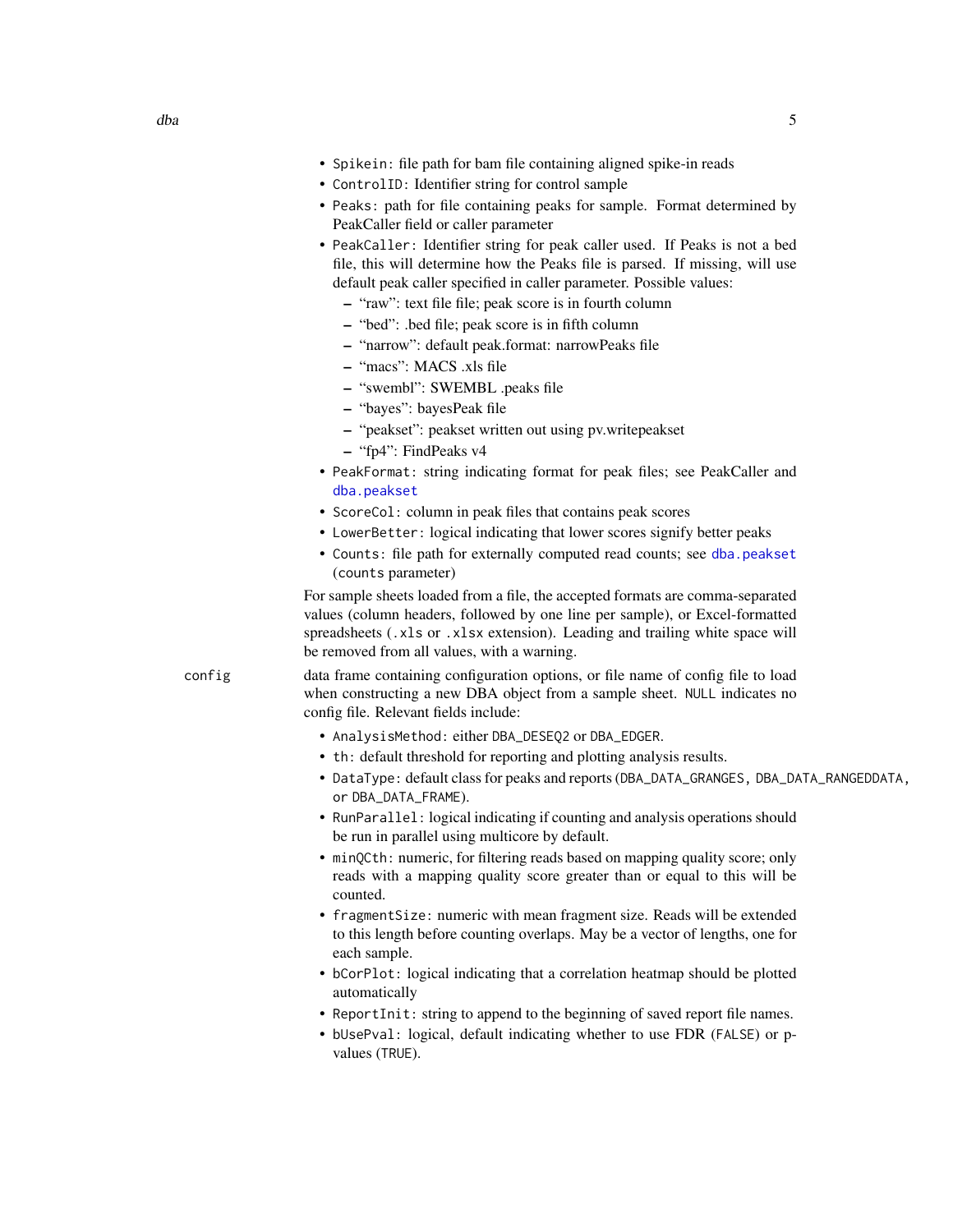|                       | • doBlacklist: logical, whether to attempt to find and apply a blacklist if<br>none is present when running dba. analyze.<br>• doGreylist: logical, whether to attempt to generate and apply a greylist if<br>none is present when running dba. analyze.                                                                                                                                                          |
|-----------------------|-------------------------------------------------------------------------------------------------------------------------------------------------------------------------------------------------------------------------------------------------------------------------------------------------------------------------------------------------------------------------------------------------------------------|
| peakCaller            | if a sampleSheet is specified, the default peak caller that will be used if the<br>PeakCaller column is absent.                                                                                                                                                                                                                                                                                                   |
| peakFormat            | if a sampleSheet is specified, the default peak file format that will be used if<br>the PeakFormat column is absent.                                                                                                                                                                                                                                                                                              |
| scoreCol              | if a sampleSheet is specified, the default column in the peak files that will be<br>used for scoring if the ScoreCol column is absent.                                                                                                                                                                                                                                                                            |
| bLowerScoreBetter     |                                                                                                                                                                                                                                                                                                                                                                                                                   |
|                       | if a sampleSheet is specified, the sort order for peak scores if the LowerBetter<br>column is absent.                                                                                                                                                                                                                                                                                                             |
| filter                | if a sampleSheet is specified, a filter value if the Filter column is absent.<br>Peaks with scores lower than this value (or higher if bLowerScoreBetter or<br>LowerBetter is TRUE) will be removed.                                                                                                                                                                                                              |
| skipLines             | if a sampleSheet is specified, the number of lines (ie header lines) at the begin-<br>ning of each peak file to skip.                                                                                                                                                                                                                                                                                             |
| bAddCallerConsensus   |                                                                                                                                                                                                                                                                                                                                                                                                                   |
|                       | add a consensus peakset for each sample with more than one peakset (i.e. dif-<br>ferent peak callers) when constructing a new DBA object from a sampleSheet.                                                                                                                                                                                                                                                      |
| bRemoveM              | logical indicating whether to remove peaks on chrM (mitochondria) when con-<br>structing a new DBA object from a sample sheet.                                                                                                                                                                                                                                                                                    |
| bRemoveRandom         | logical indicating whether to remove peaks on chrN_random when constructing<br>a new DBA object from a sample sheet.                                                                                                                                                                                                                                                                                              |
| bSummarizedExperiment |                                                                                                                                                                                                                                                                                                                                                                                                                   |
|                       | logical indicating whether to return resulting object as a SummarizedExperiment.                                                                                                                                                                                                                                                                                                                                  |
| bCorPlot              | logical indicating that a correlation heatmap should be plotted before returning.<br>If DBA is NULL (a new DBA object is being created), and bCorPlot is missing,<br>then this will take the default value (FALSE). However if DBA is NULL (a new DBA<br>object is being created), and bCorPlot is specified, then the specified value will<br>become the default value of bCorPlot for the resultant DBA object. |
| attributes            | vector of attributes to use subsequently as defaults when generating labels in<br>plotting functions:                                                                                                                                                                                                                                                                                                             |
|                       | • DBA_ID                                                                                                                                                                                                                                                                                                                                                                                                          |
|                       | DBA_TISSUE                                                                                                                                                                                                                                                                                                                                                                                                        |
|                       |                                                                                                                                                                                                                                                                                                                                                                                                                   |
|                       | • DBA_FACTOR                                                                                                                                                                                                                                                                                                                                                                                                      |
|                       | • DBA_CONDITION                                                                                                                                                                                                                                                                                                                                                                                                   |
|                       | • DBA_TREATMENT                                                                                                                                                                                                                                                                                                                                                                                                   |
|                       | · DBA_REPLICATE                                                                                                                                                                                                                                                                                                                                                                                                   |
|                       | • DBA_CONSENSUS                                                                                                                                                                                                                                                                                                                                                                                                   |
|                       | • DBA_CALLER                                                                                                                                                                                                                                                                                                                                                                                                      |
|                       | • DBA_CONTROL                                                                                                                                                                                                                                                                                                                                                                                                     |
| dir                   | Directory path. If supplied, files referenced in the sampleSheet will have this<br>path prepended. Applies to PeakFiles, bamReads, bamControl, and Spikein,                                                                                                                                                                                                                                                       |

if present. If sampleSheet is a filepath, this will prepended to that as well.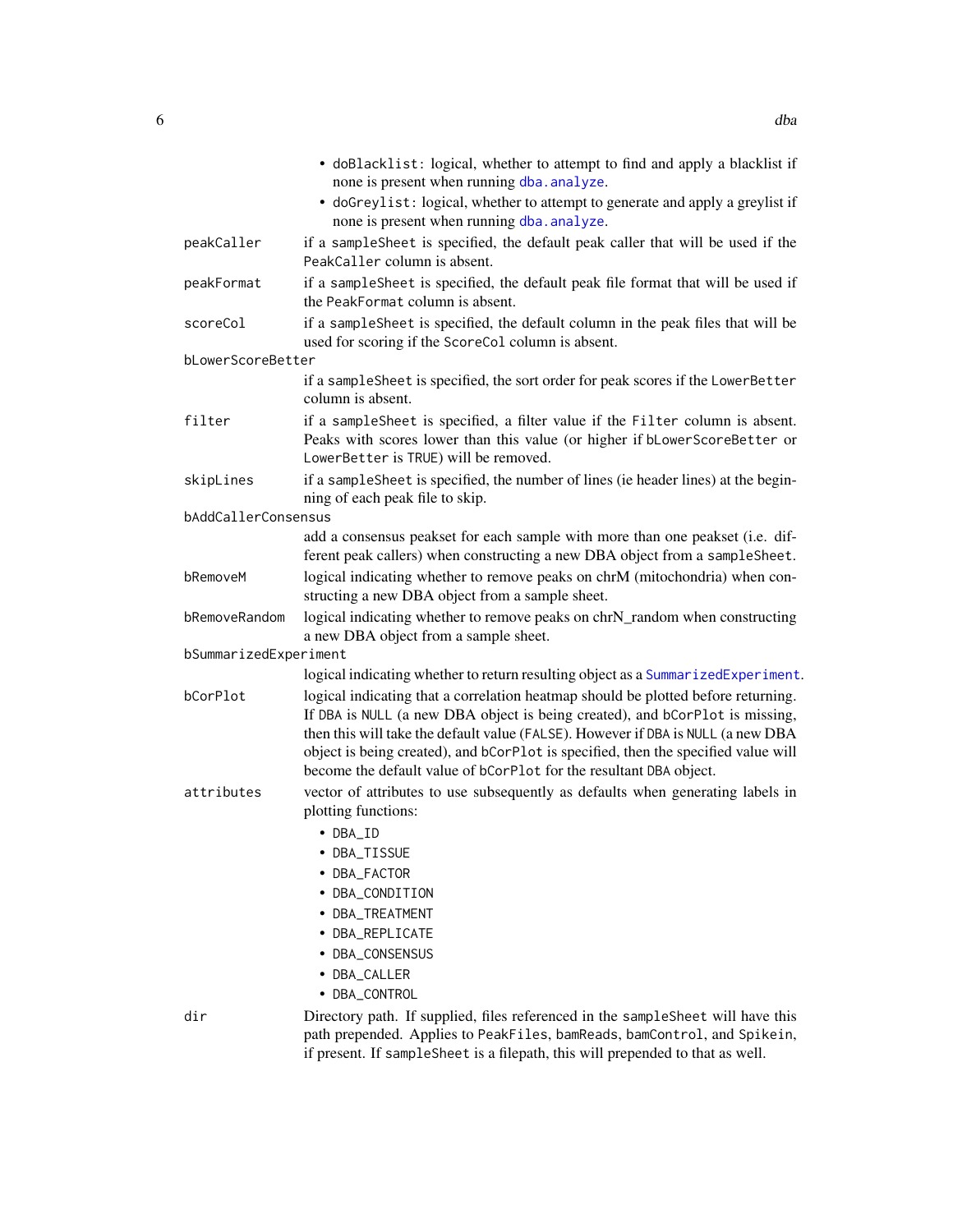# Details

MODE: Construct a new DBA object from a samplesheet:

dba(sampleSheet, config, bAddCallerConsensus, bRemoveM, bRemoveRandom, attributes) MODE: Construct a DBA object based on an existing one: dba(DBA, mask, attributes) MODE: Convert a DBA object to a SummarizedExperiment object: dba(DBA, bSummarizedExperiment=TRUE)

#### Value

DBA object

# Author(s)

Rory Stark and Gordon Brown

# See Also

[dba.peakset](#page-36-1), [dba.show](#page-66-1), [DBA.config](#page-7-1).

#### Examples

```
# Create DBA object from a samplesheet
## Not run:
basedir <- system.file("extra", package="DiffBind")
tamoxifen <- dba(sampleSheet="tamoxifen.csv", dir=basedir)
tamoxifen
tamoxifen <- dba(sampleSheet="tamoxifen_allfields.csv")
tamoxifen
tamoxifen <- dba(sampleSheet="tamoxifen_allfields.csv",config="config.csv")
tamoxifen
## End(Not run)
#Create a DBA object with a subset of samples
data(tamoxifen_peaks)
Responsive <- dba(tamoxifen,tamoxifen$masks$Responsive)
Responsive
# change peak caller but leave peak format the same
basedir <- system.file("extra", package="DiffBind")
tamoxifen <- dba(sampleSheet="tamoxifen.csv", dir=basedir,
                 peakCaller="macs", peakFormat="raw", scoreCol=5 )
dba.show(tamoxifen, attributes=c(DBA_TISSUE,DBA_CONDITION,DBA_REPLICATE,DBA_CALLER))
# Convert DBA object to SummarizedExperiment
data(tamoxifen_counts)
sset <- dba(tamoxifen,bSummarizedExperiment=TRUE)
```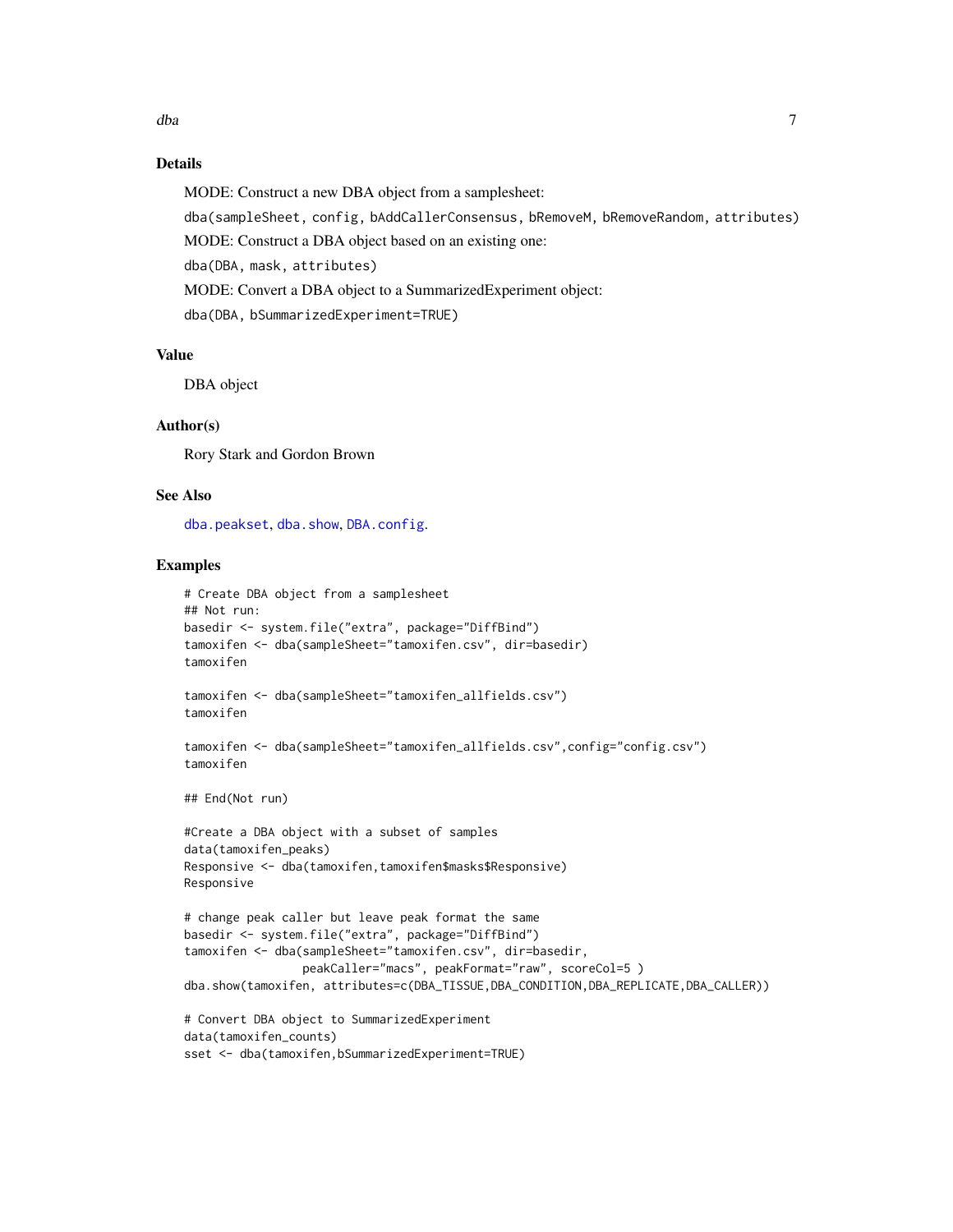<span id="page-7-0"></span>sset

DBA object methods *Standard S3 methods for DBA object*

#### <span id="page-7-1"></span>**Description**

Standard S3 methods for DBA object.

# Usage

```
## S3 method for class 'DBA'
print(x, \ldots)## S3 method for class 'DBA'
summary(object, ...)
## S3 method for class 'DBA'
plot(x, \ldots)
```
#### Arguments

| X       | DBA object                            |
|---------|---------------------------------------|
| object  | DBA object                            |
| $\cdot$ | Arguments passed on to parent methods |

#### Details

S3 methods for DBA object from the [DiffBind](#page-2-1) package.

DBA objects are usually constructed using the [dba](#page-3-1) function.

There are a number of internal parameters that can be set, and defaults overridden, by setting DBA\$config options:

- DBA\$config\$AnalysisMethod: either DBA\_DESEQ2 or DBA\_EDGER.
- DBA\$config\$th: default threshold for reporting and plotting analysis results.
- DBA\$config\$DataType: default class for peaks and reports (DBA\_DATA\_GRANGES, DBA\_DATA\_RANGEDDATA, or DBA\_DATA\_FRAME).
- DBA\$config\$RunParallel: logical indicating if counting and analysis operations should be run in parallel using multicore by default.
- DBA\$config\$cores: number of cores to use when performing multi-core parallel processing.
- DBA\$config\$minQCth: numeric, for filtering reads based on mapping quality score; only reads with a mapping quality score greater than or equal to this will be counted.
- DBA\$config\$fragmentSize: numeric indicating mean fragment size for single-end counting. Reads will be extended to this length before counting overlaps. May be a vector of lengths, one for each sample.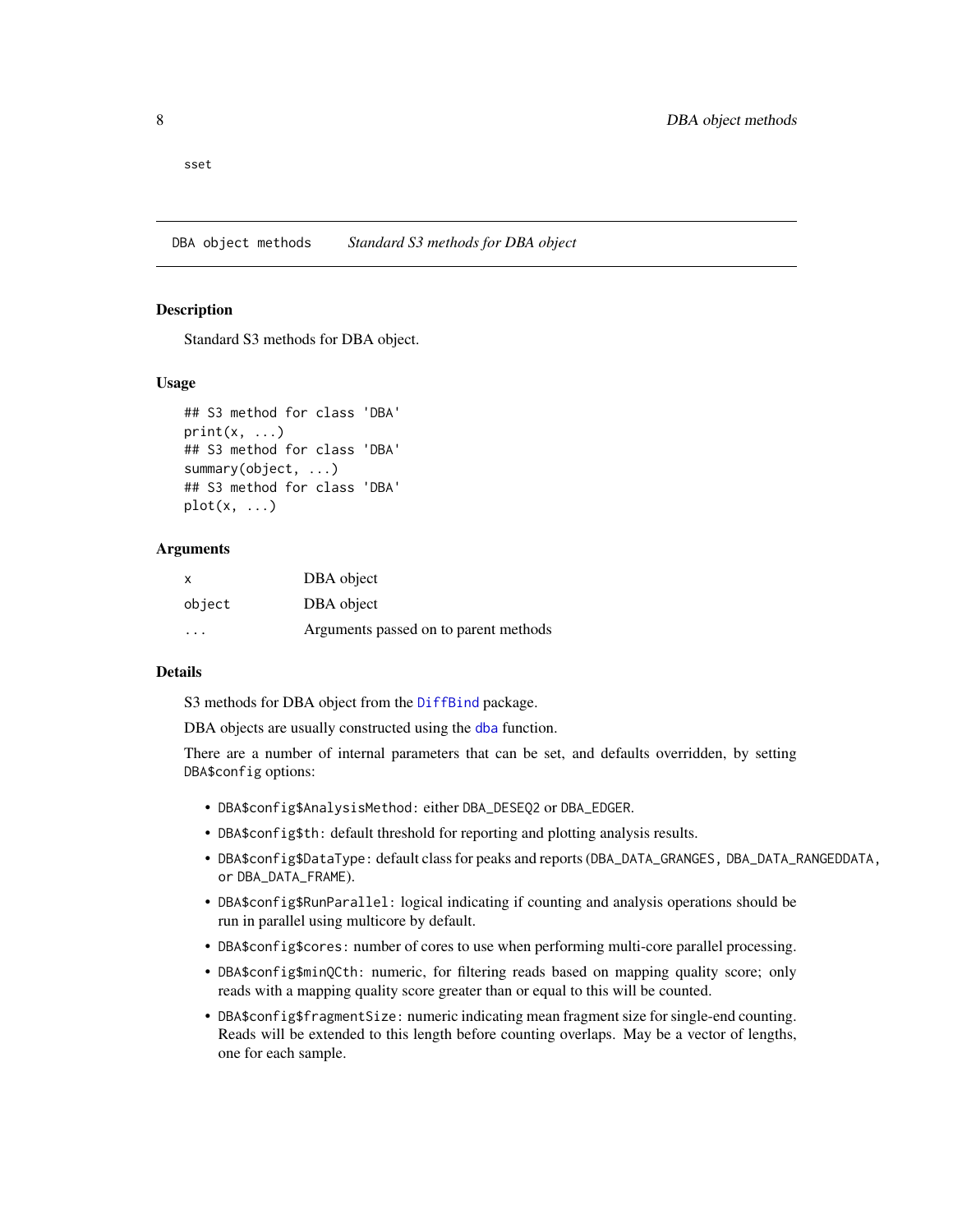- DBA\$config\$bCorPlot: logical indicating that a correlation heatmap should be plotted automatically
- DBA\$config\$ReportInit: string to append to the beginning of saved report file names.
- DBA\$config\$bUsePval: logical, default indicating whether to use FDR (FALSE) or p-values (TRUE).
- DBA\$config\$doBlacklist: logical, whether to attempt to find and apply a blacklist if none is present when running [dba.analyze](#page-11-1).
- DBA\$config\$doGreylist logical, whether to attempt to generate and apply a greylist if none is present when running [dba.analyze](#page-11-1).
- DBA\$config\$DataType The class of object for returned reports and peaksets:
	- [DBA\\_DATA\\_GRANGES](#page-68-1)
	- [DBA\\_DATA\\_RANGEDDATA](#page-68-1)
	- [DBA\\_DATA\\_FRAME](#page-68-1)
	- [DBA\\_DATA\\_SUMMARIZED\\_EXPERIMENT](#page-68-1)
- DBA\$config\$mergeOverlap: The overlap (in basepairs) between peaks to merge when generating a consensus peakset. A positive valuecontrols how many basepairs peaks must overlap to be merged, while a negative value will result in non-overlapping peaks to be merged, If absent, the default value of 1 will result in any peaks overlapping by at least one basepair to be merged into a single interval.
- DBA\$config\$design: When calling [dba.contrast](#page-16-1), if design parameter is missing, this will be used as the value for that parameter.
- DBA\$config\$edgeR\$bTagwise: logical indicating if edgeR::estimateGLMTagwiseDisp should be called when performing an edgeR analysis. If absent the default is TRUE, so setting this to FALSE prevents the tagwise dispersion estimate form being calculated.
- DBA\$config\$DESeq2\$fitType: logical indicating the fitType to be used in DESeq2::estimateDispersions when performing a DESeq2 analysis. If absent the default is local.
- DBA\$config\$savePrefix: When calling [dba.save](#page-65-1) or [dba.load](#page-25-1), this value (if present) will override the default value for the pre parameter.
- DBA\$config\$saveExt: When calling [dba.save](#page-65-1) or [dba.load](#page-25-1), this value (if present) will override the default value for the ext parameter.
- DBA\$config\$greylist.pval: pvalue cutoff to use when generating a greylist using GreyListChIP::calcThreshold. If missing, the default is 0.999
- DBA\$config\$saveExt: When calling [dba.save](#page-65-1), this value (if present) will override the default value for the ext parameter.
- DBA\$config\$yieldSize: yieldSize indicating how many reads to process at one time; default is 5000000. The lower this value, the less memory will be used, but the more time it will take to complete the count operation.
- DBA\$config\$intersectMode: mode indicating which overlap algorithm to use; default is "IntersectionNotEmpty"
- DBA\$config\$singleEnd: logical indicating if reads are single end; if NULL, status will be automatically detected.
- DBA\$config\$fragments: logical indicating how unmatched reads are counted; default is FALSE.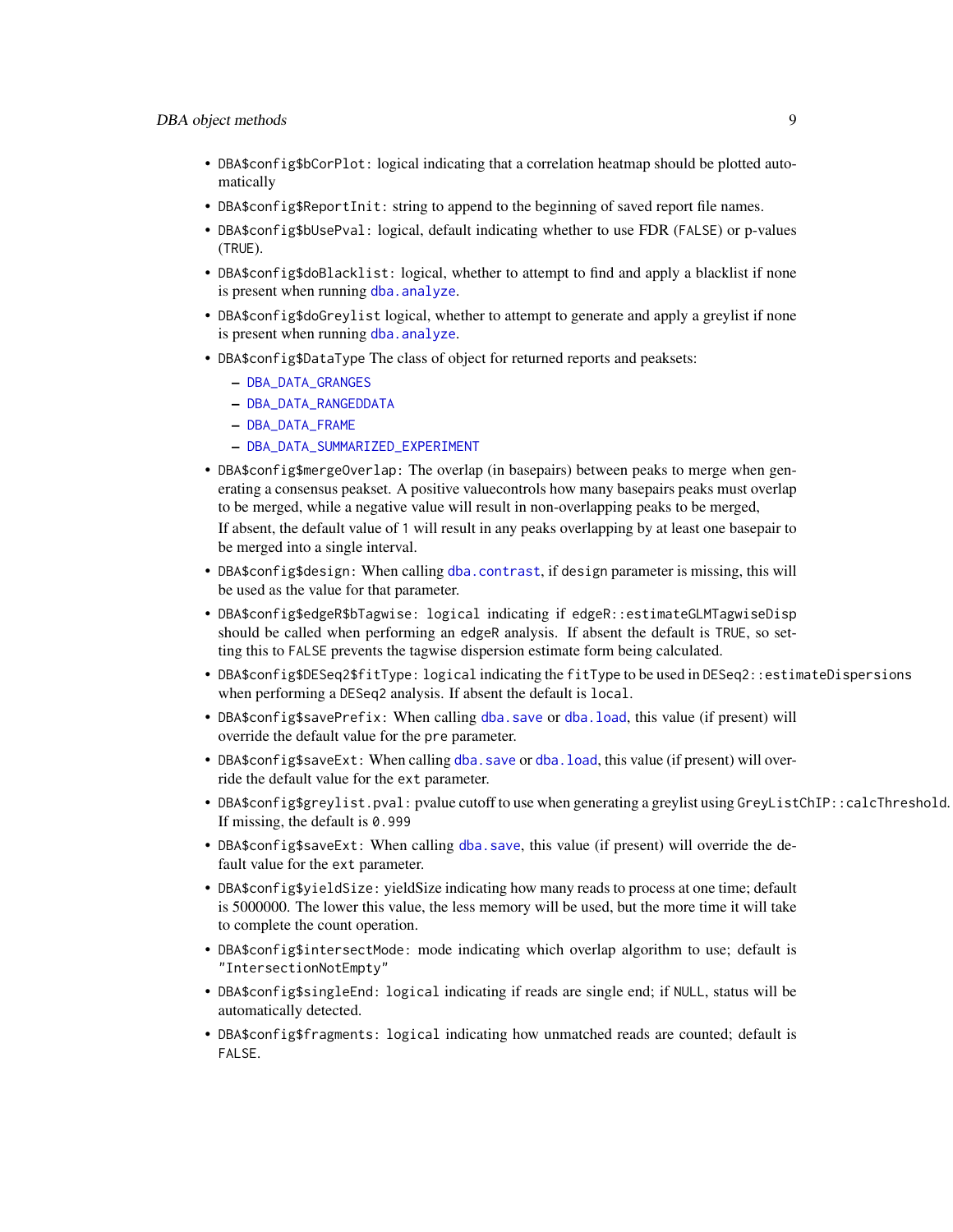- DBA\$config\$scanbamparam: ScanBamParam object to pass to [summarizeOverlaps](#page-0-0). If present, bRemoveDuplicates is ignored.
- DBA\$config\$pp.style: Sets style parameter for profileplyr::BamBigwig\_to\_chipProfile when calling [dba.plotProfile.](#page-53-1)
- DBA\$config\$pp.nOfWindows: Sets nOfWindow parameter for profileplyr::BamBigwig\_to\_chipProfile when calling [dba.plotProfile.](#page-53-1)
- DBA\$config\$bin\_size: Sets bin\_size parameter for profileplyr::BamBigwig\_to\_chipProfile when calling [dba.plotProfile.](#page-53-1)
- DBA\$config\$distanceAround: Sets distanceAround parameter for profileplyr::BamBigwig\_to\_chipProfile when calling [dba.plotProfile.](#page-53-1)
- DBA\$config\$distanceUp: Sets distanceUp parameter for profileplyr::BamBigwig\_to\_chipProfile when calling [dba.plotProfile.](#page-53-1)
- DBA\$config\$distanceDown: Sets distanceDown parameter for profileplyr::BamBigwig\_to\_chipProfile when calling [dba.plotProfile.](#page-53-1)
- DBA\$config\$id: character string to use to replace "ID" when displaying a DBA object ([dba.show](#page-66-1))
- DBA\$config\$group: character string to use to replace "Group" when displaying a DBA object ([dba.show](#page-66-1))
- DBA\$config\$tissue: character string to use to replace "Tissue" when displaying a DBA object (dba. show)
- DBA\$config\$factor: character string to use to replace "Factor" when displaying a DBA object ([dba.show](#page-66-1))
- DBA\$config\$condition: character string to use to replace "Condition" when displaying a DBA object ([dba.show](#page-66-1))
- DBA\$config\$treatment: character string to use to replace "Treatment" when displaying a DBA object ([dba.show](#page-66-1))
- DBA\$config\$replicate: character string to use to replace "Replicate" when displaying a DBA object ([dba.show](#page-66-1))
- DBA\$config\$caller: character string to use to replace "Caller" when displaying a DBA object ([dba.show](#page-66-1))
- DBA\$config\$reads: character string to use to replace "Reads" when displaying a DBA object ([dba.show](#page-66-1))

# Author(s)

Rory Stark

# Examples

```
data(tamoxifen_peaks)
tamoxifen
data(tamoxifen_counts)
tamoxifen
```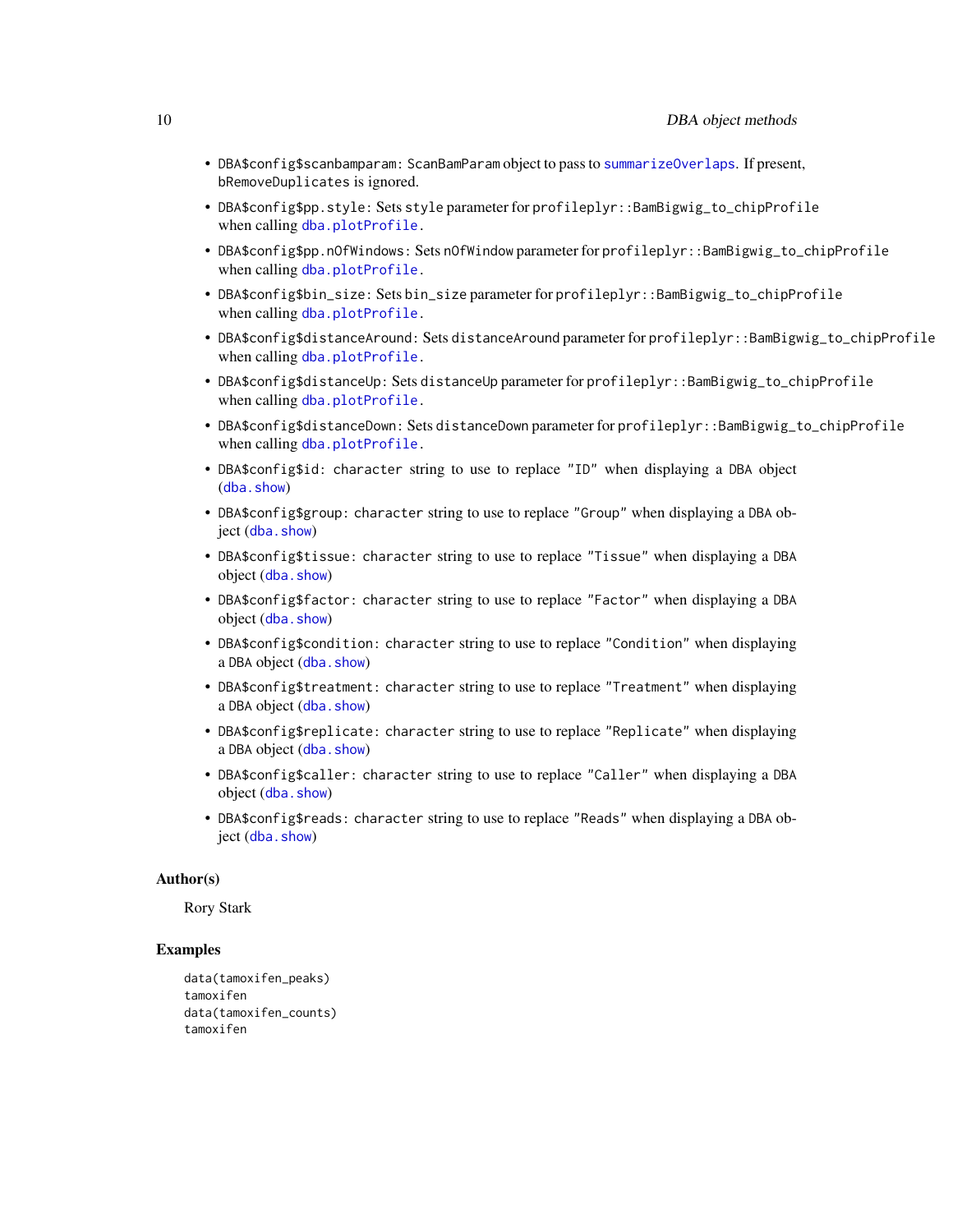<span id="page-10-0"></span>DBA tamoxifen resistance dataset

*Tamoxifen resistance dataset used for DBA examples*

#### Description

Tamoxifen resistance dataset used for DBA examples

#### Usage

```
data(tamoxifen_peaks)
```
data(tamoxifen\_counts)

data(tamoxifen\_analysis)

data(tamoxifen\_greylist)

# Arguments

| tamoxifen_peaks |                 |
|-----------------|-----------------|
|                 | $1$ aad tamarif |

load tamoxifen resistance dataset DBA object with peak (occupancy) data

```
tamoxifen_counts
```
load tamoxifen resistance dataset DBA object with count (affinity) data. Also includes background bins counts for background normalization.

tamoxifen\_analysis

load tamoxifen resistance dataset DBA object with count (affinity) data and DESeq2-based differential binding analysis results. This analysis uses a blacklists, computed greylists, background normalization, and a two-factor design.

tamoxifen\_greylist

load greylist for tamoxifen dataset. Generated as shown in dba.blacklist example: [dba.blacklist](#page-13-1).

# Details

The tamoxifen resistance dataset is used for the DBA vignette and man page examples.

Data used to create these objects can be downloaded at [https://content.cruk.cam.ac.uk/](https://content.cruk.cam.ac.uk/bioinformatics/software/DiffBind/DiffBind_vignette_data.tar.gz) [bioinformatics/software/DiffBind/DiffBind\\_vignette\\_data.tar.gz](https://content.cruk.cam.ac.uk/bioinformatics/software/DiffBind/DiffBind_vignette_data.tar.gz).

#### Value

loads a DBA object named tamoxifen (or tamoxifen.greylist).

#### Note

The script for generating these files (GenerateDataFiles.R) is included with the package in the inst/extras directory.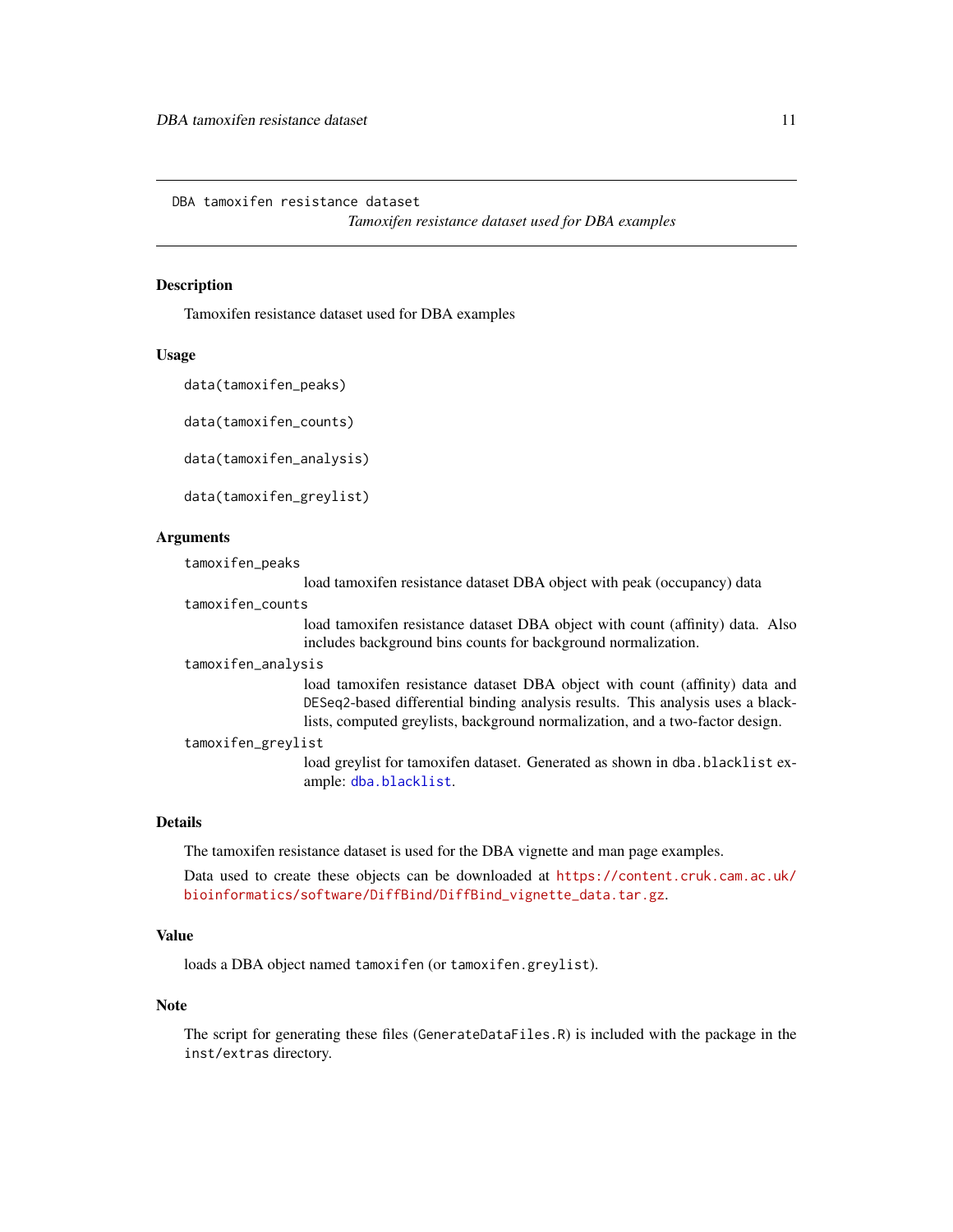# Author(s)

Rory Stark

# Examples

```
data(tamoxifen_peaks)
tamoxifen
data(tamoxifen_counts)
plot(tamoxifen)
data(tamoxifen_analysis)
dba.plotMA(tamoxifen)
data(tamoxifen_greylist)
tamoxifen.greylist$master
```
<span id="page-11-1"></span>dba.analyze *Perform differential binding affinity analysis*

# Description

Performs differential binding affinity analysis. Performs default generation of a consensus peakset, read counting, normalization, and setting up of contrasts if they have not been specified.

#### Usage

```
dba.analyze(DBA, method=DBA$config$AnalysisMethod, design,
            bBlacklist=DBA$config$doBlacklist,
            bGreylist=DBA$config$doGreylist,
            bRetrieveAnalysis=FALSE, bReduceObjects=TRUE,
            bParallel=DBA$config$RunParallel)
```

| <b>DBA</b> | Either a DBA object, or a sample sheet (either a character vector with the name<br>of the sample sheet, or a data. Frame containing the experimental metadata.<br>If no blacklist or greylists are included, a call will be made to dba.blacklist<br>using defaults. This can be skipped by setting the bBlacklist and/or bGreylist<br>parameters. |
|------------|----------------------------------------------------------------------------------------------------------------------------------------------------------------------------------------------------------------------------------------------------------------------------------------------------------------------------------------------------|
|            | If no counts are included, a default consensus will be formed and read counts<br>computed via a call to dba. count using defaults.                                                                                                                                                                                                                 |
|            | If no normalization has been specified, the reads will be normalized via a call to<br>dba.normalize using defaults.                                                                                                                                                                                                                                |
|            | If no contrasts are specified (DBA\$contrast is NULL), default contrasts will be<br>added via a call to dba. contrast using defaults.                                                                                                                                                                                                              |
| method     | Underlying method, or vector of methods, by which to analyze differential bind-<br>ing affinity.                                                                                                                                                                                                                                                   |
|            | Supported methods:                                                                                                                                                                                                                                                                                                                                 |

<span id="page-11-0"></span>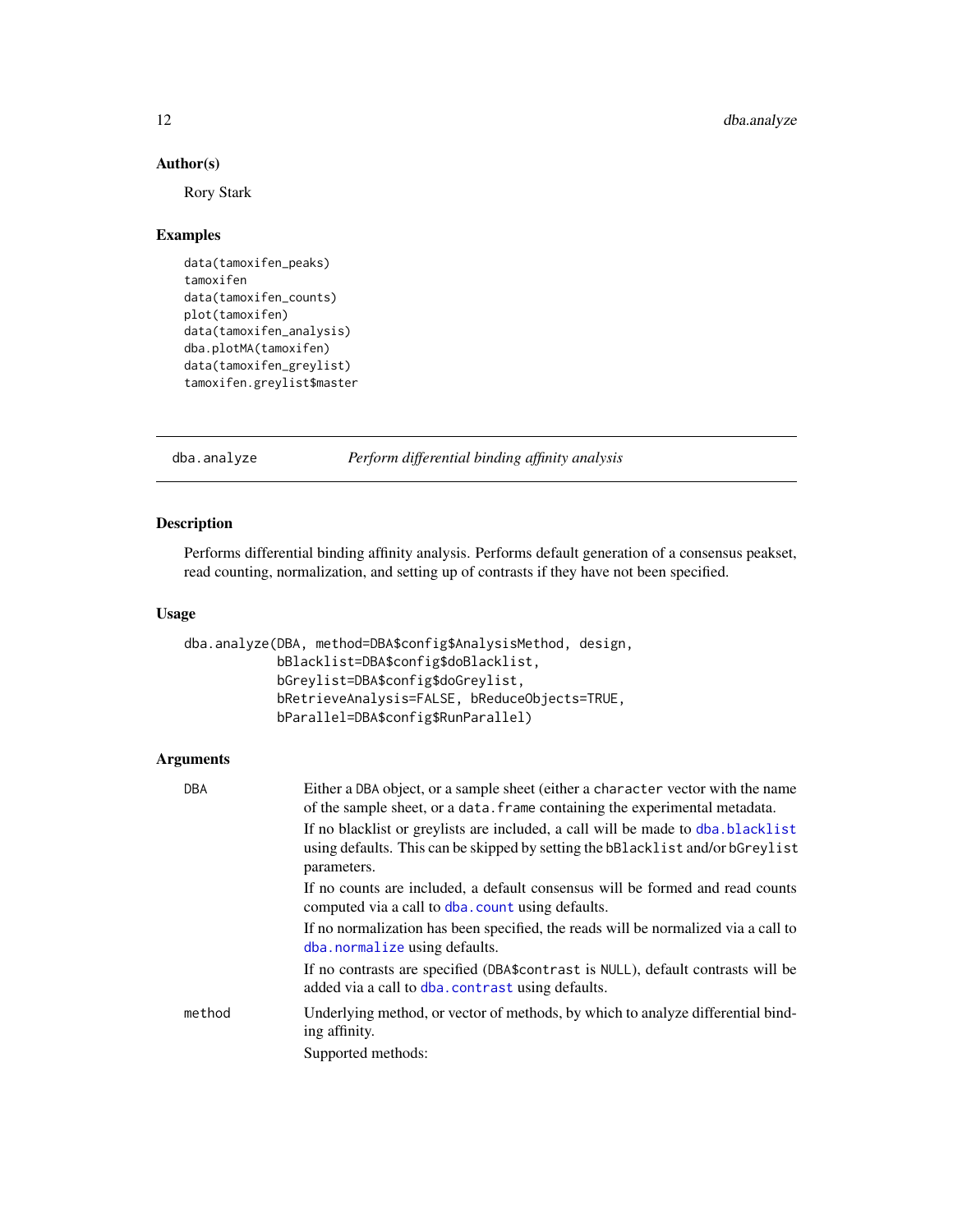|                   | • DBA_EDGER use edgeR package for analysis                                                                                                                                                                                                                                                                                   |
|-------------------|------------------------------------------------------------------------------------------------------------------------------------------------------------------------------------------------------------------------------------------------------------------------------------------------------------------------------|
|                   | • DBA_DESEQ2 use DESeq2 package for analysis                                                                                                                                                                                                                                                                                 |
|                   | • DBA_ALL_METHODS perform two analyses, using both edgeR and DESeq2                                                                                                                                                                                                                                                          |
| design            | If present and a character string, will be used as the design formula for the<br>analysis, replacing any previously established design if present.                                                                                                                                                                           |
|                   | If FALSE, will complete analysis in pre-version 3 mode.                                                                                                                                                                                                                                                                      |
|                   | See link{dba.contrast}.                                                                                                                                                                                                                                                                                                      |
| bBlacklist        | If TRUE, and no blacklist has been applied to the DBA object (or when start-<br>ing from a samplesheet), the read bam files will be examined to determine<br>the reference genome, and an appropriate blacklist applied, if available. See<br>link{dba.blacklist}.                                                           |
| bGreylist         | If TRUE, and no greylist has been applied to the DBA object (or when starting from<br>a samplesheet), the control bam files, if present, will be examined to determine<br>the reference genome, greylists will be computed for each, merged into a master<br>greylist, and applied to the peaksets. See link{dba.blacklist}. |
| bRetrieveAnalysis |                                                                                                                                                                                                                                                                                                                              |
|                   | If changed from FALSE, the underlying DE analysis object is returned instead of<br>running a new analysis. Possible values for bRetrieveAnalysis:                                                                                                                                                                            |
|                   | • DBA_DESEQ2 Returns the DESeq2 DESeqDataSet.                                                                                                                                                                                                                                                                                |
|                   | • DBA_EDGER Returns the edgeR DGEList.                                                                                                                                                                                                                                                                                       |
|                   | • TRUE Returns the DESeq2 DESeqDataSet, if present. If not, returns the<br>edgeR DGEList, if present                                                                                                                                                                                                                         |
|                   | An analysis object will only be successfully returned if there is at least one<br>contrast utilizing an explicit design (see dba.contrast), and an analysis has<br>been carried out.                                                                                                                                         |
|                   | bReduceObjects logical indicating whether strip the analysis objects of unnecessary fields to<br>save memory. If it is desired to use the DBA\$contrasts[[n]]\$edgeR and/or<br>DBA\$contrasts[[n]]\$DESeq2 objects directly in the edgeR and/or DESeq2 pack-<br>ages, this should be set to FALSE.                           |
| bParallel         | logical indicating that the analyses is to be done in parallel using multicore<br>(one process for each contrast for each method, plus an additional process per<br>method).                                                                                                                                                 |
|                   |                                                                                                                                                                                                                                                                                                                              |

# Details

In general, prior to calling dba.analyze, [dba.count](#page-21-1) should have been run. If no contrasts have been established prior to invoking dba.analyze, then the default set of contrasts will be added using ([dba.contrast](#page-16-1)).

If no normalization parameters have been supplied by calling [dba.normalize](#page-28-1), default normalization parameters will be used.

See the DBA User Guide for more details on how the edgeR and DESeq2 analyses are carried out.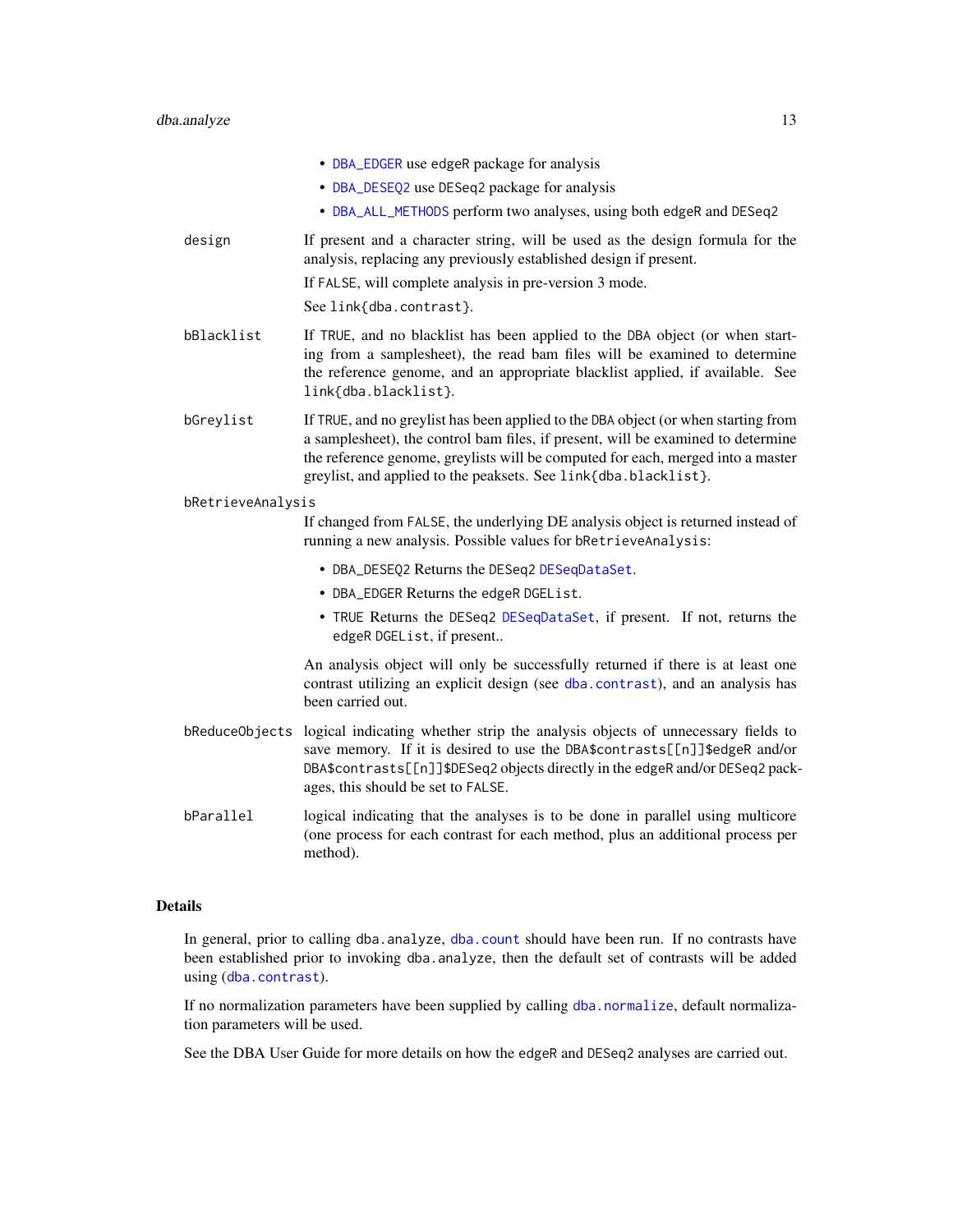DBA object with results of analysis added to DBA\$contrasts.

Alternatively, an analysis object (either a [DESeqDataSet](#page-0-0) or a DGEList) if bRetrieveAnalysis if not FALSE.

#### Note

If there is a blocking factor for the contrast(s) specified using a previous call to [dba.contrast](#page-16-1) with design=FALSE, a multi-factor analysis will automatically be carried out in addition to a single factor analysis.

#### Author(s)

Rory Stark

# See Also

[dba.blacklist](#page-13-1), [dba.count](#page-21-1), [dba.contrast](#page-16-1), [dba.normalize](#page-28-1), [dba.report](#page-61-1), [DBA.config](#page-7-1).

#### Examples

```
data(tamoxifen_counts)
dba.analyze(tamoxifen)
tamoxifen <- dba.analyze(tamoxifen, method=DBA_ALL_METHODS,
                         design="~Tissue + Condition")
dba.show(tamoxifen, bContrasts=TRUE)
dba.analyze(tamoxifen, bRetrieveAnalysis=TRUE)
edger.object <- dba.analyze(tamoxifen, bRetrieveAnalysis=DBA_EDGER)
```
<span id="page-13-1"></span>dba.blacklist *Apply blacklists and/or greylists to peaks (and generate greylist)*

#### **Description**

Filters peak intervals that overlap a blacklist (from ENCODE or user supplied.) Filter peak intervals that overlap a greylist, either user supplied or generated based on aligned reads for control samples (e.g. Inputs).

#### Usage

```
dba.blacklist(DBA, blacklist=DBA$config$doBlacklist,
             greylist=DBA$config$doGreylist,
             Retrieve, cores=DBA$config$cores)
```
<span id="page-13-0"></span>

class(edger.object)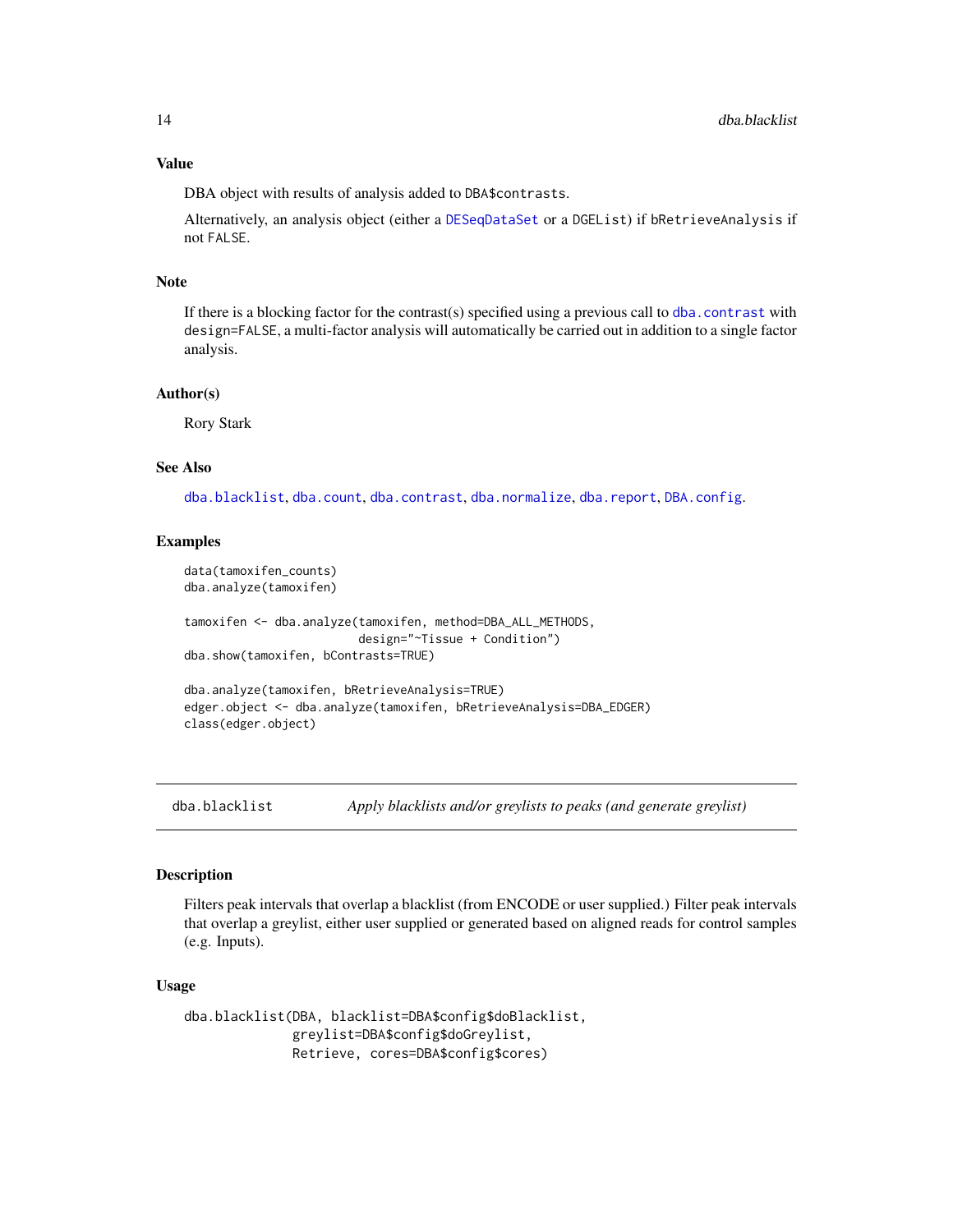# dba.blacklist 15

| <b>DBA</b> | DBA object                                                                                                                                                                                                                                                                                                                                                                                                                                                                                                                                                                                                                                                                                                                                                                                                                                                                                                                                                                                                                                                                                                                                                                                                                                                                                                                                                                                                               |
|------------|--------------------------------------------------------------------------------------------------------------------------------------------------------------------------------------------------------------------------------------------------------------------------------------------------------------------------------------------------------------------------------------------------------------------------------------------------------------------------------------------------------------------------------------------------------------------------------------------------------------------------------------------------------------------------------------------------------------------------------------------------------------------------------------------------------------------------------------------------------------------------------------------------------------------------------------------------------------------------------------------------------------------------------------------------------------------------------------------------------------------------------------------------------------------------------------------------------------------------------------------------------------------------------------------------------------------------------------------------------------------------------------------------------------------------|
| blacklist  | If not equal to FALSE, specifies that a blacklist should be applied to the peak<br>intervals in the DBA object.                                                                                                                                                                                                                                                                                                                                                                                                                                                                                                                                                                                                                                                                                                                                                                                                                                                                                                                                                                                                                                                                                                                                                                                                                                                                                                          |
|            | If equal to TRUE, the read bam files will be examined to determine an appropriate<br>reference genome. If successful, and a blacklist is available for that genome, it<br>will be applied.                                                                                                                                                                                                                                                                                                                                                                                                                                                                                                                                                                                                                                                                                                                                                                                                                                                                                                                                                                                                                                                                                                                                                                                                                               |
|            | A user specified blacklist can be specified by setting this parameter to a GRanges<br>object containing the blacklisted regions.                                                                                                                                                                                                                                                                                                                                                                                                                                                                                                                                                                                                                                                                                                                                                                                                                                                                                                                                                                                                                                                                                                                                                                                                                                                                                         |
|            | Otherwise, this parameter may be set to one of the following constants, indicat-<br>ing which of the ENCODE blacklists should be applied:                                                                                                                                                                                                                                                                                                                                                                                                                                                                                                                                                                                                                                                                                                                                                                                                                                                                                                                                                                                                                                                                                                                                                                                                                                                                                |
|            | • DBA_BLACKLIST_HG19: Homo sapiens 19 (chromosomes have "chr")<br>• DBA_BLACKLIST_HG38: Homo sapiens 38 (chromosomes have "chr")<br>• DBA_BLACKLIST_GRCH37: Homo sapiens 37 (chromosomes are numbers)<br>• DBA_BLACKLIST_GRCH38: Homo sapiens 38 (chromosomes are numbers)<br>• DBA_BLACKLIST_MM9: Mus musculus 9<br>• DBA_BLACKLIST_MM10: Mus musculus 10<br>• DBA_BLACKLIST_CE10: C. elegans 10<br>• DBA_BLACKLIST_CE11: C. elegans 11<br>• DBA_BLACKLIST_DM3: Drosophila melanogaster 3<br>• DBA_BLACKLIST_DM6: Drosophila melanogaster 6                                                                                                                                                                                                                                                                                                                                                                                                                                                                                                                                                                                                                                                                                                                                                                                                                                                                             |
| greylist   | If not equal to FALSE, specifies that a greylist should be applied to the peak<br>intervals in the DBA object.<br>If equal to TRUE, the control bam files (if present), will be examined to determine<br>an appropriate reference genome. Genomes associated with a valid BSgenome<br>can be detected. If successful, this genome will be used to generate greylists for<br>each available control (eg specified as bamControls in the sample sheet.)).<br>The greylist parameter can also be set explicitly to either a valid BSgenome<br>object, or a character string with the name of a valid BSgenome object.<br>The following constants map to a subset of possible BSgenome objects:<br>• DBA_BLACKLIST_HG19: seqinfo from BSgenome. Hsapiens. UCSC. hg19<br>• DBA_BLACKLIST_HG38: seqinfo from BSgenome. Hsapiens. UCSC. hg38<br>• DBA_BLACKLIST_GRCH38: seqinfo from BSgenome. Hsapiens. NCBI. GRCh38<br>• DBA_BLACKLIST_MM9: seginfo from BSgenome.Mmusculus.UCSC.mm9<br>• DBA_BLACKLIST_MM10: seqinfo from BSgenome.Mmusculus.UCSC.mm10<br>• DBA_BLACKLIST_CE10: seqinfo from BSgenome. Celegans. UCSC. ce10<br>• DBA_BLACKLIST_CE11: seqinfo from BSgenome. Celegans. UCSC. ce11<br>• DBA_BLACKLIST_DM3: seqinfo from BSgenome.Dmelanogaster.UCSC.dm3<br>• DBA_BLACKLIST_DM6: seqinfo from BSgenome.Dmelanogaster.UCSC.dm6<br>A user specified greylist can also be specified by setting this parameter to a |
|            | GRanges object containing the greylisted regions. It can also be a list with<br>an element named greylist\$master, which is a GRanges object containing the<br>greylist to be applied.                                                                                                                                                                                                                                                                                                                                                                                                                                                                                                                                                                                                                                                                                                                                                                                                                                                                                                                                                                                                                                                                                                                                                                                                                                   |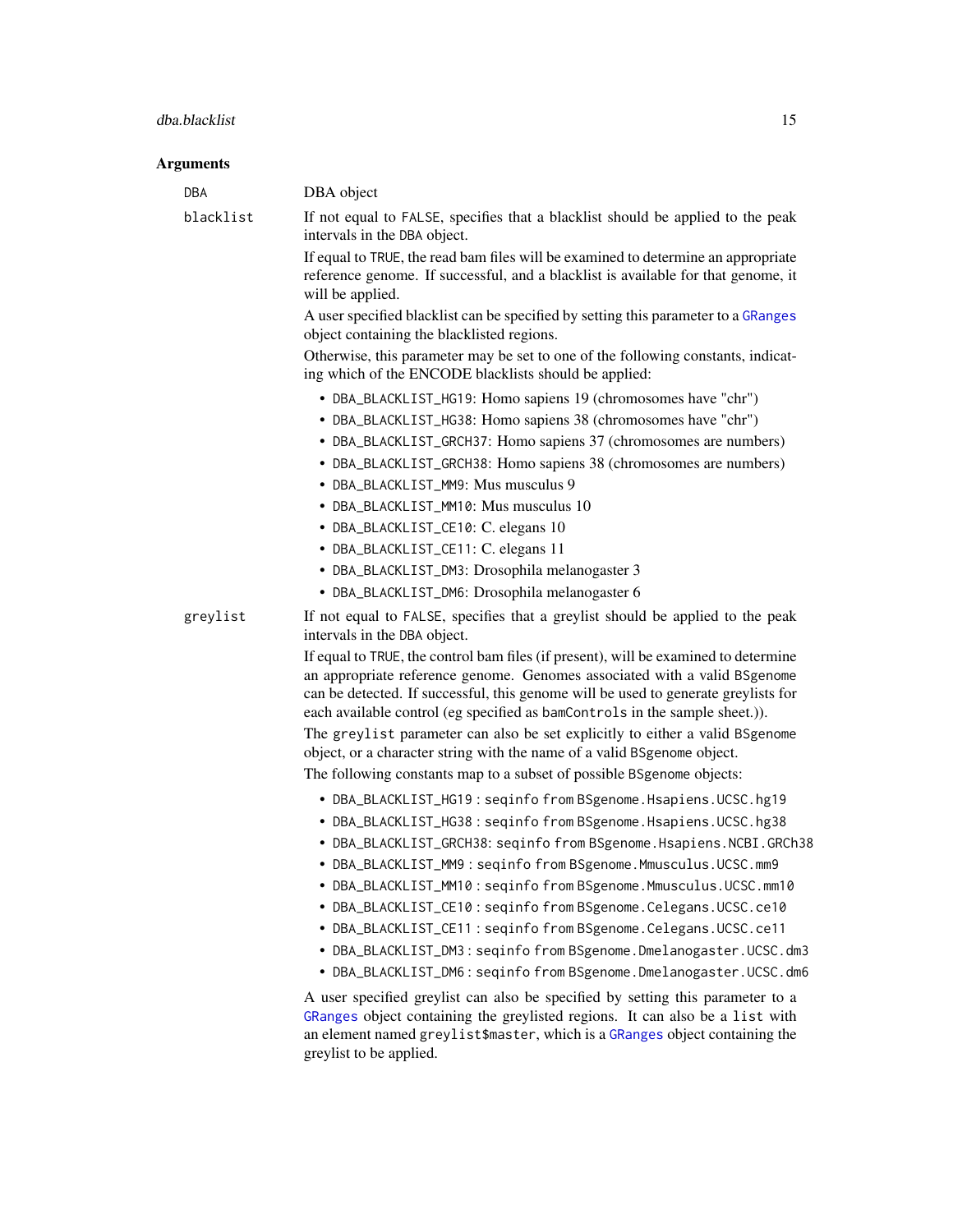| Retrieve | If present, some aspects of a previous run of the function is retrieved instead of<br>returning a DBA object.                                                                                                                                                                                                                                                                                                                                                                                                                                                                                                                                                                          |
|----------|----------------------------------------------------------------------------------------------------------------------------------------------------------------------------------------------------------------------------------------------------------------------------------------------------------------------------------------------------------------------------------------------------------------------------------------------------------------------------------------------------------------------------------------------------------------------------------------------------------------------------------------------------------------------------------------|
|          | If Retrieve=DBA_BLACKLIST, the blacklist, if present, is returned as a GRanges<br>object.                                                                                                                                                                                                                                                                                                                                                                                                                                                                                                                                                                                              |
|          | If Retrieve=DBA_GREYLIST, the greylist, if present, is returned. If it was gen-<br>erated from more than one control, it will be returned as a list object with the<br>first element (named \$master) a GRanges object containing the merged greylist,<br>and the second element (named \$controls) being a GRangesList with each el-<br>ement containing the greylist for one control<br>If Retrieve=DBA_BLACKLISTED_PEAKS, the excluded peaks for each sample<br>will be returned in a GRangesList object (with each element containing the<br>filtered peak intervals for each sample). If counts are available for the peaks,<br>this will include the following metadata columns: |
|          | • cReads: Number of control reads overlapping this interval<br>• Reads: Number of primary (ChIP) reads overlapping this interval<br>• Score: Read score calculated by dba.count                                                                                                                                                                                                                                                                                                                                                                                                                                                                                                        |
|          | Note that the if Retrieve is set, dba.blacklist must have been previously run,<br>and all other parameters will be ignored.                                                                                                                                                                                                                                                                                                                                                                                                                                                                                                                                                            |
| cores    | Parallel cores to use when running greylist generation.                                                                                                                                                                                                                                                                                                                                                                                                                                                                                                                                                                                                                                |

# Details

This function is intended to filter peak intervals that fall in regions of the genome that are known to be problematic for ChIP analysis. Blacklists, which are derived for a reference genome and should be applied for any experiments that use that reference, are distinguished from greylists, which are derived on a per-experiment basis using anomalous pileups in the control tracks (such as Inputs).

A core set of blacklists have been defined as part of the ENCODE project (see references).

Greylists can be generated using this function, which serves as a front-end to the GreyListChIP package. See the details of that package for more information on how it works. Note that the GreyListChIP package can be utilized separately to generate greylists with more fine-grained control, with the results passed back to DiffBind to filter peaks.

# Value

DBA object, with peaks filtered (unless Retrieve is specified.)

#### Note

The p threshold can be altered by setting DBA\$config\$greylist.pval. The default is 0.999. See GreyListChIP:[:calcThreshold](#page-0-0) for details.

Ideally, Blacklists and Greylists will be applied to the aligned reads prior to calling peaks, as removing reads in anomalous regions will yield better background noise models. Once greylists have been generated, peaks can be re-called and read into DiffBind.

# Author(s)

Rory Stark with thanks to Gord Brown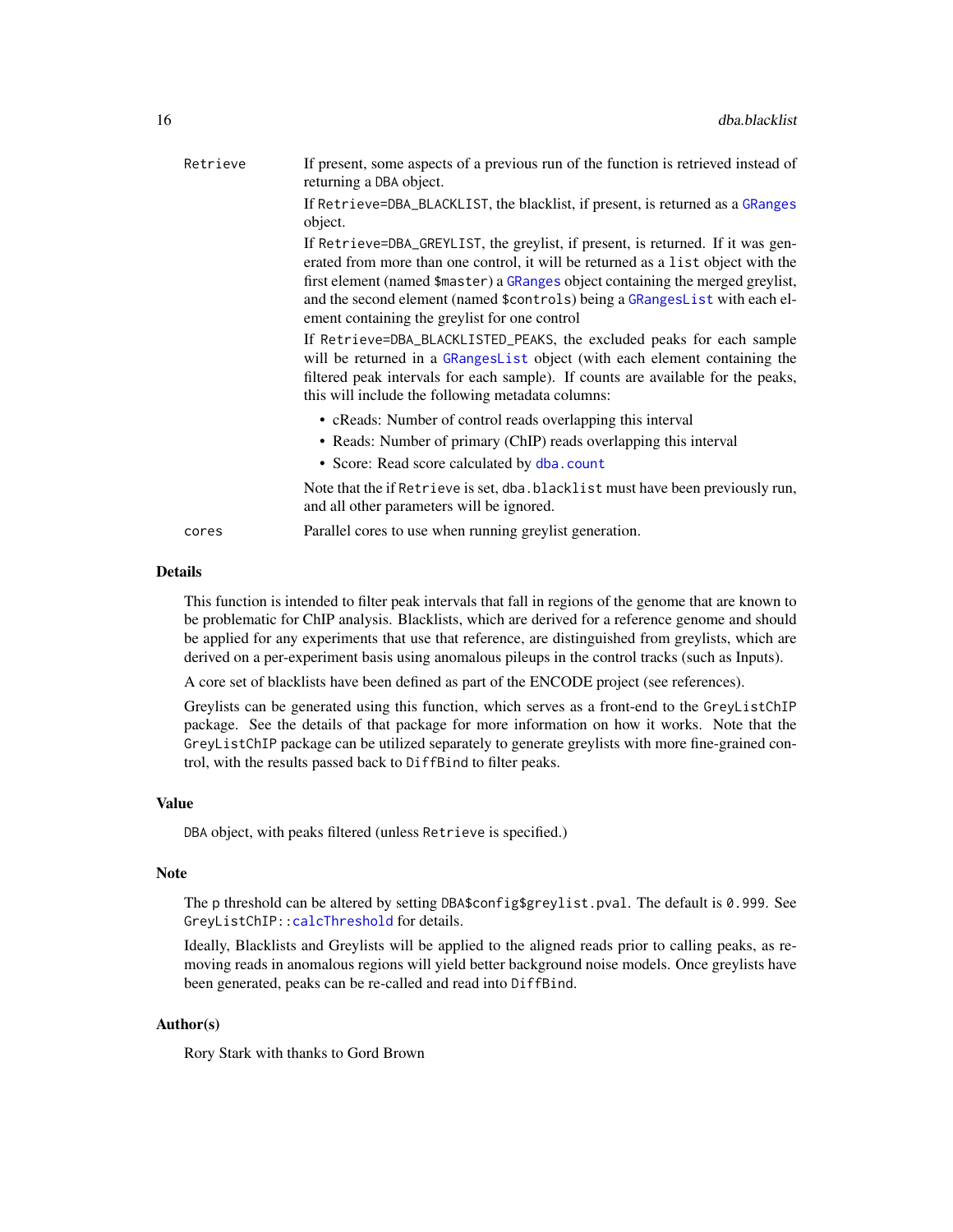#### <span id="page-16-0"></span>dba.contrast 17

#### References

- Amemiya HM, Kundaje A, Boyle AP. The ENCODE blacklist: identification of problematic regions of the genome. Sci Rep. 2019 Dec; 9(1) 9354 DOI: 10.1038/s41598-019-45839-z
- ENCODE Project Consortium. An integrated encyclopedia of DNA elements in the human genome. Nature. 2012 Sep 6;489(7414):57-74. doi: 10.1038/nature11247.
- Brown, Gord. Generating Grey Lists from Input Libraries. Bioconductor. https://bioconductor.org/packages/release/bio

#### See Also

GreyListChIP [\(GreyList\)](#page-0-0), BSgenome, [DBA.config](#page-7-1).

# Examples

```
data(tamoxifen_peaks)
## Not run: tamoxifen <- dba.blacklist(tamoxifen, blacklist=TRUE,
                                    greylist="BSgenome.Hsapiens.UCSC.hg19")
## End(Not run)
data(tamoxifen_greylist)
tamoxifen <- dba.blacklist(tamoxifen, blacklist=DBA_BLACKLIST_HG19,
                           greylist=tamoxifen.greylist$master)
dba.blacklist(tamoxifen,Retrieve=DBA_GREYLIST)
data(tamoxifen_counts)
tamoxifen <- dba.count(tamoxifen, peaks=NULL, score=DBA_SCORE_CONTROL_READS)
tamoxifen <- dba.blacklist(tamoxifen, blacklist=DBA_BLACKLIST_HG19,
                           greylist=tamoxifen.greylist$master)
```

```
blacklisted <- dba.blacklist(tamoxifen, Retrieve=DBA_BLACKLISTED_PEAKS)
mean(blacklisted[[1]]$cReads)
mean(dba.peakset(tamoxifen,peaks=1,bRetrieve=TRUE)$Score)
```
<span id="page-16-1"></span>dba.contrast *Set up contrasts for differential binding affinity analysis*

#### Description

Sets up contrasts for differential binding affinity analysis

#### Usage

```
dba.contrast(DBA, design=missing(group1), contrast,
            group1, group2=!group1, name1, name2,
            minMembers=3, block, bNot=FALSE, bComplex=FALSE,
            categories=c(DBA_TISSUE,DBA_FACTOR,DBA_CONDITION,DBA_TREATMENT),
            bGetCoefficients=FALSE, reorderMeta)
```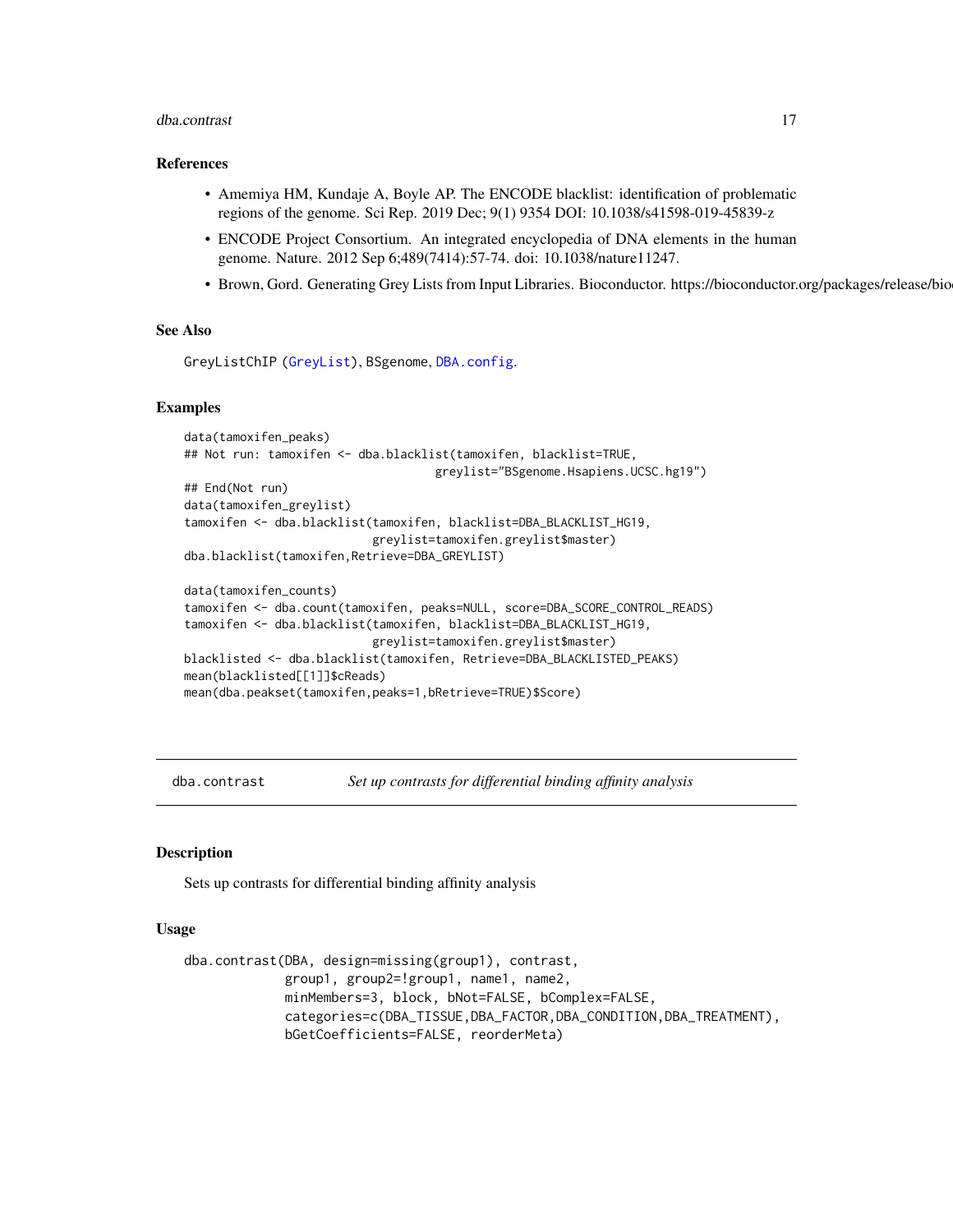| <b>DBA</b><br>design<br>contrast | DBA object with count data<br>Either a logical value, or a character string containing a valid design formula.<br>If a logical value is specified, TRUE indicates that a design should automatically<br>be generated. If contrast is missing, contrasts will automatically be added and<br>an appropriate design computed. If a contrast is specified, it must consist of a<br>character vector of length three, containing a factor and two factor values. No<br>groups can be specified. If set to FALSE, the contrast will be added between the<br>groups, if specified; otherwise, if group is missing, all possible contrasts will<br>be added.<br>If a design formula is specified, it must be composed from the following allow-<br>able factors:<br>• Tissue<br>• Factor<br>• Condition<br>• Treatment<br>• Replicate<br>• Caller<br>If design is not explictly specified, and no group is specified, then design will<br>be set to the value of DBA\$config\$design, if present (see DiffBind3).<br>If a design has been specified (previously or in the current call), the following<br>contrasts forms may be indicated:<br>• Character vector of length three. The first element is a factor from the<br>design. The second and third elements are values for that factor associated<br>with sample groups.<br>• List of length 1, containing a design matrix column name (as obtained using<br>bGetCoefficients). |
|----------------------------------|--------------------------------------------------------------------------------------------------------------------------------------------------------------------------------------------------------------------------------------------------------------------------------------------------------------------------------------------------------------------------------------------------------------------------------------------------------------------------------------------------------------------------------------------------------------------------------------------------------------------------------------------------------------------------------------------------------------------------------------------------------------------------------------------------------------------------------------------------------------------------------------------------------------------------------------------------------------------------------------------------------------------------------------------------------------------------------------------------------------------------------------------------------------------------------------------------------------------------------------------------------------------------------------------------------------------------------------------------------------------------------------------------------------------------------|
|                                  | • List of length 2, containing two design matrix column names (as obtained<br>using bGetCoefficients), first the numerator and the second the denomi-<br>nator.<br>• Character vector of length one, containing a design matrix column name<br>(as obtained using bGetCoefficients).<br>• Numeric vector of the same length as the list of design matrix column<br>names (as obtained using bGetCoefficients), with a weighting for each<br>column.                                                                                                                                                                                                                                                                                                                                                                                                                                                                                                                                                                                                                                                                                                                                                                                                                                                                                                                                                                            |
| group1                           | mask of samples in first group (when adding a specific contrast). See dba.mask.<br>Can not be used with an explicit design.                                                                                                                                                                                                                                                                                                                                                                                                                                                                                                                                                                                                                                                                                                                                                                                                                                                                                                                                                                                                                                                                                                                                                                                                                                                                                                    |
| group2                           | mask of samples in second group (when adding a specific contrast). See dba.mask.<br>Can not be used with an explicit design.                                                                                                                                                                                                                                                                                                                                                                                                                                                                                                                                                                                                                                                                                                                                                                                                                                                                                                                                                                                                                                                                                                                                                                                                                                                                                                   |
| name1                            | label for samples in first group (when adding a specific contrast).                                                                                                                                                                                                                                                                                                                                                                                                                                                                                                                                                                                                                                                                                                                                                                                                                                                                                                                                                                                                                                                                                                                                                                                                                                                                                                                                                            |
| name <sub>2</sub>                | label for samples in second group (when adding a specific contrast).                                                                                                                                                                                                                                                                                                                                                                                                                                                                                                                                                                                                                                                                                                                                                                                                                                                                                                                                                                                                                                                                                                                                                                                                                                                                                                                                                           |
| minMembers                       | when automatically generating contrasts, minimum number of unique samples<br>in a group. Must be at least 2, as replicates are strongly advised. If you wish to<br>do an analysis with no replicates, you can set the group1 and group2 parameters<br>explicitly.                                                                                                                                                                                                                                                                                                                                                                                                                                                                                                                                                                                                                                                                                                                                                                                                                                                                                                                                                                                                                                                                                                                                                              |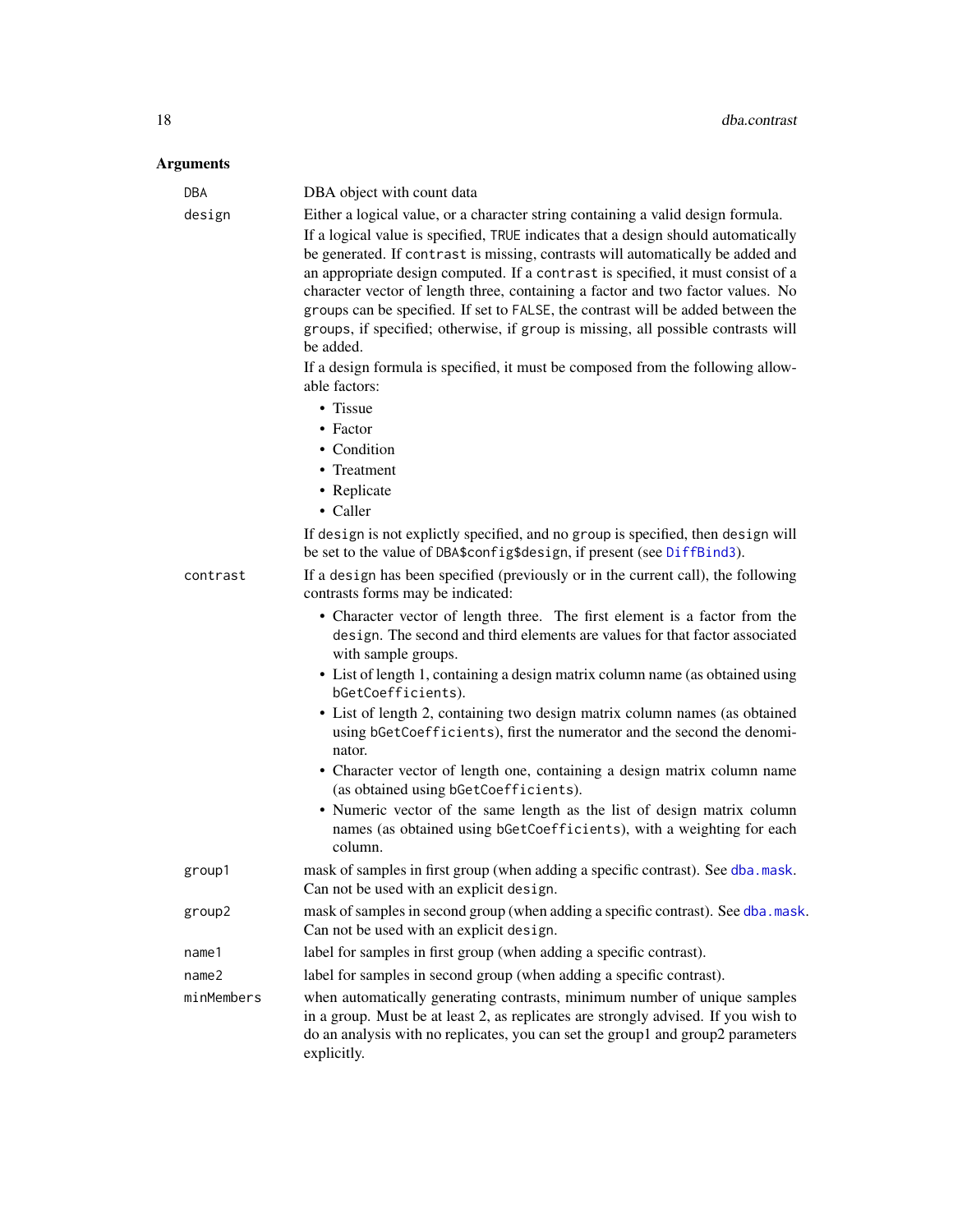|                  | bNot        | include contrasts consisting of a group and all other samples not in that group<br>(indicated by a ! in the contrast name).                                                                                                                                                                                                                                                                     |
|------------------|-------------|-------------------------------------------------------------------------------------------------------------------------------------------------------------------------------------------------------------------------------------------------------------------------------------------------------------------------------------------------------------------------------------------------|
|                  | bComplex    | include complex contrasts where groups include samples with the same values<br>for multiple factors.                                                                                                                                                                                                                                                                                            |
|                  | categories  | when automatically generating contrasts, attribute or vector of attributes to base<br>contrasts on:                                                                                                                                                                                                                                                                                             |
|                  |             | $\cdot$ DBA_ID                                                                                                                                                                                                                                                                                                                                                                                  |
|                  |             | • DBA_TISSUE                                                                                                                                                                                                                                                                                                                                                                                    |
|                  |             | • DBA_FACTOR                                                                                                                                                                                                                                                                                                                                                                                    |
|                  |             | • DBA_CONDITION<br>• DBA_TREATMENT                                                                                                                                                                                                                                                                                                                                                              |
|                  |             | • DBA_REPLICATE                                                                                                                                                                                                                                                                                                                                                                                 |
|                  |             | • DBA_CALLER                                                                                                                                                                                                                                                                                                                                                                                    |
|                  | block       | blocking attribute for multi-factor analysis. This may be specified as either a<br>value, a vector, or a list.                                                                                                                                                                                                                                                                                  |
|                  |             | If block is a value, the specified metadata field is used to derive the blocking<br>factor. One of:                                                                                                                                                                                                                                                                                             |
|                  |             | • DBA_TISSUE                                                                                                                                                                                                                                                                                                                                                                                    |
|                  |             | • DBA_FACTOR                                                                                                                                                                                                                                                                                                                                                                                    |
|                  |             | • DBA_CONDITION                                                                                                                                                                                                                                                                                                                                                                                 |
|                  |             | • DBA_TREATMENT                                                                                                                                                                                                                                                                                                                                                                                 |
|                  |             | · DBA_REPLICATE                                                                                                                                                                                                                                                                                                                                                                                 |
|                  |             | • DBA_CALLER                                                                                                                                                                                                                                                                                                                                                                                    |
|                  |             | If block is a vector, it can either be a mask (logical vector) or a vector of peakset<br>numbers. In this case, the peaksets indicated in the blocking vector are all given<br>the same factor value (true), while any peaksets not included in the vector take<br>the alternative factor value (false).                                                                                        |
|                  |             | If block is a list, it should be a list of vectors (either logical masks or vectors<br>of peakset numbers), with each indicating a set of peaksets that should share<br>the same value. Each peakset should appear at most once, and any peaksets not<br>specified will be given an default value (other).                                                                                      |
| bGetCoefficients |             |                                                                                                                                                                                                                                                                                                                                                                                                 |
|                  |             | If TRUE, return the names of the columns (coefficients) associated with the design.<br>These can be used to specify a contrast. If bGetCoefficients=TRUE, all other<br>parameters (except DBA and design, if specified) will be ignored.                                                                                                                                                        |
|                  | reorderMeta | By default, the metadata factor levels will be ordered in the order they appear in<br>the sample sheet. They can be re-ordered using this parameter. reorderMeta is<br>specified as a list, with each element being a vector of character strings corre-<br>sponding to unique factor values in the desired order. Each element should be<br>named for the appropriate metadata factor, one of: |
|                  |             | • Tissue                                                                                                                                                                                                                                                                                                                                                                                        |
|                  |             | • Factor                                                                                                                                                                                                                                                                                                                                                                                        |
|                  |             | • Condition                                                                                                                                                                                                                                                                                                                                                                                     |
|                  |             |                                                                                                                                                                                                                                                                                                                                                                                                 |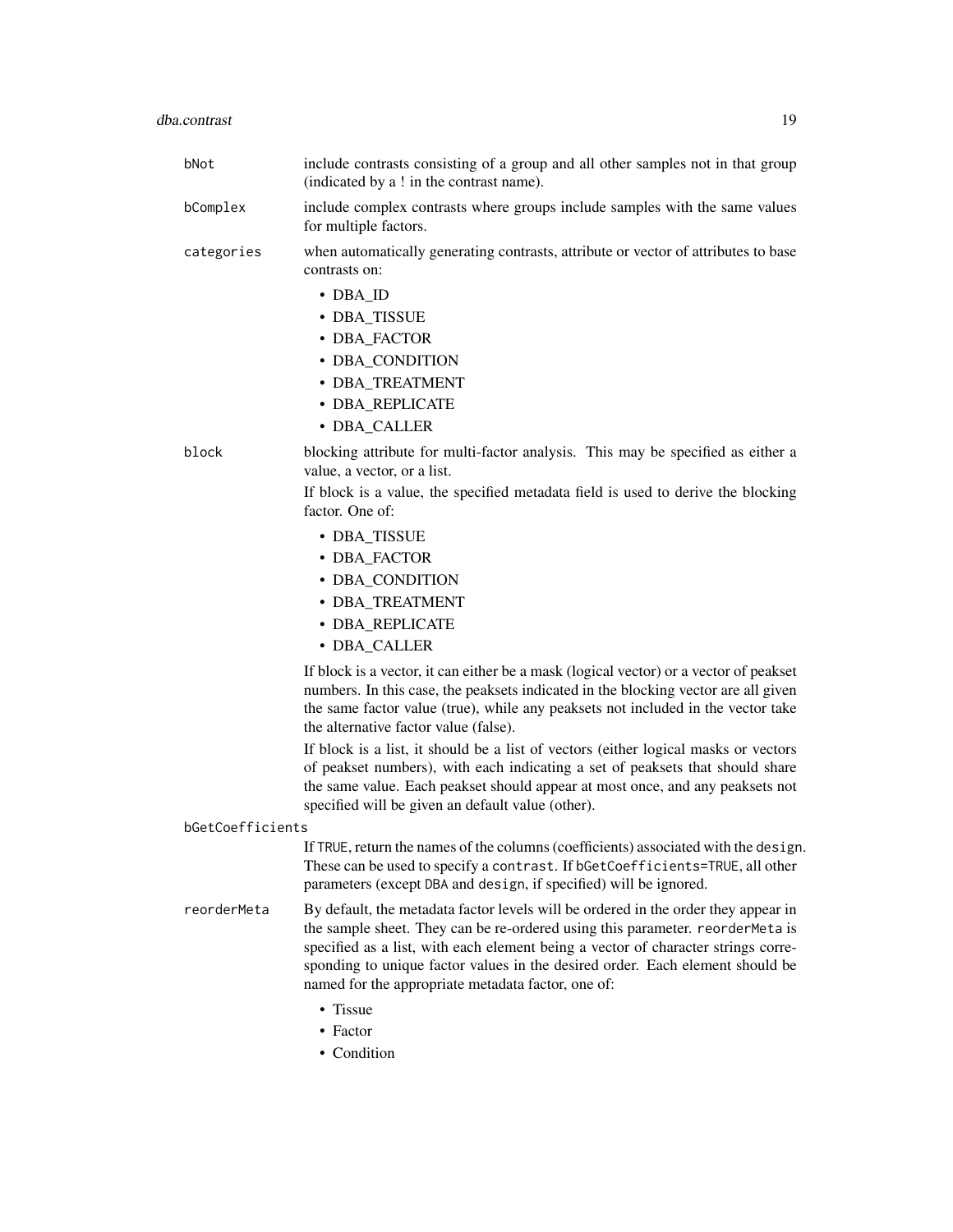- Treatment
- Replicate
- Caller

If the vector of factor values contains a subset of the possible values, the specified values will be set to be ordered first, with the remaining values following in their default order. If only one factor value is supplied, it will be set as the reference (or "control") value. Contrasts that are no longer valid will be removed (and a warning issued) if detected. These include contrasts specified as a numeric vector of coefficients, or contrasts specified using coefficient names that no longer exists after reordering the metadata factor levels. Any existing analysis will be removed when metadata factor levels are reordered, necessitating another call to [dba.analyze](#page-11-1)

#### Details

MODE: Set up a specific contrast using a design:

dba.contrast(DBA, design, contrast)

MODE: Set up all possible contrasts:

dba.contrast(DBA, minMembers, categories)

MODE: Set up a specific contrast without an explicit design:

dba.contrast(DBA, design=FALSE, group1, group2, name1, name2, block)

#### Value

DBA object with contrast(s) set as DBA\$contrasts.

Contrast list can be retrieved using dba.show(DBA, bContrasts=TRUE).

# Note

Contrasts will only be set up for peaksets where DBA\_CALLER == "counts".

Contrasts can be cleared by DBA\$contrasts <- NULL.

# Author(s)

Rory Stark

# See Also

[dba.analyze](#page-11-1), [DBA.config](#page-7-1).

# Examples

```
# Set up an explicit contrast
data(tamoxifen_counts)
tamoxifen <- dba.contrast(tamoxifen, contrast=c("Condition","Responsive","Resistant"))
tamoxifen
tamoxifen <- dba.analyze(tamoxifen)
```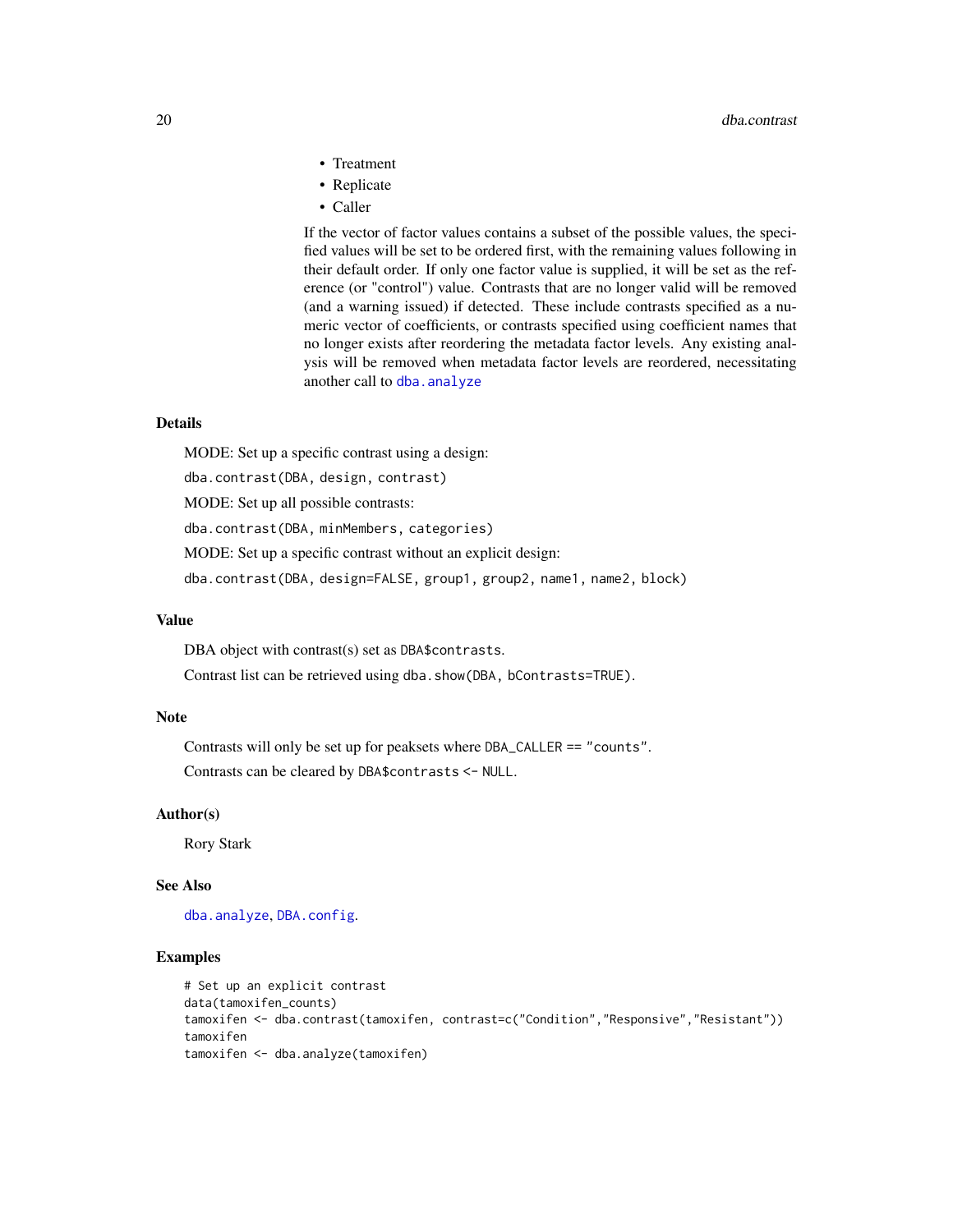#### dba.contrast 21

```
dba.show(tamoxifen,bContrasts=TRUE)
# Add another contrast
tamoxifen <- dba.contrast(tamoxifen, contrast=c("Tissue","MCF7","BT474"))
dba.show(tamoxifen,bDesign=TRUE)
# Change design
tamoxifen <- dba.contrast(tamoxifen,design="~Tissue + Condition")
tamoxifen <- dba.analyze(tamoxifen)
tamoxifen
# Automatically add all contrasts between sample groups
# where at least THREE samples have the same factor value
data(tamoxifen_counts)
tamoxifen <- dba.contrast(tamoxifen)
tamoxifen
# Automatically add all contrasts between sample groups
# where at least TWO samples have the same factor value
tamoxifen <- dba.contrast(tamoxifen, minMembers=2)
dba.show(tamoxifen,bContrasts=TRUE)
### Use of complex contrasts
data(tamoxifen_counts)
tamoxifen <- dba.contrast(tamoxifen, contrast=c("Tissue","BT474","MCF7"))
dba.contrast(tamoxifen, bGetCoefficients=TRUE)
#Change design and factor ordering
tamoxifen <- dba.contrast(tamoxifen,design="~Tissue + Condition",
                          reorderMeta=list(Condition="Responsive",
                          Tissue=c("MCF7","ZR75","T47D","BT474")))
dba.contrast(tamoxifen, bGetCoefficients=TRUE)
tamoxifen <- dba.contrast(tamoxifen,contrast="Tissue_BT474_vs_MCF7")
tamoxifen <- dba.contrast(tamoxifen,contrast=list("Tissue_BT474_vs_MCF7"))
tamoxifen <- dba.contrast(tamoxifen,contrast=c(0,0,0,1,0))
tamoxifen <- dba.contrast(tamoxifen,
                          contrast=list("Tissue_BT474_vs_MCF7","Tissue_T47D_vs_MCF7"))
tamoxifen <- dba.contrast(tamoxifen,contrast=c(0,0,-1,1,0))
tamoxifen <- dba.contrast(tamoxifen,contrast=c(0,0,0,0,1))
dba.show(tamoxifen,bContrasts=TRUE)
tamoxifen <- dba.analyze(tamoxifen)
tamoxifen
tamoxifen <- dba.contrast(tamoxifen,
                          contrast=c("Condition","Responsive","Resistant"))
tamoxifen <- dba.analyze(tamoxifen)
dba.show(tamoxifen,bContrasts=TRUE)[7:8,]
dba.plotVenn(tamoxifen, contrast=7:8, bDB=TRUE,
             bAll=FALSE, bGain=TRUE, bLoss=TRUE)
## Explicit contrast, without design
data(tamoxifen_counts)
tamoxifen <- dba.contrast(tamoxifen, design=FALSE,
                          group1=tamoxifen$masks$Responsive, name1="Responsive",
```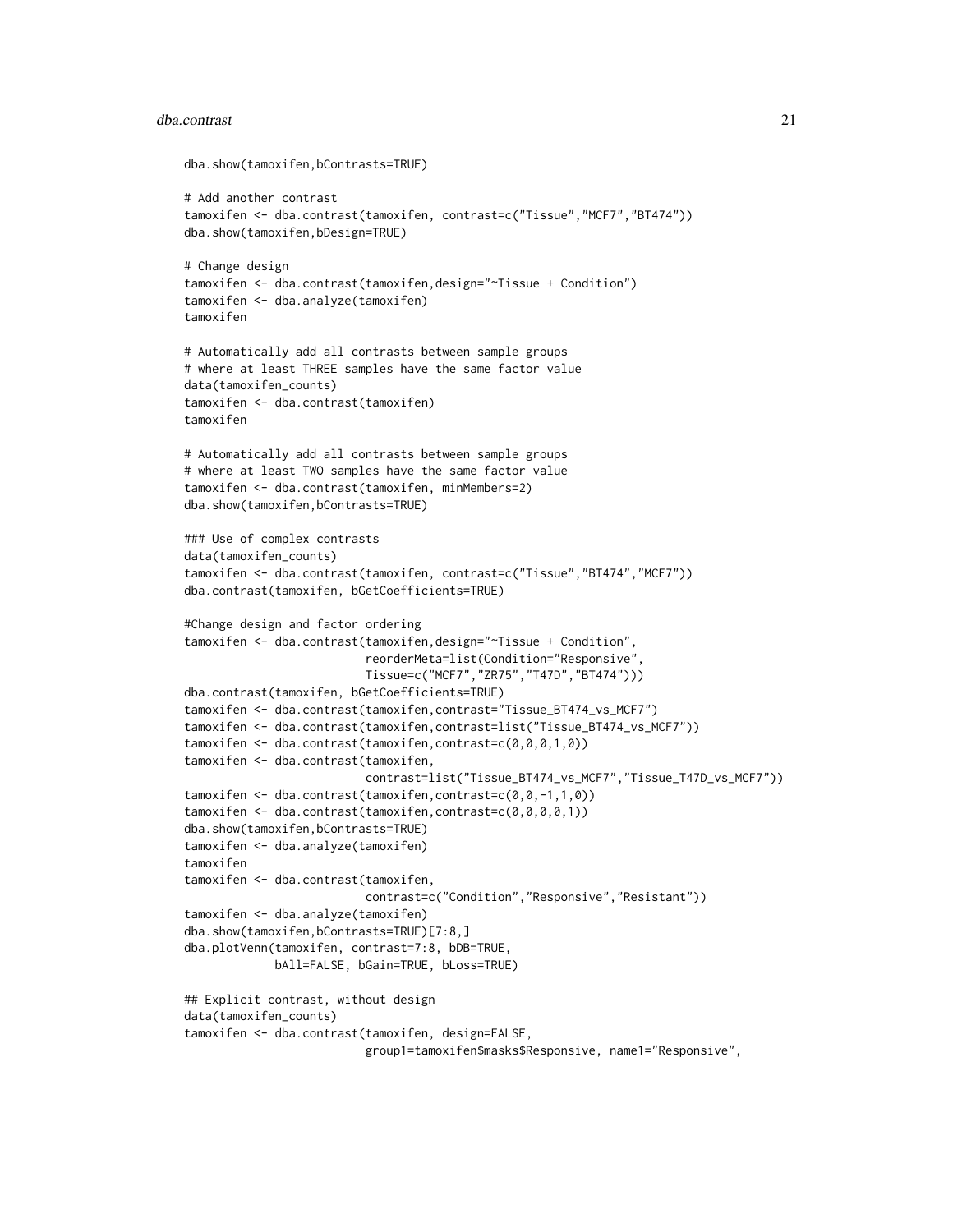<span id="page-21-0"></span>22 dba.count and the set of the set of the set of the set of the set of the set of the set of the set of the set of the set of the set of the set of the set of the set of the set of the set of the set of the set of the set

```
group2=tamoxifen$masks$Resistant, name2="Resistant",
                          block=DBA_TISSUE)
dba.show(tamoxifen, bContrasts=TRUE)
tamoxifen <- dba.analyze(tamoxifen)
dba.show(tamoxifen,bContrasts=TRUE)
dba.plotVenn(tamoxifen,contrast=1,method=c(DBA_DESEQ2,DBA_DESEQ2_BLOCK))
```
<span id="page-21-1"></span>dba.count *Count reads in binding site intervals*

# Description

Counts reads in binding site intervals. Files must be one of bam, bed and gzip-compressed bed. File suffixes must be ".bam", ".bed", or ".bed.gz" respectively.

#### Usage

```
dba.count(DBA, peaks, minOverlap=2, score=DBA_SCORE_NORMALIZED,
          fragmentSize=DBA$config$fragmentSize,
          summits=200, filter=1, bRemoveDuplicates=FALSE, bScaleControl=TRUE,
          bSubControl = is.null(DBA$greylist),
          mapQCth=DBA$config$mapQCth, filterFun=max, minCount=0,
         bLog=FALSE, bUseSummarizeOverlaps=TRUE,
          readFormat=DBA_READS_DEFAULT, bParallel=DBA$config$RunParallel)
```

| <b>DBA</b>           | DBA object                                                                                                                                                                                                                                                                                                                                                                                                                                                                                                                                                                                                                   |  |
|----------------------|------------------------------------------------------------------------------------------------------------------------------------------------------------------------------------------------------------------------------------------------------------------------------------------------------------------------------------------------------------------------------------------------------------------------------------------------------------------------------------------------------------------------------------------------------------------------------------------------------------------------------|--|
| peaks                | If GRanges, RangedData, dataframe, or matrix, this parameter contains the in-<br>tervals to use for counting. If character string, it specifies a file containing the<br>intervals to use (with the first three columns specifying chromosome, startpos,<br>endpos). If missing or a mask, generates a consensus peakset using minOverlap<br>parameter (after applying the mask if present). If NULL, the score, filter, and<br>summits parameters are honored, updating the global binding matrix without re-<br>counting in the cases of score and filter, and only counting after re-centering<br>in the case of summits. |  |
| minOverlap           | only include peaks in at least this many peaksets when generating consensus<br>peakset (i.e. when peaks parameter is missing). If minOverlap is between zero<br>and one, peak will be included from at least this proportion of peaksets.                                                                                                                                                                                                                                                                                                                                                                                    |  |
| score                | which score to use in the binding affinity matrix. Note that all raw read counts<br>are maintained for use by dba. analyze, regardless of how this is set. One of:                                                                                                                                                                                                                                                                                                                                                                                                                                                           |  |
| DBA SCORE NORMALIZED | normalized reads, as set by dba. normalize                                                                                                                                                                                                                                                                                                                                                                                                                                                                                                                                                                                   |  |

| DBA SCORE NORMALIZED  | normalized reads, as set by dba.normalize                                             |
|-----------------------|---------------------------------------------------------------------------------------|
| DBA SCORE READS       | raw read count for interval using only reads from ChIP                                |
|                       | DBA SCORE CONTROL READS raw read count for interval using only reads from Control     |
| DBA SCORE READS FOLD  | raw read count for interval from ChIP divided by read count for interval from control |
| DBA SCORE READS MINUS | raw read count for interval from ChIP minus read count for interval from control      |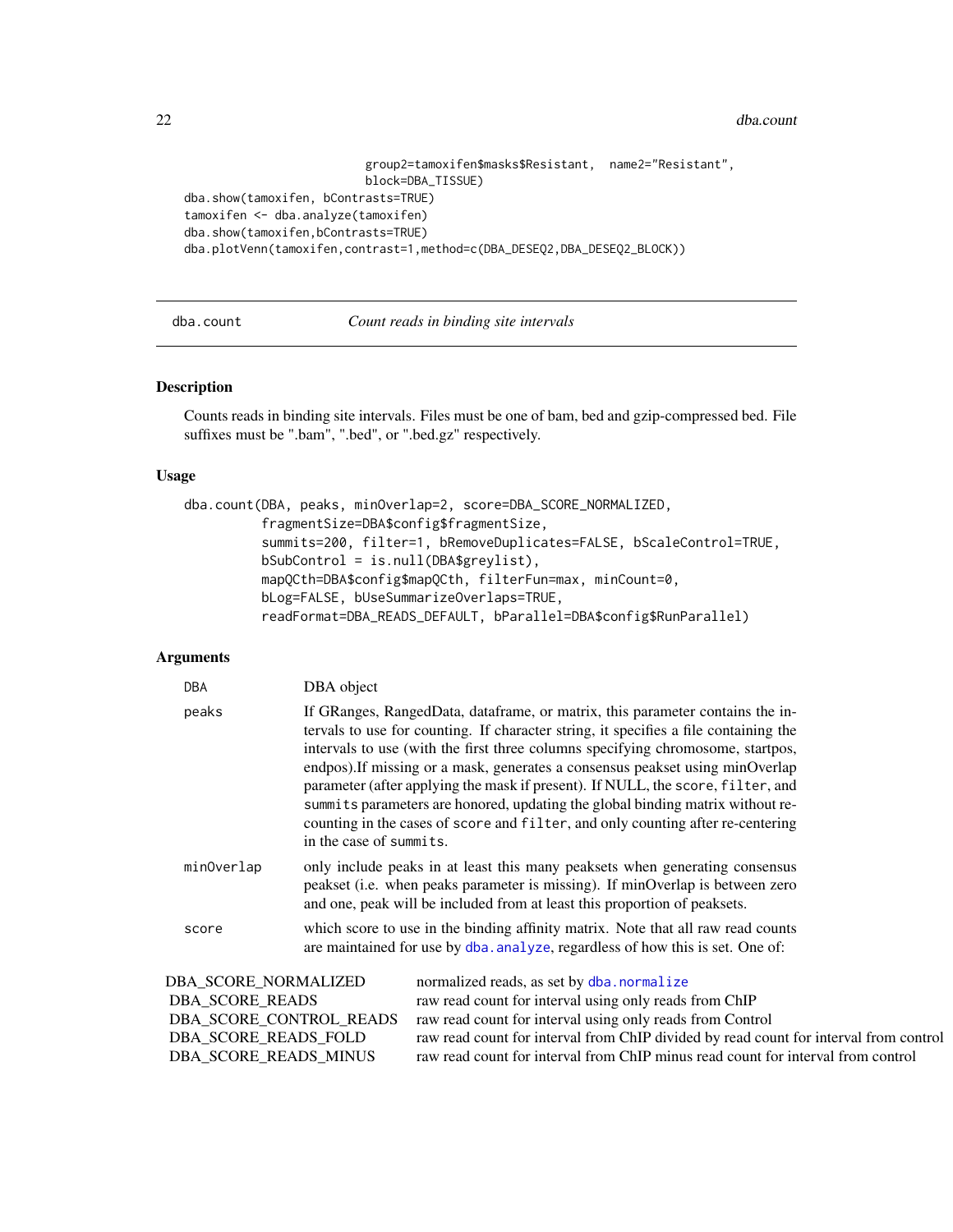| DBA SCORE RPKM       | RPKM for interval using only reads from ChIP                                   |
|----------------------|--------------------------------------------------------------------------------|
| DBA SCORE RPKM FOLD  | RPKM for interval from ChIP divided by RPKM for interval from control          |
| DBA SCORE RPKM MINUS | RPKM for interval from ChIP minus RPKM for interval from control               |
| DBA SCORE SUMMIT     | summit height (maximum read pileup value)                                      |
| DBA SCORE SUMMIT ADJ | summit height (maximum read pileup value), normalized to relative library size |
| DBA SCORE SUMMIT POS | summit position (location of maximum read pileup)                              |

If DBA is a report-based object, the allowable scores are:

| DBA SCORE FOLD             | log2 Fold Change                                      |
|----------------------------|-------------------------------------------------------|
| DBA SCORE CONCENTRATION    | mean concentration (log2)                             |
| DBA SCORE CONC NUMERATOR   | mean concentration (log2) of first group in contrast  |
| DBA SCORE CONC DENOMINATOR | mean concentration (log2) of second group in contrast |
| DBA SCORE PVAL             | p-value                                               |
| DBA SCORE FDR              | FDR.                                                  |

fragmentSize This value will be used as the length of the reads. Each read will be extended from its endpoint along the appropriate strand by this many bases. If set to zero, the read size indicated in the BAM/BED file will be used. fragmentSize may also be a vector of values, one for each ChIP sample plus one for each unique Control library.

summits unless set to FALSE, summit heights (read pileup) and locations will be calculated for each peak. The values can retrieved using [dba.peakset](#page-36-1). The summits can also be used as a read score in the global binding matrix (see score).

> If the value of summits is TRUE (or  $\theta$ ), the summits will be calculated but the peaksets will be unaffected. If the value is greater than zero, all consensus peaks will be re-centered around a consensus summit, with the value of summits indicating how many base pairs to include upstream and downstream of the summit (so all consensus peaks will be of the same width, namely  $2 \times$  summits  $+ 1$ ). Note that if summits is greater than zero, the counting procedure will take twice as long.

filter value to use for filtering intervals with low read counts. The filterFun will be applied to the counts for each interval, and if it returns a value below the filter value, the interval will be removed from further analysis. If peaks is NULL, will remove sites from existing DBA object without recounting. If filter is a vector of values, dba.count will return a vector of the same length, indicating how many intervals will be retained for each specified filter level.

> NB: the filtering will be based on RPKM values. If bSubControl is FALSE, this is the RPKM value of the read counts (equivalent to score=DBA\_SCORE\_RPKM. If bSubControl is TRUE, this is the RPKM value of the control counts subtracted from the RPKM of the read counts (equivalent to score=DBA\_SCORE\_RPKM\_MINUS).

bRemoveDuplicates

logical indicating if duplicate reads (ones that map to exactly the same genomic position) should be removed. If TRUE, any location where multiple reads map will be counted as a single read. Note that if bLowMem is set, duplicates needs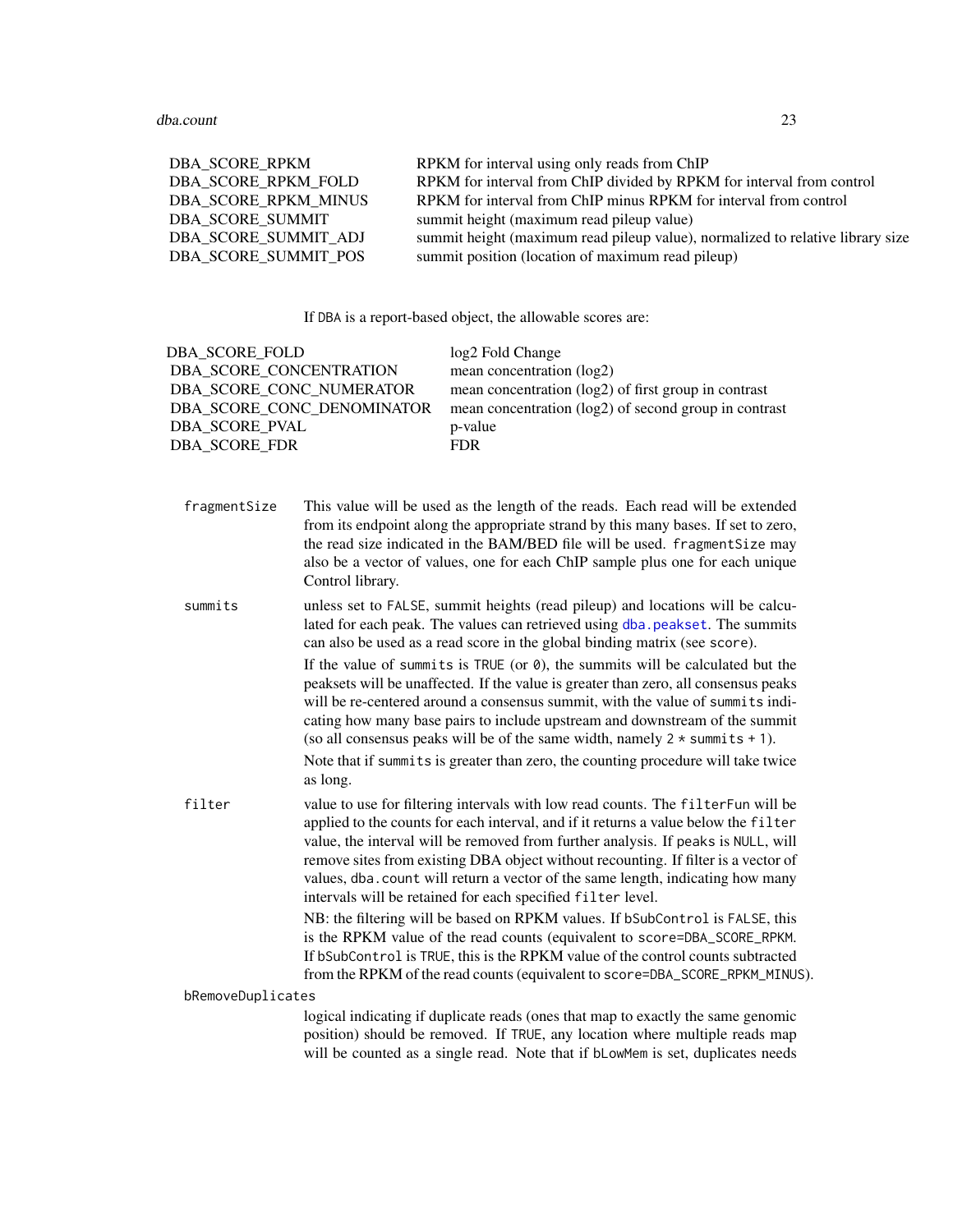|               | to have been already marked in all of the BAM files. The built-in counting                                                                                             |
|---------------|------------------------------------------------------------------------------------------------------------------------------------------------------------------------|
|               | code may not correctly handle certain cases when the bRemoveDuplicates pa-                                                                                             |
|               | rameter is set to TRUE. These cases include paired-end data and datasets where                                                                                         |
|               | the read length may differ within a single BAM file. In these cases, see the<br>bUseSummarizeOverlaps parameter.                                                       |
| bScaleControl | logical indicating if the Control reads should be scaled based on relative library<br>sizes. If TRUE, and there are more reads in the Control library than in the ChIP |

- library, the number of Control reads for each peak will be multiplied by a scaling factor determined by dividing the total number of reads in the ChIP library by the total number of reads in the Control library. If this value is not an integer, the number of Control reads for each peak will be the next highest integer.
- bSubControl logical indicating whether Control read counts are subtracted for each site in each sample. If there are more overlapping control reads than ChIP reads, the count will be set to the minCount value specified when [dba.count](#page-21-1) was called, or zero if no value is specified.

If bSubControl is not explicitly specified, it will be set to TRUE unless a greylist has been applied (see [dba.blacklist](#page-13-1)).

- mapQCth for filtering by mapping quality (mapqc). Only alignments with mapping scores of at least this value will be included. Only applicable for bam files when bUseSummarizeOverlaps=FALSE (setting DBA\$config\$scanbamparam appropriately to filter on quality scores when using [summarizeOverlaps](#page-0-0).)
- filterFun function that will be invoked for each interval with a vector of scores for each sample. Returns a score that will be evaluated against the filter value (only intervals with a score at least as high as filter will be kept). Default is max, indicating that at least one sample should have a score of at least filter; other useful values include sum (indicating that all the scores added together should be at least filter) and mean (setting a minimum mean normalized count level). Users can supply their own function as well.
- minCount minimum read count value. Any interval with fewer than this many overlapping reads will be set to have this count. Also applies to scores.
- bLog logical indicating whether log2 of score should be used (only applies to DBA\_SCORE\_RPKM\_FOLD and DBA\_SCORE\_READS\_FOLD).

bUseSummarizeOverlaps

logical indicating that [summarizeOverlaps](#page-0-0) should be used for counting instead of the built-in counting code. This option is slower but uses the more standard counting function. If TRUE, all read files must be BAM (.bam extension), with associated index files (.bam.bai extension). The fragmentSize parameter must absent.

See notes for when the bRemoveDuplicates parameter is set to TRUE, where the built-in counting code may not correctly handle certain cases and bUseSummarizeOverlaps should be set to TRUE.

Five additional parameters for [summarizeOverlaps](#page-0-0) may be specified in DBA\$config:

DBA\$config\$yieldSize yieldSize indicating how many reads to process at one time; default is 5000000. The lower th DBA\$config\$intersectMode mode indicating which overlap algorithm to use; default is "IntersectionNotEmpty" DBA\$config\$singleEnd logical indicating if reads are single end; if NULL, status will be automatically detected.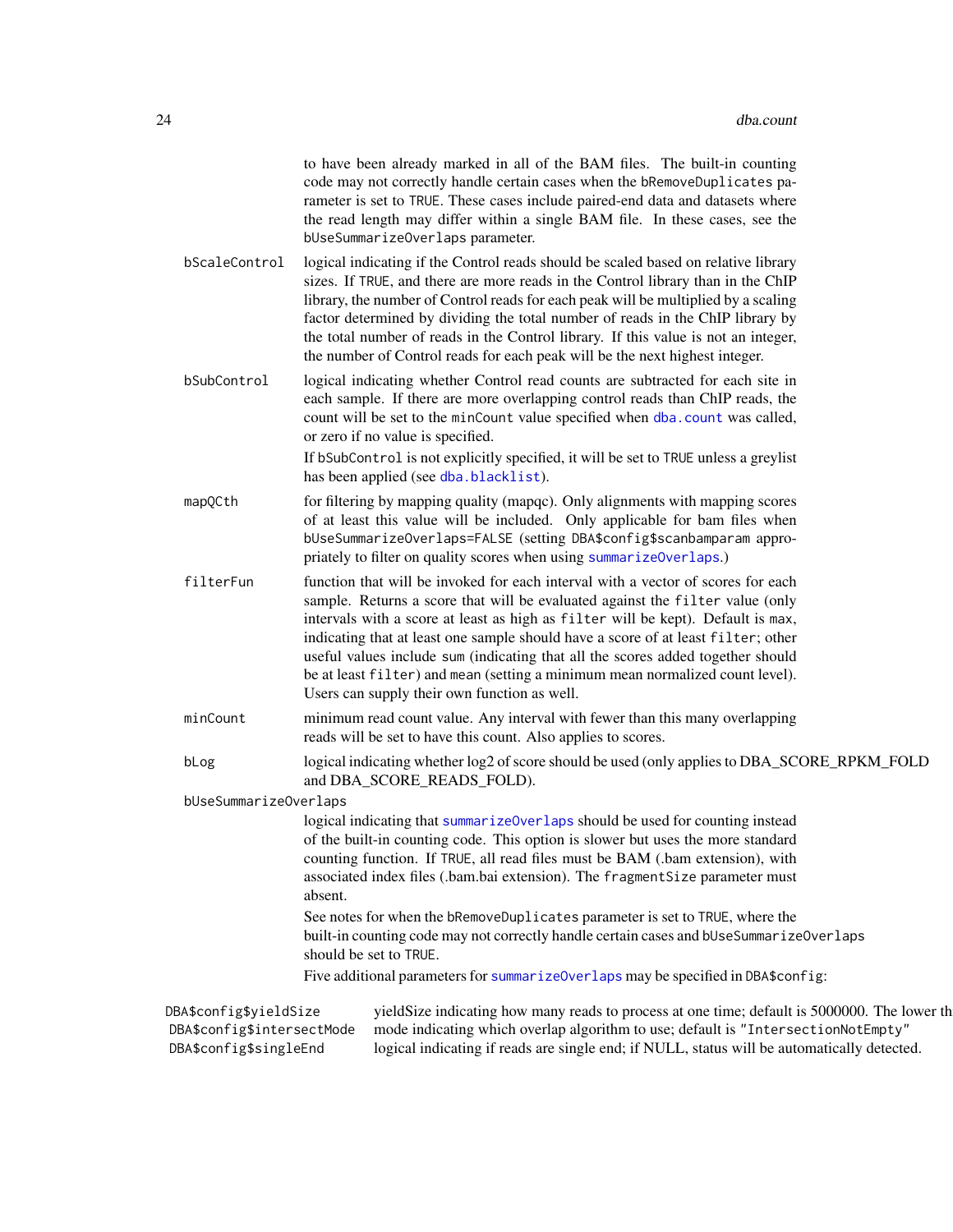#### dba.count 25

| DBA\$config\$fragments<br>DBA\$config\$inter.feature |         | logical indicating how unmatched reads are counted; default is FALSE<br>logical indicating the setting for the inter. feature parameter; default is TRUE                                                           |  |
|------------------------------------------------------|---------|--------------------------------------------------------------------------------------------------------------------------------------------------------------------------------------------------------------------|--|
|                                                      |         |                                                                                                                                                                                                                    |  |
| readFormat                                           | values: | Specify the file type of the read files, over-riding the file extension. Possible                                                                                                                                  |  |
| DBA_READS_DEFAULT<br>DBA_READS_BAM<br>DBA_READS_BED  |         | use file extension (.bam, .bed, .bed.gz) to determine file type<br>assume the file type is BAM, regardless of the file extension<br>assume the file type is BED (or zipped BED), regardless of the file extension. |  |
|                                                      |         | Note that if readFormat is anything other than DBA_READS_DEFAULT, all the<br>read files must be of the same file type.                                                                                             |  |
| bParallel                                            |         | if TRUE, use multicore to get counts for each read file in parallel                                                                                                                                                |  |
|                                                      |         |                                                                                                                                                                                                                    |  |

#### Value

DBA object with binding affinity matrix based on read count scores.

# Author(s)

Rory Stark and Gordon Brown

#### See Also

[dba.analyze](#page-11-1)

# Examples

```
# These won't run unless you have the reads available in a BAM or BED file
data(tamoxifen_peaks)
## Not run: tamoxifen <- dba.count(tamoxifen)
```

```
# Count using a peakset made up of only peaks in all responsive MCF7 replicates
data(tamoxifen_peaks)
mcf7Common <- dba.overlap(tamoxifen,tamoxifen$masks$MCF7&tamoxifen$masks$Responsive)
## Not run: tamoxifen <- dba.count(tamoxifen,peaks=mcf7Common$inAll)
tamoxifen
```

```
#First make consensus peaksets from each set of replicates,
#then derive master consensus set for counting from those
data(tamoxifen_peaks)
tamoxifen <- dba.peakset(tamoxifen,consensus = -DBA_REPLICATE)
## Not run: tamoxifen <- dba.count(tamoxifen, peaks=tamoxifen$masks$Consensus)
tamoxifen
```

```
# Change binding affinity scores
data(tamoxifen_counts)
```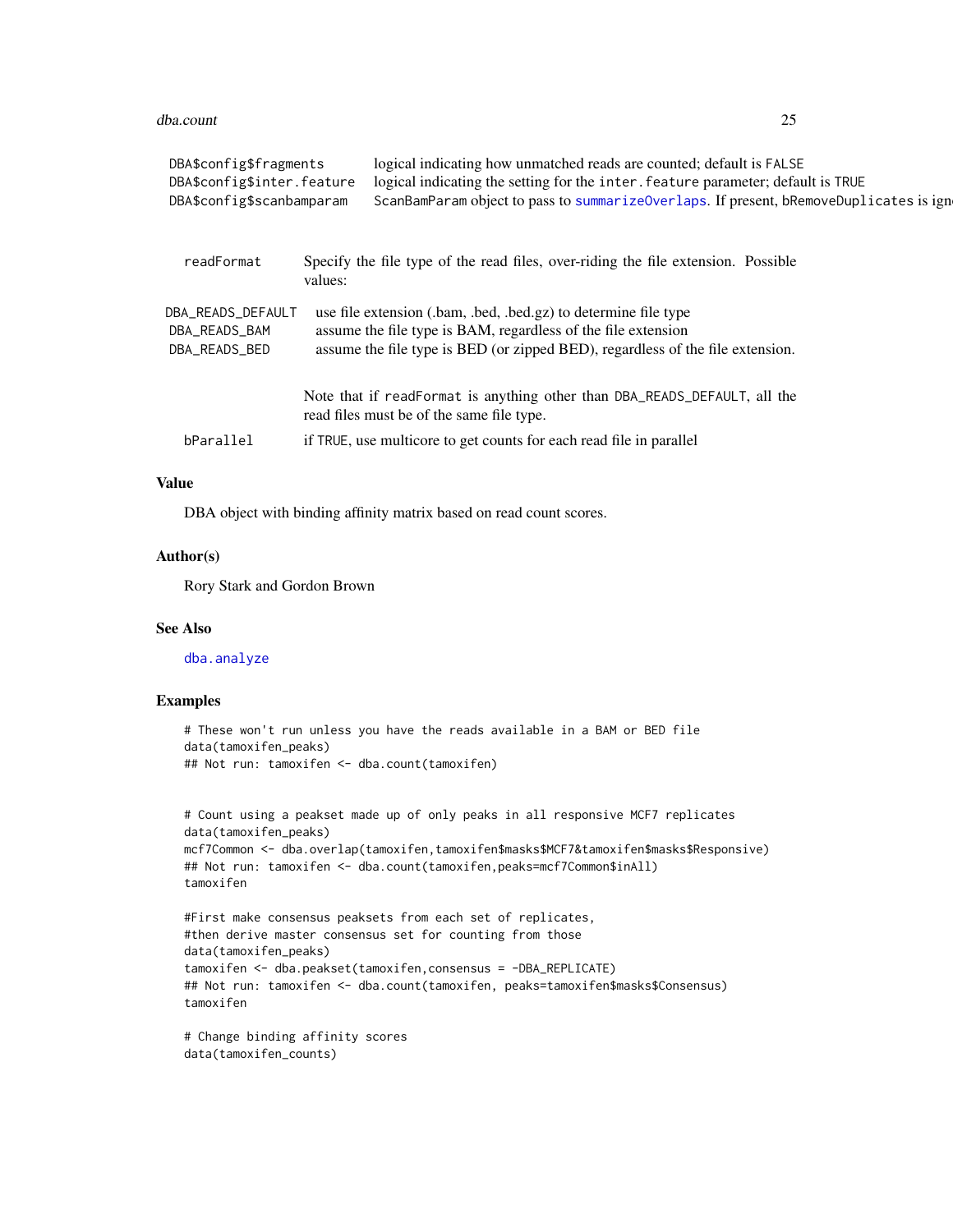#### <span id="page-25-0"></span>26 dba.load

```
dba.peakset(tamoxifen, bRetrieve=TRUE) # default: DBA_SCORE_NORMALIZED
tamoxifen <- dba.count(tamoxifen,peaks=NULL,score=DBA_SCORE_READS)
dba.peakset(tamoxifen, bRetrieve=TRUE)
tamoxifen <- dba.count(tamoxifen,peaks=NULL,score=DBA_SCORE_RPKM_MINUS)
dba.peakset(tamoxifen, bRetrieve=TRUE)
# Plot effect of a range of filter values and then apply filter
data(tamoxifen_counts)
rate.max <- dba.count(tamoxifen, peaks=NULL, filter=0:250)
rate.sum <- dba.count(tamoxifen, peaks=NULL, filter=0:250,filterFun=sum)
plot(0:250,rate.max/rate.max[1],type='l',xlab="Filter Value",ylab="Proportion Retained Sites")
lines(0:250,rate.sum/rate.sum[1],col=2)
tamoxifen <- dba.count(tamoxifen,peaks=NULL,filter=125,filterFun=sum)
tamoxifen
# Calculate summits
data(tamoxifen_counts)
# pre-counted with summits=250 or 501bp intervals
as.numeric(dba.show(tamoxifen)$FRiP)
## Not run: tamoxifen <- dba.count(tamoxifen,peaks=NULL,summits=50)
# re-counted with summits=50 or 101bp intervals
as.numeric(dba.show(tamoxifen)$FRiP)
```
<span id="page-25-1"></span>

dba.load *load DBA object*

#### Description

Reads in saved DBA object

#### Usage

dba.load(file='DBA', dir='.', pre='dba\_', ext='RData')

# **Arguments**

| file | main filename                    |
|------|----------------------------------|
| dir  | directory in which to save model |
| pre  | string to pre-pend to filename.  |
| ext  | file extension to use            |

# Value

loaded DBA object

#### Author(s)

Rory Stark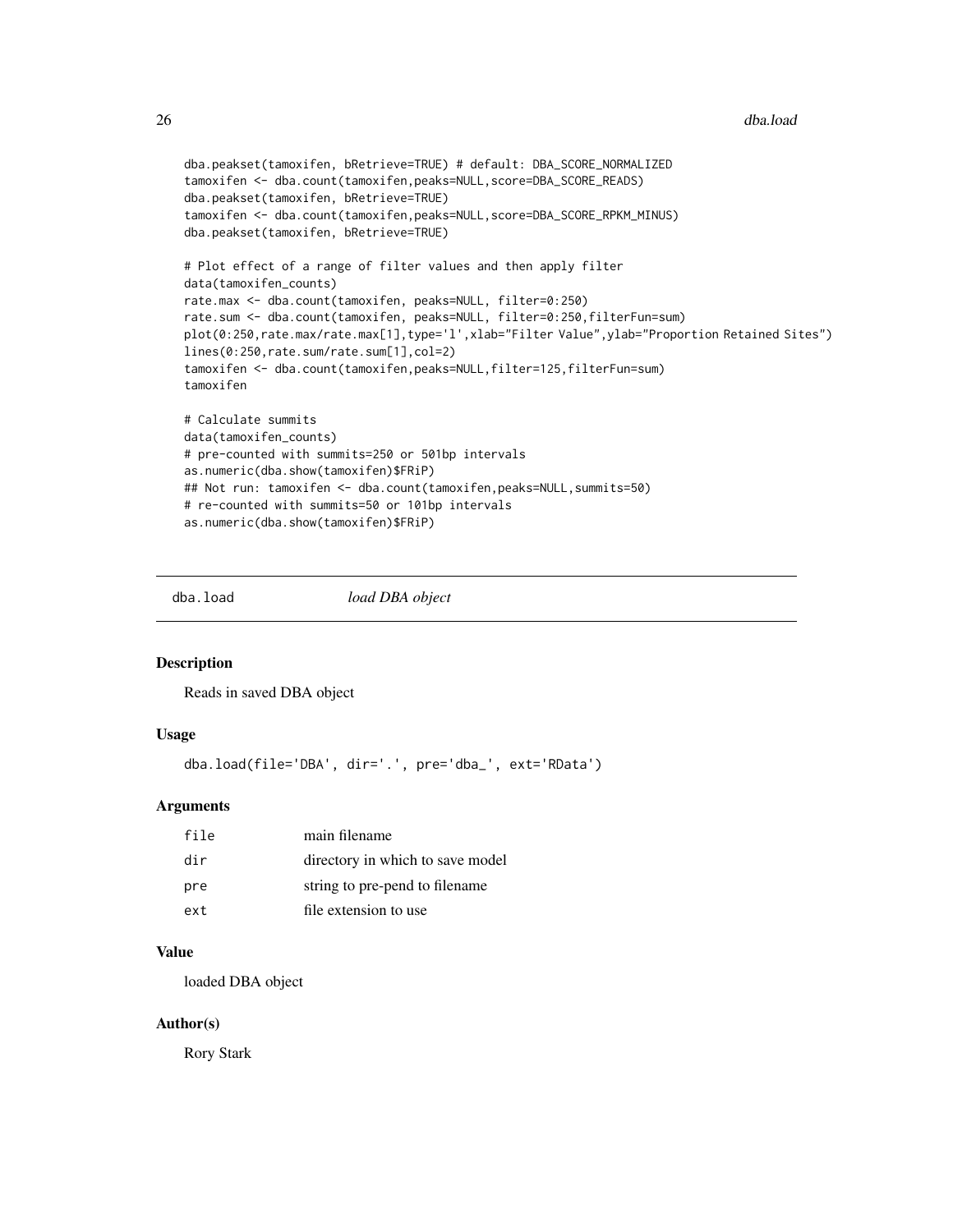#### <span id="page-26-0"></span>dba.mask 27

# See Also

[dba.save](#page-65-1), [DBA.config](#page-7-1).

# Examples

```
data(tamoxifen_peaks)
savefile <- dba.save(tamoxifen,'tamoxifenPeaks')
savefile
rm(tamoxifen)
tamoxifen <- dba.load('tamoxifenPeaks')
tamoxifen
unlink(savefile)
```
<span id="page-26-1"></span>dba.mask *Derive a mask to define a subset of peaksets or sites for a DBA object*

# Description

Derives a mask to define a subset of peaksets or sites for a DBA object.

#### Usage

```
dba.mask(DBA, attribute, value, combine='or', mask, merge='or', bApply=FALSE,
        peakset, minValue=-1)
```

| <b>DBA</b> | DBA object                                                                                                                                                                  |
|------------|-----------------------------------------------------------------------------------------------------------------------------------------------------------------------------|
| attribute  | when deriving a peakset mask, attribute to base mask on:                                                                                                                    |
|            | $\cdot$ DBA_ID                                                                                                                                                              |
|            | • DBA_TISSUE                                                                                                                                                                |
|            | • DBA_FACTOR                                                                                                                                                                |
|            | • DBA_CONDITION                                                                                                                                                             |
|            | • DBA_TREATMENT                                                                                                                                                             |
|            | · DBA_REPLICATE                                                                                                                                                             |
|            | • DBA CONSENSUS                                                                                                                                                             |
|            | • DBA_CALLER                                                                                                                                                                |
|            | · DBA_CONTROL                                                                                                                                                               |
| value      | when deriving a peakset/sample mask, attribute value (or vector of attribute val-<br>ues) to match.                                                                         |
| combine    | when deriving a peakset/sample mask, if value is a vector, OR when deriving a<br>site mask, and peaksets is a vector, this is method for combining result of each<br>value: |
|            | $\cdot$ " $\circ$ "                                                                                                                                                         |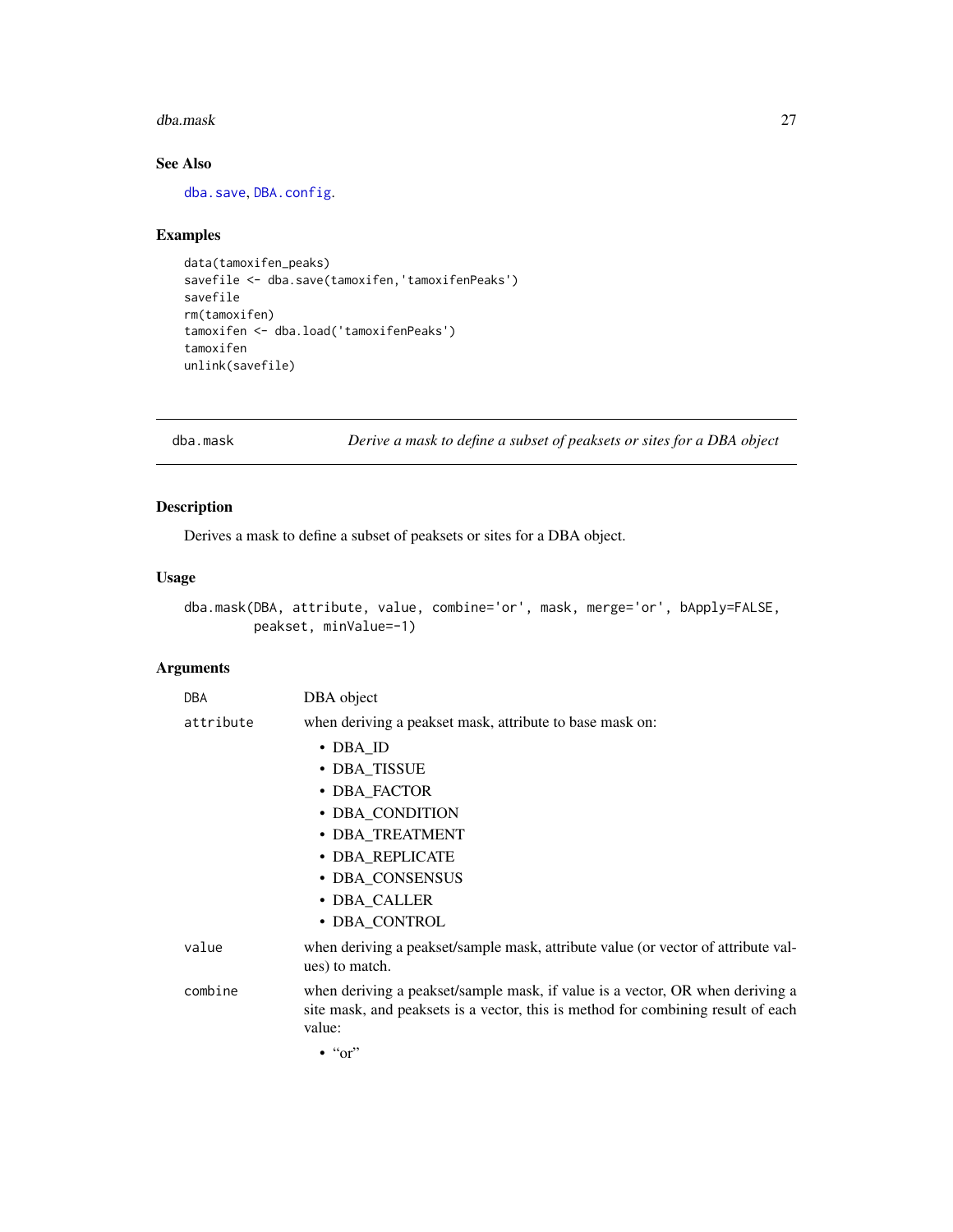|          | $\bullet$ "and"                                                                                                                                                                                                                                                                                                                                         |
|----------|---------------------------------------------------------------------------------------------------------------------------------------------------------------------------------------------------------------------------------------------------------------------------------------------------------------------------------------------------------|
|          | $\cdot$ "nor"                                                                                                                                                                                                                                                                                                                                           |
|          | $\bullet$ "nand"                                                                                                                                                                                                                                                                                                                                        |
| mask     | when deriving a peakset/sample mask, this specifies an existing mask to merge<br>with; if missing, create new mask                                                                                                                                                                                                                                      |
| merge    | when deriving a peakset/sample mask, and an existing mask is supplied, this<br>specifies the method for combining new mask with supplied mask:                                                                                                                                                                                                          |
|          | $\cdot$ " $\circ$ "                                                                                                                                                                                                                                                                                                                                     |
|          | $\bullet$ "and"                                                                                                                                                                                                                                                                                                                                         |
|          | $\cdot$ "nor"                                                                                                                                                                                                                                                                                                                                           |
|          | • "nand" note: if mask is missing, "nand" results in negative of mask                                                                                                                                                                                                                                                                                   |
| bApply   | when deriving a peakset/sample mask, a logical indicating that a new DBA ob-<br>ject with the mask applied will be returned.                                                                                                                                                                                                                            |
| peakset  | when deriving a peak/site mask, this specifies a peakset number, or a vector of<br>peakset numbers. The resulting mask will indicate which of the overall sites<br>were called as peaks in this peakset or set of peaksets. If a vector, the masks for<br>each of the peaksets will be combined using the method specified in the combine<br>parameter. |
| minValue | when deriving a peak/site mask, scores greater than this value will be considered<br>as indicating that the site corresponds to a called peakset.                                                                                                                                                                                                       |

# Details

MODE: Derive a a mask of peaksets/samples:

dba.mask(DBA, attribute, value, combine, mask, merge, bApply)

MODE: Derive a mask of peaks/sites:

dba.mask(DBA, combine, mask, merge,bApply, peakset, minValue)

# Value

either a logical mask, or new DBA object if bApply is TRUE.

#### Note

dba automatically generates masks for each unique value of DBA\_TISSUE, DBA\_FACTOR, DBA\_CONDITION, DBA\_TREATMENT, DBA\_CALLER, and DBA\_REPLICATE. These are accessible using masks field of the DBA object (DBA\$masks), and can be viewed using names(DBA\$masks).

# Author(s)

Rory Stark

# See Also

[dba.show](#page-66-1)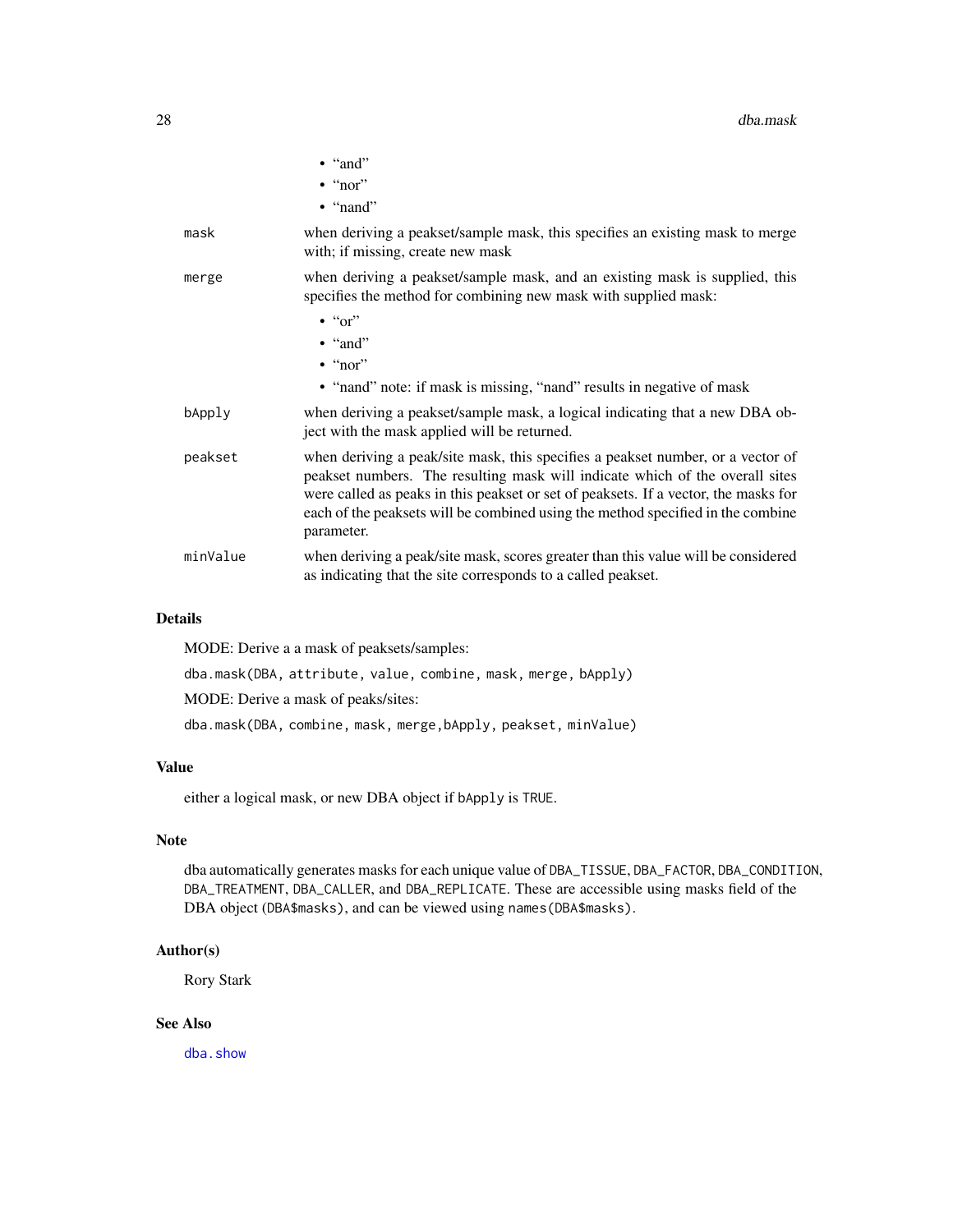# <span id="page-28-0"></span>dba.normalize 29

# Examples

data(tamoxifen\_peaks)

```
# Pre-made masks
names(tamoxifen$masks)
dba.show(tamoxifen,tamoxifen$masks$MCF7)
# New masks
mcf7Mask <- dba.mask(tamoxifen,DBA_TISSUE, "MCF7")
mcf7DerivedMask <- dba.mask(tamoxifen,DBA_TISSUE,"TAMR",mask=mcf7Mask)
mcf7Derived <- dba(tamoxifen,mcf7DerivedMask)
mcf7Derived
```
<span id="page-28-1"></span>dba.normalize *Specify parameters for normalizing a dataset; calculate library sizes and normalization factors.*

# Description

Enables normalization of datasets using a variety of methods, including background, spike-in, and parallel factor normalization. Alternatively, allows a user to specify library sizes and normalization factors directly, or retrieve computed ones.

#### Usage

```
dba.normalize(DBA, method = DBA$config$AnalysisMethod,
              normalize = DBA_NORM_DEFAULT, library = DBA_LIBSIZE_DEFAULT,
              background = FALSE, spikein = FALSE, offsets = FALSE,
              libFun=mean, bRetrieve=FALSE, ...)
```

| <b>DBA</b> | DBA object that includes count data for a consensus peakset.                                                                                 |
|------------|----------------------------------------------------------------------------------------------------------------------------------------------|
| method     | Underlying method, or vector of methods, for which to normalize.                                                                             |
|            | Supported methods:                                                                                                                           |
|            | • DBA_EDGER use edgeR package for analysis                                                                                                   |
|            | • DBA_DESEQ2 use DESeq2 package for analysis                                                                                                 |
|            | • DBA_ALL_METHODS normalize for both both edgeR and DESeq2                                                                                   |
| normalize  | Either user-supplied normalization factors in a numeric vector, or a specification<br>of a method to use to calculate normalization factors. |
|            | Methods can be specified using one of the following:                                                                                         |
|            | • DBA_NORM_RLE ("RLE") RLE normalization (native to DBA_DESEO2, and<br>available for DBA_EDGER).                                             |
|            | • DBA_NORM_TMM ("TMM") TMM normalization (native to DBA_EDGER, and<br>available for DBA_DESEQ2).                                             |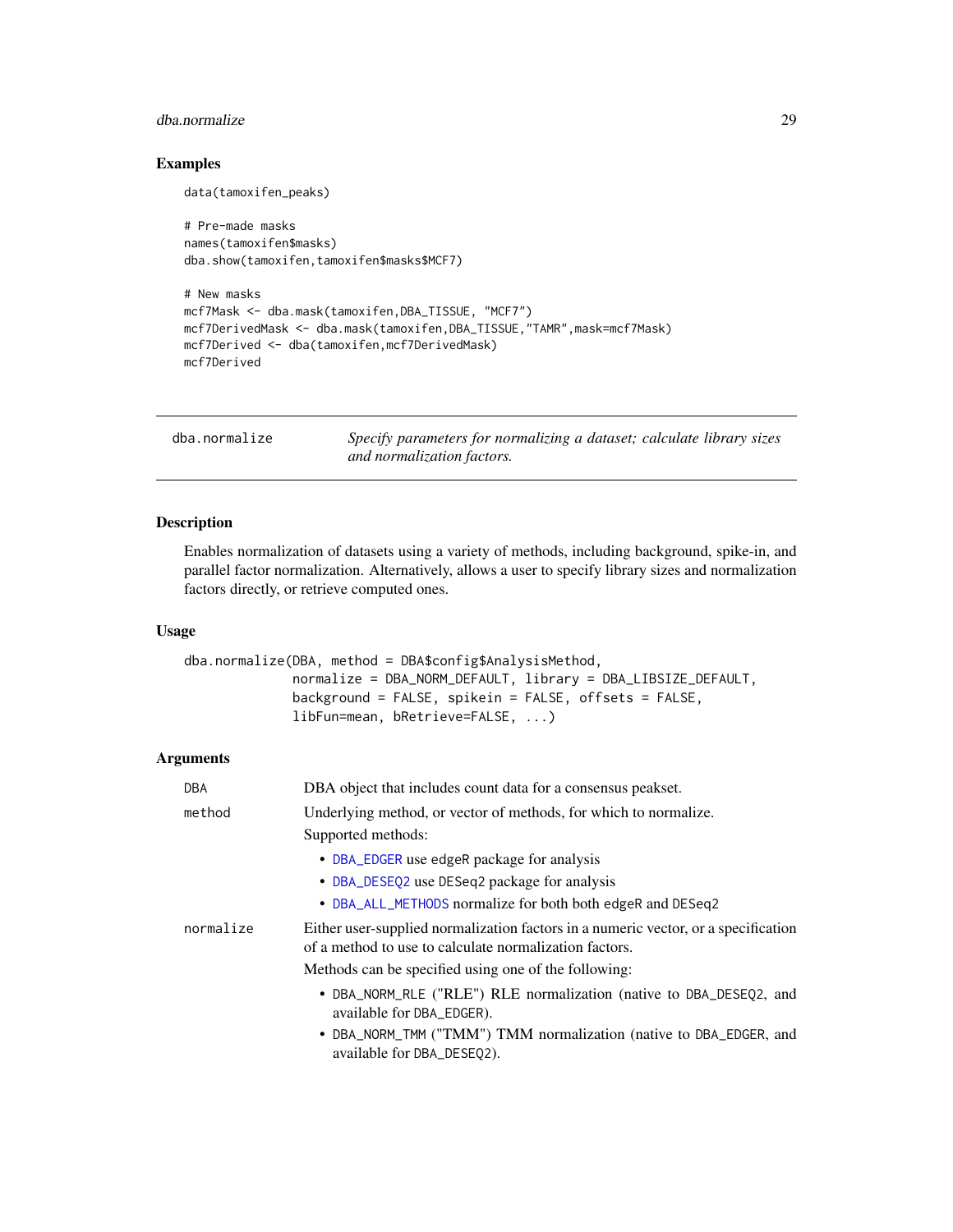|            | • DBA_NORM_NATIVE ("native") Use native method based on method: DBA_NORM_RLE<br>for DBA_DESEQ2 or DBA_NORM_TMM for DBA_EDGER.<br>• DBA_NORM_LIB ("lib") Normalize by library size only. Library sizes can<br>be specified using the library parameter. Normalization factors will be<br>calculated to give each equal weight in a manner appropriate for the analysis<br>method. See also the libFun parameter, which can be used to scale the<br>normalization factors for DESeq2.<br>• DBA_NORM_DEFAULT ("default") Default method: The "preferred" normal-<br>ization approach depending on method and whether an explicit design is<br>present. See Details below.<br>• DBA_NORM_OFFSETS ("offsets") Indicates that offsets have been specified<br>using the offsets parameter, and they should be used without alteration.<br>• DBA_NORM_OFFSETS_ADJUST ("adjust offsets") Indicates that offsets have<br>been specified using the offsets parameter, and they should be adjusted<br>for library size and mean centering before being used in a DBA_DESEQ2<br>analysis.                                                                                                                                                                          |
|------------|-------------------------------------------------------------------------------------------------------------------------------------------------------------------------------------------------------------------------------------------------------------------------------------------------------------------------------------------------------------------------------------------------------------------------------------------------------------------------------------------------------------------------------------------------------------------------------------------------------------------------------------------------------------------------------------------------------------------------------------------------------------------------------------------------------------------------------------------------------------------------------------------------------------------------------------------------------------------------------------------------------------------------------------------------------------------------------------------------------------------------------------------------------------------------------------------------------------------------------------------------------|
| library    | Either user-supplied library sizes in a numeric vector, or a specification of a<br>method to use to calculate library sizes.<br>Library sizes can be based on one of the following:<br>• DBA_LIBSIZE_FULL ("full") Use the full library size (total number of reads<br>in BAM/SAM/BED file)<br>• DBA_LIBSIZE_PEAKREADS ("RiP") Use the number of reads that overlap<br>consensus peaks.<br>• DBA_LIBSIZE_BACKGROUND ("background") Use the total number of reads<br>aligned to the chromosomes for which there is at least one peak. This re-<br>quired a background bin calculation (see parameter background). These<br>values are usually the same or similar to DBA_LIBSIZE_FULL.<br>• DBA_LIBSIZE_DEFAULT ("default") Default method: The "preferred" library<br>size depending on method, background, and whether an explicit design is<br>present. See Details below.                                                                                                                                                                                                                                                                                                                                                                          |
| background | This parameter controls the option to use "background" bins, which should not<br>have differential enrichment between samples, as the basis for normalizing (in-<br>stead of using reads counts overlapping consensus peaks). When enabled, the<br>chromosomes for which there are peaks in the consensus peakset are tiled into<br>large bins and reads overlapping these bins are counted.<br>If present, background can either be a logical value, a numeric value, or a pre-<br>viously computed \$background object.<br>If background is a logical value and set to TRUE, background bins will be com-<br>puted using the default bin size of 15000bp. Setting this value to FALSE will<br>prevent background mode from being used in any default settings.<br>If background is a numeric value, it will be used as the bin size.<br>If background is a previously computed \$background object, these counts will<br>be used as the background. A \$background object can be obtained by calling<br>dba.normalize with bRetrieve=TRUE and method=DBA_ALL_METHODS.<br>After counting (or setting) background bins, both the normalize and library<br>parameters will be used to determine how the final normalization factors are<br>calculated. |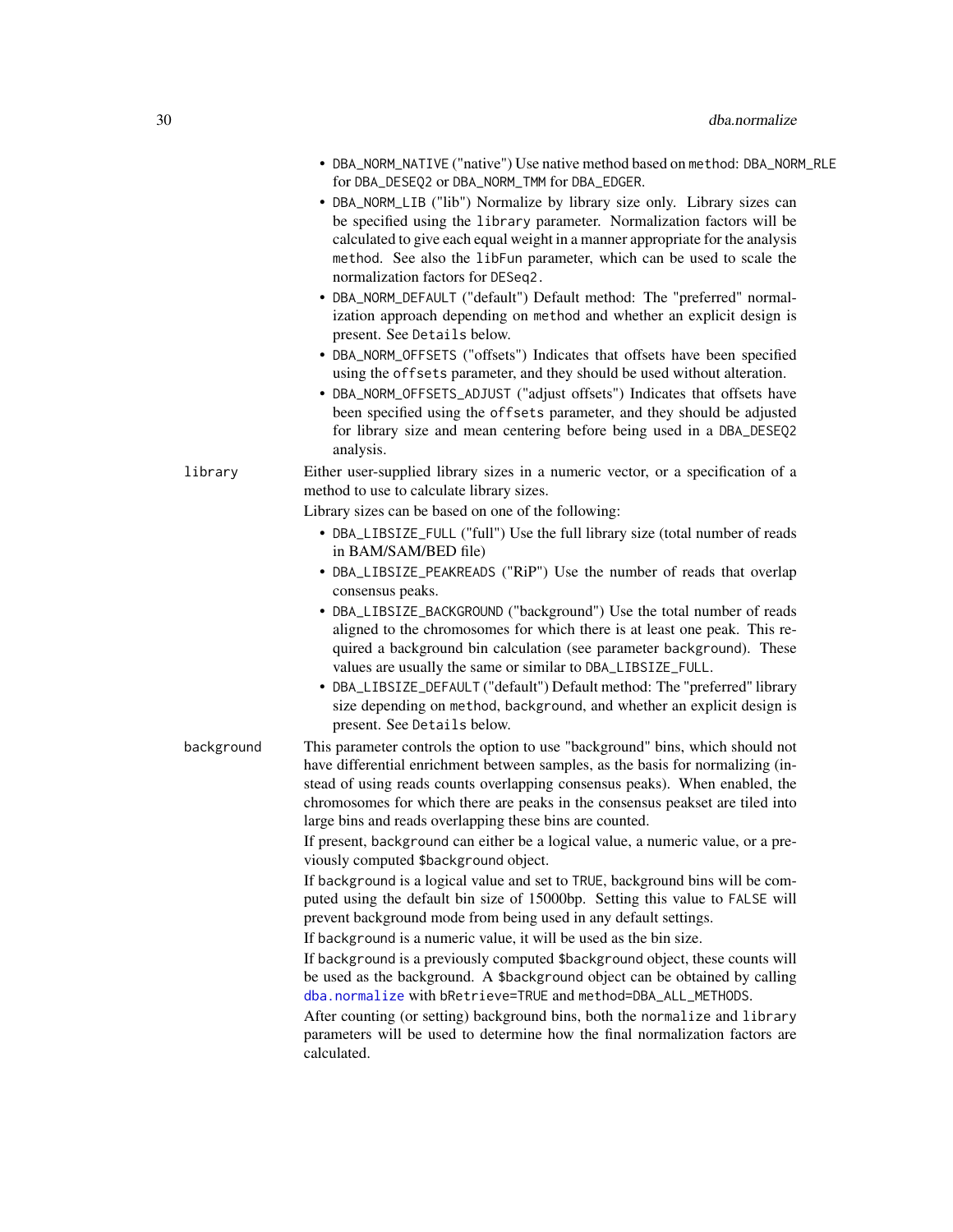|           | If background is missing, it will be set to TRUE if library=DBA_LIBSIZE_BACKGROUND,<br>or if library=DBA_LIBSIZE_DEFAULT and certain conditions are met (see Details<br>below).                                                                                                                                                                                                                                                       |
|-----------|---------------------------------------------------------------------------------------------------------------------------------------------------------------------------------------------------------------------------------------------------------------------------------------------------------------------------------------------------------------------------------------------------------------------------------------|
|           | If background is not FALSE, then the library size will be set to library=DBA_LIBSIZE_BACKGROUND                                                                                                                                                                                                                                                                                                                                       |
| spikein   | Either a logical value, a character vector of chromosome names, a GRanges<br>object containing peaks for a parallel factor, or a \$background object containing<br>previously computed spike-in read counts.<br>If spike in is a logical value set to FALSE, no spike-in normalization is per-                                                                                                                                        |
|           | formed.                                                                                                                                                                                                                                                                                                                                                                                                                               |
|           | If spikein is a logical value set to TRUE, background normalization is performed<br>using spike-in tracks. There must be a spike-in track for each sample. see dba<br>and/or dba. peakset for details on how to include a spike-in track with a sample<br>(eg. by including a Spikein column in the sample sheet.) All chromosomes in<br>the spike-in bam files will be used.                                                         |
|           | If spike in is a character vector of one or more chromosome names, only reads<br>on the named chromosome(s) will be used for background normalization. If<br>spike-in tracks are available, reads on chromosomes with these names in the<br>spike-in track will be counted. If no spike-in tracks are available, reads on chro-<br>mosomes with these names in the main bamReads bam files will be counted.                           |
|           | If spike in is a GRanges object containing peaks for a parallel factor, then back-<br>ground normalization is performed counting reads in the spike-in tracks over-<br>lapping peaks in this object.                                                                                                                                                                                                                                  |
|           | If spikein is a previously computed \$background object, these counts will be<br>used as the spikein background. A \$background object can be obtained by<br>calling dba. normalize with bRetrieve=TRUE and method=DBA_ALL_METHODS.                                                                                                                                                                                                   |
|           | Note that if spikein is not FALSE, then the library size will be set to library=DBA_LIBSIZE_BACKGROUND                                                                                                                                                                                                                                                                                                                                |
| offsets   | This parameter controls the use of offsets (matrix of normalization factors) in-<br>stead of a single normalization factor for each sample. It can either be a logical<br>value, a matrix, or a SummarizedExperiment.                                                                                                                                                                                                                 |
|           | If it is a logical value and set to FALSE, no offsets will be computed or used. A<br>value of TRUE indicates that an offset matrix should be computed using a loess<br>fit.                                                                                                                                                                                                                                                           |
|           | Alternatively, user-calculated normalization offsets can be supplied as a matrix<br>or as a SummarizedExperiment (containing an assay named "offsets"). In this<br>case, the user may also set the normalize parameter to indicate whether the off-<br>sets should be applied as-is to a DESeq2 analysis (DBA_NORM_OFFSETS, default),<br>or if they should be adjusted for library size and mean centering (DBA_NORM_OFFSETS_ADJUST). |
| libFun    | When normalize=DBA_NORM_LIB, normalization factors are calculated by di-<br>viding the library sizes for each sample by a common denominator, obtained by<br>applying libFun to the vector of library sizes.                                                                                                                                                                                                                          |
|           | For method=DBA_EDGER, the normalization factors are further adjusted so as to<br>make all the effective library sizes (library sizes multiplied by normalization<br>factors) the same, and adjusted to multiply to 1.                                                                                                                                                                                                                 |
| bRetrieve | If set to TRUE, information about the current normalization will be returned. The<br>only other relevant parameter in this case is the method.                                                                                                                                                                                                                                                                                        |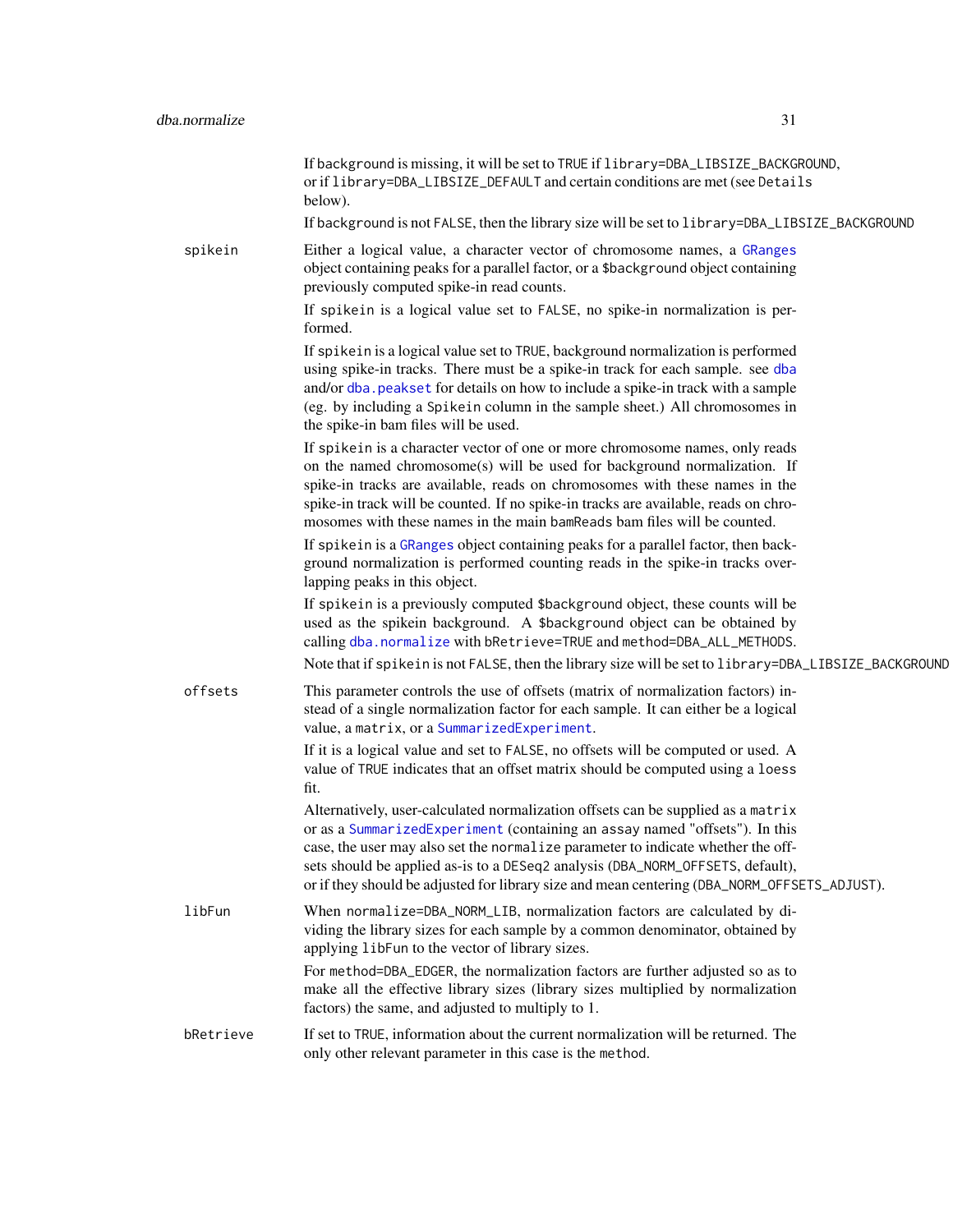If method=DBA\_DESEQ2 or method=DBA\_EDGER, a record will be returned including normalization values for the appropriate analysis method. This record is a list consists of the following elements:

- \$norm.method A character string corresponding to the normalization method, generally one of the values that can be supplied as a value to normalize.
- \$norm.factors A vector containing the computed normalization factors.
- \$lib.method A character string corresponding to the value of the method used to calculate the library size, generally one of the values that can be supplied as a value to library.
- \$lib.sizes A vector containing the computed library sizes.
- \$background If the normalization if based on binned background reads, this field will be TRUE.
- \$control.subtract If control reads were subtracted from the read counts, this field will be TRUE.

If method=DBA\_ALL\_METHODS, the record be a list with one of the above records for each method for which normalization factors have been computed (\$DESeq2 and edgeR).

If background bins have been calculated, this will include an element called \$background. This element can be passed in as the value to background or spikein to re-use a previously computed set of reads. It contains three subfields:

- \$background\$binned a SummarizedExperiment object containing the binned counts.
- \$background\$bin.size a numeric value with the bin size used.
- \$background\$back.calc character string indicating how the background was calculated (bins, spike-ins, or parallel factor).

If offsets are available, this will include an element called \$offsets with two subfields:

- \$offsets\$offsets a matrix or a SummarizedExperiment object containing the offsets.
- offsets\$offset.method a character string indicating the source of the offsets, either "loess" or "user".

... Extra parameters to be passed to limma::loessFit when computing offsets.

#### Details

The default normalization parameters are as follows:

- normalize=DBA\_NORM\_LIB
- library=DBA\_LIBSIZE\_FULL
- background=FALSE

If background=TRUE, then the default becomes library=DBA\_LIBSIZE\_BACKGROUND.

If [dba.contrast](#page-16-1) has been used to set up contrasts with design=FALSE (pre-3.0 mode), then the defaults are:

• normalize=DBA\_NORM\_DEFAULT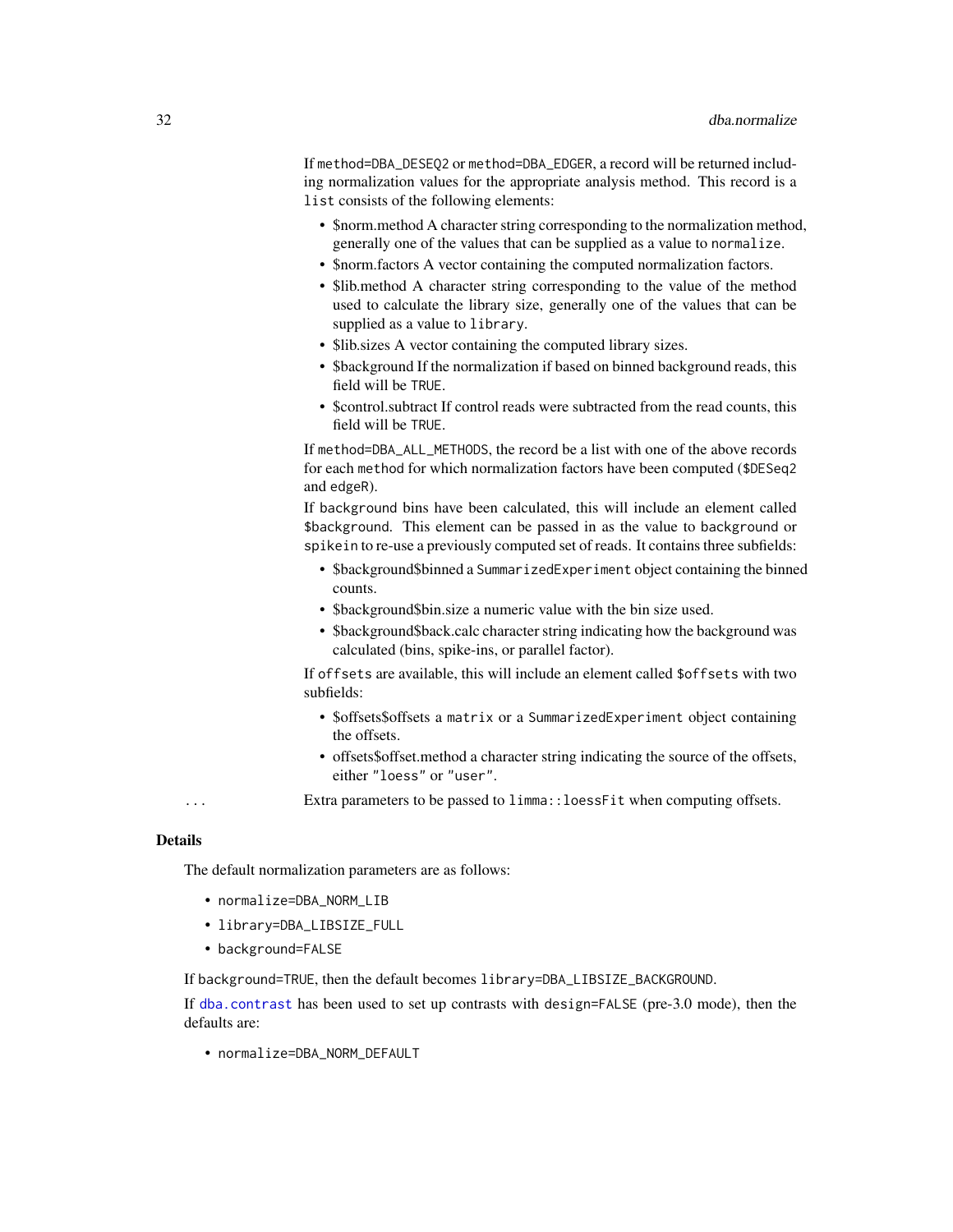# dba.normalize 33

- library=DBA\_LIBSIZE\_FULL
- background=FALSE

In this case, normalize=DBA\_NORM\_LIB will be set for method=DBA\_DESEQ2 for backwards compatibility.

# Value

Either a DBA object with normalization terms added, or (if bRetrieve=TRUE), a record or normalization details.

#### Note

The csaw package is used to compute background bins and offsets based on limma::loessFit.

See the DiffBind vignette for technical details of how this is done, and the csaw vignette for details on background bins and loess offsets can be used to address different biases in ChIP-seq data.

#### Author(s)

Rory Stark

#### See Also

[dba.count](#page-21-1), [dba.analyze](#page-11-1), [dba.save](#page-65-1)

# Examples

```
# load DBA object with counts
data(tamoxifen_counts)
tamoxifen <- dba.contrast(tamoxifen,design="~Tissue + Condition")
```

```
# default normalization: Full library sizes
tamoxifen <- dba.normalize(tamoxifen)
dba.normalize(tamoxifen, bRetrieve=TRUE)
dba.analyze(tamoxifen)
```

```
# RLE/TMM using Reads in Peaks
tamoxifen <- dba.normalize(tamoxifen, method=DBA_ALL_METHODS,
                           normalize=DBA_NORM_NATIVE,
                           library=DBA_LIBSIZE_PEAKREADS)
dba.normalize(tamoxifen, method=DBA_DESEQ2, bRetrieve=TRUE)
dba.normalize(tamoxifen, method=DBA_EDGER, bRetrieve=TRUE)
tamoxifen <- dba.analyze(tamoxifen, method=DBA_ALL_METHODS)
dba.show(tamoxifen,bContrasts=TRUE)
dba.plotVenn(tamoxifen,contrast=1,method=DBA_ALL_METHODS,bDB=TRUE)
```

```
# TMM in Background using precomputed background
norm <- dba.normalize(tamoxifen,method=DBA_ALL_METHODS,bRetrieve=TRUE)
tamoxifen <- dba.normalize(tamoxifen, background=norm$background,
                          normalize="TMM", method=DBA_ALL_METHODS)
tamoxifen <- dba.analyze(tamoxifen)
```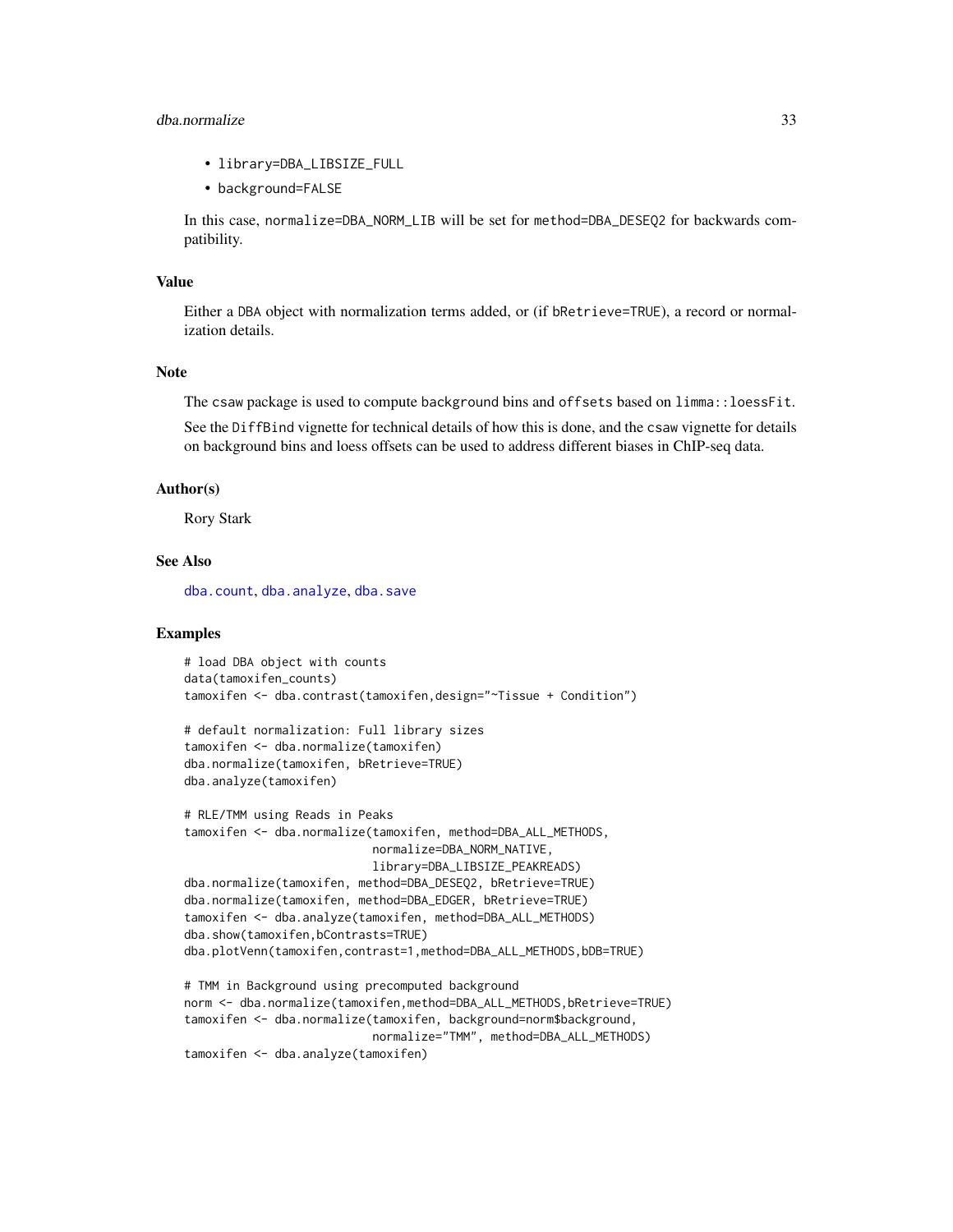# <span id="page-33-0"></span>34 dba.overlap

```
dba.show(tamoxifen,bContrasts=TRUE)
dba.plotMA(tamoxifen)
# LOESS offsets
tamoxifen <- dba.normalize(tamoxifen, method=DBA_ALL_METHODS, offsets=TRUE)
tamoxifen <- dba.analyze(tamoxifen, method=DBA_ALL_METHODS)
dba.show(tamoxifen,bContrasts=TRUE)
par(mfrow=c(3,1))
dba.plotMA(tamoxifen,th=0,bNormalized=FALSE)
dba.plotMA(tamoxifen,method=DBA_DESEQ2)
dba.plotMA(tamoxifen,method=DBA_EDGER)
```
<span id="page-33-1"></span>dba.overlap *Compute binding site overlaps (occupancy analysis)*

# Description

Computes binding overlaps and co-occupancy statistics

# Usage

```
dba.overlap(DBA, mask, mode=DBA_OLAP_PEAKS,
            contrast, method=DBA$config$AnalysisMethod, th=DBA$config$th,
            bUsePval=DBA$config$bUsePval,
            report, byAttribute, bCorOnly=TRUE, CorMethod="pearson",
            DataType=DBA$config$DataType)
```

| DBA      | DBA object                                                                                                                                                                                                                                                                                                                                                                                                                         |
|----------|------------------------------------------------------------------------------------------------------------------------------------------------------------------------------------------------------------------------------------------------------------------------------------------------------------------------------------------------------------------------------------------------------------------------------------|
| mask     | mask or vector of peakset numbers indicating a subset of peaksets to use (see<br>dba.mask). When generating overlapping/unique peaksets, either two, three,<br>or four peaksets may be specified. If the mode type is DBA_OLAP_ALL, and a<br>contrast is specified, a value of TRUE (mask=TRUE) indicates that all samples<br>should be included (otherwise only those present in one of the contrast groups<br>will be included). |
| mode     | indicates which results should be returned (see MODES below). One of:                                                                                                                                                                                                                                                                                                                                                              |
|          | • DBA_OLAP_PEAKS<br>• DBA_OLAP_ALL<br>• DBA_OLAP_RATE                                                                                                                                                                                                                                                                                                                                                                              |
| contrast | contrast number to use. Only specified if contrast data is to be used when<br>mode=DBA_OLAP_ALL. See dba.show(DBA, bContrast=T) to get contrast num-<br>bers.                                                                                                                                                                                                                                                                      |
| method   | if contrast is specified and mode=DBA_OLAP_ALL, use data from method used for<br>analysis:                                                                                                                                                                                                                                                                                                                                         |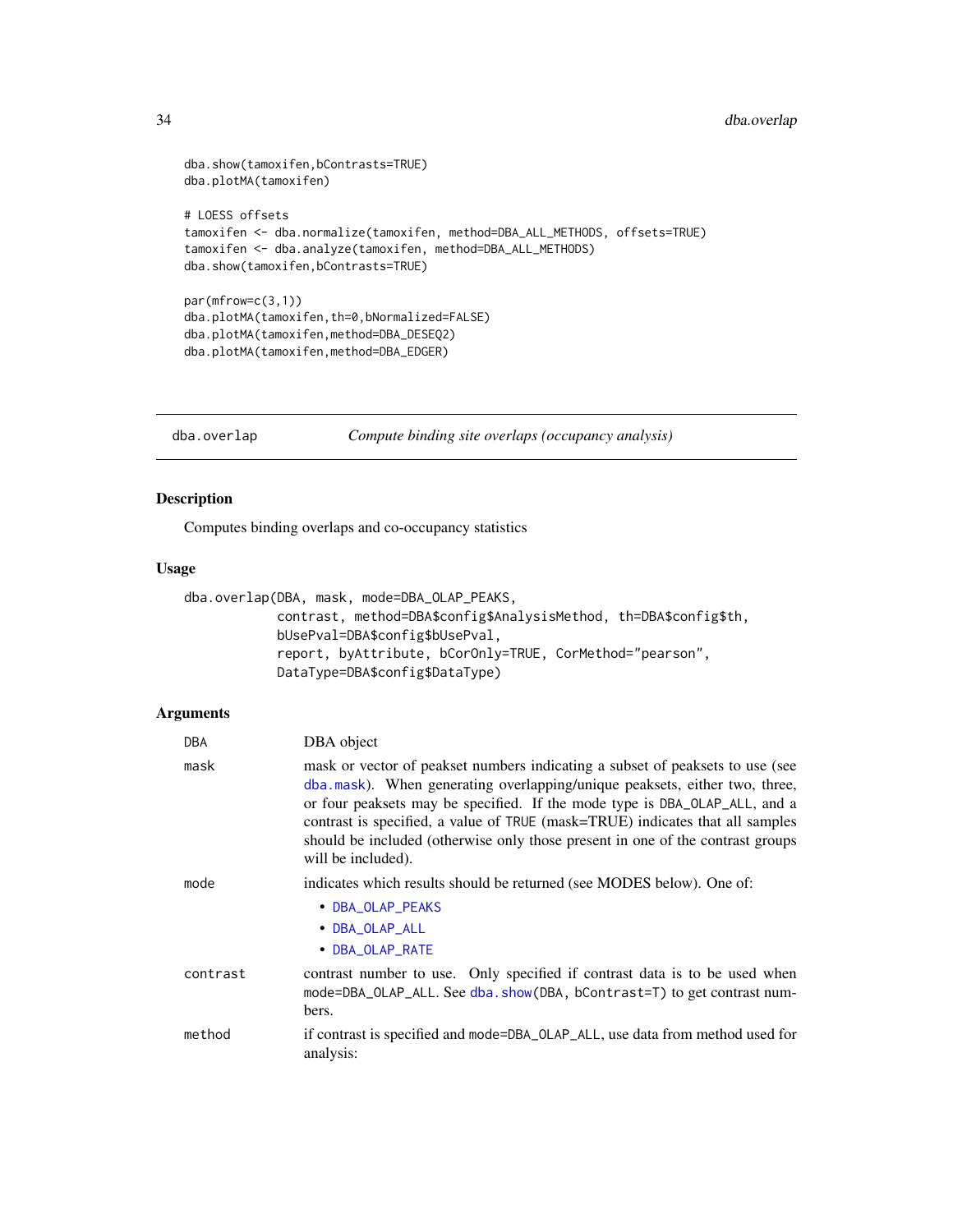|             | • DBA_DESEQ2                                                                                                                                                                                                                                                                                                                                                                                                       |
|-------------|--------------------------------------------------------------------------------------------------------------------------------------------------------------------------------------------------------------------------------------------------------------------------------------------------------------------------------------------------------------------------------------------------------------------|
|             | • DBA_DESEQ2_BLOCK                                                                                                                                                                                                                                                                                                                                                                                                 |
|             | • DBA_EDGER                                                                                                                                                                                                                                                                                                                                                                                                        |
|             | • DBA_EDGER_BLOCK                                                                                                                                                                                                                                                                                                                                                                                                  |
| th          | if contrast is specified and mode=DBA_OLAP_ALL, significance threshold; all sites<br>with FDR (or p-values, see bUsePval) less than or equal to this value will be in-<br>cluded. A value of 1 will include all binding sites, but only the samples included<br>in the contrast.                                                                                                                                   |
| bUsePval    | if contrast is specified and mode=DBA_OLAP_ALL, logical indicating whether to<br>use FDR (FALSE) or p-value (TRUE) for thresholding.                                                                                                                                                                                                                                                                               |
| report      | if contrast is specified and mode=DBA_OLAP_ALL, a report (obtained from dba. report)<br>specifying the data to be used. If counts are included in the report (and a contrast<br>is specified), the count data from the report will be used to compute correlations,<br>rather than the scores in the global binding affinity matrix. If report is present,<br>the method, th, and bUsePval parameters are ignored. |
| byAttribute | when computing co-occupancy statistics (DBA_OLAP_ALL), limit comparisons to<br>peaksets with the same value for a specific attribute, one of:                                                                                                                                                                                                                                                                      |
|             | • DBA_ID                                                                                                                                                                                                                                                                                                                                                                                                           |
|             | • DBA_TISSUE                                                                                                                                                                                                                                                                                                                                                                                                       |
|             | • DBA_FACTOR                                                                                                                                                                                                                                                                                                                                                                                                       |
|             | • DBA_CONDITION                                                                                                                                                                                                                                                                                                                                                                                                    |
|             | • DBA_TREATMENT                                                                                                                                                                                                                                                                                                                                                                                                    |
|             | • DBA_REPLICATE                                                                                                                                                                                                                                                                                                                                                                                                    |
|             | • DBA_CONSENSUS                                                                                                                                                                                                                                                                                                                                                                                                    |
|             | • DBA_CALLER                                                                                                                                                                                                                                                                                                                                                                                                       |
| bCorOnly    | when computing co-occupancy statistics (DBA_OLAP_ALL), logical indicating that<br>only correlations, and not overlaps, should be computed. This is much faster if<br>only correlations are desired (e.g. to plot the correlations using dba.plotHeatmap).                                                                                                                                                          |
| CorMethod   | when computing co-occupancy statistics (DBA_OLAP_ALL), method to use when<br>computing correlations.                                                                                                                                                                                                                                                                                                               |
| DataType    | if mode==DBA_OLAP_PEAKS, the class of object that peaksets should be returned<br>as:                                                                                                                                                                                                                                                                                                                               |
|             | • DBA_DATA_GRANGES                                                                                                                                                                                                                                                                                                                                                                                                 |
|             | • DBA_DATA_RANGEDDATA                                                                                                                                                                                                                                                                                                                                                                                              |
|             | • DBA_DATA_FRAME                                                                                                                                                                                                                                                                                                                                                                                                   |

Can be set as default behavior by setting DBA\$config\$DataType.

# Details

MODE: Generate overlapping/unique peaksets:

dba.overlap(DBA, mask, mode=DBA\_OLAP\_PEAKS, minVal)

MODE: Compute correlation and co-occupancy statistics (e.g. for dba.plotHeatmap):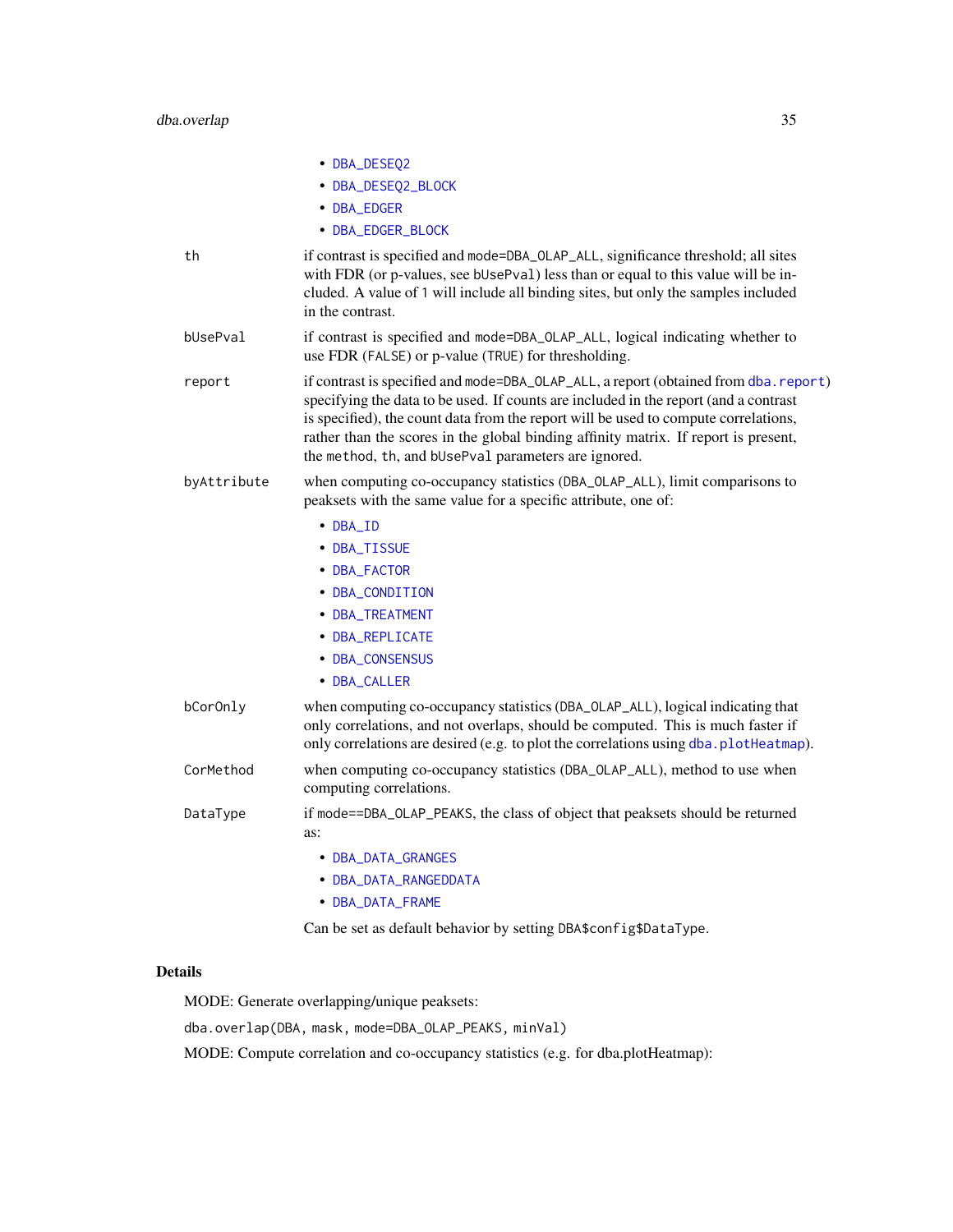dba.overlap(DBA, mask, mode=DBA\_OLAP\_ALL, byAttribute, minVal, attributes, bCorOnly, CorMethod)

MODE: Compute correlation and co-occupancy statistics using significantly differentially bound sites (e.g. for dba.plotHeatmap):

dba.overlap(DBA, mask, mode=DBA\_OLAP\_ALL, byAttribute, minVal, contrast, method, th=, bUsePval, attributes, bCorOnly, CorMethod)

Note that the scores from the global binding affinity matrix will be used for correlations unless a report containing count data is specified.

MODE: Compute overlap rates at different stringency thresholds:

dba.overlap(DBA, mask, mode=DBA\_OLAP\_RATE, minVal)

# Value

Value depends on the mode specified in the mode parameter.

If mode=DBA\_OLAP\_PEAKS, Value is an overlap record: a list of three peaksets for an A-B overlap, seven peaksets for a A-B-C overlap, and fifteen peaksets for a A-B-C-D overlap:

| inAll | peaks in all peaksets                                |
|-------|------------------------------------------------------|
| onlyA | peaks unique to peakset A                            |
| onlyB | peaks unique to peakset B                            |
| onlyC | peaks unique to peakset C                            |
| onlyD | peaks unique to peakset D                            |
| notA  | peaks in all peaksets except peakset A               |
| notB  | peaks in all peaksets except peakset B               |
| notC  | peaks in all peaksets except peakset C               |
| notD  | peaks in all peaksets except peakset D               |
| AandB | peaks in peaksets A and B but not in peaksets C or D |
| AandC | peaks in peaksets A and C but not in peaksets B or D |
| AandD | peaks in peaksets A and D but not in peaksets B or C |
| BandC | peaks in peaksets B and C but not in peaksets A or D |
| BandD | peaks in peaksets B and D but not in peaksets A or C |
| CandD | peaks in peaksets C and D but not in peaksets A or B |

If mode=DBA\_OLAP\_ALL, Value is a correlation record: a matrix with a row for each pair of peaksets and the following columns:

| A     | peakset number of first peakset in overlap       |
|-------|--------------------------------------------------|
| B     | peakset number of second peakset in overlap      |
| onlyA | number of sites unique to peak set A             |
| onlyB | number of sites unique to peak set B             |
| inAll | number of peaks in both peakset A and B (merged) |
| R2    | correlation value A vs B                         |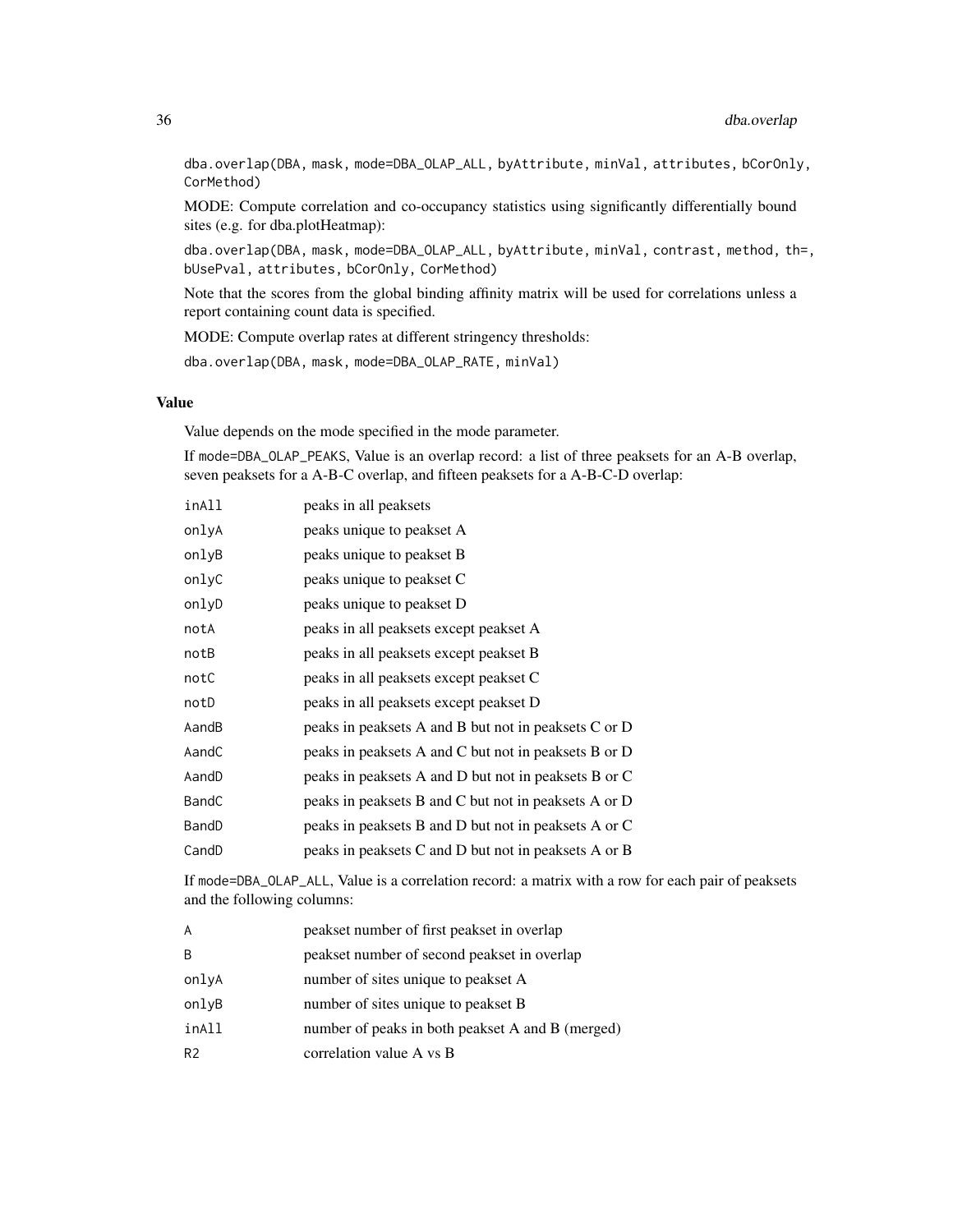## dba.peakset 37

Overlap percentage overlap (number of overlapping sites divided by number of peaks unique to smaller peakset

If mode=DBA\_OLAP\_RATE, Value is a vector whose length is the number of peaksets, containing the number of overlapping peaks at the corresponding minOverlaps threshold (i.e., Value[1] is the total number of unique sites, Value[2] is the number of unique sites appearing in at least two peaksets, Value[3] the number of sites overlapping in at least three peaksets, etc.).

## Author(s)

Rory Stark

# See Also

[dba.plotVenn](#page-56-0), [dba.plotHeatmap](#page-43-0)

## Examples

```
data(tamoxifen_peaks)
# default mode: DBA_OLAP_PEAKS -- get overlapping/non overlapping peaksets
mcf7 <- dba.overlap(tamoxifen,tamoxifen$masks$MCF7&tamoxifen$masks$Responsive)
names(mcf7)
mcf7$inAll
# mode: DBA_OLAP_ALL -- get correlation record
mcf7 <- dba(tamoxifen,tamoxifen$masks$MCF7)
mcf7.corRec <- dba.overlap(mcf7,mode=DBA_OLAP_ALL,bCorOnly=FALSE)
mcf7.corRec
# mode: DBA_OLAP_RATE -- get overlap rate vector
data(tamoxifen_peaks)
rate <- dba.overlap(tamoxifen, mode=DBA_OLAP_RATE)
rate
plot(rate,type='b',xlab="# peaksets",ylab="# common peaks",
     main="Tamoxifen dataset overlap rate")
```
<span id="page-36-0"></span>dba.peakset *Add a peakset to, or retrieve a peakset from, a DBA object*

## **Description**

Adds a peakset to, or retrieves a peakset from, a DBA object

#### Usage

dba.peakset(DBA=NULL, peaks, sampID, tissue, factor, condition, treatment, replicate, control, peak.caller, peak.format, reads=0, consensus=FALSE, bamReads, bamControl, spikein, scoreCol, bLowerScoreBetter, filter, counts,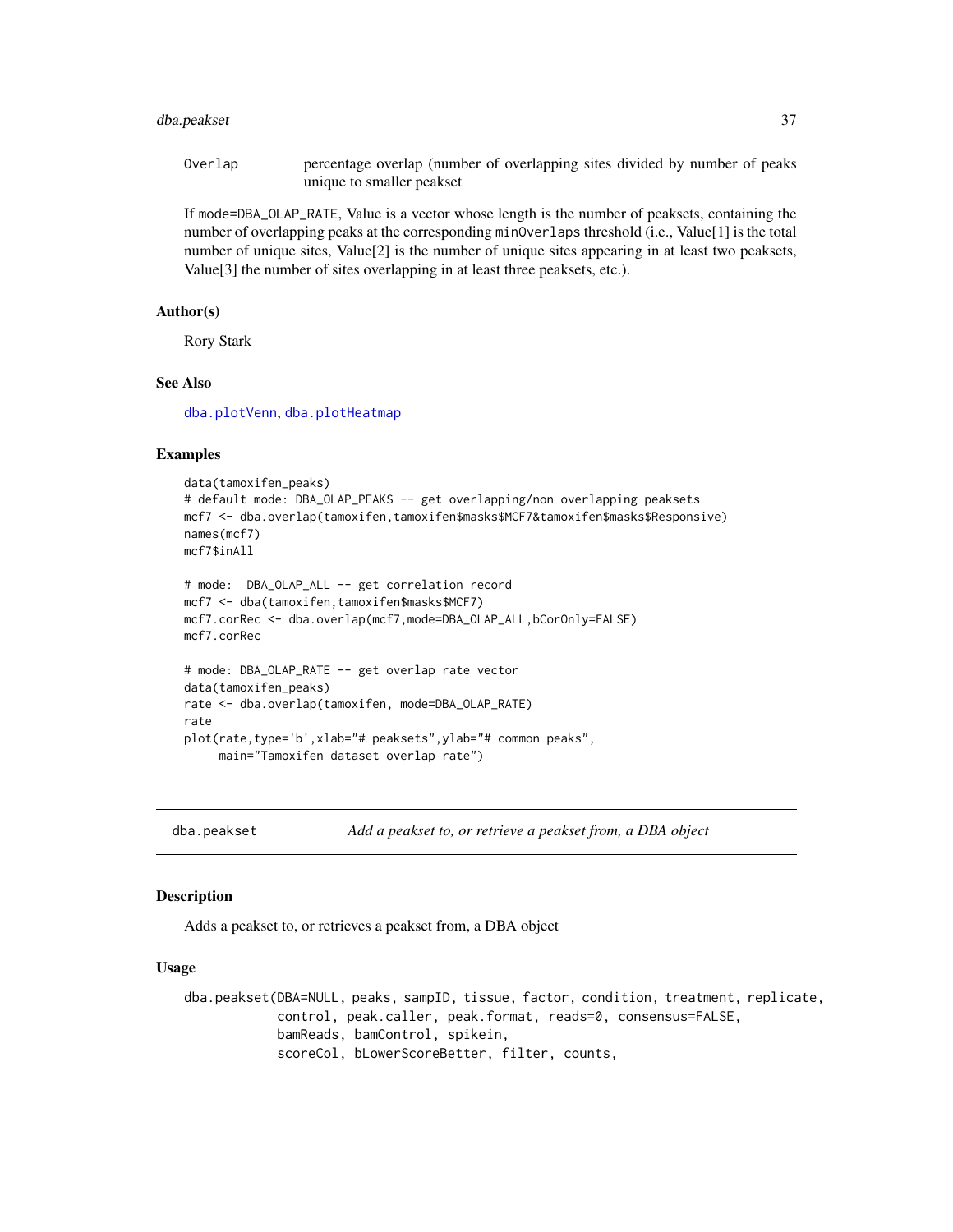```
bRemoveM=TRUE, bRemoveRandom=TRUE,
minOverlap=2, bMerge=TRUE,
bRetrieve=FALSE, writeFile, numCols=4,
DataType=DBA$config$DataType)
```
# Arguments

| DBA         | DBA object. Required unless creating a new DBA object by adding an initial<br>peakset.                                                                                                                                                                 |
|-------------|--------------------------------------------------------------------------------------------------------------------------------------------------------------------------------------------------------------------------------------------------------|
| peaks       | When adding a specified peakset: set of peaks, either a GRanges object, or a<br>peak dataframe or matrix (chr,start,end,score), or a filename where the peaks<br>are stored.                                                                           |
|             | When adding a consensus peakset: a sample mask or vector of peakset numbers<br>to include in the consensus. If missing or NULL, a consensus is derived from<br>all peaksets present in the model. See dba.mask, or dba.show to get peakset<br>numbers. |
|             | When adding and empty peakset (zero peaks), set peaks=NA.                                                                                                                                                                                              |
|             | When adding a set of consensus peaksets: a sample mask or vector of peakset<br>numbers. Sample sets will be derived only from subsets of these peaksets.                                                                                               |
|             | When adding all the peaks from one DBA object to another: a DBA object. In<br>this case, the only other parameter to have an effect is minOverlap.                                                                                                     |
|             | When retrieving and/or writing a peakset: either a GRanges, or a peak dataframe<br>or matrix (chr, start, end, score), or a peakset number; if NULL, retrieves/writes the<br>full binding matrix.                                                      |
| sampID      | ID string for the peakset being added; if missing, one is assigned (a serial num-<br>ber for a new peakset, or a concatenation of IDs for a consensus peakset). Must<br>be unique for each sample.                                                     |
| tissue      | tissue name for the peakset being added; if missing, one is assigned for a con-<br>sensus peakset (a concatenation of tissues).                                                                                                                        |
| factor      | factor name for the peakset being added; if missing, one is assigned for a con-<br>sensus peakset (a concatenation of factors).                                                                                                                        |
| condition   | condition name for the peakset being added; if missing, one is assigned for a<br>consensus peakset (a concatenation of conditions).                                                                                                                    |
| treatment   | treatment name for the peakset being added; if missing, one is assigned for a<br>consensus peakset (a concatenation of treatment).                                                                                                                     |
| replicate   | replicate number for the peakset being added; if missing, one is assigned for a<br>consensus peakset (a concatenation of replicate numbers).                                                                                                           |
| control     | control name for the peakset being added; if missing, one is assigned for a con-<br>sensus peakset (a concatenation of control names).                                                                                                                 |
| peak.caller | peak caller name string. If peaks is specified as a file, and peak.format is miss-<br>ing, a default fie format for the caller will be used (see peak.format). Supported<br>values:                                                                    |
|             | • "raw": default peak.format: raw text file<br>• "bed": default peak.format: bed file                                                                                                                                                                  |

• "narrow": default peak.format: narrowPeaks file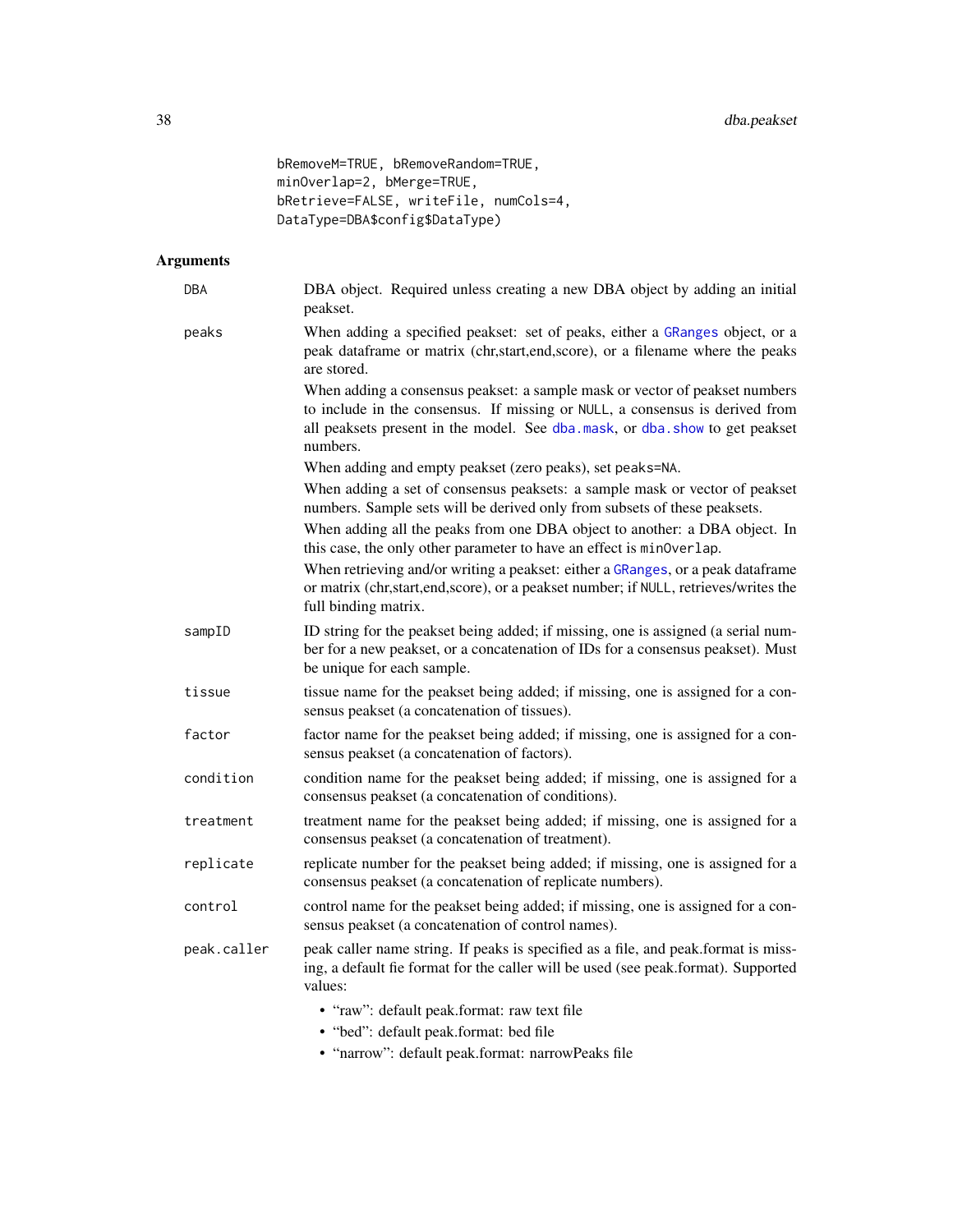|             | • "macs": default peak.format: MACS .xls file<br>• "bayes": default peak.format: bayesPeak file<br>• "tpic": default peak.format: TPIC file<br>· "sicer": default peak.format: SICER file<br>• "fp4": default peak.format: FindPeaks v4 file                                                                                                                                                                                                                                                                                                                                                                                                           |
|-------------|--------------------------------------------------------------------------------------------------------------------------------------------------------------------------------------------------------------------------------------------------------------------------------------------------------------------------------------------------------------------------------------------------------------------------------------------------------------------------------------------------------------------------------------------------------------------------------------------------------------------------------------------------------|
|             | • "swembl": default peak.format: SWEMBL file<br>• "csv": default peak.format: comma separated value file<br>• "report": default peak.format: csv file saved via dba.report                                                                                                                                                                                                                                                                                                                                                                                                                                                                             |
|             | When adding a consensus peakset, a default value (a concatenation of peak caller<br>names) is assigned if this is missing.                                                                                                                                                                                                                                                                                                                                                                                                                                                                                                                             |
| peak.format | peak format string. If specified, overrides the default file format for the specified<br>peak caller. Supported formats (with default score column):                                                                                                                                                                                                                                                                                                                                                                                                                                                                                                   |
|             | • "raw": raw text file file; scoreCol=4                                                                                                                                                                                                                                                                                                                                                                                                                                                                                                                                                                                                                |
|             | • "bed": bed file; scoreCol=5                                                                                                                                                                                                                                                                                                                                                                                                                                                                                                                                                                                                                          |
|             | • "narrow": narrowPeaks file; scoreCol=8                                                                                                                                                                                                                                                                                                                                                                                                                                                                                                                                                                                                               |
|             | • "macs": MACS .xls file; scoreCol=7                                                                                                                                                                                                                                                                                                                                                                                                                                                                                                                                                                                                                   |
|             | • "bayes": bayesPeak file; scoreCol=4, filter=0.5                                                                                                                                                                                                                                                                                                                                                                                                                                                                                                                                                                                                      |
|             | • "tpic": TPIC file; scoreCol=0 (all scores=1)                                                                                                                                                                                                                                                                                                                                                                                                                                                                                                                                                                                                         |
|             | · "sicer": SICER file; scoreCol=7                                                                                                                                                                                                                                                                                                                                                                                                                                                                                                                                                                                                                      |
|             | • "fp4": FindPeaks v4 file; scoreCol=5                                                                                                                                                                                                                                                                                                                                                                                                                                                                                                                                                                                                                 |
|             | • "swembl": SWEMBL file; scoreCol=4                                                                                                                                                                                                                                                                                                                                                                                                                                                                                                                                                                                                                    |
|             | • "csv": csv file; scoreCol=4                                                                                                                                                                                                                                                                                                                                                                                                                                                                                                                                                                                                                          |
|             | • "report": report file; scoreCol=9, bLowerScoreBetter=T                                                                                                                                                                                                                                                                                                                                                                                                                                                                                                                                                                                               |
| reads       | total number of ChIPed library reads for the peakset being added.                                                                                                                                                                                                                                                                                                                                                                                                                                                                                                                                                                                      |
| consensus   | either the logical value of the consensus attribute when adding a specific peakset<br>(set to TRUE for consensus peaksets generated by dba. peakset), or a metadata<br>attribute or vector of attributes when generating a set of consensus peaksets. In<br>the latter case, a consensus peakset will be added for each set of samples that<br>have the same values for the specified attributes. Alternatively, attributes may<br>be specified proceeded by a negative sign, in which case a consensus peakset<br>will be added for each set of samples that differ only in their values for those<br>attributes. See examples. Allowable attributes: |
|             | • DBA_TISSUE; -DBA_TISSUE                                                                                                                                                                                                                                                                                                                                                                                                                                                                                                                                                                                                                              |
|             | • DBA_FACTOR; -DBA_FACTOR                                                                                                                                                                                                                                                                                                                                                                                                                                                                                                                                                                                                                              |
|             | • DBA_CONDITION; -DBA_CONDITION                                                                                                                                                                                                                                                                                                                                                                                                                                                                                                                                                                                                                        |
|             | • DBA_TREATMENT; -DBA_TREATMENT                                                                                                                                                                                                                                                                                                                                                                                                                                                                                                                                                                                                                        |
|             | • DBA_REPLICATE; -DBA_REPLICATE                                                                                                                                                                                                                                                                                                                                                                                                                                                                                                                                                                                                                        |
|             | • DBA_CALLER; -DBA_CALLER                                                                                                                                                                                                                                                                                                                                                                                                                                                                                                                                                                                                                              |
| bamReads    | file path of the BAM/BED file containing the aligned reads for the peakset being<br>added.                                                                                                                                                                                                                                                                                                                                                                                                                                                                                                                                                             |
| bamControl  | file path of the BAM/BED file containing the aligned reads for the control used<br>for the peakset being added.                                                                                                                                                                                                                                                                                                                                                                                                                                                                                                                                        |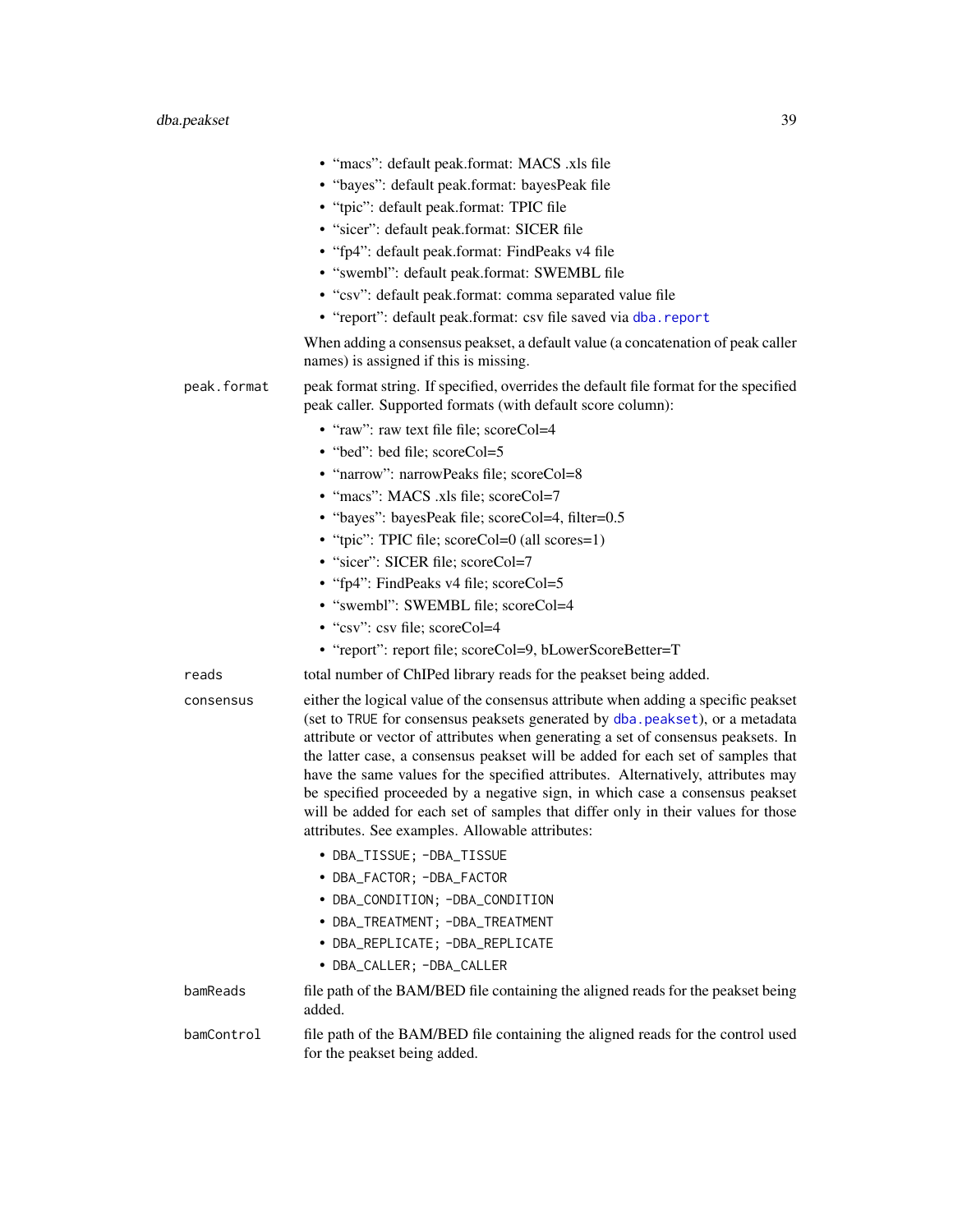| spikein           | file path of the BAM/BED file containing the aligned reads for the spike-ins used<br>for the peakset being added.                                                                                                                                                                                                                                                                                                                                                                                          |
|-------------------|------------------------------------------------------------------------------------------------------------------------------------------------------------------------------------------------------------------------------------------------------------------------------------------------------------------------------------------------------------------------------------------------------------------------------------------------------------------------------------------------------------|
| scoreCol          | peak column to normalize to 01 scale when adding a peakset; 0 indicates no<br>normalization                                                                                                                                                                                                                                                                                                                                                                                                                |
| bLowerScoreBetter |                                                                                                                                                                                                                                                                                                                                                                                                                                                                                                            |
|                   | Logical indicating that lower scores indicate higher confidence peaks; default is<br>that higher scores indicate better peaks.                                                                                                                                                                                                                                                                                                                                                                             |
| filter            | Numeric indicating a filter value for peaks. If present, any peaks with a score<br>less than this value (or higher if bLowerScoreBetter==TRUE) will be removed<br>from the peakset.                                                                                                                                                                                                                                                                                                                        |
| counts            | Used for adding externally computed peak counts. Can be a filename or a<br>dataframe. Can consist of a single column (or vector) with the counts, or two<br>columns, with an ID for each interval in the first column and the counts in the<br>second column, or four columns (chr, start, end, counts). When counts is spec-<br>ified, peaks and related parameters are ignored, and all peaksets in the DBA<br>object must be specified in this way, all with exactly the same number of inter-<br>vals. |
| bRemoveM          | logical indicating whether to remove peaks on chrM when adding a peakset                                                                                                                                                                                                                                                                                                                                                                                                                                   |
| bRemoveRandom     | logical indicating whether to remove peaks on chrN_random when adding a<br>peakset                                                                                                                                                                                                                                                                                                                                                                                                                         |
| minOverlap        | the minimum number of peaksets a peak must be in to be included when adding<br>a consensus peakset. When retrieving, if the peaks parameter is a vector (logical<br>mask or vector of peakset numbers), a binding matrix will be retrieved including<br>all peaks in at least this many peaksets. If minOverlap is between zero and one,<br>peak will be included from at least this proportion of peaksets.                                                                                               |
| bMerge            | logical indicating whether global binding matrix should be compiled after adding<br>the peakset. When adding several peaksets via successive calls to dba. peakset,<br>it may be more efficient to set this parameter to FALSE and call dba (DBA) after<br>all of the peaksets have been added.                                                                                                                                                                                                            |
| bRetrieve         | logical indicating that a peakset is being retrieved and/or written, not added.                                                                                                                                                                                                                                                                                                                                                                                                                            |
| writeFile         | file to write retrieved peakset.                                                                                                                                                                                                                                                                                                                                                                                                                                                                           |
| numCols           | number of columns to include when writing out peakset. First four columns are<br>chr, start, end, score; the remainder are maintained from the original peakset.<br>Ignored when writing out complete binding matrix.                                                                                                                                                                                                                                                                                      |
| DataType          | The class of object for returned peaksets:                                                                                                                                                                                                                                                                                                                                                                                                                                                                 |
|                   | • DBA_DATA_GRANGES<br>• DBA_DATA_FRAME                                                                                                                                                                                                                                                                                                                                                                                                                                                                     |
|                   |                                                                                                                                                                                                                                                                                                                                                                                                                                                                                                            |

Can be set as default behavior by setting DBA\$config\$DataType.

# Details

MODE: Add a specified peakset:

dba.peakset(DBA=NULL, peaks, sampID, tissue, factor, condition, replicate, control, peak.caller, reads, consensus, bamReads, bamControl, normCol, bRemoveM, bRemoveRandom)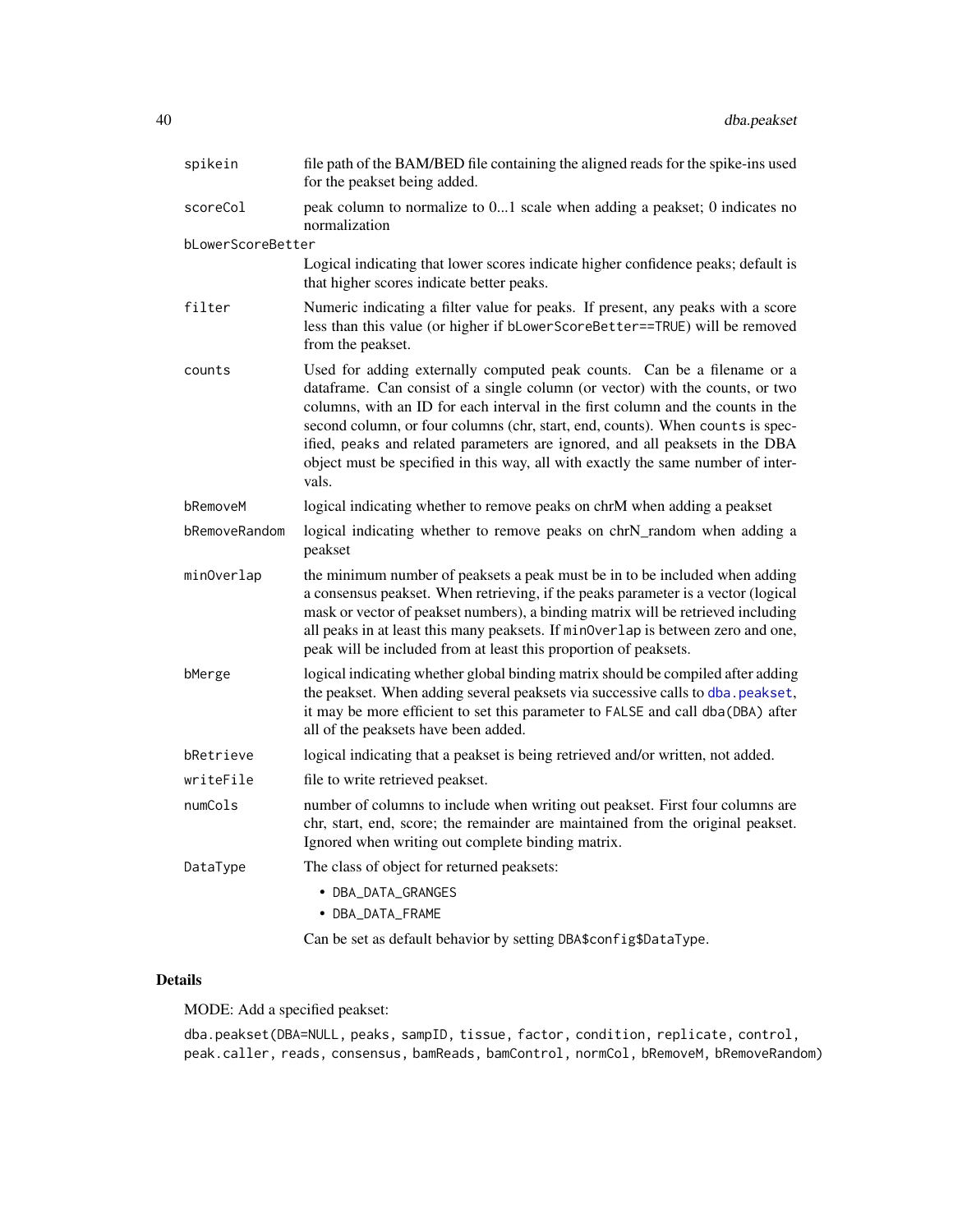## dba.peakset 41

MODE: Add a consensus peakset (derived from overlapping peaks in peaksets already present):

dba.peakset(DBA, peaks, minOverlap)

MODE: Add a sets of consensus peaksets bases on sample sets that share or differ in specified attributes

dba.peakset(DBA, peaks, consensus, minOverlap)

MODE: Retrieve a peakset:

dba.peakset(DBA, peaks, bRetrieve=T)

MODE: Write a peakset out to a file:

dba.peakset(DBA, peaks, bRetrieve=T, writeFile, numCols)

## Value

DBA object when adding a peakset. Peakset matrix or [GRanges](#page-0-0) object when retrieving and/or writing a peakset.

## Author(s)

Rory Stark

# See Also

to add peaksets using a sample sheet, see [dba](#page-3-0).

\$config\$ options are described in [DBA.config](#page-7-0).

## Examples

```
# create a new DBA object by adding three peaksets
mcf7 <- dba.peakset(NULL,
                  peaks=system.file("extra/peaks/MCF7_ER_1.bed.gz", package="DiffBind"),
                   peak.caller="bed", sampID="MCF7.1",tissue="MCF7",
                   factor="ER",condition="Responsive",replicate=1)
mcf7 <- dba.peakset(mcf7,
                  peaks=system.file("extra/peaks/MCF7_ER_2.bed.gz", package="DiffBind"),
                   peak.caller="bed", sampID="MCF7.2",tissue="MCF7",
                   factor="ER",condition="Responsive",replicate=2)
mcf7 <- dba.peakset(mcf7,
                  peaks=system.file("extra/peaks/MCF7_ER_3.bed.gz", package="DiffBind"),
                   peak.caller="bed", sampID="MCF7.3",tissue="MCF7",
                   factor="ER",condition="Responsive",replicate=3)
mcf7
#retrieve peaks that are in all three peaksets
mcf7.consensus <- dba.peakset(mcf7, 1:3, minOverlap=3, bRetrieve=TRUE)
mcf7.consensus
#add a consensus peakset -- peaks in all three replicates
mcf7 <- dba.peakset(mcf7, 1:3, minOverlap=3,sampID="MCF7_3of3")
```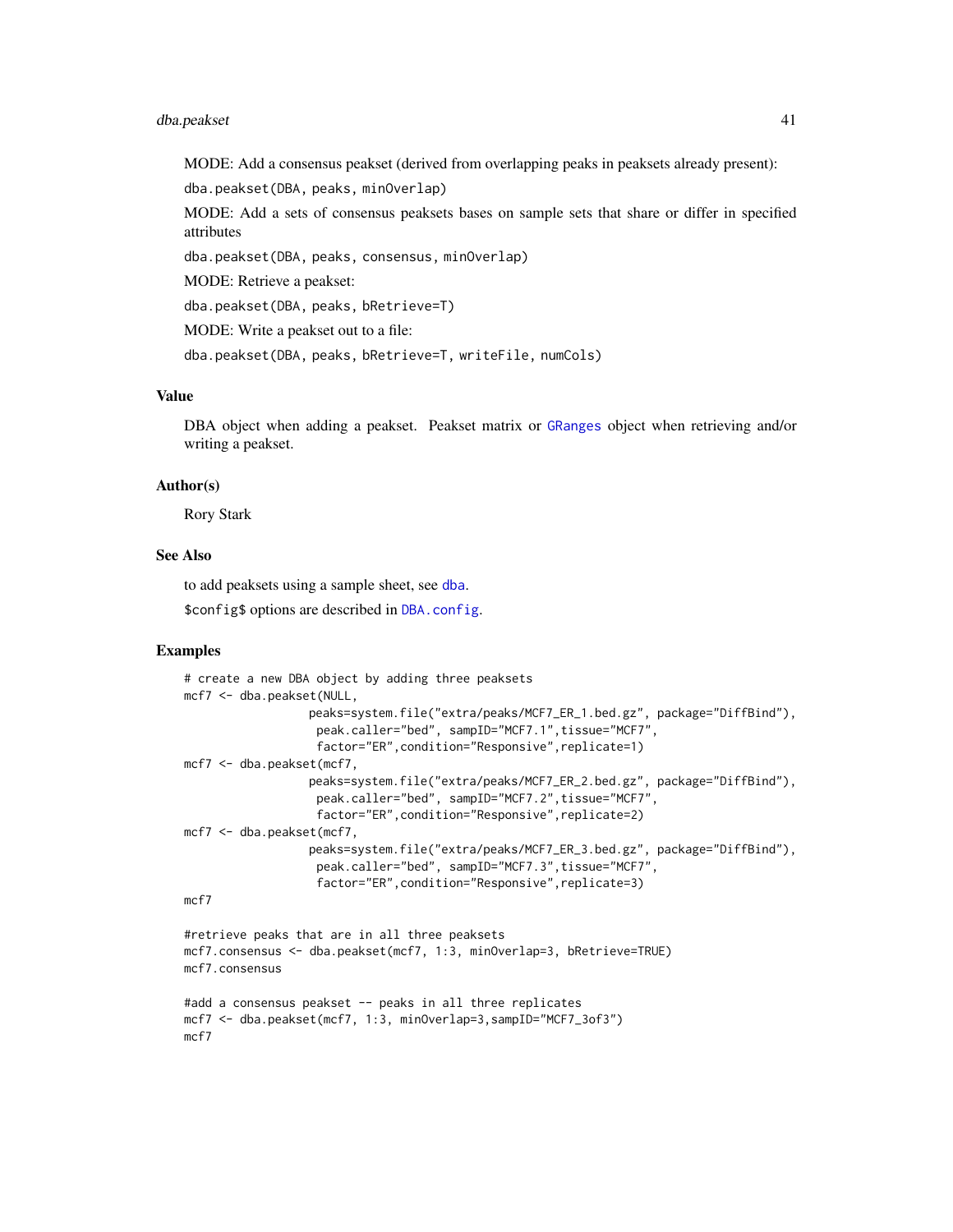```
#add consensus peaksets for all sample types by combining replicates
data(tamoxifen_peaks)
tamoxifen <- dba.peakset(tamoxifen,consensus = -DBA_REPLICATE)
dba.show(tamoxifen,mask=tamoxifen$masks$Consensus)
#add consensus peaksets for all sample types by (same tissue and condition)
data(tamoxifen_peaks)
tamoxifen <- dba.peakset(tamoxifen,consensus = c(DBA_TISSUE,DBA_CONDITION))
dba.show(tamoxifen,mask=tamoxifen$masks$Consensus)
dba.plotVenn(tamoxifen,tamoxifen$masks$Responsive & tamoxifen$masks$Consensus)
#create consensus peaksets from sample type consensuses for Responsive and Resistant sample groups
tamoxifen <- dba.peakset(tamoxifen,peaks=tamoxifen$masks$Consensus,consensus=DBA_CONDITION)
dba.show(tamoxifen,mask=tamoxifen$masks$Consensus)
dba.plotVenn(tamoxifen,17:18)
#retrieve the consensus peakset as GRanges object
mcf7.consensus <- dba.peakset(mcf7,mcf7$masks$Consensus,bRetrieve=TRUE)
mcf7.consensus
```
dba.plotBox *Boxplots*

## Description

Boxplots for read count distributions within differentially bound sites

## Usage

```
dba.plotBox(DBA, contrast=1, method=DBA$config$AnalysisMethod,
           th=DBA$config$th, bUsePval=DBA$config$bUsePval,
           bNormalized=TRUE, attribute=DBA_GROUP, mask,
           bAll=FALSE, bAllIncreased=FALSE, bAllDecreased=FALSE,
           bDB=TRUE, bDBIncreased=TRUE, bDBDecreased=TRUE,
           pvalMethod=wilcox.test, bReversePos=FALSE, attribOrder,
           vColors, varwidth=TRUE, notch=TRUE, ...)
```

| <b>DBA</b> | DBA object.                                                   |
|------------|---------------------------------------------------------------|
| contrast   | number of contrast to use for boxplot.                        |
| method     | method used for analysis (used in conjunction with contrast): |
|            | • DBA_DESEQ2                                                  |
|            | • DBA_DESE02_BLOCK                                            |

- [DBA\\_EDGER](#page-68-0)
- 
- [DBA\\_EDGER\\_BLOCK](#page-68-0)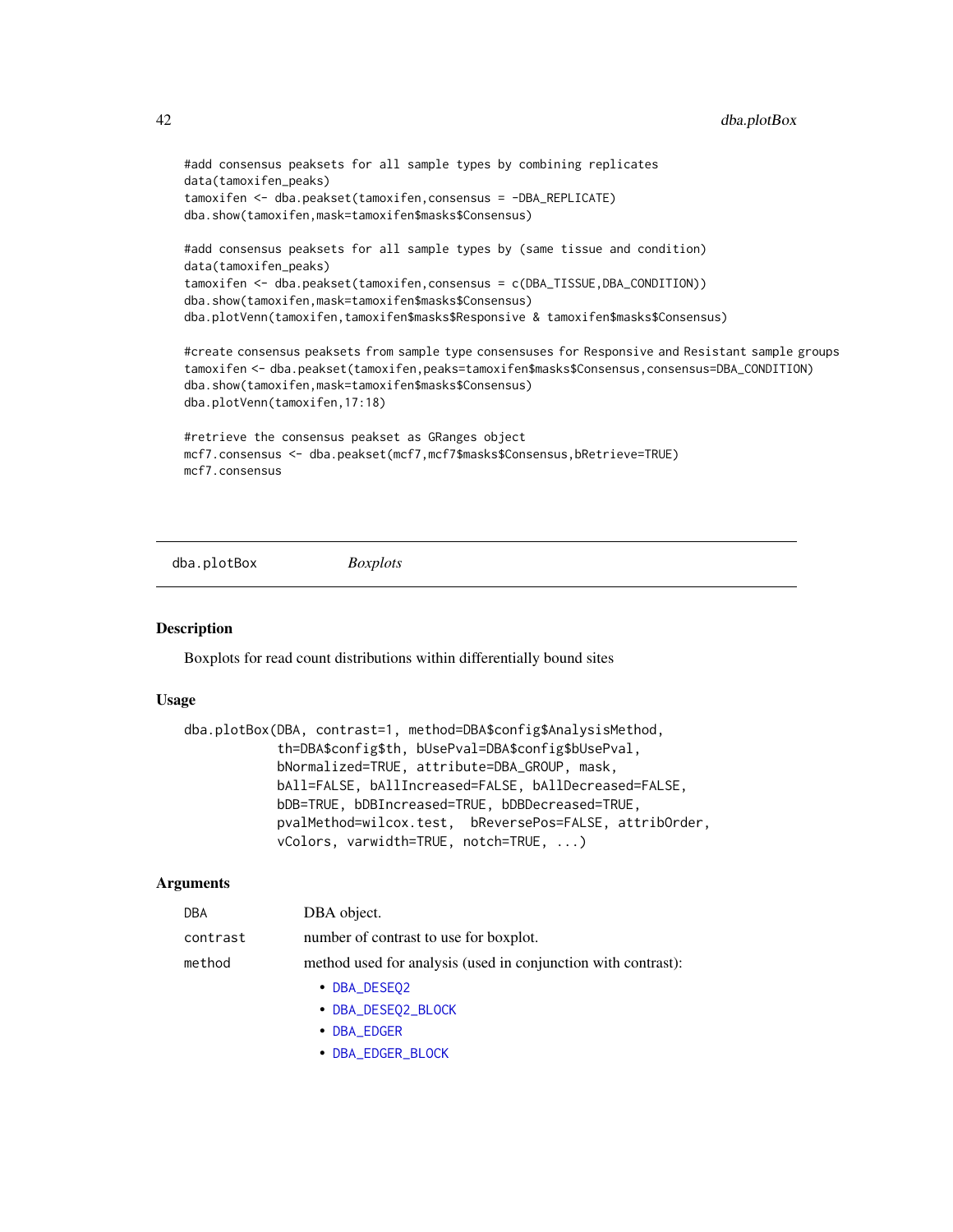| th            | significance threshold; all sites with FDR (or p-values, see bUsePval) less than<br>or equal to this value will be included in the boxplot.                                                                                                        |
|---------------|----------------------------------------------------------------------------------------------------------------------------------------------------------------------------------------------------------------------------------------------------|
| bUsePval      | logical indicating whether to use FDR (FALSE) or p-value (TRUE) for thresh-<br>olding.                                                                                                                                                             |
| bNormalized   | logical indicating that normalized data (using normalization factors computed<br>by differential analysis method) should be plotted. FALSE uses raw count data.                                                                                    |
| attribute     | attribute to use for determining groups of samples. Default (DBA_GROUP) plots<br>the two groups used in the contrast, if available. Possible values:<br>• DBA_GROUP<br>• DBA ID                                                                    |
|               | • DBA_TISSUE<br>• DBA_FACTOR                                                                                                                                                                                                                       |
|               | • DBA_CONDITION<br>• DBA_TREATMENT                                                                                                                                                                                                                 |
|               | • DBA_REPLICATE<br>• DBA_CONSENSUS                                                                                                                                                                                                                 |
|               | • DBA_CALLER                                                                                                                                                                                                                                       |
| mask<br>bA11  | logical mask of samples to include when no groups are present.<br>logical indicating if plot should include a set of boxplots using all counts, re-                                                                                                |
|               | gardless of whether or not they pass the significance threshold.                                                                                                                                                                                   |
| bAllIncreased | logical indicating if plot should include a set of boxplots using all counts that in-<br>crease in affinity, regardless of whether or not they pass the significance thresh-<br>old.                                                               |
| bAllDecreased | logical indicating if plot should include a set of boxplots using all counts that de-<br>crease in affinity, regardless of whether or not they pass the significance thresh-<br>old.                                                               |
| bDB           | logical indicating if plot should include a set of boxplots using all counts in sig-<br>nificantly differentially bound sites (i.e. those that pass the significance thresh-<br>old), regardless of whether they increase or decrease in affinity. |
| bDBIncreased  | logical indicating if plot should include a set of boxplots using all counts in<br>significantly differentially bound sites that increase in affinity.                                                                                             |
| bDBDecreased  | logical indicating if plot should include a set of boxplots using all counts in<br>significantly differentially bound sites that decrease in affinity.                                                                                             |
| pvalMethod    | method to use when computing matrix of p-values. If NULL, no matrix is com-<br>puted, and NULL is returned; this may speed up processing if there are many<br>boxplots.                                                                            |
| bReversePos   | logical indicating if the default definition of positive affinity (higher affinity in<br>the second group of the contrast) should be reversed (i.e. positive affinity is<br>defined as being higher in the first group of the contrast).           |
| attribOrder   | vector of group numbers used to change the order that groups are plotted. If<br>NULL, default order is used (group order for DBA_GROUP, and the order the at-<br>tribute values appear for other values of attribute).                             |
| vColors       | vector of custom colors; if absent, default colors will be used.                                                                                                                                                                                   |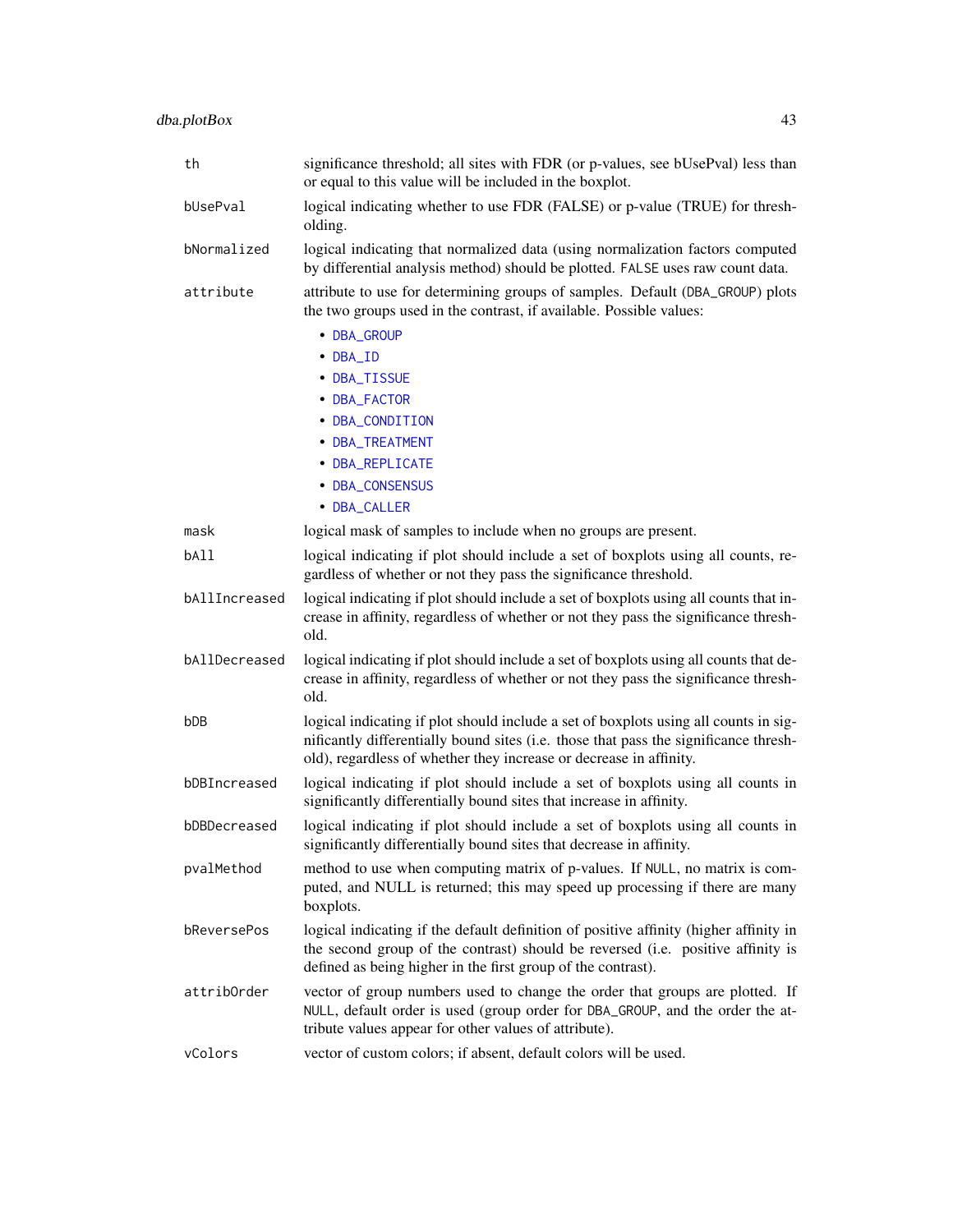| varwidth | passed to boxplot                 |
|----------|-----------------------------------|
| notch    | passed to boxplot                 |
| .        | other arguments passed to boxplot |

# Details

Draws a boxplot showing distributions of read counts for various groups of samples under various conditions. In default mode, draws six boxes: one pair of boxes showing the distribution of read counts within all significantly differentially bound sites (one box for each sample group), one pair of boxes showing the distribution of read counts for significantly differentially bound sites that increase affinity in the second group, and a second pair of boxes showing the distribution of read counts for significantly differentially bound sites that have higher mean affinity in the first group.

# Value

if pvalMethod is not NULL, returns a matrix of p-values indicating the significance of the difference between each pair of distributions.

## Author(s)

Rory Stark

#### Examples

```
data(tamoxifen_analysis)
```

```
#default boxplot includes all DB sites, then divided into those increasing
# affinity in each group
dba.plotBox(tamoxifen)
```

```
# plot non-normalized data for DB sites by tissue
# (changing order to place Resistant samples last)
dba.plotBox(tamoxifen, attribute=DBA_CONDITION, bDBIncreased=FALSE,
           bDBDecreased=FALSE, attribOrder=c(2,1), bNormalized=FALSE)
```
<span id="page-43-0"></span>dba.plotHeatmap *Draw a binding site heatmap*

# Description

Draws a binding site heatmap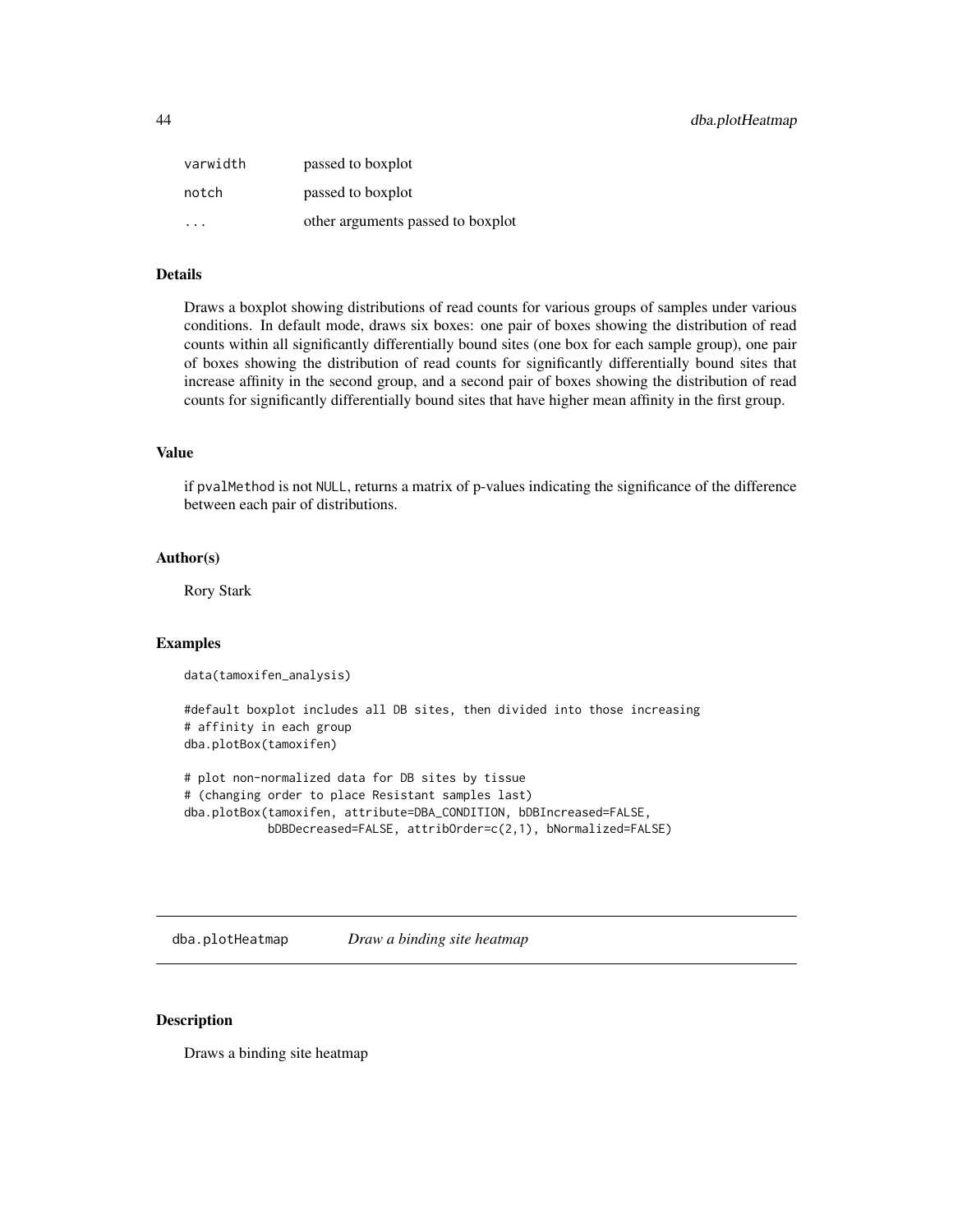# dba.plotHeatmap 45

# Usage

```
dba.plotHeatmap(DBA, attributes=DBA$attributes, maxSites=1000, minval, maxval,
                contrast, method=DBA$config$AnalysisMethod,
                th=DBA$config$th, bUsePval=DBA$config$bUsePval,
                report, score, bLog=TRUE, mask, sites, sortFun=sd,
                correlations=TRUE, olPlot=DBA_COR,
             ColAttributes,RowAttributes, colSideCols, rowSideCols=colSideCols,
                margin=10, colScheme="Greens", distMethod="pearson",
                ...)
```

| <b>DBA</b> | DBA object.                                                                                                                                                                                                                                                                                                                                                                                                                                             |
|------------|---------------------------------------------------------------------------------------------------------------------------------------------------------------------------------------------------------------------------------------------------------------------------------------------------------------------------------------------------------------------------------------------------------------------------------------------------------|
| attributes | attribute or vector of attributes to use for column labels:                                                                                                                                                                                                                                                                                                                                                                                             |
|            | $\bullet$ DBA_ID                                                                                                                                                                                                                                                                                                                                                                                                                                        |
|            | • DBA_TISSUE                                                                                                                                                                                                                                                                                                                                                                                                                                            |
|            | • DBA_FACTOR                                                                                                                                                                                                                                                                                                                                                                                                                                            |
|            | • DBA_CONDITION                                                                                                                                                                                                                                                                                                                                                                                                                                         |
|            | • DBA_TREATMENT                                                                                                                                                                                                                                                                                                                                                                                                                                         |
|            | • DBA_REPLICATE                                                                                                                                                                                                                                                                                                                                                                                                                                         |
|            | • DBA_CONSENSUS                                                                                                                                                                                                                                                                                                                                                                                                                                         |
|            | • DBA_CALLER                                                                                                                                                                                                                                                                                                                                                                                                                                            |
| maxSites   | maximum number of binding sites to use in heatmap. Only used when not draw-<br>ing a correlation heatmap (correlations=FALSE)                                                                                                                                                                                                                                                                                                                           |
| minval     | Set all scores less than this to minval                                                                                                                                                                                                                                                                                                                                                                                                                 |
| maxval     | Set all scores greater than this to maxval                                                                                                                                                                                                                                                                                                                                                                                                              |
| contrast   | number of contrast to report on; if present, draws a heatmap based on a dif-<br>ferential binding affinity analysis (see dba. analyze). Only significantly differ-<br>entially bound sites will be used (subject to the th and bUsePval parameters).<br>If mask is unspecified, only the samples in the contrast will be included. See<br>dba.show(DBA, bContrast=TRUE) to get contrast numbers. If missing, uses<br>scores in the main binding matrix. |
| method     | analysis method (used in conjunction with contrast):                                                                                                                                                                                                                                                                                                                                                                                                    |
|            | • DBA_DESEQ2                                                                                                                                                                                                                                                                                                                                                                                                                                            |
|            | • DBA_DESEQ2_BLOCK                                                                                                                                                                                                                                                                                                                                                                                                                                      |
|            | • DBA_EDGER                                                                                                                                                                                                                                                                                                                                                                                                                                             |
|            | • DBA_EDGER_BLOCK                                                                                                                                                                                                                                                                                                                                                                                                                                       |
| th         | significance threshold; all sites with FDR (or p-values, see bUsePval) less than<br>or equal to this value will be included in the report (subject to maxSites). Used<br>in conjunction with contrast.                                                                                                                                                                                                                                                  |
| bUsePval   | logical indicating whether to use FDR (FALSE) or p-value (TRUE) for threshold-<br>ing. Used in conjunction with contrast.                                                                                                                                                                                                                                                                                                                               |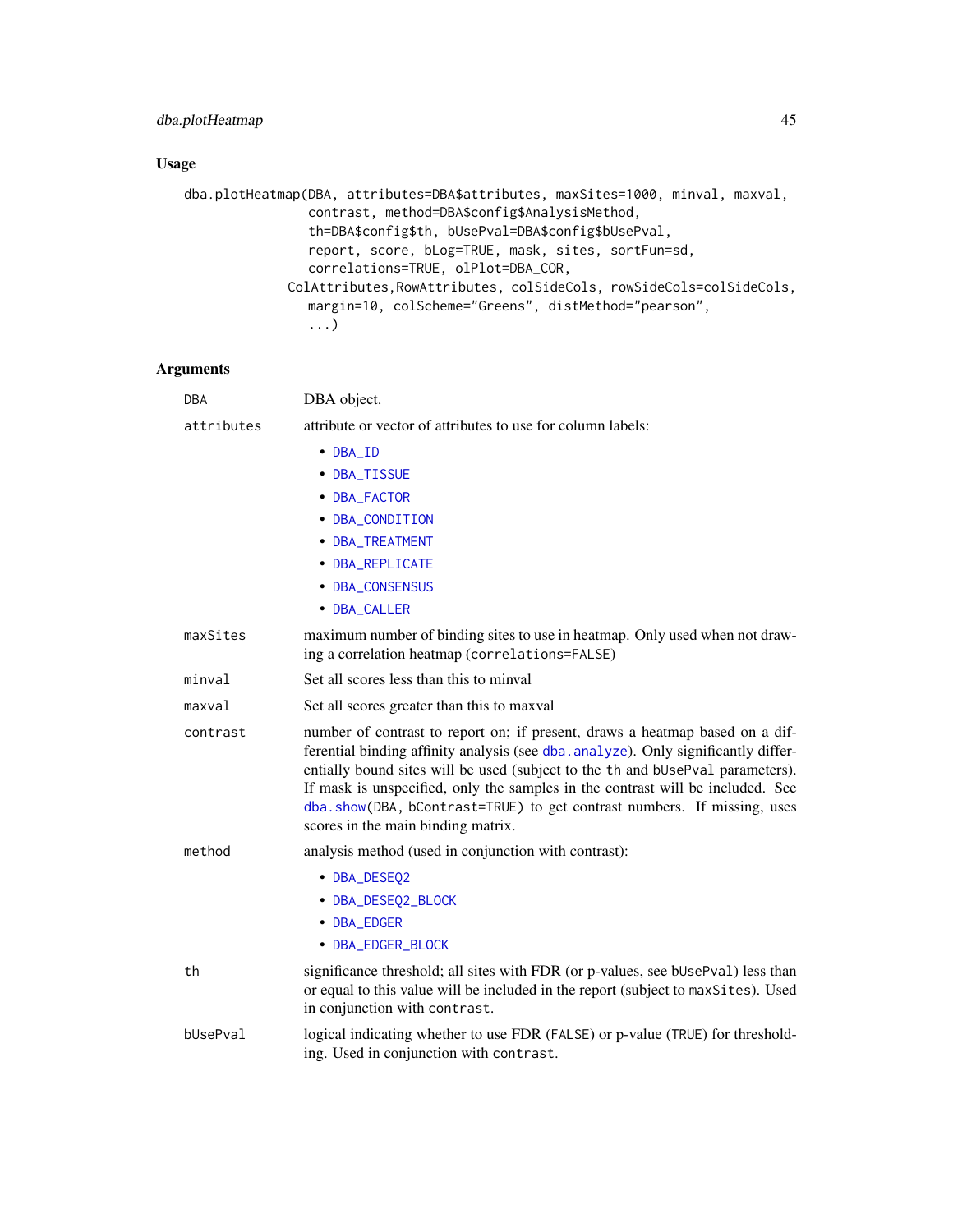| report        | report (obtained from dba. report specifying the data to be used. If this is<br>present, the method, th, and bUsePval parameters are ignored. Used in con-<br>junction with contrast.                                                                                                                                                                                                                          |
|---------------|----------------------------------------------------------------------------------------------------------------------------------------------------------------------------------------------------------------------------------------------------------------------------------------------------------------------------------------------------------------------------------------------------------------|
| score         | Score to use for count data. Only used when plotting the global binding matrix<br>(no contrast specified). One of:                                                                                                                                                                                                                                                                                             |
|               | • DBA_SCORE_NORMALIZED                                                                                                                                                                                                                                                                                                                                                                                         |
|               | • DBA_SCORE_READS                                                                                                                                                                                                                                                                                                                                                                                              |
|               | • DBA_SCORE_CONTROL_READS                                                                                                                                                                                                                                                                                                                                                                                      |
|               | • DBA_SCORE_READS_MINUS                                                                                                                                                                                                                                                                                                                                                                                        |
|               | • DBA_SCORE_READS_FOLD                                                                                                                                                                                                                                                                                                                                                                                         |
|               | • DBA_SCORE_RPKM                                                                                                                                                                                                                                                                                                                                                                                               |
|               | • DBA_SCORE_RPKM_FOLD                                                                                                                                                                                                                                                                                                                                                                                          |
|               | • DBA_SCORE_RPKM_MINUS                                                                                                                                                                                                                                                                                                                                                                                         |
| bLog          | Logical indicating that log2 values should be used. Only applicable with read<br>count scores (not peak scores).                                                                                                                                                                                                                                                                                               |
| mask          | mask indicating a subset of peaksets to use when using global binding matrix<br>scores. If a contrast is specified, these peaksets will be included, but only the<br>significantly differentially bound sites (using th, bUsePval, and/or report) will<br>be included.                                                                                                                                         |
| sites         | logical vector indicating which sites to include; first maxSites of these. Only<br>relevant when using global binding matrix (contrast is missing).                                                                                                                                                                                                                                                            |
| sortFun       | function taking a vector of scores and returning a single value. Only relevant<br>when using global binding matrix (contrast is missing). If not equal to FALSE,<br>the global binding matrix will be sorted (descending) on the results, and the first<br>maxSites used in the heatmap. Recommended sort function options include sd,<br>mean, median, min.                                                   |
| correlations  | logical indicating that a correlation heatmap should be plotted (TRUE). If FALSE,<br>a binding heatmap of scores/reads is plotted. This parameter can also be set to<br>a correlation record; see dba.overlap(mode=DBA_OLAP_ALL), in which case a<br>correlation heatmap is plotted based on the specified correlation record, using<br>the statistic specified in olPlot.                                     |
| olPlot        | if correlations is specified as a dataframe returned by dba.overlap, indicates<br>which statistic to plot. One of:                                                                                                                                                                                                                                                                                             |
|               | • DBA_COR Correlation                                                                                                                                                                                                                                                                                                                                                                                          |
|               | • DBA_OLAP Percentage overlap                                                                                                                                                                                                                                                                                                                                                                                  |
|               | • DBA_INALL number of peaks common to both samples                                                                                                                                                                                                                                                                                                                                                             |
| ColAttributes | Attribute or vector of attributes to plot for column color bars. If missing, all<br>attributes with two or more unique non-NA values will be plotted. (For corre-<br>lation heatmaps, DBA_GROUP will be plotted in the column color bar by default<br>when a contrast is specified). A value of NULL indicates that no column color<br>bar should be drawn. Allowable attribute values include:<br>• DBA_GROUP |
|               | • DBA_TISSUE                                                                                                                                                                                                                                                                                                                                                                                                   |
|               | • DBA_FACTOR                                                                                                                                                                                                                                                                                                                                                                                                   |
|               |                                                                                                                                                                                                                                                                                                                                                                                                                |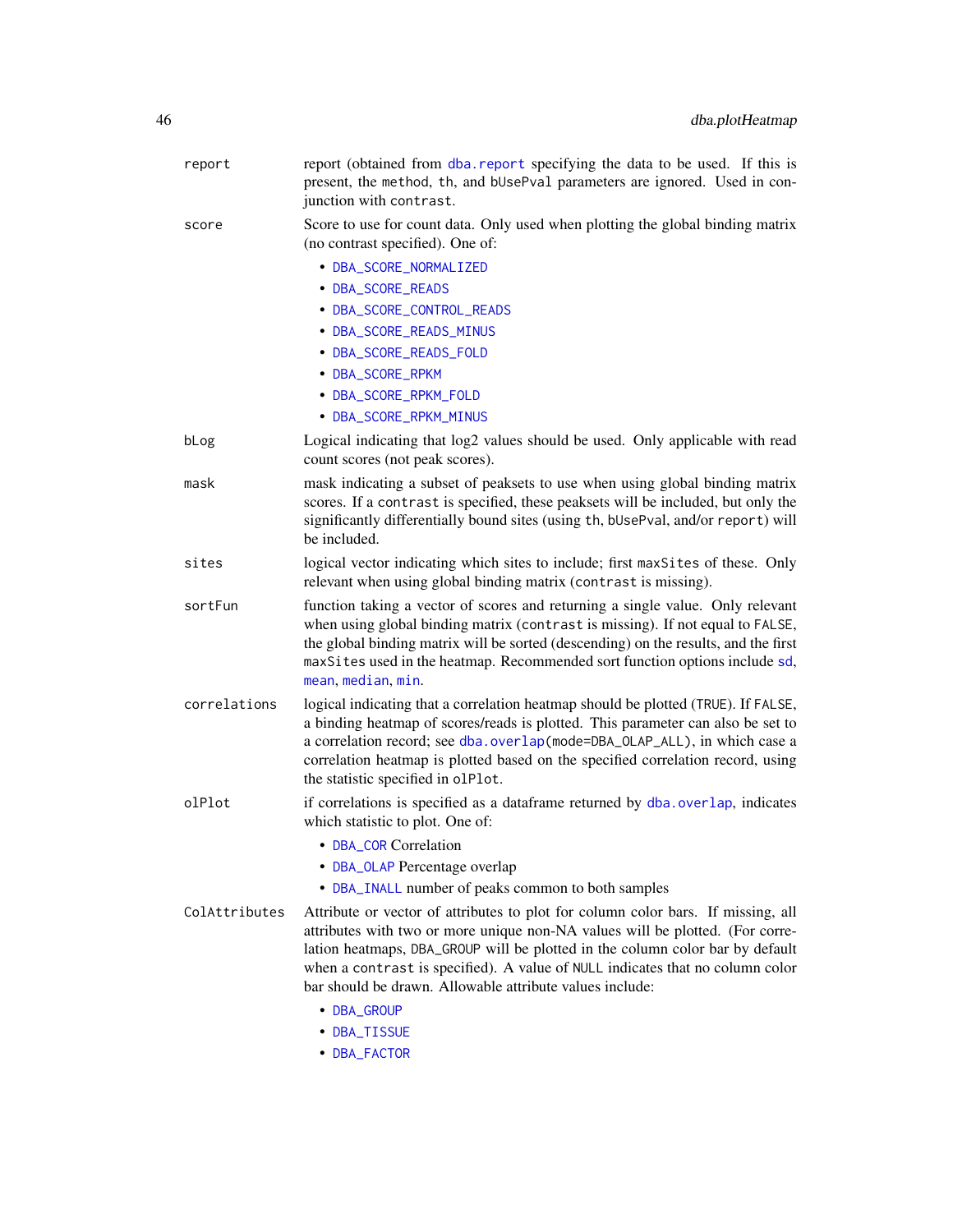|               | • DBA_CONDITION                                                                                                                                                                                                                                                                                           |
|---------------|-----------------------------------------------------------------------------------------------------------------------------------------------------------------------------------------------------------------------------------------------------------------------------------------------------------|
|               | • DBA_TREATMENT                                                                                                                                                                                                                                                                                           |
|               | • DBA_REPLICATE                                                                                                                                                                                                                                                                                           |
|               | • DBA_CALLER                                                                                                                                                                                                                                                                                              |
| RowAttributes | Attribute or vector of attributes for row color bars. Row color bars are only al-<br>lowed for correlation heatmaps. Same values as for ColAttributes parameter.<br>Default is to draw a row color bar only if a contrast is specified, in which case<br>the plotted attribute is DBA_GROUP (if present). |
| rowSideCols   | Vector of colors to use in row color bars. Uses default colors if missing. Can<br>also be a list of color vectors.                                                                                                                                                                                        |
| colSideCols   | Vector of colors to use in column color bars. Uses default colors if missing. Can<br>also be a list of color vectors.                                                                                                                                                                                     |
| margin        | margin size of plot                                                                                                                                                                                                                                                                                       |
| colScheme     | Color scheme; see colorRampPalette                                                                                                                                                                                                                                                                        |
| distMethod    | distance method for clustering; see Dist                                                                                                                                                                                                                                                                  |
| .             | passed on to heatmap. 2, e.g. scale etc.                                                                                                                                                                                                                                                                  |

## Details

MODE: Correlation Heatmap plot using statistics for global binding matrix:

dba.plotHeatmap(DBA, attributes=DBA\$attributes, minval, maxval, correlations, olPlot, colScheme="Greens", distMethod="pearson", ...)

MODE: Correlation Heatmap plot using statistics for significantly differentially bound sites:

dba.plotHeatmap(DBA, attributes=DBA\$attributes, minval, maxval, contrast, method=DBA\_DESEQ2, th=0.05, bUsePval=F, mask, overlaps, olPlot=DBA\_COR, colScheme="Greens", distMethod="pearson", ...)

MODE: Binding heatmap plot using significantly differentially bound sites:

dba.plotHeatmap(DBA, attributes, maxSites, minval, maxval, contrast, method, th, bUsePval, correlations=FALSE, colScheme, distMethod, ...)

MODE: Binding heatmap plot using the global binding matrix:

dba.plotHeatmap(DBA, attributes, maxSites, minval, maxval, mask, sites, correlations=FALSE, sortFun, colScheme, distMethod, ...)

## Value

if correlations is not FALSE, the overlap/correlation matrix is returned.

if correlations is FALSE, the sites used in the heatmap are returned in a [GRanges](#page-0-0) object, in the row order they appear (top to bottom). The metadata contains a column for each sample (also in the order they are appear in the clustering plot), with the values being the actual plotted values.

## Author(s)

Rory Stark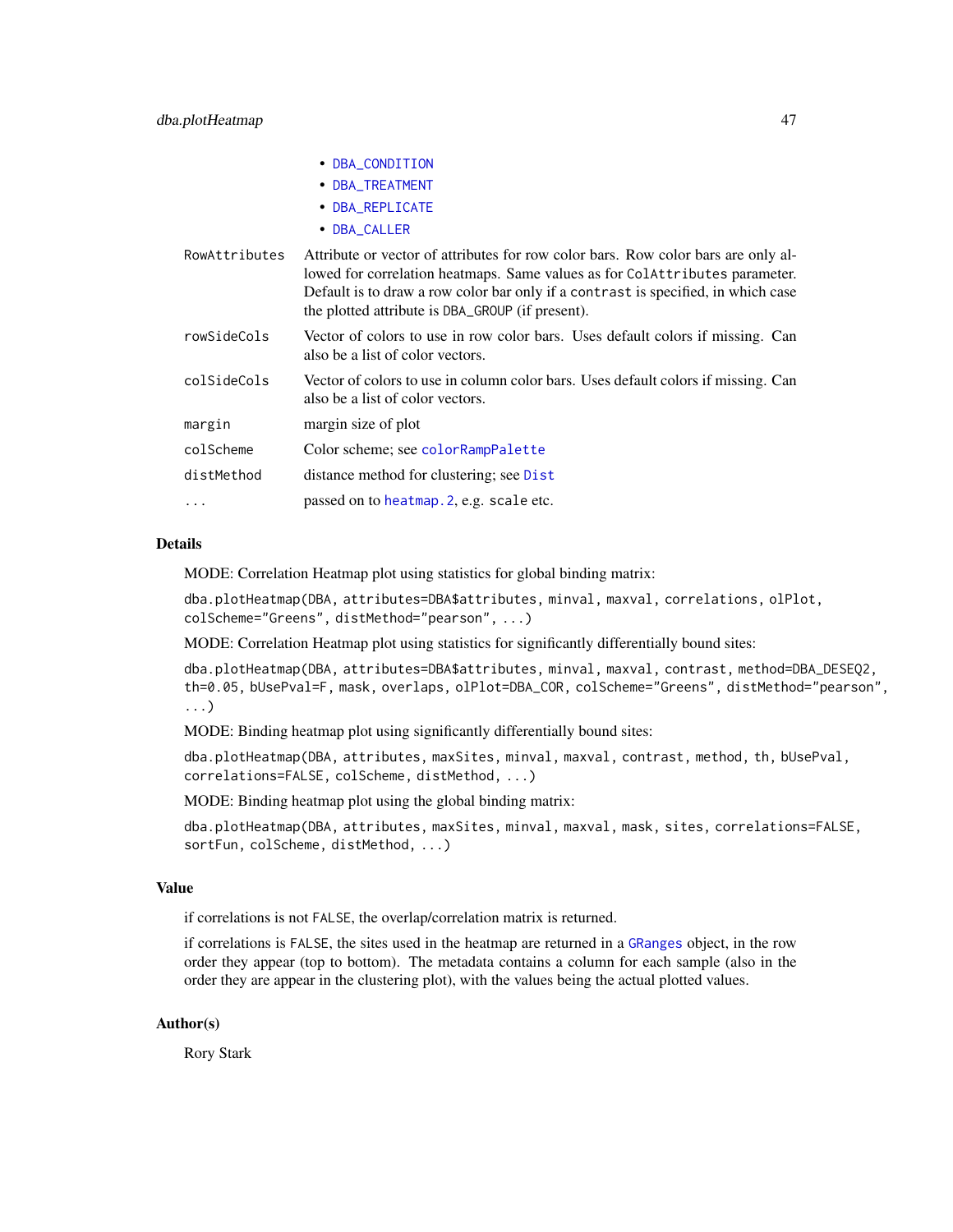## See Also

[dba.overlap](#page-33-0)

## Examples

```
data(tamoxifen_peaks)
# peak overlap correlation heatmap
dba.plotHeatmap(tamoxifen)
```
data(tamoxifen\_counts) # counts correlation heatmap dba.plotHeatmap(tamoxifen)

```
data(tamoxifen_analysis)
#correlation heatmap based on all normalized data
dba.plotHeatmap(tamoxifen,contrast=1,th=1)
```
#correlation heatmap based on DB sites only dba.plotHeatmap(tamoxifen,contrast=1)

#binding heatmap based on DB sites dba.plotHeatmap(tamoxifen,contrast=1,correlations=FALSE)

```
#binding heatmap based on 1,000 sites with highest variance
sites <- dba.plotHeatmap(tamoxifen, contrast=1, th=1,
                         correlations=FALSE,sortFun=var)
```
sites

```
data(tamoxifen_counts)
#Examples of heatmaps using DB sites with different subsets of samples
#exclude T47D
tamoxifen <- dba.contrast(tamoxifen,design=FALSE,
                          group1=tamoxifen$masks$Resistant,
                          group2=c(3:5,10:11))
```
tamoxifen <- dba.analyze(tamoxifen)

```
# regular heatmaps with samples from two contrast groups only
dba.plotHeatmap(tamoxifen, contrast=1)
#also include the T47D samples
dba.plotHeatmap(tamoxifen,contrast=1,mask=tamoxifen$masks$All)
```

```
#correlation heatmap without MCF7
plot(tamoxifen,contrast=1,mask=!tamoxifen$masks$MCF7)
```

```
# binding heatmap using only the MCF7 samples
dba.plotHeatmap(tamoxifen,contrast=1,mask=tamoxifen$masks$MCF7,correlations=FALSE)
```
<span id="page-47-0"></span>dba.plotMA *Generate MA and scatter plots of differential binding analysis results*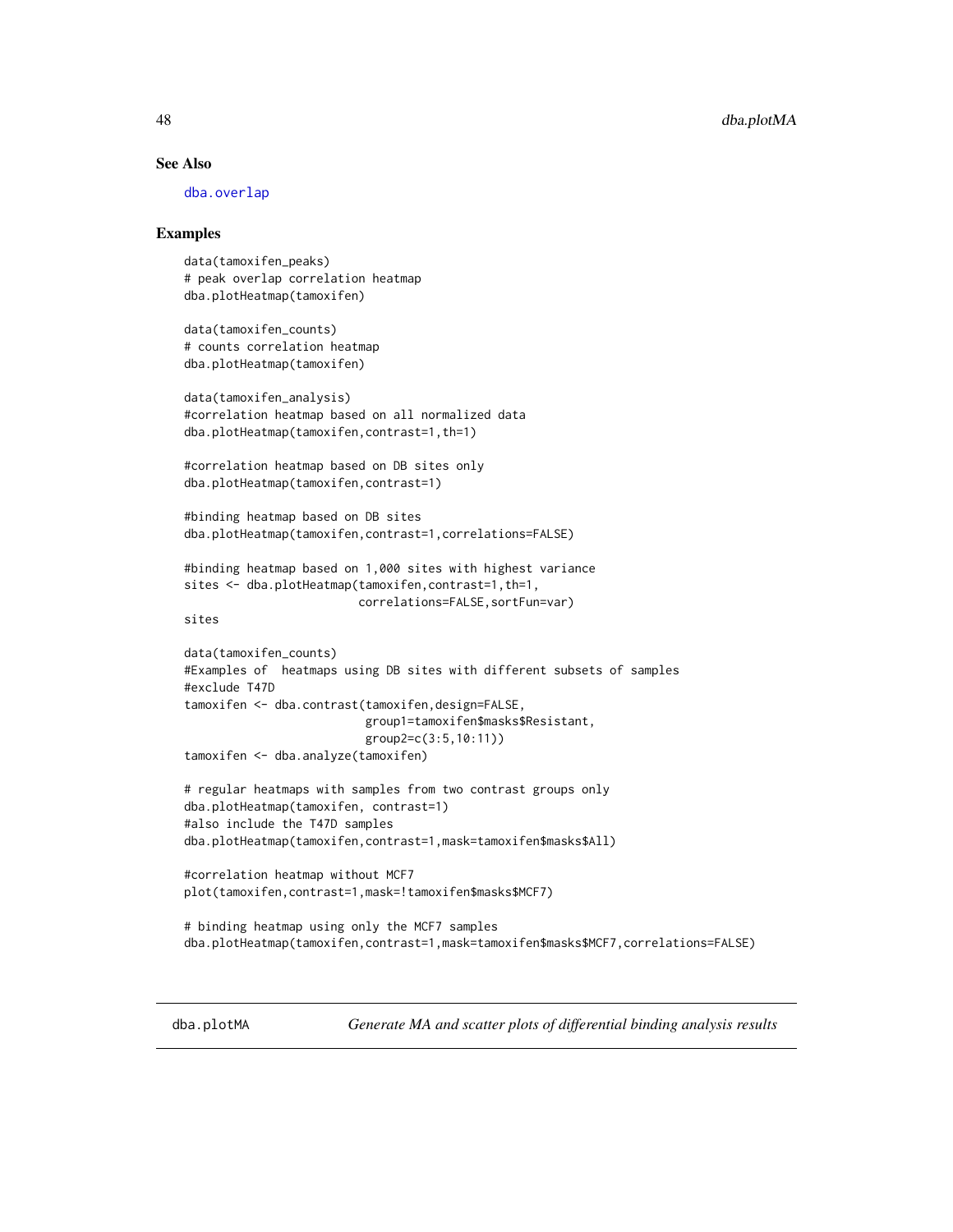# dba.plotMA 49

# Description

Generates MA and scatter plots of differential binding analysis results.

# Usage

```
dba.plotMA(DBA, contrast=1, method=DBA$config$AnalysisMethod,
           th=DBA$config$th, bUsePval=DBA$config$bUsePval,
           fold=0, bNormalized=TRUE,
           factor="", bFlip=FALSE, bXY=FALSE, dotSize=.45,
          bSignificant=TRUE, highlight=NULL,
          bSmooth=TRUE, bLoess=TRUE, xrange, yrange, ...)
```

| <b>DBA</b>  | DBA object, on which dba. analyze should have been successfully run.                                                                                                                                                                                                                                                                                                                                                                                                                                                                                            |
|-------------|-----------------------------------------------------------------------------------------------------------------------------------------------------------------------------------------------------------------------------------------------------------------------------------------------------------------------------------------------------------------------------------------------------------------------------------------------------------------------------------------------------------------------------------------------------------------|
| contrast    | number of contrast to report on. See dba. show(DBA, bContrast=TRUE) to get<br>contrast numbers.                                                                                                                                                                                                                                                                                                                                                                                                                                                                 |
|             | Alternatively, an MA plot can be generated without a specific contrast, plotting<br>one set of samples against another. In this case, contrast should be a list on<br>length one or two. Each element of the list should be either a logical sample<br>mask, or a vector of sample numbers. If the second set of samples is jot specified<br>(list is length one), all the samples other than those specified will be used for the<br>second group. The list elements should be named; these names will be used as<br>labels for the sample groups in the plot. |
| method      | method or vector of methods to plot results for:                                                                                                                                                                                                                                                                                                                                                                                                                                                                                                                |
|             | • DBA_DESEQ2                                                                                                                                                                                                                                                                                                                                                                                                                                                                                                                                                    |
|             | • DBA_DESEQ2_BLOCK                                                                                                                                                                                                                                                                                                                                                                                                                                                                                                                                              |
|             | • DBA_EDGER                                                                                                                                                                                                                                                                                                                                                                                                                                                                                                                                                     |
|             | • DBA_EDGER_BLOCK                                                                                                                                                                                                                                                                                                                                                                                                                                                                                                                                               |
| th          | significance threshold; all sites with FDR (or p-values, see bUsePval) less than<br>or equal to this value will be colored red in the plot                                                                                                                                                                                                                                                                                                                                                                                                                      |
| bUsePval    | logical indicating whether to use FDR (FALSE) or p-value (TRUE) for threshold-<br>ing.                                                                                                                                                                                                                                                                                                                                                                                                                                                                          |
| fold        | will only include sites with fold change greater than this as significant (colored<br>red).                                                                                                                                                                                                                                                                                                                                                                                                                                                                     |
|             | If fold is greater than zero, and an explicit design was used for the contrast, the<br>p-value and FDR will be re-calculated based on testing for changes greater than<br>the specified fold change. For a DESeq2 analysis, this involves including the<br>fold when calling DESeq2:: results. For a edgeR analysis, edgeR:: glmTreat<br>is used.                                                                                                                                                                                                               |
| bNormalized | logical indicating whether to plot normalized data using normalization factors<br>computed by differential analysis method (TRUE) or raw read counts (FALSE).                                                                                                                                                                                                                                                                                                                                                                                                   |
| factor      | string to be prepended to plot main title; e.g. factor name.                                                                                                                                                                                                                                                                                                                                                                                                                                                                                                    |
| bFlip       | logical indicating that order of groups in contrast should be "flipped", allowing<br>control of which sample group will have positive and which will have negative<br>fold changes.                                                                                                                                                                                                                                                                                                                                                                             |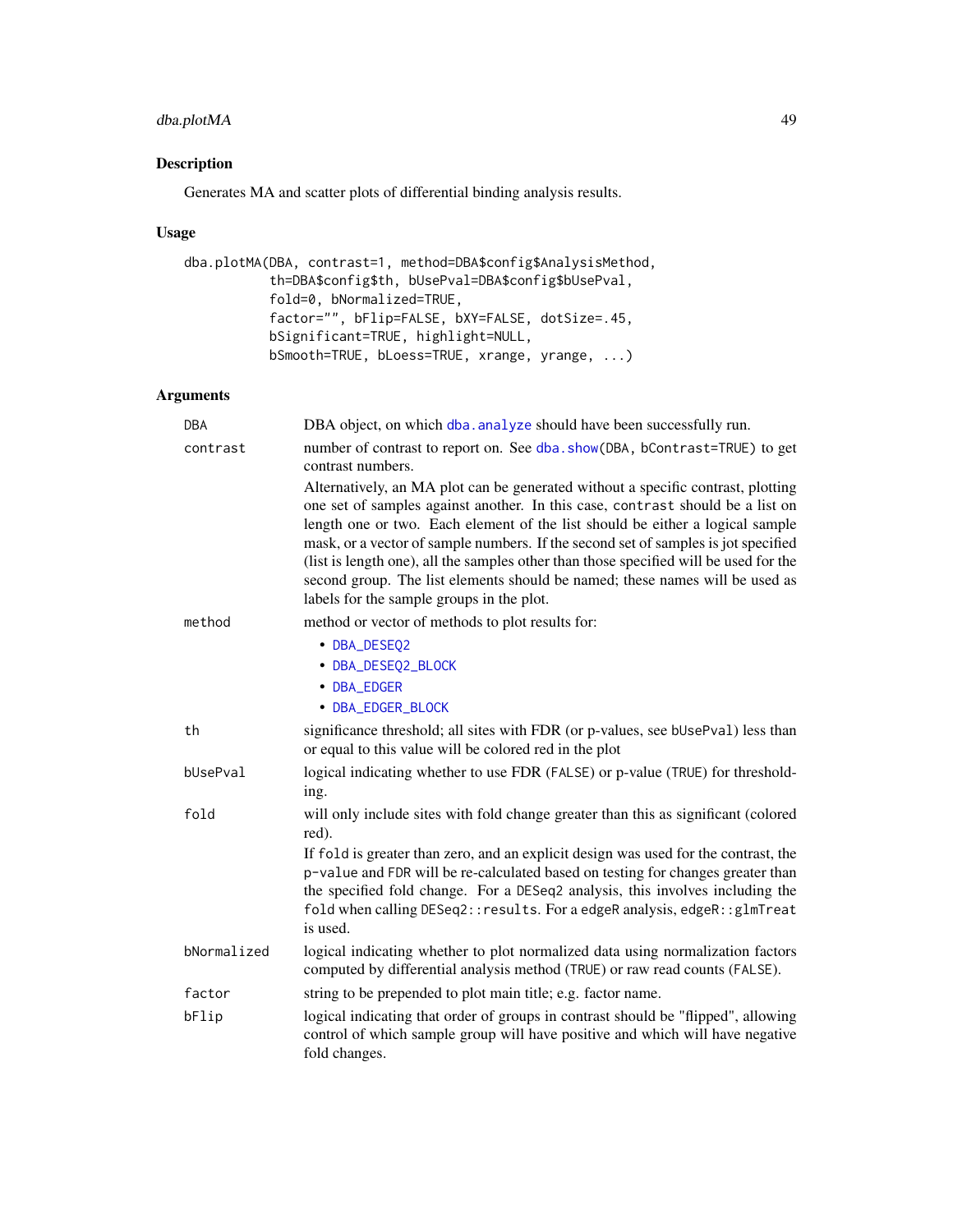| logical indicating whether to draw MA plot (FALSE) or XY scatter plot (TRUE).                                                                                                    |
|----------------------------------------------------------------------------------------------------------------------------------------------------------------------------------|
| size of points on plot (cex).                                                                                                                                                    |
| Logical indicating if points corresponding to significantly differentially bound<br>sites (based on contrast, th, bUsePval, and fold parameters) should be over-<br>laid in red. |
| GRanges object with sites to highlight in green.                                                                                                                                 |
| logical indicating that basic plot should be plotted using smooth Scatter. Note<br>that overlaid significant sites will be not plotted using a smoothing function.               |
| logical indicating that a MA plot should include a fitted loess curve.                                                                                                           |
| vector of length 2 containing the desired minimum and maximum concentrations<br>to plot.                                                                                         |
| vector of length 2 containing the desired minimum and maximum fold changes<br>to plot.                                                                                           |
| passed to underlying plotting functions.                                                                                                                                         |
|                                                                                                                                                                                  |

## Author(s)

Rory Stark

# See Also

[dba.analyze](#page-11-0)

# Examples

```
data(tamoxifen_analysis)
# default MA plot
dba.plotMA(tamoxifen)
# Show different normalizations
tamoxifen <- dba.normalize(tamoxifen,method=DBA_ALL_METHODS,
                           library=DBA_LIBSIZE_PEAKREADS, background=FALSE)
tamoxifen <- dba.analyze(tamoxifen, method=DBA_ALL_METHODS)
par(mfrow=c(3,2))
dba.plotMA(tamoxifen,th=0,bNormalized=FALSE,sub="NON-NORMALIZED")
dba.plotMA(tamoxifen,th=0,bNormalized=FALSE,sub="NON-NORMALIZED")
dba.plotMA(tamoxifen,method=DBA_DESEQ2,bNormalized=TRUE,
           sub="DESeq2_RLE-RiP")
dba.plotMA(tamoxifen,method=DBA_EDGER,bNormalized=TRUE,
           sub="edgeR_TMM-RiP")
tamoxifen <- dba.normalize(tamoxifen, method=DBA_ALL_METHODS,
                           normalize=DBA_NORM_LIB, background=FALSE)
tamoxifen <- dba.analyze(tamoxifen,method=DBA_ALL_METHODS)
dba.plotMA(tamoxifen,method=DBA_DESEQ2,bNormalized=TRUE,
```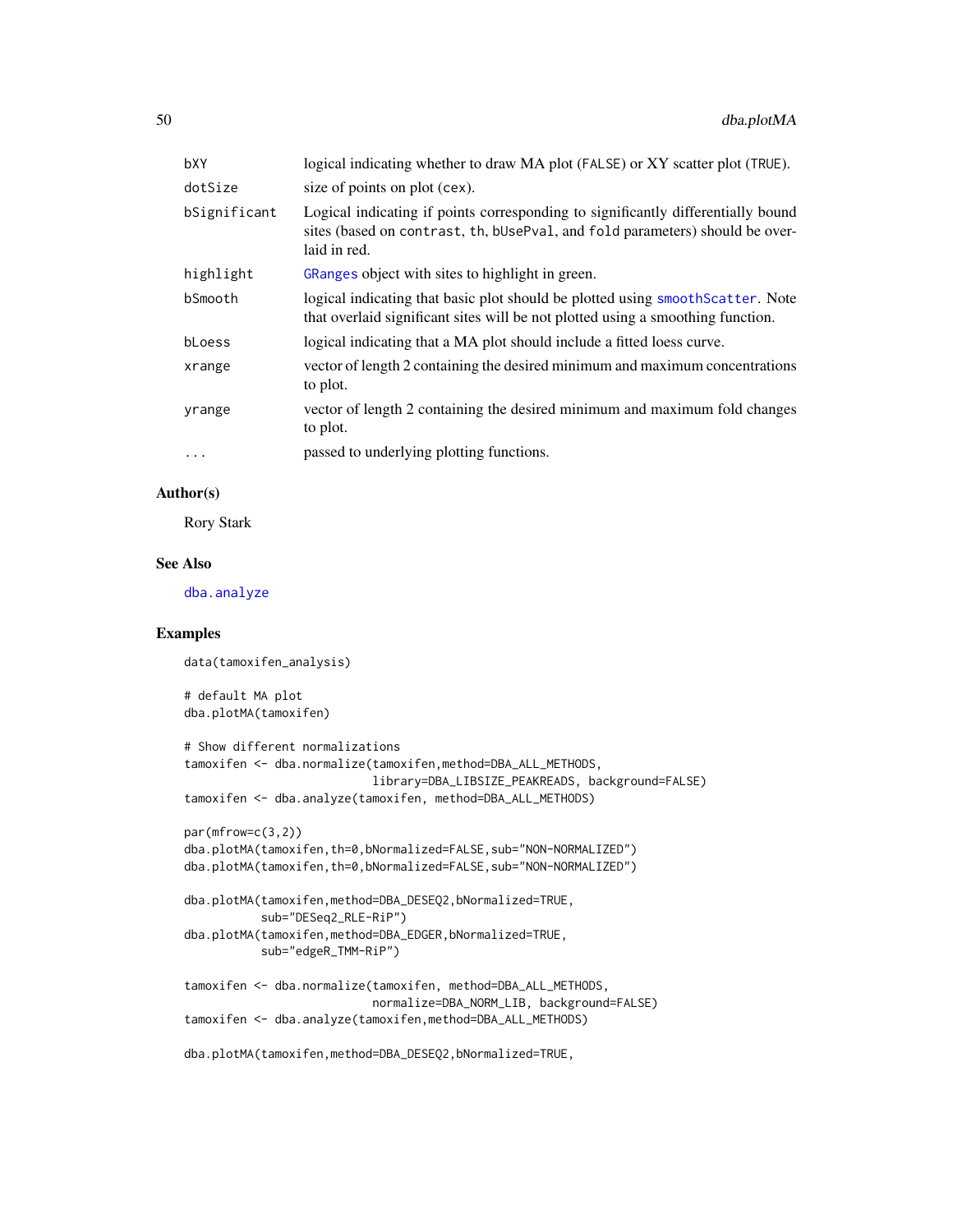```
sub="DESeq2_LIB-FULL")
dba.plotMA(tamoxifen,method=DBA_EDGER,bNormalized=TRUE,
           sub="edgeR_LIB-FULL")
# MA plots of samples without a contrast
data(tamoxifen_counts)
par(mfrow=c(2,2))
dba.plotMA(tamoxifen,list(Resistant=tamoxifen$masks$Resistant,
                          Responsive=tamoxifen$masks$Responsive),
                          bNormalized=FALSE)
dba.plotMA(tamoxifen,list(MCF7=tamoxifen$masks$MCF7),
                          bNormalized=FALSE)
dba.plotMA(tamoxifen, list(Sample1=1), bNormalized=FALSE)
dba.plotMA(tamoxifen, list(Random=sample(1:11,5)), bNormalized=FALSE)
#XY plots (with raw and normalized data)
data(tamoxifen_analysis)
par(mfrow=c(1,2))
dba.plotMA(tamoxifen,bXY=TRUE,bSmooth=FALSE,bNormalized=FALSE,
           sub="NON_NORMALIZED")
dba.plotMA(tamoxifen,bXY=TRUE,bSmooth=FALSE,bNormalized=TRUE,
           sub="DESeq2-RLE-Background")
```
<span id="page-50-0"></span>dba.plotPCA *PCA plot*

# Description

Principal Component Analysis plot

## Usage

```
dba.plotPCA(DBA, attributes, minval, maxval,
           contrast, method=DBA$config$AnalysisMethod,
           th=DBA$config$th, bUsePval=DBA$config$bUsePval,
           report, score, bLog=TRUE, mask, sites, label, cor=FALSE,
           b3D=FALSE, vColors, dotSize, labelSize, labelCols,
           components=1:3, ...)
```
#### Arguments

DBA **DBA** object.

attributes attribute or vector of attributes to use to color plotted points. Each unique combination of attribute values will be assigned a color. Chosen from:

- [DBA\\_GROUP](#page-68-0)
- [DBA\\_ID](#page-68-0)
- [DBA\\_TISSUE](#page-68-0)
- [DBA\\_FACTOR](#page-68-0)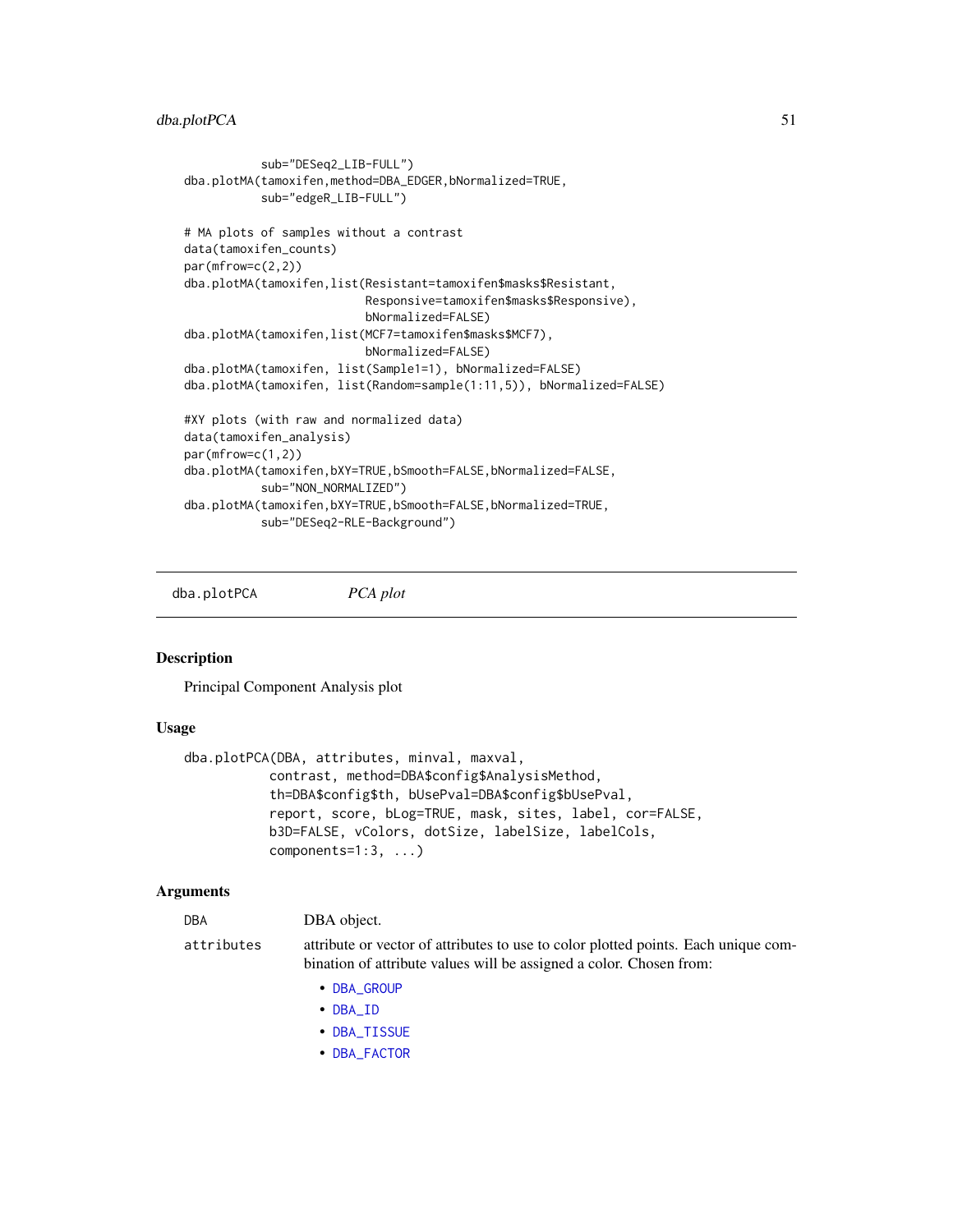|          | • DBA_CONDITION                                                                                                                                                                                                                                                                                                                   |
|----------|-----------------------------------------------------------------------------------------------------------------------------------------------------------------------------------------------------------------------------------------------------------------------------------------------------------------------------------|
|          | • DBA_TREATMENT                                                                                                                                                                                                                                                                                                                   |
|          | • DBA_REPLICATE                                                                                                                                                                                                                                                                                                                   |
|          |                                                                                                                                                                                                                                                                                                                                   |
|          | • DBA_CONSENSUS                                                                                                                                                                                                                                                                                                                   |
|          | • DBA_CALLER                                                                                                                                                                                                                                                                                                                      |
|          | Note that DBA_GROUP is a special attribute which will result in samples from each<br>group in a contrast (if present) being colored separately.                                                                                                                                                                                   |
| minval   | Set all scores less than this to minval                                                                                                                                                                                                                                                                                           |
| maxval   | Set all scores greater than this to maxval                                                                                                                                                                                                                                                                                        |
| contrast | number of contrast to use for PCA; if present, plots a PCA based on a differential<br>binding affinity analysis (see dba. analyze). If mask is unspecified, only the<br>samples in the contrast will be included. See dba. show(DBA, bContrast=T) to<br>get contrast numbers. If missing, uses scores in the main binding matrix. |
| method   | method used for analysis (used in conjunction with contrast):                                                                                                                                                                                                                                                                     |
|          | • DBA_DESEQ2                                                                                                                                                                                                                                                                                                                      |
|          | • DBA_DESEQ2_BLOCK                                                                                                                                                                                                                                                                                                                |
|          | • DBA_EDGER                                                                                                                                                                                                                                                                                                                       |
|          | • DBA_EDGER_BLOCK                                                                                                                                                                                                                                                                                                                 |
| th       | significance threshold; all sites with FDR (or p-values, see bUsePval) less than<br>or equal to this value will be included in the PCA, subject to maxVal. Used in<br>conjunction with contrast.                                                                                                                                  |
| bUsePval | if TRUE, uses p-value instead of FDR for thresholding. Used in conjunction with<br>contrast.                                                                                                                                                                                                                                      |
| report   | report (obtained from dba. report) specifying the data to be used. If this is<br>present, the method, th, and bUsePval parameters are ignored.                                                                                                                                                                                    |
| score    | Score to use for count data. Only used when plotting the global binding matrix<br>(no contrast specified). One of:                                                                                                                                                                                                                |
|          | • DBA_SCORE_READS                                                                                                                                                                                                                                                                                                                 |
|          | • DBA_SCORE_NORMALIZED                                                                                                                                                                                                                                                                                                            |
|          | • DBA_SCORE_CONTROL_READS                                                                                                                                                                                                                                                                                                         |
|          | • DBA_SCORE_READS_MINUS                                                                                                                                                                                                                                                                                                           |
|          | • DBA_SCORE_READS_FOLD                                                                                                                                                                                                                                                                                                            |
|          | • DBA_SCORE_RPKM                                                                                                                                                                                                                                                                                                                  |
|          | • DBA_SCORE_RPKM_FOLD                                                                                                                                                                                                                                                                                                             |
|          | • DBA_SCORE_RPKM_MINUS                                                                                                                                                                                                                                                                                                            |
| bLog     | Logical indicating that log2 values should be used. Only applicable to read<br>count scores (not peak scores).                                                                                                                                                                                                                    |
| mask     | mask indicating a subset of peaksets to use when using global binding matrix<br>scores. If a contrast is specified, these peaksets will be included, but only the<br>significantly differentially bound sites (using th, bUsePval, or report) will be<br>included. See dba.mask.                                                  |
| sites    | logical vector indicating which sites to include in PCA. Only relevant when<br>using global binding matrix (contrast is missing).                                                                                                                                                                                                 |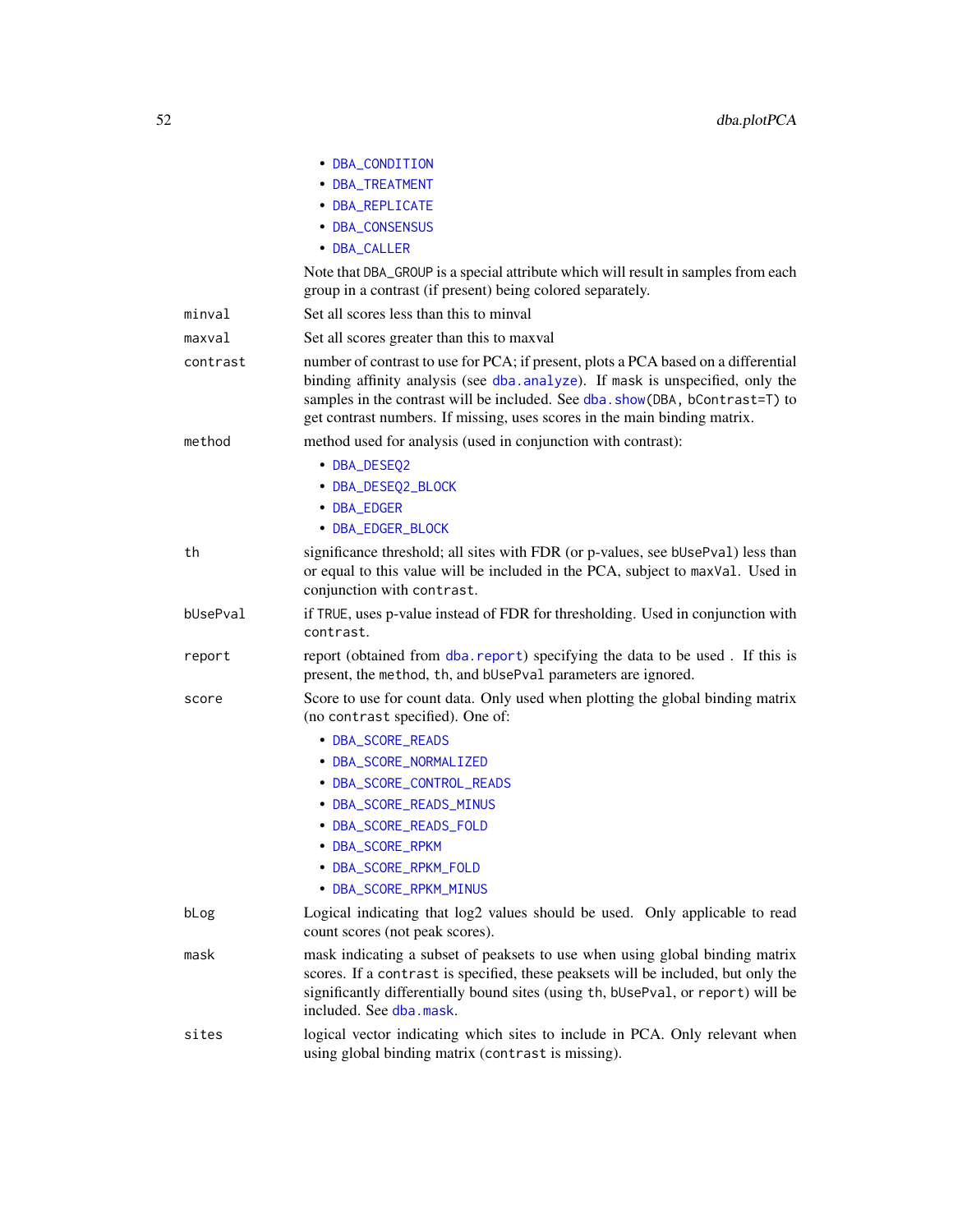| label      | A metadata field to use as a label in 2D plots. The value for this field will be<br>written directly on the plot near the dot for each sample. Values can be any of<br>those valid for the attributes parameter.                   |
|------------|------------------------------------------------------------------------------------------------------------------------------------------------------------------------------------------------------------------------------------|
| cor        | a logical value indicating whether the calculation should use the correlation ma-<br>trix or the covariance matrix. Passed into princomp.                                                                                          |
| b3D        | logical indicating that three principal components should be plotted (requires<br>package rg1). If FALSE, the first two principal components are plotted.                                                                          |
| vColors    | vector of custom colors; is absent, default colors will be used.                                                                                                                                                                   |
| dotSize    | size of dots to plot; is absent, a default will be calculated.                                                                                                                                                                     |
| labelSize  | Scaling factor for labels if present. Default is 0.8.                                                                                                                                                                              |
| labelCols  | Vector of colors to use for labels. Default is "black".                                                                                                                                                                            |
| components | Number(s) of the components to plot. Can be a vector of two or three component<br>numbers, or a single integer. If an integer, that component, in addition to the<br>succeeding one (b3D=FALSE) or two (b3D=TRUE) will be plotted. |
| $\cdots$   | arguments passed to plot or plot 3d (rgl).                                                                                                                                                                                         |

# Details

MODE: PCA plot using significantly differentially bound sites:

dba.plotPCA(DBA, attributes, minval, maxval, contrast, method, th, bUsePval, b3D=F, vColors, dotSize, ...)

MODE: PCA plot using global binding matrix:

dba.plotPCA(DBA, attributes, minval, maxval, mask, sites, b3D=F, vColors, dotSize, ...)

# Value

trellis plot from [lattice](#page-0-0) package; see [xyplot](#page-0-0)

# Note

uses rgl package for 3D plots (if available)

## Author(s)

Rory Stark

## See Also

[dba.analyze](#page-11-0), [dba.plotHeatmap](#page-43-0)

# Examples

data(tamoxifen\_peaks)

# peakcaller scores PCA dba.plotPCA(tamoxifen)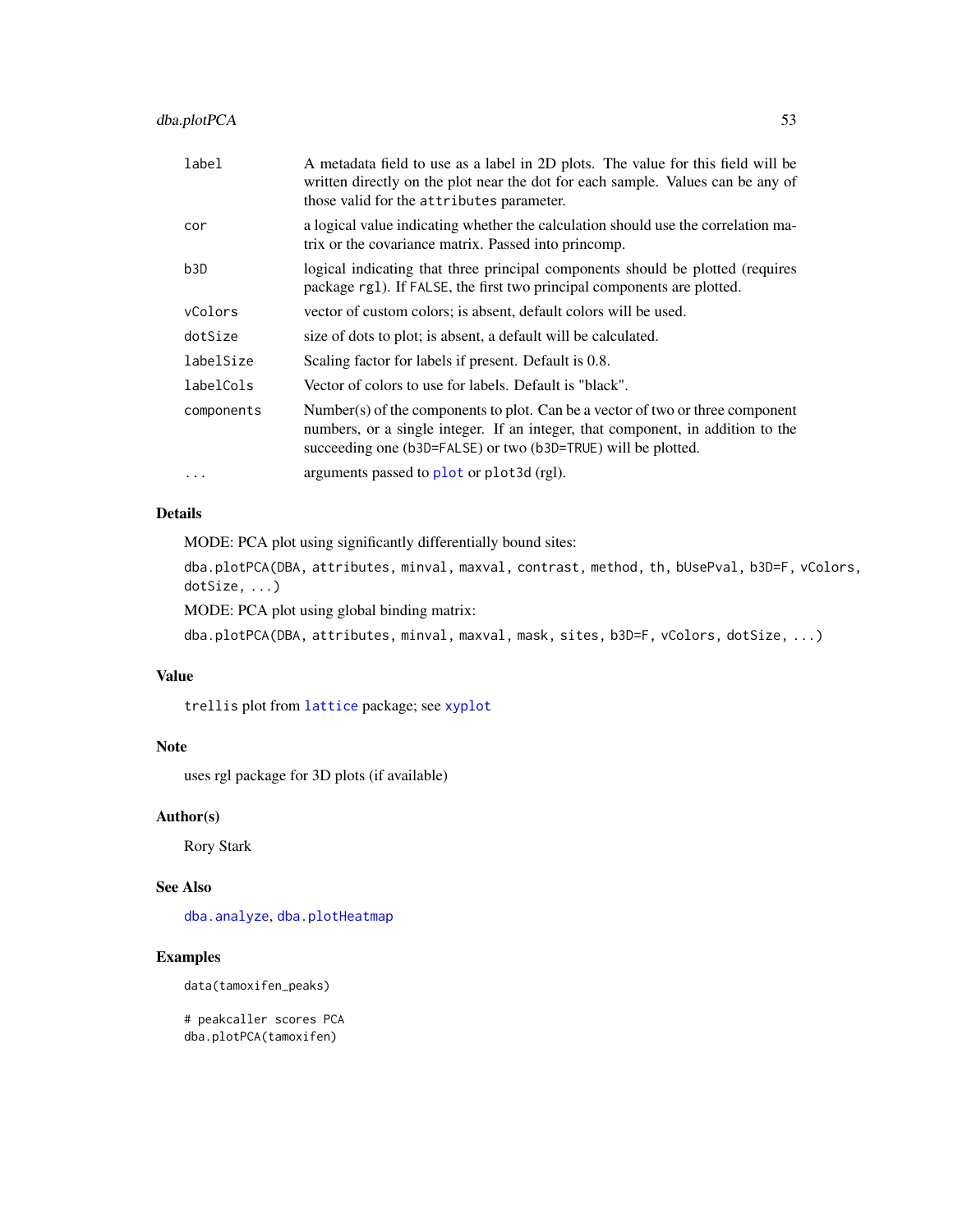```
# raw count correlation PCA
data(tamoxifen_analysis)
dba.plotPCA(tamoxifen)
#PCA based on normalized data for all sites
dba.plotPCA(tamoxifen,contrast=1,th=1)
#PCA based on DB sites only
p <- dba.plotPCA(tamoxifen,contrast=1)
p <- dba.plotPCA(tamoxifen,contrast=1,attributes=DBA_TISSUE)
p <- dba.plotPCA(tamoxifen,contrast=1,attributes=DBA_TISSUE,label=DBA_CONDITION)
p <- dba.plotPCA(tamoxifen,contrast=1,attributes=DBA_CONDITION,label=DBA_TISSUE)
p <- dba.plotPCA(tamoxifen,contrast=1,attributes=c(DBA_TISSUE,DBA_CONDITION),
                label=DBA_REPLICATE)
```
<span id="page-53-0"></span>dba.plotProfile *Generate profiles and make profile heatmaps*

# Description

Generates profiles and makes heatmap plots.

#### Usage

```
dba.plotProfile(Object, samples, sites, scores, labels,
                normalize=TRUE, merge=DBA_REPLICATE,
                maxSites=1000, absScores=TRUE,
                doPlot=is(Object,"profileplyr"),
                ...)
```

| Object  | Either a DBA object, or a profileplyr-class object.                                                                                                                                                                                                                                                                                                                                              |
|---------|--------------------------------------------------------------------------------------------------------------------------------------------------------------------------------------------------------------------------------------------------------------------------------------------------------------------------------------------------------------------------------------------------|
| samples | Sample mask.                                                                                                                                                                                                                                                                                                                                                                                     |
|         | A vector of logical or numeric values indicating which samples to be included<br>in the plot. Alternatively, samples can be specified as a list of sample masks<br>to specify sample groups (using list element names if present).                                                                                                                                                               |
|         | If absent, all samples will be included; if sites indicates that the results of an<br>analysis should be used, the samples involved in the specified contrast will be<br>included (if it is a two-way contrast); these samples will be merged into two<br>sample groups representing the two sides of the contrast.<br>Some groups of samples may be merged as indicated in the merge parameter. |
|         |                                                                                                                                                                                                                                                                                                                                                                                                  |
| sites   | sites is used to specify which sites are to be used in the heatmaps. It can be<br>specified in a number of ways:                                                                                                                                                                                                                                                                                 |
|         | • GRanges object containing a set of genomic intervals (eg. as returned by<br>dba.report)                                                                                                                                                                                                                                                                                                        |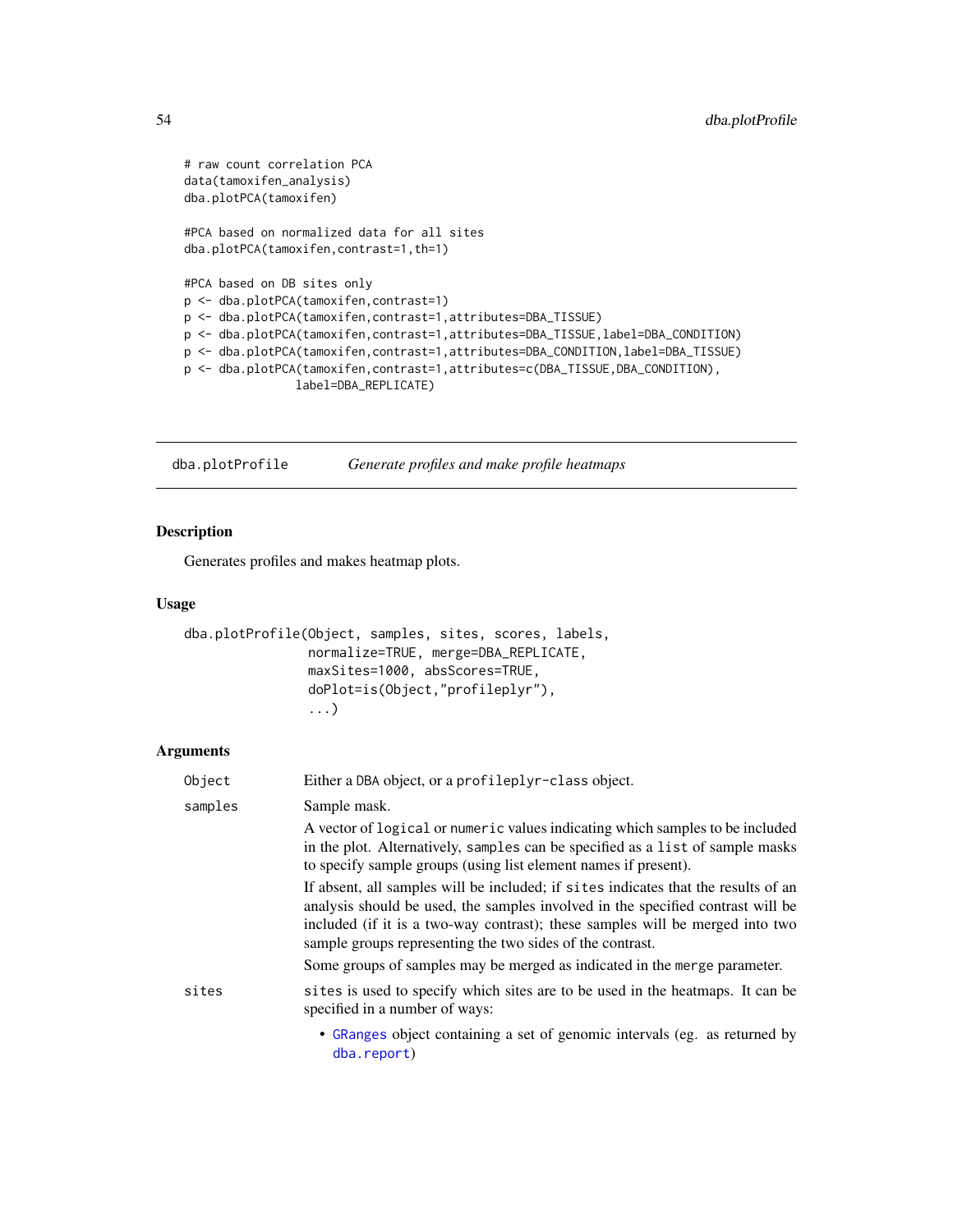|           | • logical or numeric vector of length > 1 indicating which sites to include<br>in the heatmaps. If logical, vector should be same length as number of<br>consensus sites binding matrix.                                                                                                             |
|-----------|------------------------------------------------------------------------------------------------------------------------------------------------------------------------------------------------------------------------------------------------------------------------------------------------------|
|           | · GRangesList containing a list of GRanges, each containing a set of ge-<br>nomic intervals. Each element of the list will be plotted in a separate<br>heatmap as a group of sites. If the constituent GRanges elements are named,<br>the names will be used as labels for the site groups.          |
|           | • A numeric value indicating a contrast on which an analysis has been run.<br>In this case, all of the differentially-bound sites will be included, divided<br>into two groups: a group of Gain sites (Fold $>$ 0) and a group of Loss sites<br>(Fold < 0).                                          |
|           | • A report-based DBA object, as generated by dba. report. Each set of peaks<br>in the object will be included as a separate group of sites.                                                                                                                                                          |
|           | If sites is absent, and an analysis has been completed, the first contrast will<br>be used (sites=1); otherwise, all sites (subject to the maxSites limit) will be<br>included.                                                                                                                      |
| scores    | character string corresponding to the name of a metadata column containing<br>numerical scores used to sort the sites (within each group).                                                                                                                                                           |
|           | These can be any of the mools name values when passing in sites as a GRanges<br>or GRangesList object, or the metadata fields in a report-based DBA object. If<br>the Object is of type profileplyr-class, it can be any of its mools names for<br>columns corresponding to numeric values.          |
|           | If scores=NULL, the sites will be sorted by their mean counts across all the<br>samples.                                                                                                                                                                                                             |
| labels    | Either a vector of sample label names (one for each sample in the plot), or a set<br>of attributes to include (positive values) or exclude (negative values). Attributes<br>include:                                                                                                                 |
|           | $\cdot$ DBA_ID                                                                                                                                                                                                                                                                                       |
|           | • DBA_TISSUE                                                                                                                                                                                                                                                                                         |
|           | • DBA_FACTOR                                                                                                                                                                                                                                                                                         |
|           | • DBA_CONDITION<br>• DBA_TREATMENT                                                                                                                                                                                                                                                                   |
|           | • DBA_REPLICATE                                                                                                                                                                                                                                                                                      |
|           | • DBA_CONSENSUS                                                                                                                                                                                                                                                                                      |
|           | • DBA_CALLER                                                                                                                                                                                                                                                                                         |
| normalize | logical indicating if the window counts should be normalized using the nor-<br>malization established by dba.normalize.                                                                                                                                                                              |
|           | Can also be a vector of normalization factors, once for each sample. All counts<br>for a sample will be divided by the normalization factor for that sample.                                                                                                                                         |
| merge     | Set of attributes to be used to determine which samples should be merged. All<br>samples that share the same values for all other attributes except those specified<br>will be merged by taking their mean count score (after normalizing, if specified),<br>and included as a single sample column. |
|           | Can also be specified as a list of vectors of sample numbers (relative to their<br>order in mask). The samples corresponding to the values in each vector will be<br>merged into a single sample.                                                                                                    |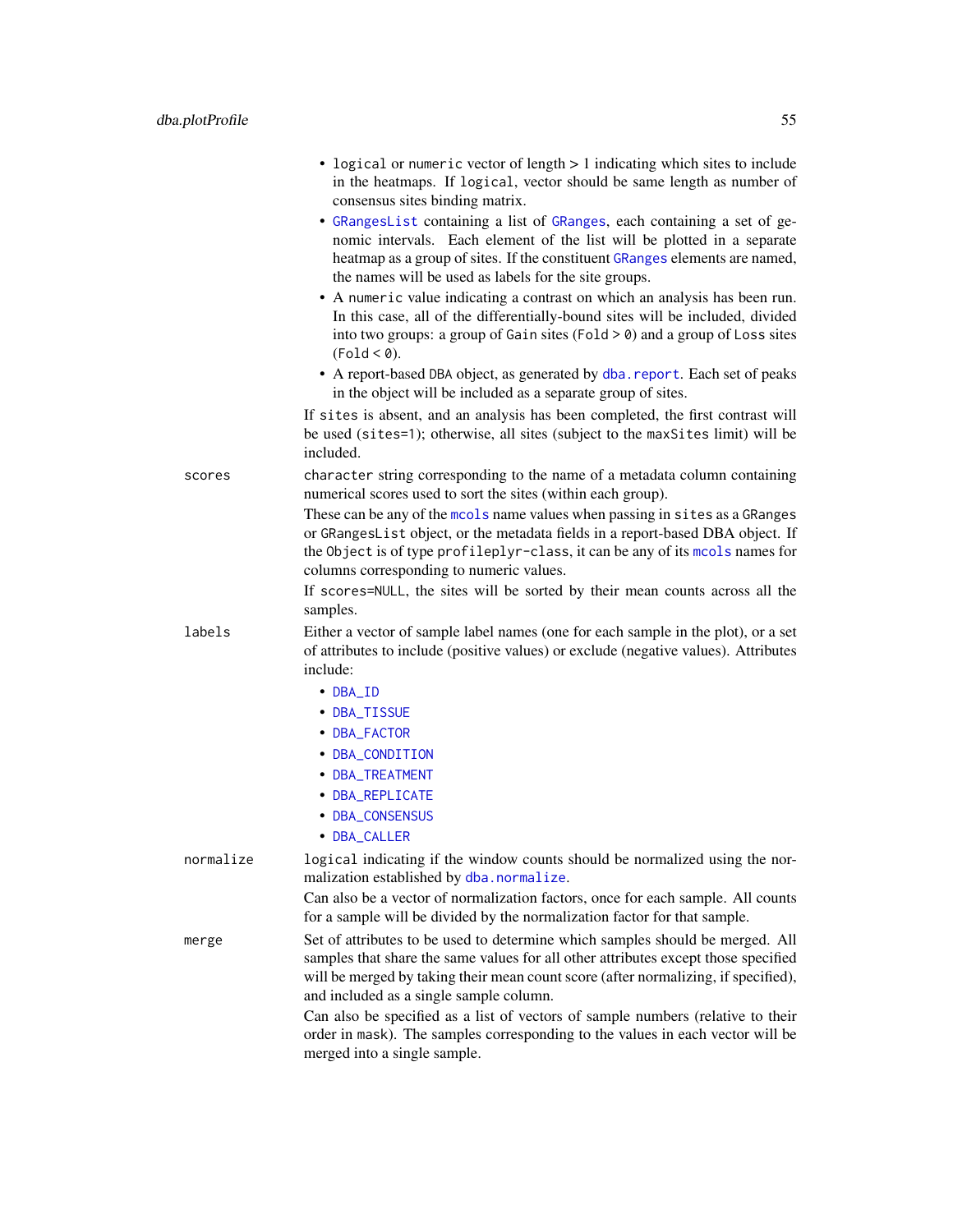| maxSites  | Maximum number of sites to include in a heatmap group. The top-scoring sites<br>will be retained.                                                                                                                 |
|-----------|-------------------------------------------------------------------------------------------------------------------------------------------------------------------------------------------------------------------|
| absScores | If TRUE, the absolute values for the score values (specified by the scores param-<br>eter) will be used for sorting sites. Useful for fold changes. If score values are<br>greater than zero, this has no effect. |
| doPlot    | logical indicating if the heatmap should be plotted. If FALSE, the profiles are<br>generated and returned but not plotted.                                                                                        |
| $\cdots$  | additional parameters passed on to profileplyr: : generateEnrichedHeatmap.                                                                                                                                        |

# Details

This function enables the computation of peakset profiles and the plotting of complex heatmaps. It serves as a front-end to enable experiments analyzed using [DiffBind](#page-2-0) to more easily use the profiling and plotting functionality provided by the profileplyr package written by Tom Carroll and Doug Barrows.

Processing proceeds in two phases.

In the first phase, specific peaksets are extracted from a [DiffBind](#page-2-0) DBA object, and profiles are calculated for these peaks for set of samples in the [DiffBind](#page-2-0) experiment. Profiles are calculated by counting the number of overlapping reads in a series of bins upstream and downstream of each peak center.

In the second phase, the derived profiles are plotted in a series of complex heatmaps showing the relative intensity of overlapping peaks in each bin for each peak in each sample, along with summary plots showing the average profile across the sites for each sample.

Due to the computational cost of this function, it is advised that the calculation of profiles and the plotting of heatmaps be separated into two calls, so that the profiles do not need to be re-generated if something goes wrong in the plotting. By default, when a DBA object is passed in to generate profiles, plotting is turned off and a profileplyr object is returned. When [dba.plotProfile](#page-53-0) is called with a profileplyr object, a plot is generated by default.

More detailed documentation is included in a markdown demonstration script included with the [DiffBind](#page-2-0) package. This can be located as follows:

system.file('extra/plotProfileDemo.Rmd',package='DiffBind')

An HTML version of the demonstration notebook can be accessed online at [https://content.](https://content.cruk.cam.ac.uk/bioinformatics/software/DiffBind/plotProfileDemo.html) [cruk.cam.ac.uk/bioinformatics/software/DiffBind/plotProfileDemo.html](https://content.cruk.cam.ac.uk/bioinformatics/software/DiffBind/plotProfileDemo.html)

# Value

silently returns a profileplyr-class object.

## Author(s)

Rory Stark

#### References

Carroll T, Barrows D (2020). profileplyr: Visualization and annotation of read signal over genomic ranges with profileplyr. DOI: 10.18129/B9.bioc.profileplyr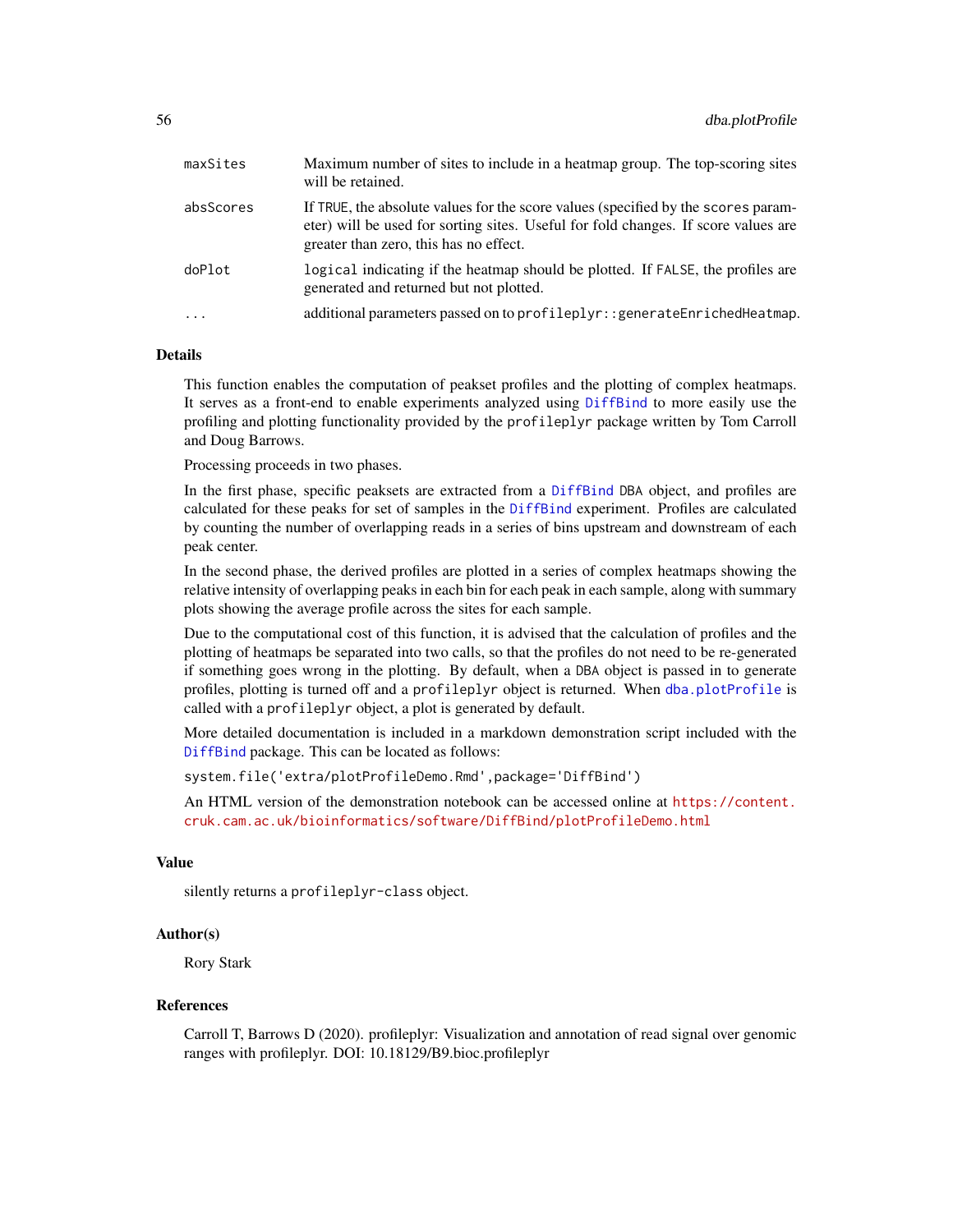# dba.plotVenn 57

# See Also

- profileplyr::profileplyr-class
- profileplyr::BamBigwig\_to\_chipProfile
- profileplyr::generateEnrichedHeatmap
- profileplyr::profileplyr (Vignette)
- [DBA.config](#page-7-0)

## Examples

```
# See plotProfileDemo notebook:
# system.file('extra/plotProfileDemo.Rmd',package='DiffBind')
data(tamoxifen_analysis)
# default Profile plot
## Not run: dba.plotProfile(tamoxifen)
```
<span id="page-56-0"></span>dba.plotVenn *Draw 2-way, 3-way, or 4-way Venn diagrams of overlaps*

# Description

Draws 2-way, 3-way, or 4-way Venn diagrams of overlaps

# Usage

```
dba.plotVenn(DBA, mask, overlaps, label1, label2, label3, label4, main, sub,
            contrast, method=DBA$config$AnalysisMethod,
             th=DBA$config$th, bUsePval=DBA$config$bUsePval,
            bDB=TRUE, bNotDB, bAll=TRUE, bGain=FALSE, bLoss=FALSE,
             labelAttributes, DataType=DBA$config$DataType)
```

| <b>DBA</b> | DBA object; if present, only the mask parameter will apply.                                                                                                                                |
|------------|--------------------------------------------------------------------------------------------------------------------------------------------------------------------------------------------|
| mask       | mask or vector of peakset numbers indicating which peaksets to include in Venn<br>diagram. Only 2 or 3 peaksets should be included. See dba.mask. Only one of<br>mask or overlaps is used. |
| overlaps   | overlap record, as computed by dba.overlap(Report=DBA_OLAP_PEAKS). Only<br>one of mask or overlaps is used.                                                                                |
| label1     | label for first peakset in diagram                                                                                                                                                         |
| label2     | label for second peakset in diagram                                                                                                                                                        |
| label3     | label for third peakset in diagram                                                                                                                                                         |
|            |                                                                                                                                                                                            |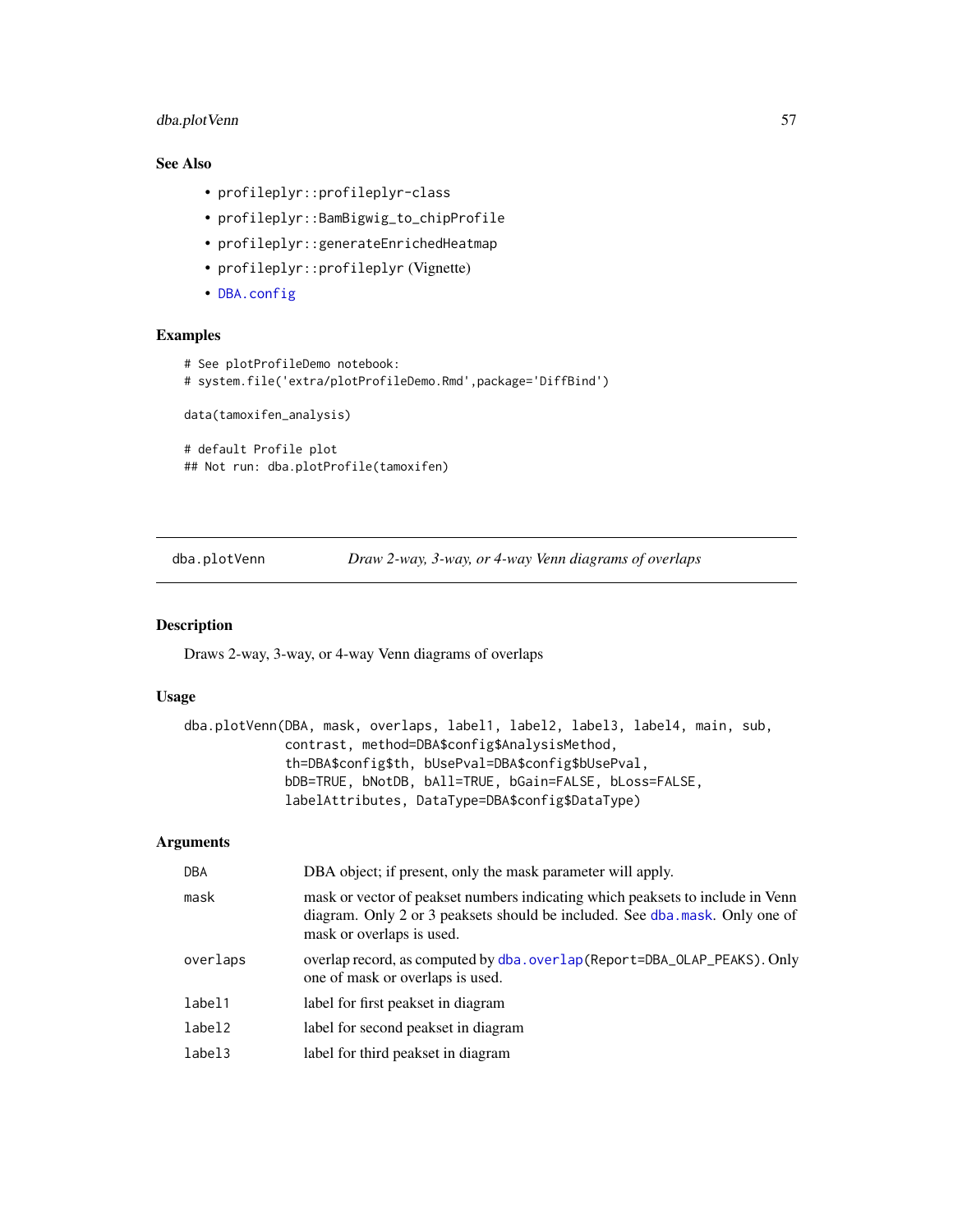| label4          | label for fourth peakset in diagram                                                                                                                                                              |
|-----------------|--------------------------------------------------------------------------------------------------------------------------------------------------------------------------------------------------|
| main            | main title for plot                                                                                                                                                                              |
| sub             | subtitle for plot                                                                                                                                                                                |
| contrast        | contrast number(s) to use for results-based plots. This can be a vector of contrast<br>numbers. See dba. show(DBA, bContrast=T) to get contrast numbers.                                         |
| method          | if contrast is specified, include results from analyses using this method or<br>methods:                                                                                                         |
|                 | • DBA_DESEQ2<br>• DBA_DESEQ2_BLOCK<br>• DBA_EDGER<br>• DBA_EDGER_BLOCK<br>• DBA_ALL_METHODS<br>• DBA_ALL_BLOCK<br>• DBA_ALL_METHODS_BLOCK                                                        |
| th              | if contrast is specified, use this significance threshold; all sites with FDR (or<br>p-values, see bUsePval) less than or equal to this value will be considered dif-<br>ferentially bound (DB). |
| bUsePval        | if contrast is specified, this logical indicates whether to use FDR (FALSE) or<br>p-value (TRUE) for thresholding.                                                                               |
| bDB             | if contrast is specified, this logical indicates that peaksets should include Dif-<br>ferentially Bound (DB) sites (respecting the th, bUsePval, and fold parame-<br>ters).                      |
| bNotDB          | if contrast is specified, this logical indicates that peaksets should include non-<br>Differentially Bound (non-DB) sites (respecting the th, bUsePval, and fold<br>parameters).                 |
| bA11            | if contrast is specified, this logical indicates peaksets combining peaks with<br>both positive and negative fold changes should be included.                                                    |
| bGain           | if contrast is specified, this logical indicates that peaksets with only positive<br>fold changes should be included.                                                                            |
| bLoss           | if contrast is specified, this logical indicates that peaksets with only negative<br>fold changes should be included.                                                                            |
| labelAttributes |                                                                                                                                                                                                  |
|                 | if labels are not specified, use these attributes to create default labels:                                                                                                                      |
|                 | • DBA_ID                                                                                                                                                                                         |

- [DBA\\_TISSUE](#page-68-0)
- [DBA\\_FACTOR](#page-68-0)
- [DBA\\_CONDITION](#page-68-0)
- [DBA\\_TREATMENT](#page-68-0)
- [DBA\\_REPLICATE](#page-68-0)
- [DBA\\_CONSENSUS](#page-68-0)
- [DBA\\_CALLER](#page-68-0)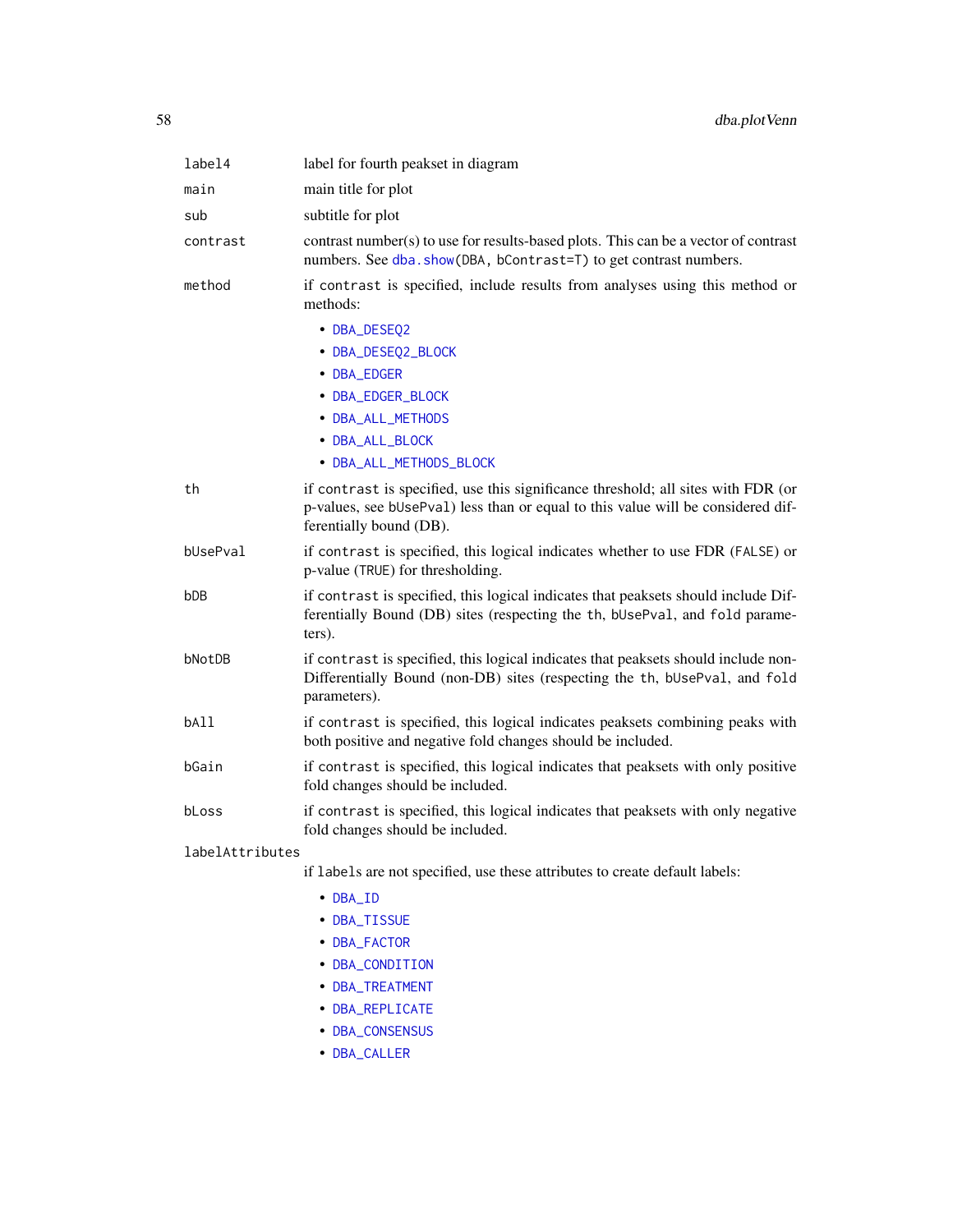|          | Only specified attributes that differ between peaksets will be used for labels; the<br>ones that have the same value for all peaksets will be used as the default subtitle. |
|----------|-----------------------------------------------------------------------------------------------------------------------------------------------------------------------------|
| DataType | if bReturnPeaksets is set to TRUE, the class of object that peaksets should be<br>returned as:                                                                              |
|          | • DBA_DATA_GRANGES                                                                                                                                                          |
|          | • DBA_DATA_RANGEDDATA                                                                                                                                                       |
|          | • DBA_DATA_FRAME                                                                                                                                                            |
|          | Can be set as default behavior by setting DBA\$ config\$DataType.                                                                                                           |
|          | Alternatively, this can be set to:                                                                                                                                          |
|          |                                                                                                                                                                             |

• [DBA\\_DATA\\_DBAOBJECT](#page-68-0)

to return a results-based DBA object, if a contrast is specified (see [dba.report](#page-61-0)).

#### Value

Either a list of peaksets is returned invisibly (as described in [dba.overlap](#page-33-0)), or, if DataType=DBA\_DATA\_DBAOBJECT, a results-based DBA object.

## Note

When working with results overlaps (a least one contrast is specified), and results-oriented DBA object is generated internally (as described in [dba.report](#page-61-0)). In some cases, it may be better to generate the DBA object explicitly (using [dba.report](#page-61-0) or setting bReturnPeaksets=TRUE and DataType=DBA\_DATA\_DBAOBJECT). This include the case where several plots are being made of the same results set, and it takes a long time to generate the results-based DBA object, as well as the case where there are more than four results peaksets and a mask needs to be specified. I

This function relies on [vennPlot](#page-0-0) in the systemPipeR package, written by Thomas Girke.

## Author(s)

Rory Stark

## See Also

[dba.analyze](#page-11-0), [dba.overlap](#page-33-0), [dba.report](#page-61-0), [dba.plotPCA](#page-50-0), [vennPlot](#page-0-0)

# Examples

data(tamoxifen\_peaks)

```
par(mfrow=c(2,2))
# 2-way Venn
dba.plotVenn(tamoxifen,6:7)
dba.plotVenn(tamoxifen,tamoxifen$masks$ZR75)
```

```
# 3-way Venn (done two different ways)
dba.plotVenn(tamoxifen,tamoxifen$masks$MCF7&tamoxifen$masks$Responsive)
olaps <- dba.overlap(tamoxifen,tamoxifen$masks$MCF7&tamoxifen$masks$Responsive)
dba.plotVenn(tamoxifen,overlaps=olaps,
```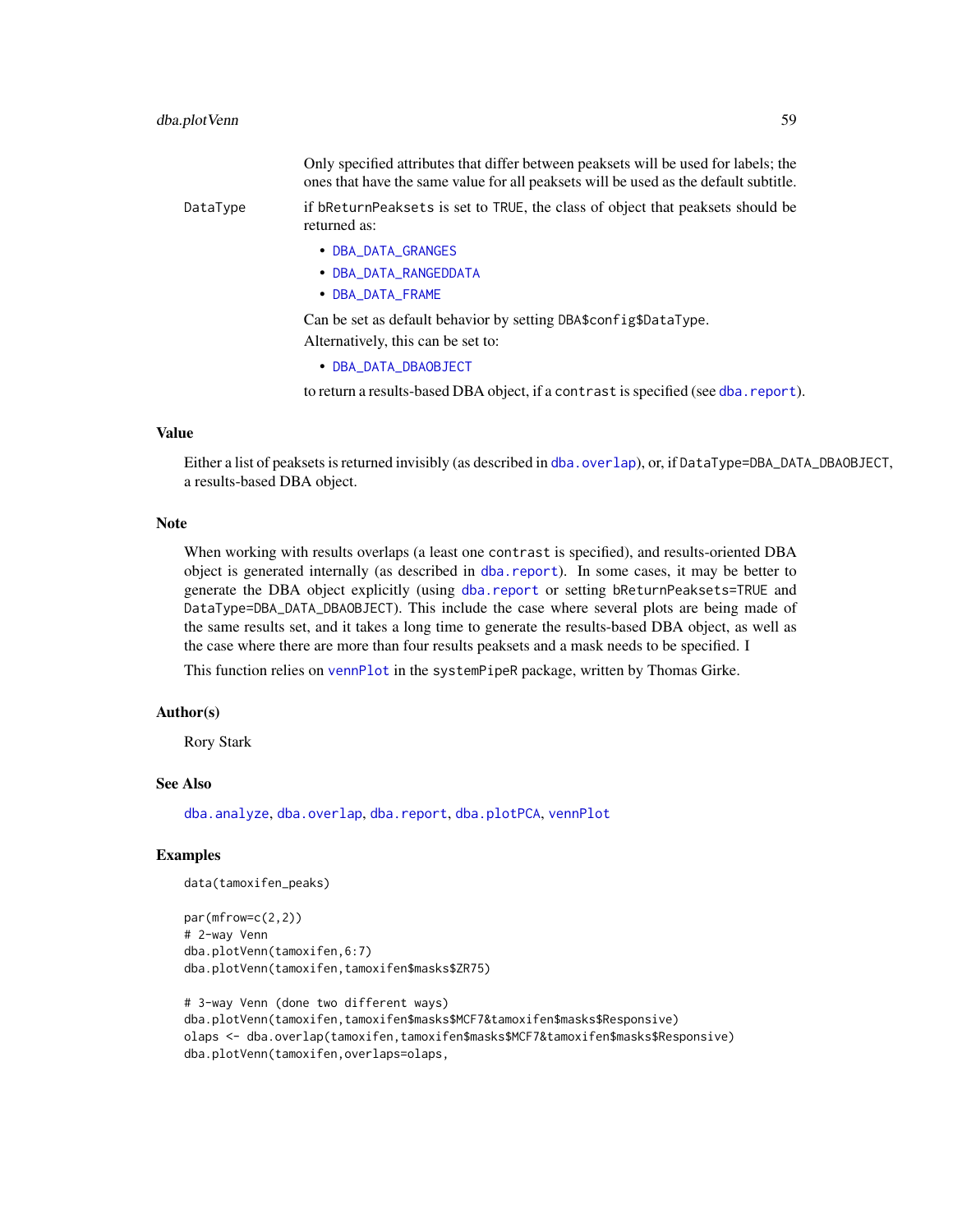```
label1="Rep 1",label2="Rep 2",label3="Rep 3",
            main="MCF7 (Responsive) Replicates")
#Venn of overlaps
Responsive=dba(tamoxifen,tamoxifen$masks$Responsive)
Responsive
Responsive <- dba.peakset(Responsive,1:3,sampID="MCF7")
Responsive <- dba.peakset(Responsive,4:5,sampID="T47D")
Responsive <- dba.peakset(Responsive,6:7,sampID="ZR75")
par(mfrow=c(1,1))
dba.plotVenn(Responsive,Responsive$masks$Consensus)
#4-way overlap
data(tamoxifen_peaks)
tamoxifen <- dba.peakset(tamoxifen, consensus=DBA_TISSUE)
par(mfrow=c(1,1))
dba.plotVenn(tamoxifen,tamoxifen$masks$Consensus,
            main="Tissue consensus overlaps")
#Venns of differentially bound sites
data(tamoxifen_counts)
tamoxifen <- dba.contrast(tamoxifen,design="~Tissue+Condition")
tamoxifen <- dba.analyze(tamoxifen,method=c(DBA_EDGER,DBA_DESEQ2))
dba.plotVenn(tamoxifen,contrast=1,method=DBA_ALL_METHODS,
            bAll=FALSE,bGain=TRUE,bLoss=TRUE)
par(mfrow=c(2,1))
dba.plotVenn(tamoxifen,contrast=1,method=DBA_ALL_METHODS,
            bAll=FALSE,bGain=TRUE,bLoss=FALSE)
dba.plotVenn(tamoxifen,contrast=1,method=DBA_ALL_METHODS,
            bAll=FALSE,bGain=FALSE,bLoss=TRUE)
data(tamoxifen_counts)
tamoxifen <- dba.contrast(tamoxifen,design=FALSE,block=DBA_TISSUE)
tamoxifen <- dba.contrast(tamoxifen,design="~Tissue + Condition",
                          contrast=c("Condition","Responsive","Resistant"))
tamoxifen <- dba.analyze(tamoxifen,method=DBA_ALL_METHODS)
dba.plotVenn(tamoxifen,contrast=1:2,method=c(DBA_DESEQ2,DBA_DESEQ2_BLOCK))
tamoxifen.db <- dba.report(tamoxifen,contrast=1:2,method=DBA_ALL_METHODS_BLOCK,
                           bDB=TRUE)
dba.plotVenn(tamoxifen.db,mask=1:2)
dba.plotVenn(tamoxifen.db,mask=3:6)
```
dba.plotVolcano *Generate volcano plots of differential binding analysis results*

## **Description**

Generates volcano plots of differential binding analysis results.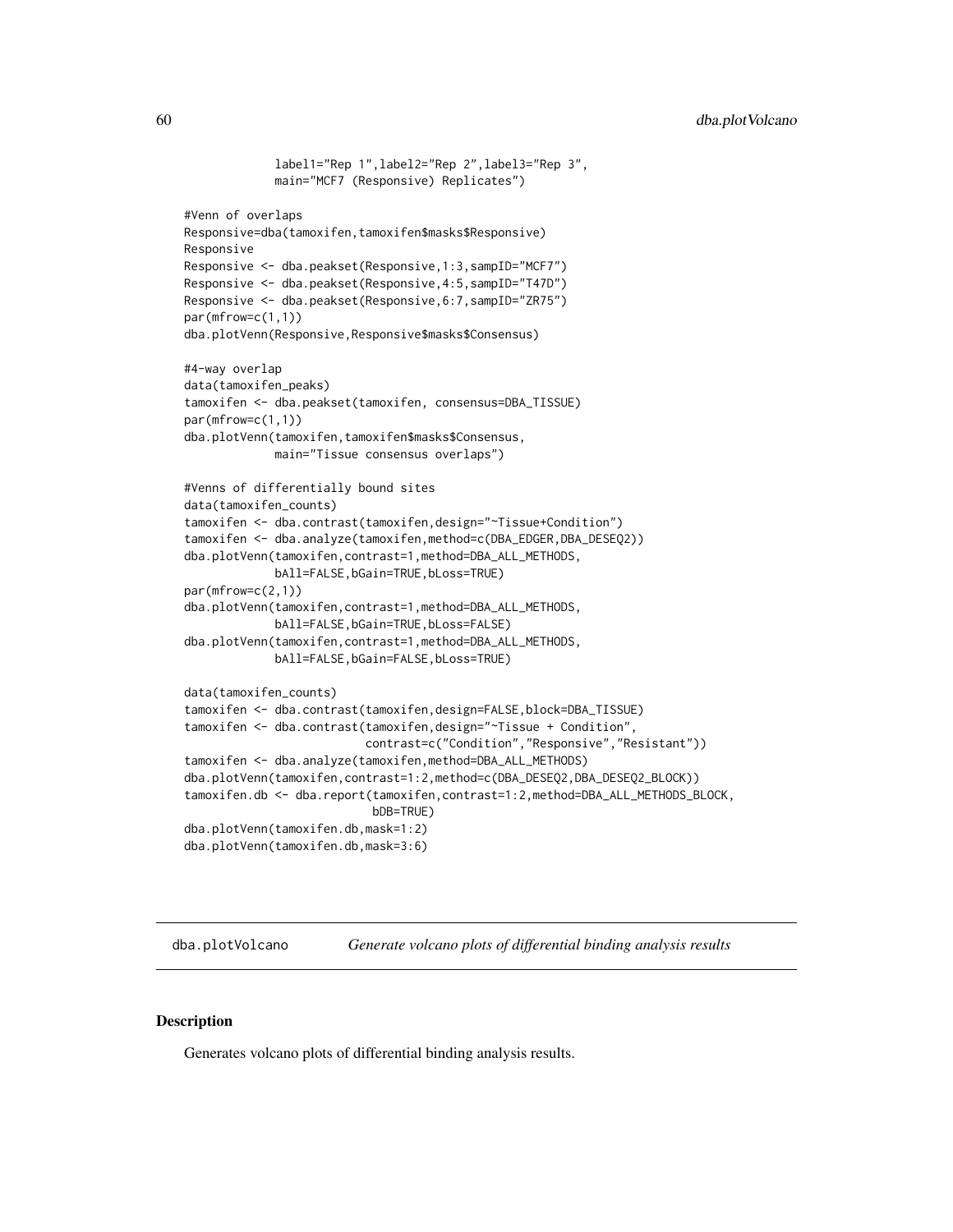# Usage

```
dba.plotVolcano(DBA, contrast=1, method=DBA$config$AnalysisMethod,
                            th=DBA$config$th, bUsePval=DBA$config$bUsePval,
                            fold=0, factor="", bFlip=FALSE,
                            bLabels=FALSE, maxLabels=50, dotSize=1)
```
# Arguments

| DBA       | DBA object, on which dba. analyze should have been successfully run.                                                                                                                                                                                                                                                                              |
|-----------|---------------------------------------------------------------------------------------------------------------------------------------------------------------------------------------------------------------------------------------------------------------------------------------------------------------------------------------------------|
| contrast  | number of contrast to report on. See dba. show(DBA, bContrast=TRUE) to get<br>contrast numbers.                                                                                                                                                                                                                                                   |
| method    | method or vector of methods to plot results for:                                                                                                                                                                                                                                                                                                  |
|           | • DBA_DESEQ2                                                                                                                                                                                                                                                                                                                                      |
|           | • DBA_DESEQ2_BLOCK                                                                                                                                                                                                                                                                                                                                |
|           | • DBA_EDGER                                                                                                                                                                                                                                                                                                                                       |
|           | • DBA_EDGER_BLOCK                                                                                                                                                                                                                                                                                                                                 |
| th        | significance threshold; sites with FDR (or p-values, see bUsePval) less than or<br>equal to this value will be colored red in the plot                                                                                                                                                                                                            |
| bUsePval  | logical indicating whether to use FDR (FALSE) or p-value (TRUE) for threshold-<br>ing.                                                                                                                                                                                                                                                            |
| fold      | will only include sites with fold change greater than this as significant (colored<br>red).                                                                                                                                                                                                                                                       |
|           | If fold is greater than zero, and an explicit design was used for the contrast, the<br>p-value and FDR will be re-calculated based on testing for changes greater than<br>the specified fold change. For a DESeq2 analysis, this involves including the<br>fold when calling DESeq2:: results. For a edgeR analysis, edgeR:: glmTreat<br>is used. |
| factor    | string to be prepended to plot main title; e.g. factor name.                                                                                                                                                                                                                                                                                      |
| bFlip     | logical indicating that order of groups in contrast should be "flipped", allowing<br>control of which sample group will have positive and which will have negative<br>fold changes.                                                                                                                                                               |
| bLabels   | logical indicating that labels should be drawn on the plot. The labels are the<br>site numbers, the row index in the (silently) returned set of significant sites. The<br>maximum number of sites can be specified using maxLabels.                                                                                                               |
| maxLabels | The maximum number of labels to use in the plot. Ignored if bLabels=FALSE.                                                                                                                                                                                                                                                                        |
| dotSize   | size of points on plot.                                                                                                                                                                                                                                                                                                                           |
|           |                                                                                                                                                                                                                                                                                                                                                   |

# Details

Makes a volcano plot.

# Value

silently returns a GRanges object of the sites highlighted in red.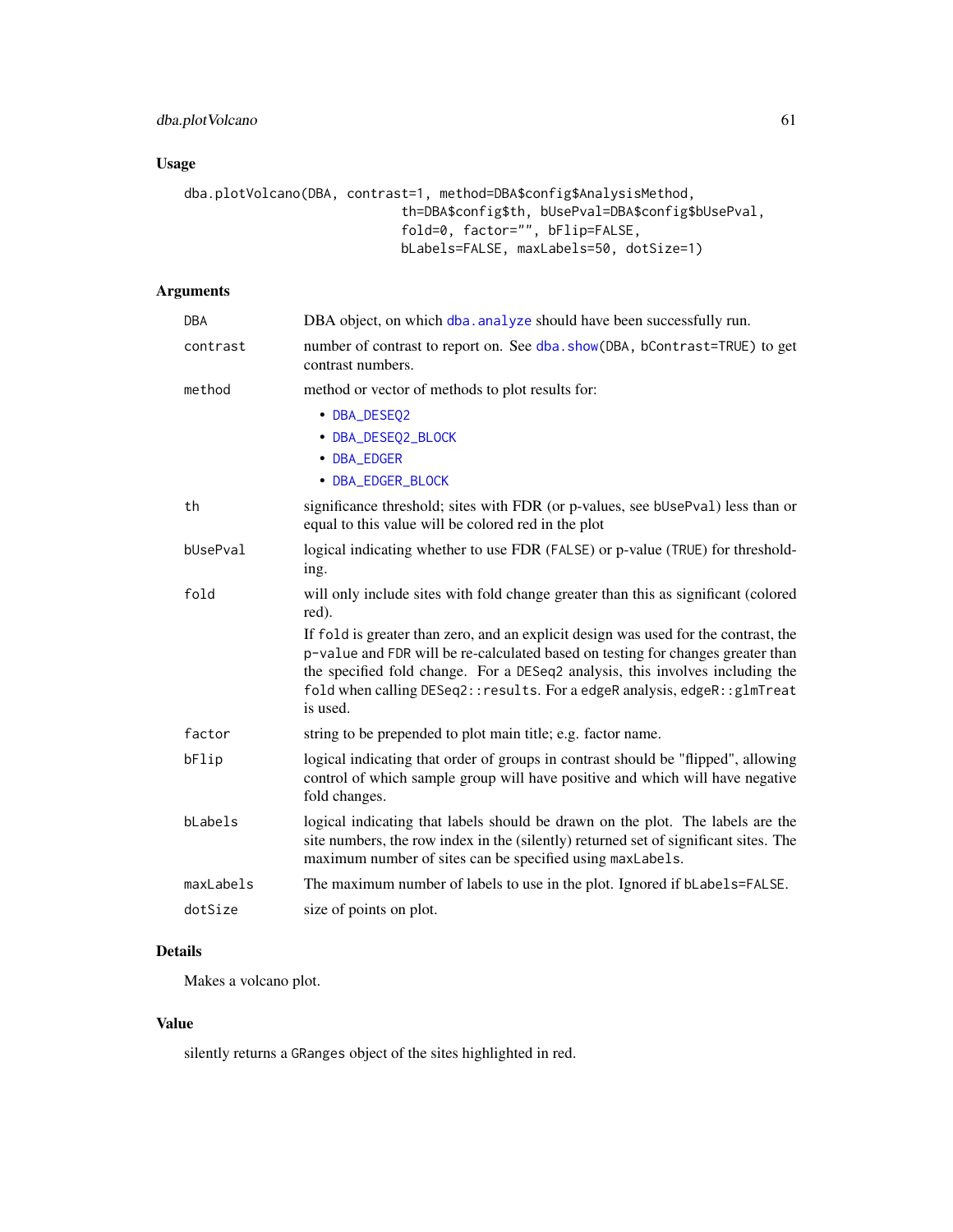#### Author(s)

Rory Stark

## See Also

[dba.analyze](#page-11-0), [dba.plotMA](#page-47-0)

# Examples

data(tamoxifen\_analysis)

# default volcano plot dba.plotVolcano(tamoxifen)

# only highlight significant sites with at least 3x Fold Change sigSites <- dba.plotVolcano(tamoxifen, fold=log2(3))

```
# use labels to find outlier sites
sigSites <- dba.plotVolcano(tamoxifen, fold=log2(5), th=0.01, bLabels=TRUE)
sigSites
```
<span id="page-61-0"></span>dba.report *Generate a report for a differential binding affinity analysis*

#### Description

Generates a report for a differential binding affinity analysis

## Usage

```
dba.report(DBA, contrast, method=DBA$config$AnalysisMethod,
           th=DBA$config$th, bUsePval=DBA$config$bUsePval,
           fold=0, bNormalized=TRUE, bFlip=FALSE, precision,
          bCalled=FALSE, bCounts=FALSE, bCalledDetail=FALSE,
          bDB, bNotDB, bAll=TRUE, bGain=FALSE, bLoss=FALSE,
           file,initString=DBA$config$reportInit,ext='csv',
          DataType=DBA$config$DataType)
```

| DBA      | DBA object. A differential binding affinity analysis needs to have been previ-<br>ously carried out (see dba. analyze).                                                                                                                                                                              |
|----------|------------------------------------------------------------------------------------------------------------------------------------------------------------------------------------------------------------------------------------------------------------------------------------------------------|
| contrast | contrast number to report on. When generating a report-based DBA object,<br>this can be a vector of contrast numbers. If missing, defaults to first contrast<br>for reports, and all contrasts when generating a report-based DBA object. See<br>dba.show(DBA, bContrast=T) to get contrast numbers. |
| method   | method used for analysis:                                                                                                                                                                                                                                                                            |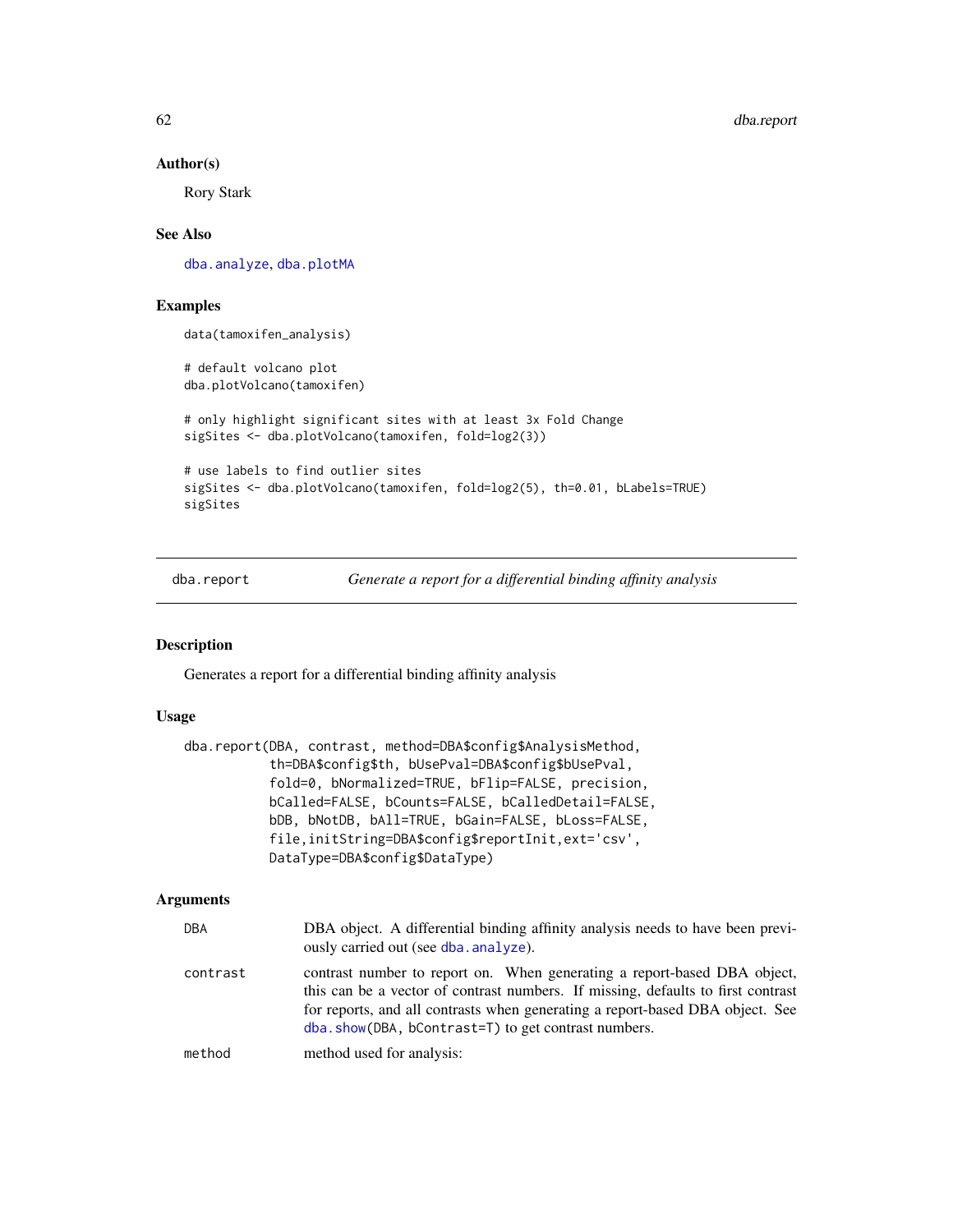|             | • DBA_DESEQ2                                                                                                                                                                                                                                                                                                                                                                                                                                                                                                                                                                                        |
|-------------|-----------------------------------------------------------------------------------------------------------------------------------------------------------------------------------------------------------------------------------------------------------------------------------------------------------------------------------------------------------------------------------------------------------------------------------------------------------------------------------------------------------------------------------------------------------------------------------------------------|
|             | • DBA_DESEQ2_BLOCK                                                                                                                                                                                                                                                                                                                                                                                                                                                                                                                                                                                  |
|             | • DBA_EDGER                                                                                                                                                                                                                                                                                                                                                                                                                                                                                                                                                                                         |
|             | • DBA_EDGER_BLOCK                                                                                                                                                                                                                                                                                                                                                                                                                                                                                                                                                                                   |
|             | When generating a report-based DBA object (see bDB and bNotDB parameters<br>below), a vector of methods may be supplied, including the shortcuts                                                                                                                                                                                                                                                                                                                                                                                                                                                    |
|             | • DBA_ALL_METHODS                                                                                                                                                                                                                                                                                                                                                                                                                                                                                                                                                                                   |
|             | • DBA_ALL_BLOCK                                                                                                                                                                                                                                                                                                                                                                                                                                                                                                                                                                                     |
|             | • DBA_ALL_METHODS_BLOCK                                                                                                                                                                                                                                                                                                                                                                                                                                                                                                                                                                             |
| th          | significance threshold; all sites with FDR (or p-values, see bUsePval) less than<br>or equal to this value will be included in the report. A value of 1 will include all<br>binding sites in the report.                                                                                                                                                                                                                                                                                                                                                                                            |
| bUsePval    | logical indicating whether to use FDR (FALSE) or p-value (TRUE) for threshold-<br>ing.                                                                                                                                                                                                                                                                                                                                                                                                                                                                                                              |
| fold        | only sites with an absolute log Fold value greater than equal to this will be<br>included in the report. This should be supplied as a log2() value.                                                                                                                                                                                                                                                                                                                                                                                                                                                 |
|             | If fold is greater than zero, and an explicit design was used for the contrast, the<br>p-value and FDR will be re-calculated based on testing for changes greater than<br>the specified fold change. For a DESeq2 analysis, this involves including the<br>fold when calling DESeq2:: results. For a edgeR analysis, edgeR:: glmTreat<br>is used.                                                                                                                                                                                                                                                   |
| bNormalized | logical indicating that normalized data (using normalization factors computed<br>by differential analysis method) should be reported.                                                                                                                                                                                                                                                                                                                                                                                                                                                               |
|             | When bNormalized=TRUE, read counts are adjusted by the normalization fac-<br>tors for calculating concentration values. Fold changes are reported using the<br>potentially shrunk values computed by the underlying analysis package.                                                                                                                                                                                                                                                                                                                                                               |
|             | When bNormalized=FALSE, raw count data is used as the basis for reporting log<br>concentration values, and Fold changes are reported based on subtracting the log<br>concentration of one sample group from the other.                                                                                                                                                                                                                                                                                                                                                                              |
|             | Confidence statistics (p-value/FDR) are always reported as computed by the un-<br>derlying analysis package, which incorporate normalization factors.                                                                                                                                                                                                                                                                                                                                                                                                                                               |
| bFlip       | logical indicating that order of groups in contrast should be "flipped", allowing<br>control of which sample group will have positive and which will have negative<br>fold changes.                                                                                                                                                                                                                                                                                                                                                                                                                 |
| precision   | If present, alters the default precision for the Concentration, Fold, p-value,<br>and FDR values in the returned report. A value of $\theta$ indicates maximum pre-<br>cision. Otherwise, it should be a 2-value vector. The first value controls how<br>many digits to the right of the decimal to include for concentration and fold<br>values. These second value control how many digits to the right of the deci-<br>mal to include for the p-value and FDRs. Default is precision=2:3, unless<br>DataType=DBA_DATA_SUMMARIZED_EXPERIMENT, in which case the default is 0<br>(full precision). |
| bCalled     | logical indicating that peak caller status should be included. This will add a col-<br>umn for each group, each indicating the number of samples in the group identi-<br>fied as a peak in the original peaksets. Note that this option is only available if                                                                                                                                                                                                                                                                                                                                        |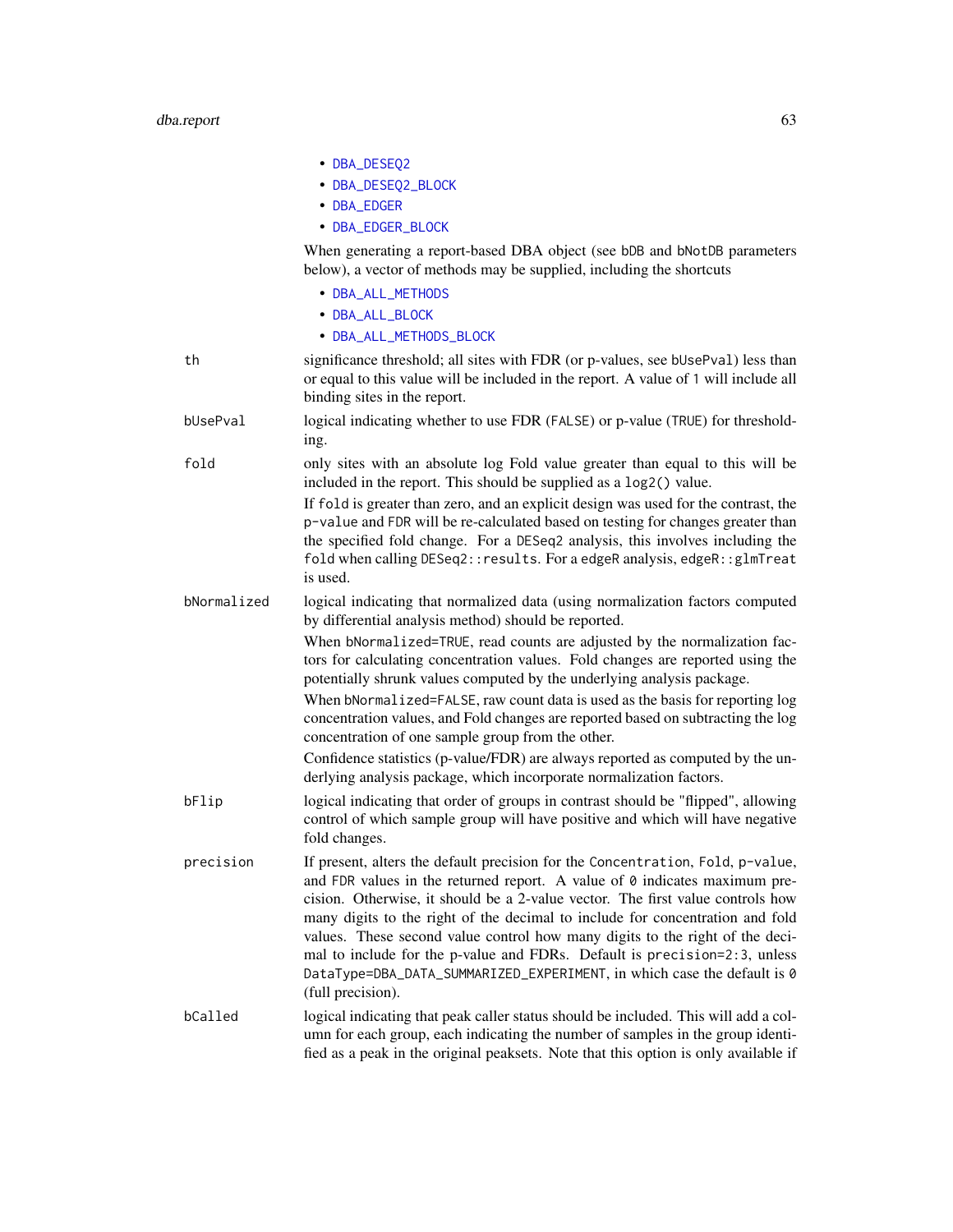|               | the consensus peakset was calculated by dba. count; if a consensus peakset was<br>passed in explicitly using the peaks parameter, original peak origins are lost.                                                                                              |
|---------------|----------------------------------------------------------------------------------------------------------------------------------------------------------------------------------------------------------------------------------------------------------------|
| bCounts       | logical indicating that count data for individual samples should be reported as<br>well as group statistics. Columns are added for each sample in the first group,<br>followed by columns for each sample in the second group.                                 |
| bCalledDetail | logical indicating that peak caller status should be included for each sample (if<br>available). Columns are added for each sample in the first group, followed by<br>columns for each sample in the second group.                                             |
| bDB           | logical indicating that a report-based DBA object should be generated, and that<br>it should include Differentially Bound (DB) sites (respecting the th, bUsePval,<br>and fold parameters).                                                                    |
| bNotDB        | logical indicating that a report-based DBA object should be generated, and that<br>it should include non-Differentially Bound (non-DB) sites (respecting the th,<br>bUsePval, and fold parameters).                                                            |
| bAll          | logical indicating that a report-based DBA object should be generated, and that<br>it should include peaksets combining peaks with both positive and negative fold<br>changes.                                                                                 |
| bGain         | logical indicating that a report-based DBA object should be generated, and that<br>it should include peaksets with only positive fold changes.                                                                                                                 |
| bLoss         | logical indicating that a report-based DBA object should be generated, and that<br>it should include peaksets with only negative fold changes.                                                                                                                 |
| file          | if present, also save the report to a comma separated value (csv) file, using this<br>filename.                                                                                                                                                                |
| initString    | if saving to a file, pre-pend this string to the filename.                                                                                                                                                                                                     |
| ext           | if saving to a file, append this extension to the filename.                                                                                                                                                                                                    |
| DataType      | The class of object for returned report:                                                                                                                                                                                                                       |
|               | • DBA_DATA_GRANGES                                                                                                                                                                                                                                             |
|               | • DBA_DATA_RANGEDDATA                                                                                                                                                                                                                                          |
|               | • DBA_DATA_FRAME                                                                                                                                                                                                                                               |
|               | If set to DBA_DATA_SUMMARIZED_EXPERIMENT, the result will be a SummarizedExperiment<br>object, with all the count data and sample metadata for the experiment. The con-<br>trast statistics will be included as metadata columns in the rowData of the object. |
|               | Can be set as default behavior by setting DBA\$config\$DataType.                                                                                                                                                                                               |

# Value

if neither bDB or bNotDB is set to TRUE, a report dataframe or [GRanges](#page-0-0) object is returned, with a row for each binding site within the thresholding parameters, and the following columns:

| Chr   | Chromosome of binding site                                           |
|-------|----------------------------------------------------------------------|
| Start | Starting base position of binding site                               |
| End   | End base position of binding site                                    |
| Conc  | Concentration $-$ mean (log) reads across all samples in both groups |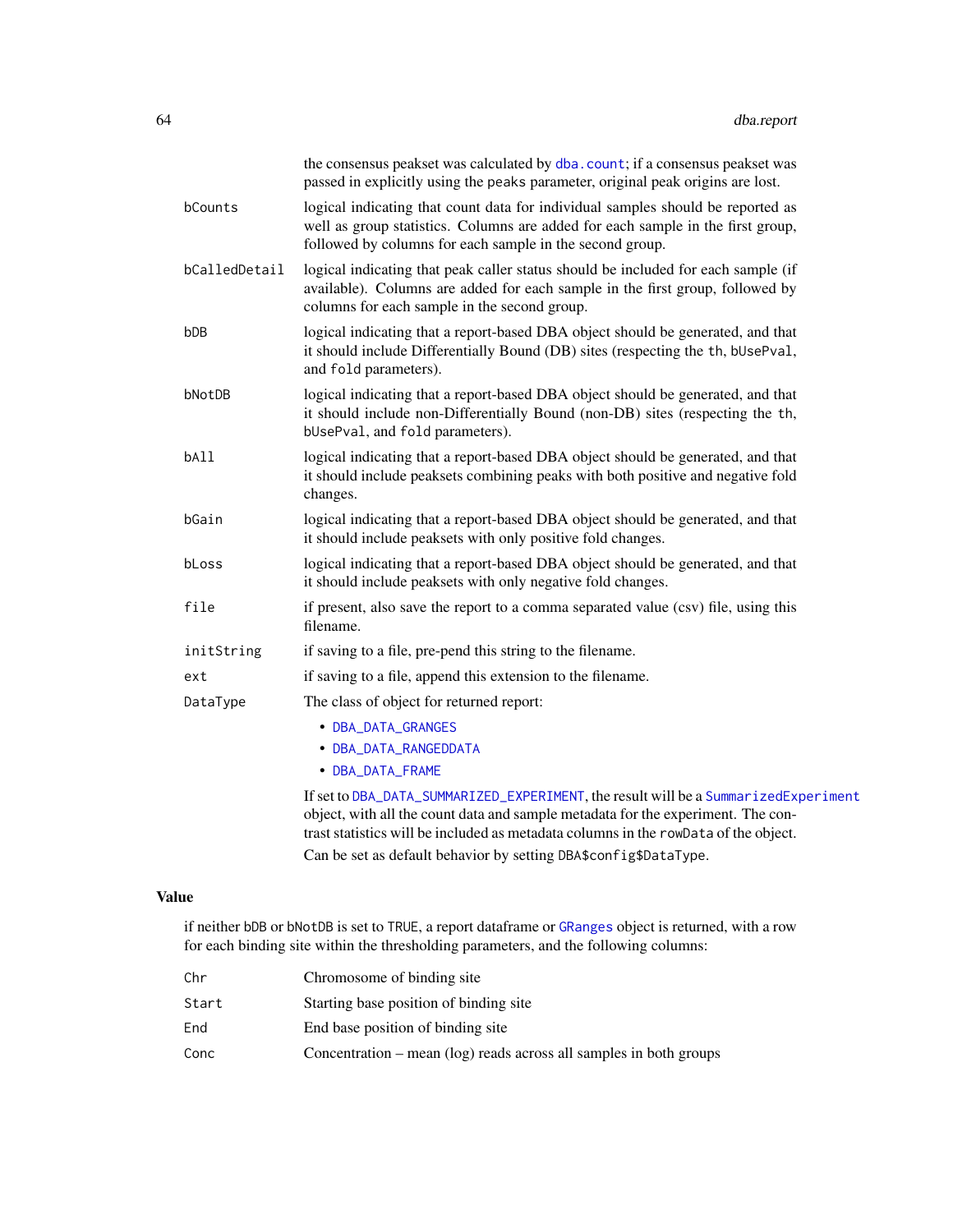#### dba.report 65

| Conc_group1         | Group 1 Concentration – mean $(\log)$ reads across all samples first group                                                                                                                                                                                                                         |
|---------------------|----------------------------------------------------------------------------------------------------------------------------------------------------------------------------------------------------------------------------------------------------------------------------------------------------|
| Conc_group2         | Group 2 Concentration – mean (log) reads across all samples in second group                                                                                                                                                                                                                        |
| Fold                | Fold difference – mean fold difference of binding affinity of group 1 over group<br>2 (Conc1 - Conc2). Absolute value indicates magnitude of the difference, and<br>sign indicates which one is bound with higher affinity, with a positive value<br>indicating higher affinity in the first group |
| p-value             | p-value calculation – statistic indicating significance of difference (likelihood<br>difference is not attributable to chance)                                                                                                                                                                     |
| <b>FDR</b>          | adjusted p-value calculation $-$ p-value subjected to multiple-testing correction                                                                                                                                                                                                                  |
|                     | If bCalled is TRUE and caller status is available, two more columns will follow:                                                                                                                                                                                                                   |
| Called <sub>1</sub> | Number of samples in group 1 that identified this binding site as a peak                                                                                                                                                                                                                           |

| Called2 | Number of samples in group 2 that identified this binding site as a peak |  |  |  |  |
|---------|--------------------------------------------------------------------------|--|--|--|--|

If bCounts is TRUE, a column will be present for each sample in group 1, followed by each sample in group 2, if present. The SampleID will be used as the column header. This column contains the read counts for the sample.

If bCalledDetail is TRUE, a column will be present for each sample in group 1, followed by each sample in group 2, if present. The SampleID will be used as the column header. This column contains a "+" to indicate for which sites the sample was called as a peak, and a "-" if it was not so identified.

If bDB or bNotDB is set to TRUE, a special DBA object is returned, containing peaksets based on sites determined to be differentially bound (or not) as specified using the bDB, bNotDB, bGain, bLoss, and bAll parameters. In this DBA object, the Tissue value will specify the direction of the change (Gain for positive fold changes, Loss for negative fold changes, and All for any fold change). The Factor value specifies if the peaks are differentially bound (DB) or not (!DB). The Condition value specifies the analysis method (e.g. edgeR), and the Treatment value is blank for unblocked analyses and set to block for blocked analyses.

## Author(s)

Rory Stark

## See Also

[dba.analyze](#page-11-0), [DBA.config](#page-7-0).

#### Examples

```
data(tamoxifen_analysis)
```

```
#Retrieve DB sites with FDR < 0.05
tamoxifen.DB <- dba.report(tamoxifen)
tamoxifen.DB
#Retrieve DB sites with p-value < 0.05 and Fold > 2
tamoxifen.DB <- dba.report(tamoxifen, th=.05, bUsePval=TRUE, fold=2)
tamoxifen.DB
```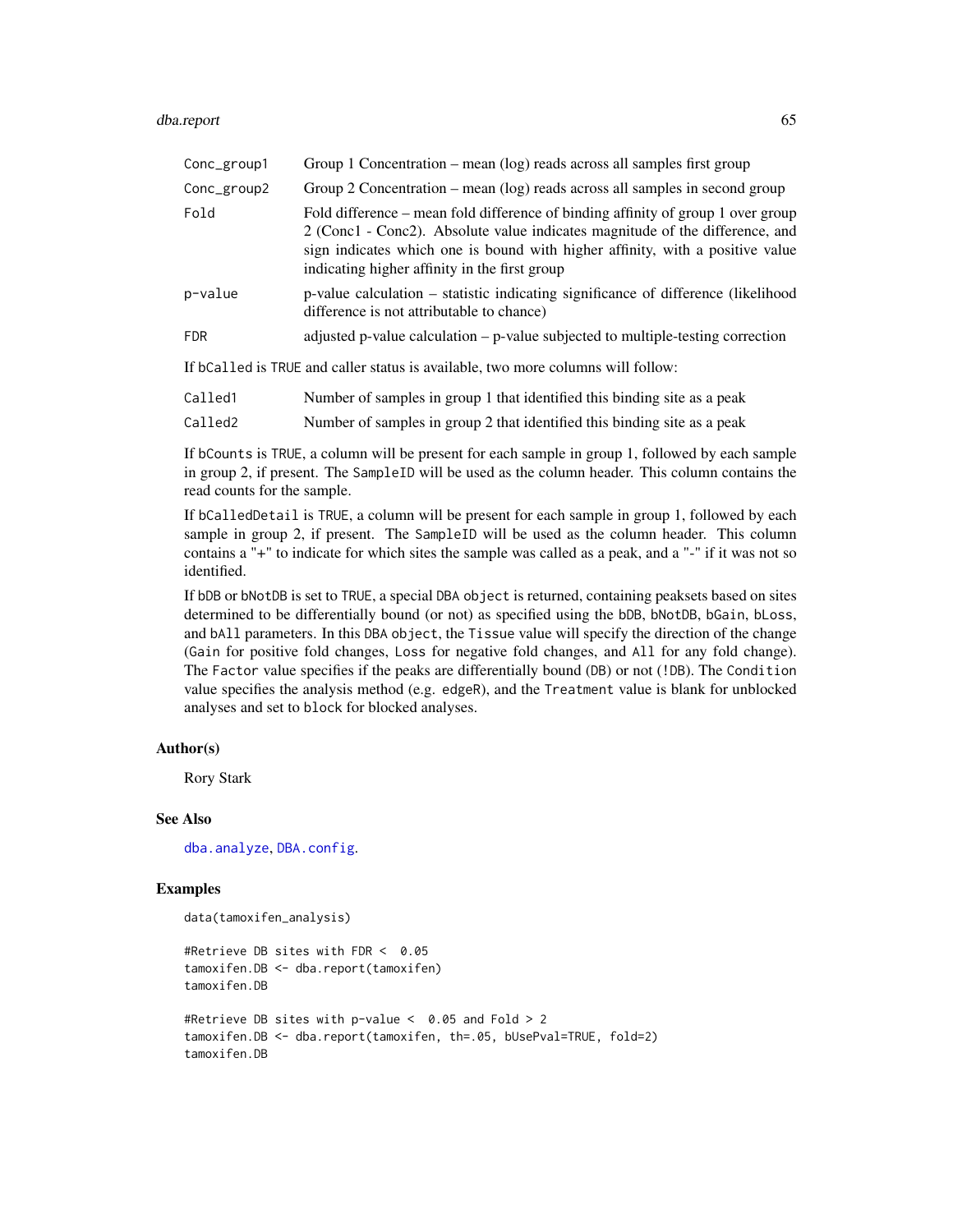```
#Retrieve all sites with confidence stats
# and how many times each site was identified as a peak
tamoxifen.DB <- dba.report(tamoxifen, th=1, bCalled=TRUE)
tamoxifen.DB
#Retrieve all sites with confidence stats and normalized counts
tamoxifen.DB <- dba.report(tamoxifen, th=1, bCounts=TRUE)
tamoxifen.DB
#Retrieve all sites with confidence stats and raw counts
tamoxifen.DB <- dba.report(tamoxifen, th=1, bCounts=TRUE, bNormalized=FALSE)
tamoxifen.DB
#Retrieve report as a SummarizedObject
tamoxifen.sset <- dba.report(tamoxifen, DataType=DBA_DATA_SUMMARIZED_EXPERIMENT)
tamoxifen.sset
#Retrieve report-based DBA object
data(tamoxifen_analysis)
tamoxifen <- dba.analyze(tamoxifen,method=DBA_ALL_METHODS)
tamoxifen.DB <- dba.report(tamoxifen,method=c(DBA_EDGER,DBA_DESEQ2),
                          bDB=TRUE)
tamoxifen.DB
dba.plotVenn(tamoxifen.DB,1:2)
```
dba.save *save DBA object*

# Description

Writes out DBA object

## Usage

```
dba.save(DBA, file='DBA', dir='.', pre='dba_', ext='RData',
         bRemoveAnalysis=FALSE, bRemoveBackground=FALSE,
         bCompress=FALSE)
```

| DBA  | DBA object                     |
|------|--------------------------------|
| file | main filename                  |
| dir  | directory to save model in     |
| pre  | string to pre-pend to filename |
| ext  | extensions to use              |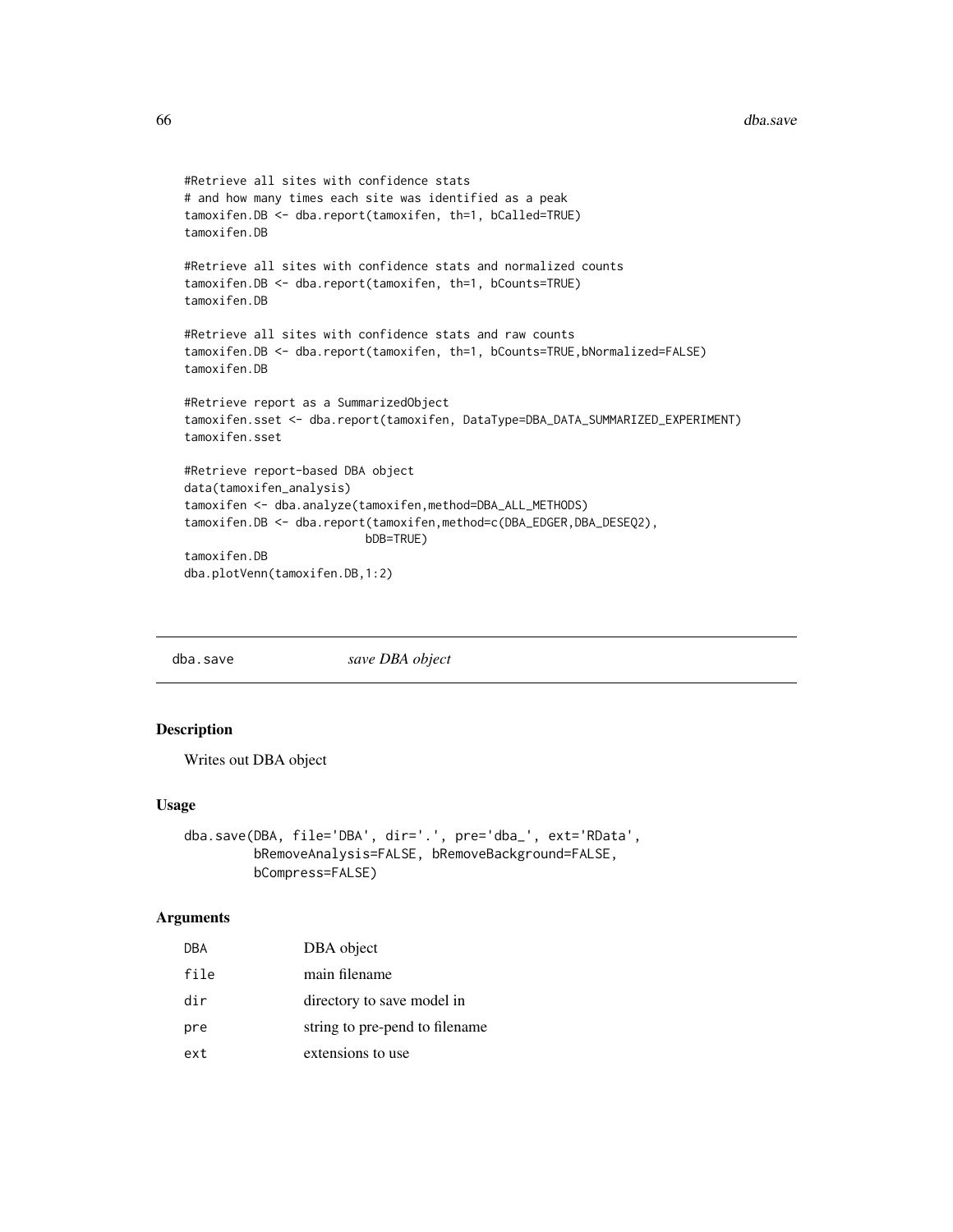#### dba.show 67

| bRemoveAnalysis   |                                                                                                                                                                                                                                                                                                                       |
|-------------------|-----------------------------------------------------------------------------------------------------------------------------------------------------------------------------------------------------------------------------------------------------------------------------------------------------------------------|
|                   | if TRUE, will remove the global DESeq2 and/or edgeR analysis objects. The anal-<br>ysis results will be retained. If the analysis objects are required after re-loading,<br>they will be automatically re-generated.                                                                                                  |
| bRemoveBackground |                                                                                                                                                                                                                                                                                                                       |
|                   | if TRUE, will remove the global binned background counts used for normaliza-<br>tion. Any normalization factors calculated using these counts will be retained.<br>If the the normalization factors need to be re-re-calculated after re-loading, the<br>binned background counts will be automatically re-generated. |
| bCompress         | logical indicating saved DBA object should be compressed as much as possible.                                                                                                                                                                                                                                         |

# Value

string containing full path and filename.

## Author(s)

Rory Stark

# See Also

[dba.load](#page-25-0), [DBA.config](#page-7-0).

## Examples

```
## Not run:
data(tamoxifen_peaks)
savefile <- dba.save(tamoxifen,'tamoxifenPeaks')
savefile
rm(tamoxifen)
tamoxifen <- dba.load('tamoxifenPeaks')
unlink(savefile)
```
## End(Not run)

<span id="page-66-0"></span>dba.show *List attributes of peaksets of contrasts associated with a DBA object*

# Description

Returns attributes of peaksets and/or contrasts associated with a DBA object.

# Usage

```
dba.show(DBA, mask, attributes, bContrasts=FALSE, bDesign=FALSE,
        th=DBA$config$th)
```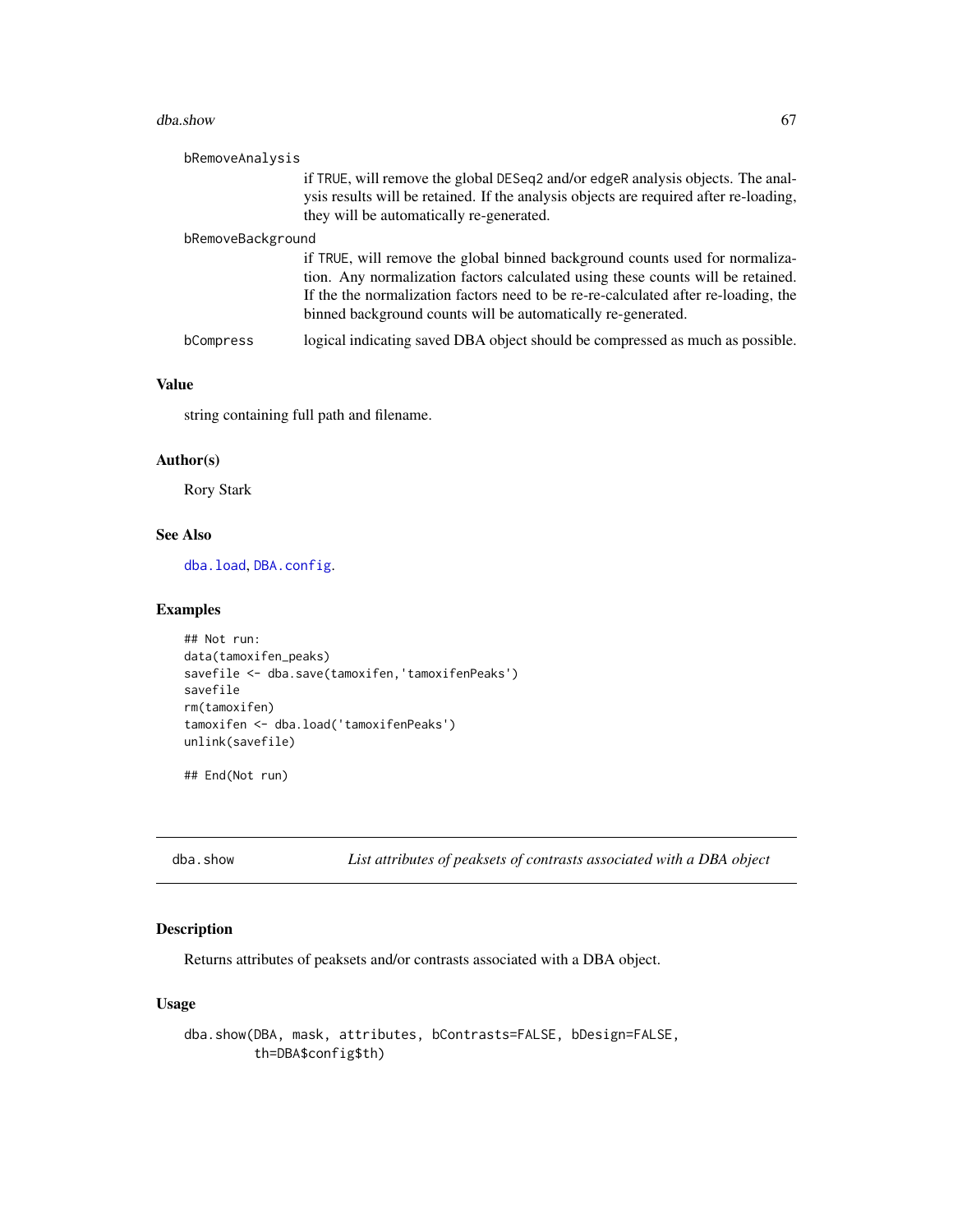## Arguments

| <b>DBA</b> | DBA object                                                                                                                                                                                                                                     |
|------------|------------------------------------------------------------------------------------------------------------------------------------------------------------------------------------------------------------------------------------------------|
| mask       | mask of peaksets for which to get attributes (used when obtaining peakset at-<br>tributes, i.e. bContrasts=FALSE).                                                                                                                             |
| attributes | attribute or vector of attributes to retrieve. Number of intervals is always shown.<br>Used when obtaining peakset attributes, i.e. bContrasts=FALSE. Values:                                                                                  |
|            | • DBA_ID                                                                                                                                                                                                                                       |
|            | • DBA_TISSUE                                                                                                                                                                                                                                   |
|            | • DBA_FACTOR                                                                                                                                                                                                                                   |
|            | • DBA_CONDITION                                                                                                                                                                                                                                |
|            | • DBA_TREATMENT                                                                                                                                                                                                                                |
|            | • DBA_REPLICATE                                                                                                                                                                                                                                |
|            | • DBA_CONSENSUS                                                                                                                                                                                                                                |
|            | • DBA_CALLER                                                                                                                                                                                                                                   |
|            | • DBA_CONTROL                                                                                                                                                                                                                                  |
|            | • DBA_READS                                                                                                                                                                                                                                    |
|            | • DBA_INTERVALS                                                                                                                                                                                                                                |
|            | • DBA_FRIP                                                                                                                                                                                                                                     |
| bContrasts | logical indicating whether peaksets or contrast attributes are to be retrieved.<br>TRUE retrieves a dataframe of contrast information instead of peakset attributes.<br>If no contrasts are set, returns possible contrasts. See dba.contrast. |
| bDesign    | logical indicating whether the model design should be returned, if present. bContrasts<br>must be FALSE for this parameter to be used.                                                                                                         |
| th         | if bContrasts is TRUE, then th is used as the threshold for determining how<br>many significant sites there are for each contrast. Only relevant when obtaining<br>contrast attributes (bContrasts=TRUE) and dba. analyze has been run.        |

## Details

MODE: Return attributes of peaksets associated with a DBA object:

dba.show(DBA, mask, attributes)

MODE: Return contrasts associated with a DBA object:

dba.show(DBA,bContrasts=TRUE, th)

MODE: Return design associated with a DBA object:

dba.show(DBA,bDesign=TRUE)

# Value

dataframe with peakset attributes.

If bContrasts == FALSE, each row represents a peakset, and each column is an attributes, with the final column, Intervals, indicating how many sites there are in the peakset.

If bContrasts == TRUE, each row represent a contrast, with the following columns: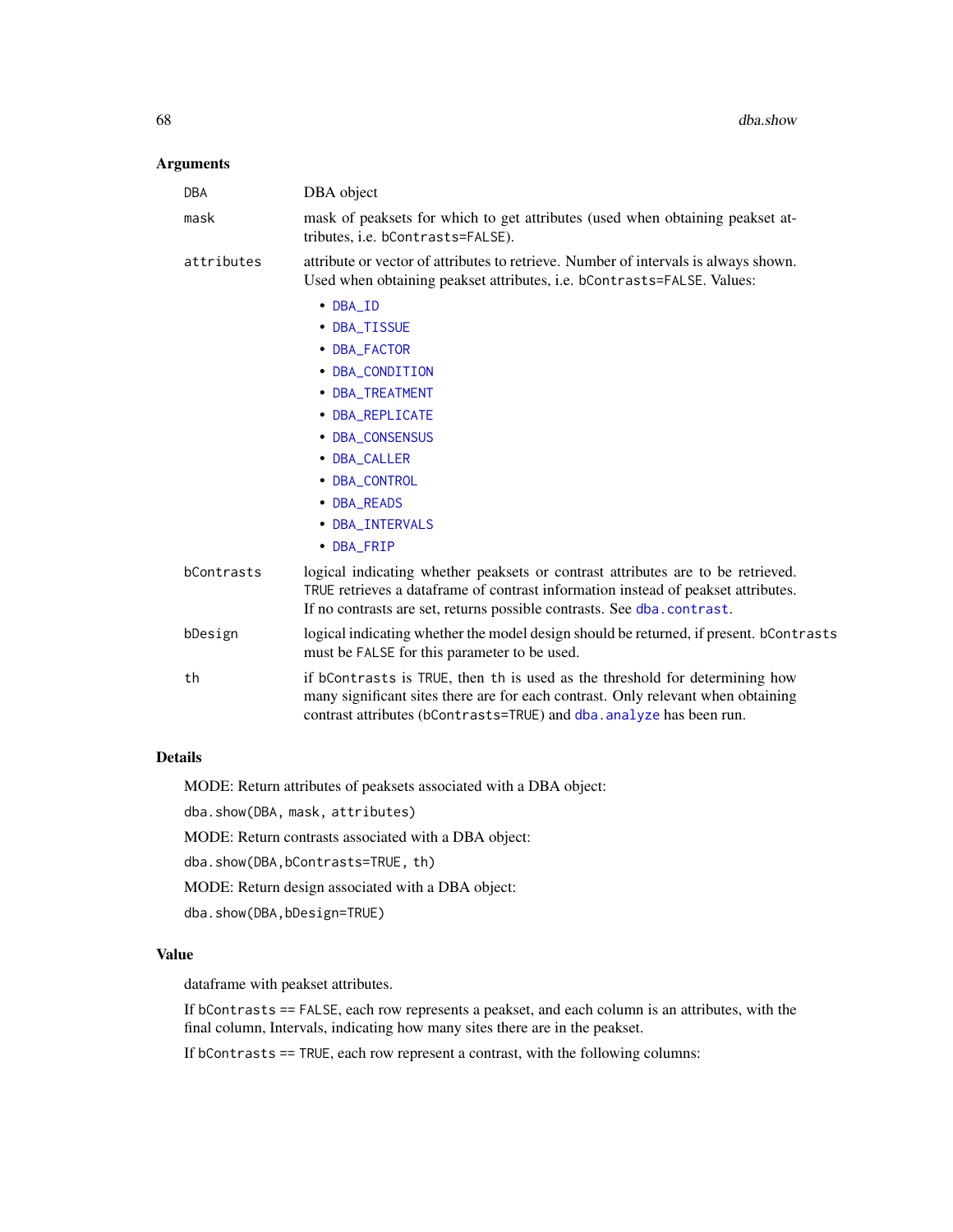DiffBind – DBA global constant variables 69

| Group1   | Label for first group of contrast            |
|----------|----------------------------------------------|
| Members1 | Number of samples in first group of contrast |
| Group2   | Label for first group of contrast            |
| Members3 | Number of samples in first group of contrast |

if [dba.analyze](#page-11-0) has been successfully run, there there will be up to four more columns showing the number of significant differentially bound (DB) sites identified for

| DB.edgeR | Number of significantly differentially bound sites identified using edgeR                                             |
|----------|-----------------------------------------------------------------------------------------------------------------------|
| DB.DESeq | Number of significantly differentially bound sites identified using DESeq                                             |
|          | DB edgeR block Number of significantly differentially bound sites identified for blocking analy-<br>sis using edgeR   |
|          | DB. DESeg. block Number of significantly differentially bound sites identified for blocking analy-<br>sis using DESeq |

# Author(s)

Rory Stark

# See Also

[dba](#page-3-0), [dba.peakset](#page-36-0), [dba.contrast](#page-16-0) [dba.analyze](#page-11-0), [DBA.config](#page-7-0).

# Examples

```
data(tamoxifen_peaks)
dba.show(tamoxifen)
dba.show(tamoxifen,tamoxifen$masks$Responsive)
dba.show(tamoxifen,attributes=c(DBA_TISSUE,DBA_REPLICATE,DBA_CONDITION))
```
data(tamoxifen\_analysis) dba.show(tamoxifen,bContrasts=TRUE)

```
#alternatively:
data(tamoxifen_analysis)
tamoxifen
tamoxifen$config$th <- .01
tamoxifen
```
DiffBind – DBA global constant variables *Constant variables used in DiffBind package*

# <span id="page-68-0"></span>Description

Constant variables used in DiffBind package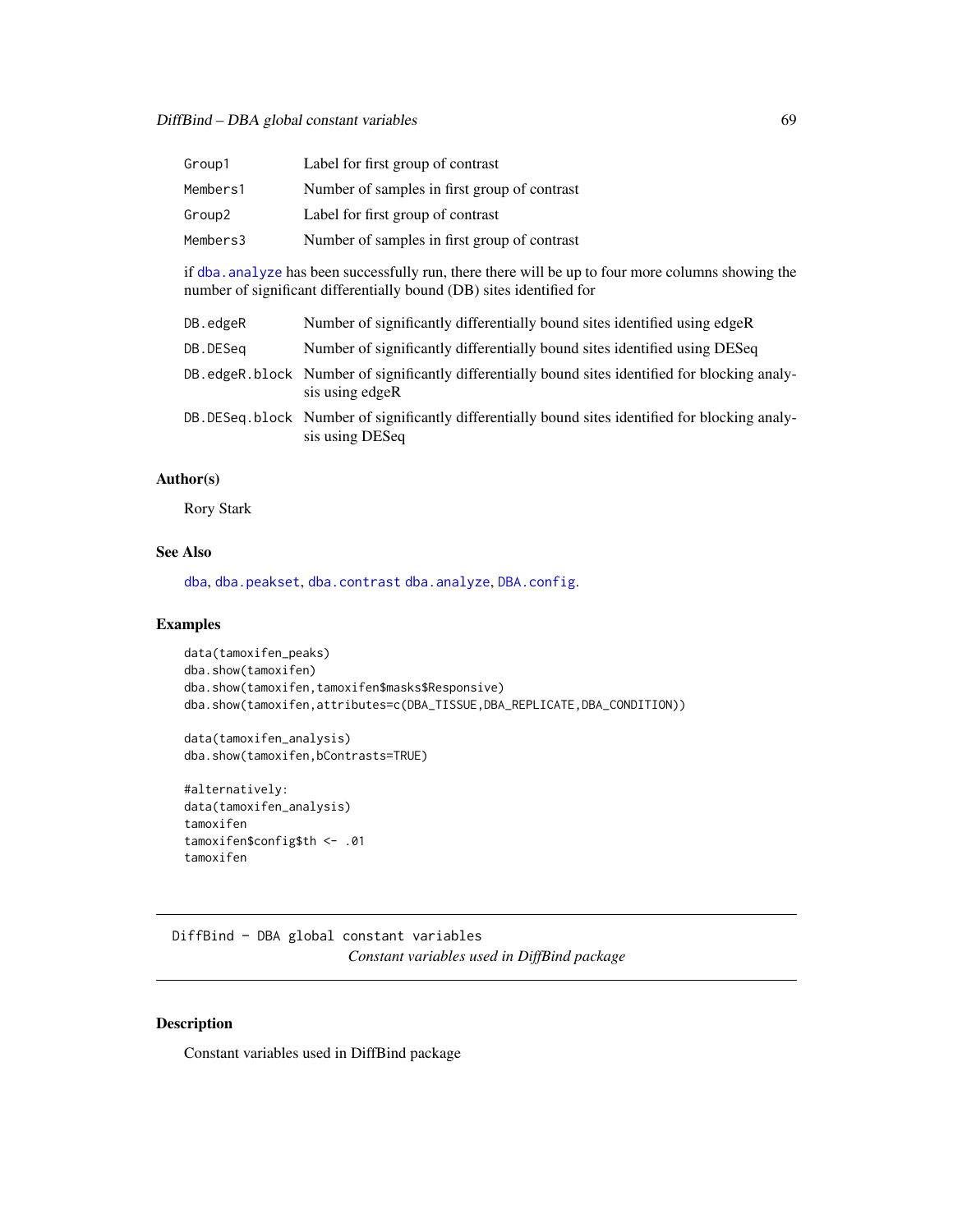## Usage

DBA\_ID DBA\_FACTOR DBA\_TISSUE DBA\_CONDITION DBA\_TREATMENT DBA\_REPLICATE DBA\_CALLER DBA\_CONSENSUS DBA\_CONTROL DBA\_READS DBA\_ALL\_ATTRIBUTES DBA\_INTERVALS DBA\_FRIP DBA\_GROUP DBA\_OLAP\_PEAKS DBA\_OLAP\_ALL DBA\_OLAP\_RATE DBA\_COR DBA\_OLAP DBA\_INALL DBA\_SCORE\_READS DBA\_SCORE\_NORMALIZED DBA\_SCORE\_CONTROL\_READS DBA\_SCORE\_READS\_MINUS DBA\_SCORE\_READS\_FULL DBA\_SCORE\_READS\_MINUS\_FULL DBA\_SCORE\_READS\_EFFECTIVE DBA\_SCORE\_READS\_MINUS\_EFFECTIVE DBA\_SCORE\_READS\_FOLD DBA\_SCORE\_RPKM DBA\_SCORE\_RPKM\_FOLD DBA\_SCORE\_RPKM\_MINUS DBA\_SCORE\_TMM\_READS\_FULL DBA\_SCORE\_TMM\_READS\_EFFECTIVE DBA\_SCORE\_TMM\_MINUS\_FULL DBA\_SCORE\_TMM\_MINUS\_EFFECTIVE DBA\_SCORE\_TMM\_READS\_FULL\_CPM DBA\_SCORE\_TMM\_READS\_EFFECTIVE\_CPM DBA\_SCORE\_TMM\_MINUS\_FULL\_CPM DBA\_SCORE\_TMM\_MINUS\_EFFECTIVE\_CPM DBA\_SCORE\_SUMMIT DBA\_SCORE\_SUMMIT\_ADJ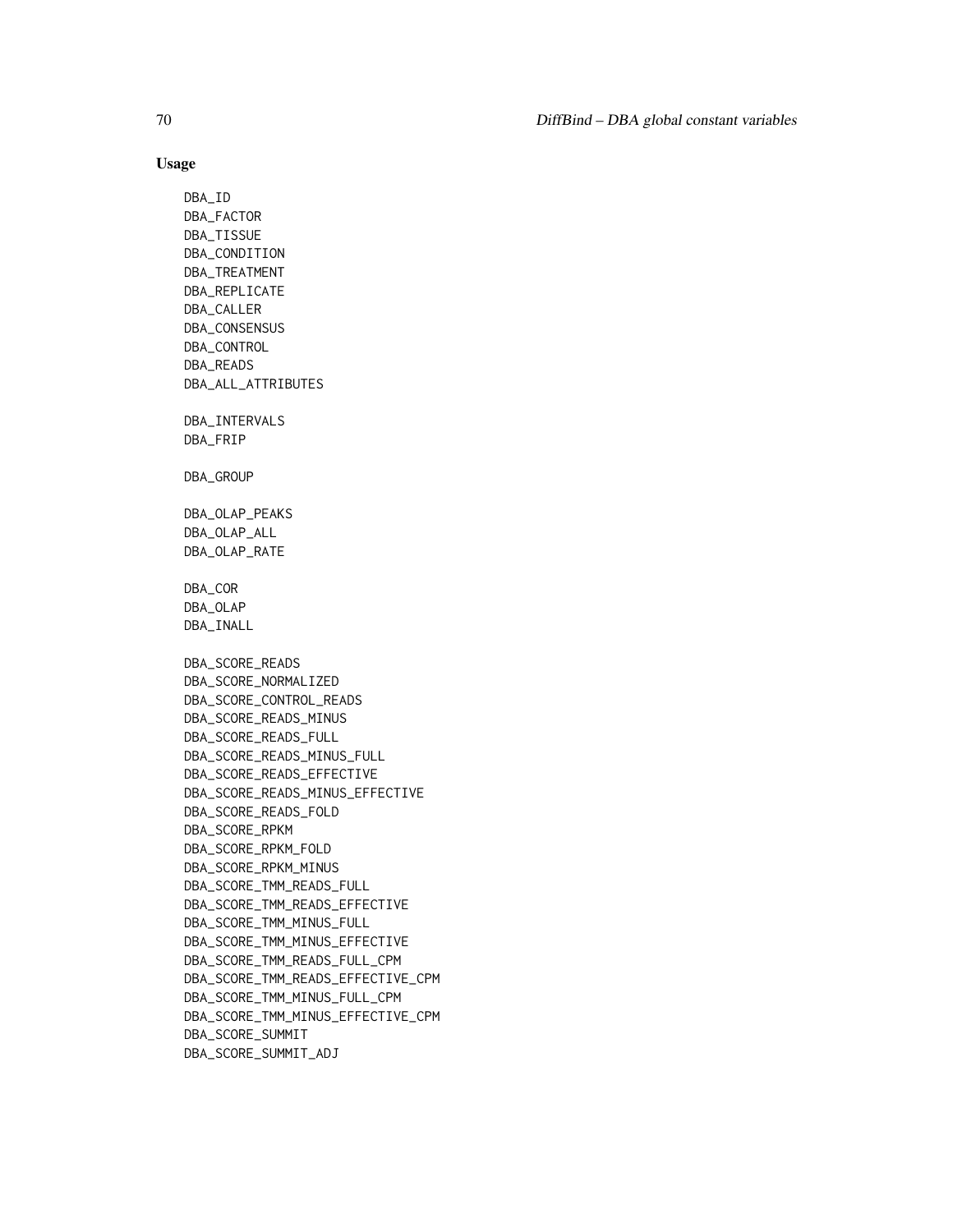DBA\_SCORE\_SUMMIT\_POS DBA\_SCORE\_FOLD DBA\_SCORE\_CONCENTRATION DBA\_SCORE\_CONC\_NUMERATOR DBA\_SCORE\_CONC\_DENOMINATOR DBA\_SCORE\_PVAL DBA\_SCORE\_FDR DBA\_READS\_DEFAULT DBA\_READS\_BAM DBA\_READS\_BED DBA\_EDGER DBA\_DESEQ2 DBA\_EDGER\_BLOCK DBA\_DESEQ2\_BLOCK DBA\_EDGER\_GLM DBA\_ALL\_METHODS DBA\_ALL\_BLOCK DBA\_ALL\_METHODS\_BLOCK DBA\_DATA\_FRAME DBA\_DATA\_GRANGES DBA\_DATA\_RANGEDDATA DBA\_DATA\_SUMMARIZED\_EXPERIMENT DBA\_DATA\_DBAOBJECT DBA\_BLACKLIST\_CE10 DBA\_BLACKLIST\_CE11 DBA\_BLACKLIST\_DM3 DBA\_BLACKLIST\_DM6 DBA\_BLACKLIST\_GRCH37 DBA\_BLACKLIST\_GRCH38 DBA\_BLACKLIST\_HG19 DBA\_BLACKLIST\_HG38 DBA\_BLACKLIST\_MM9 DBA\_BLACKLIST\_MM10 DBA\_BLACKLIST DBA\_GREYLIST DBA\_BLACKLISTED\_PEAKS DBA\_LIBSIZE\_DEFAULT DBA\_LIBSIZE\_FULL DBA\_LIBSIZE\_PEAKREADS DBA\_LIBSIZE\_BACKGROUND

DBA\_LIBSIZE\_USER DBA\_NORM\_DEFAULT

DBA\_NORM\_NATIVE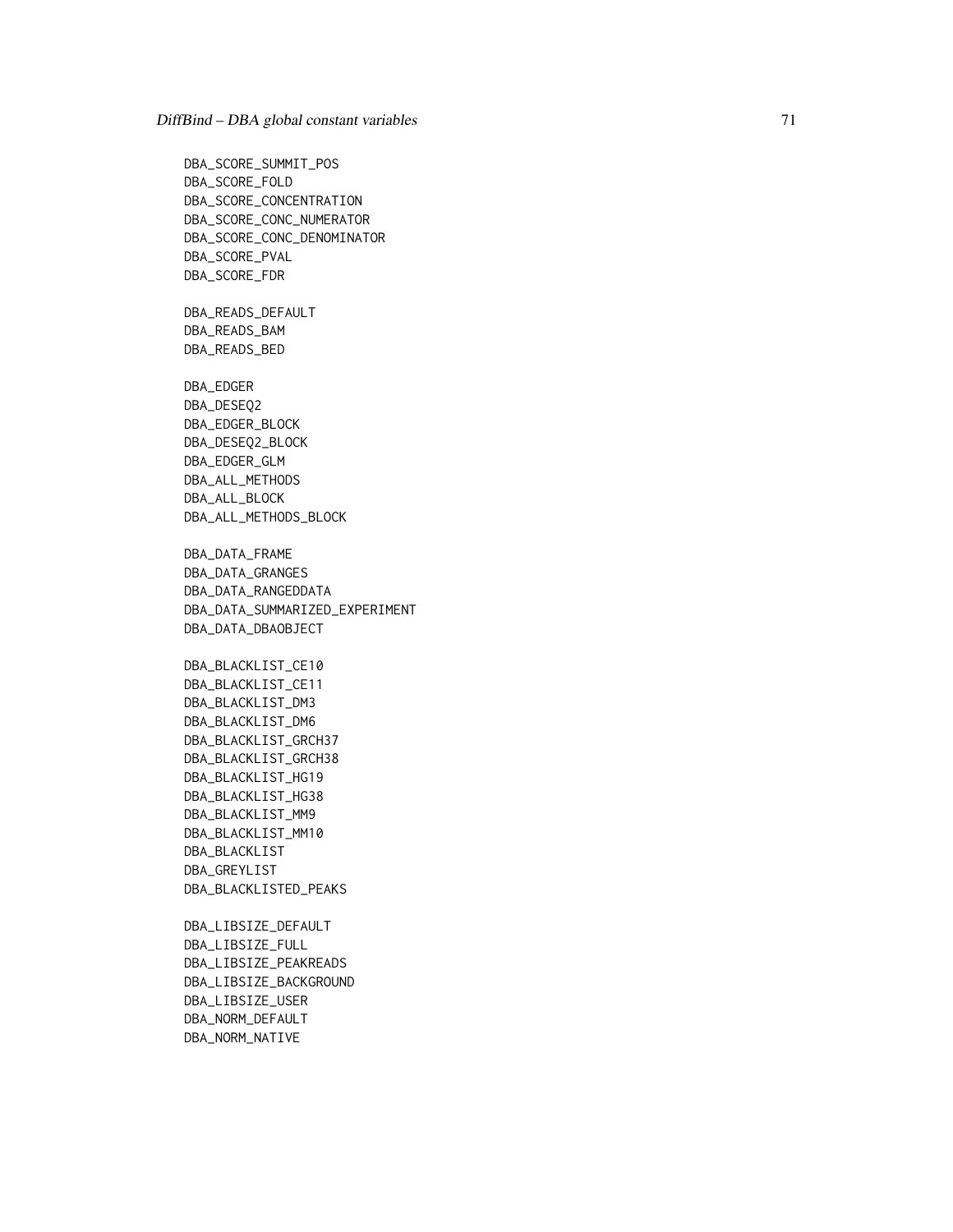```
DBA_NORM_LIB
DBA_NORM_TMM
DBA_NORM_RLE
DBA_NORM_SPIKEIN
DBA_NORM_USER
DBA_NORM_OFFSETS
DBA_NORM_OFFSETS_ADJUST
DBA_OFFSETS_LOESS
DBA_OFFSETS_USER
```

| DBA_ID                          | DBA peakset metadata: Peakset ID                                                                                                                                                                              |
|---------------------------------|---------------------------------------------------------------------------------------------------------------------------------------------------------------------------------------------------------------|
| DBA_FACTOR                      | DBA peakset metadata: Factor                                                                                                                                                                                  |
| DBA_TISSUE                      | DBA peakset metadata: Tissue                                                                                                                                                                                  |
| DBA_CONDITION                   | DBA peakset metadata: Condition                                                                                                                                                                               |
| DBA_TREATMENT                   | DBA peakset metadata: Treatment                                                                                                                                                                               |
| DBA_REPLICATE                   | DBA peakset metadata: Replicate                                                                                                                                                                               |
| DBA_CALLER                      | DBA peakset metadata: Peak Caller                                                                                                                                                                             |
| DBA_CONSENSUS                   | DBA peakset metadata: Is this a consensus peakset?                                                                                                                                                            |
| DBA_CONTROL                     | DBA peakset metadata: ID of Control sample                                                                                                                                                                    |
| DBA_READS<br>DBA_ALL_ATTRIBUTES | Number of reads counted in BAM file.                                                                                                                                                                          |
|                                 | DBA peakset metadata: all attributes that can be used in certain plot labels (cf<br>dba.plotVenn), equivalent to c(DBA_ID, DBA_TISSUE, DBA_FACTOR, DBA_CONDITION, DBA_TREATMENT<br>DBA_REPLICATE, DBA_CALLER) |
| DBA_INTERVALS                   | DBA peakset metadata: Number of intervals in peakset                                                                                                                                                          |
| DBA_FRIP                        | DBA peakset metadata: Fraction of Reads in Peaks (number of reads in intervals<br>divided by total number of reads in library)                                                                                |
| DBA_GROUP                       | DBA peakset metadata: color PCA plot using contras groups                                                                                                                                                     |
| DBA_OLAP_PEAKS                  | dba.overlap mode: return overlapping/unique peaksets                                                                                                                                                          |
| DBA_OLAP_ALL                    | dba.overlap mode: return report of correlations/overlaps for each pair of samples                                                                                                                             |
| DBA_OLAP_RATE                   | dba.overlap mode: return overlap rates                                                                                                                                                                        |
| DBA_COR                         | When plotting a heatmap from an overlap record, use the correlation value.                                                                                                                                    |
| DBA_OLAP                        | When plotting a heatmap from an overlap record, use the percentage overlap<br>value.                                                                                                                          |
| DBA_INALL                       | When plotting a heatmap from an overlap record, use the number of peaks in<br>common to both samples.                                                                                                         |
| DBA_SCORE_READS                 |                                                                                                                                                                                                               |
| DBA_SCORE_CONTROL_READS         | dba.count score is number of reads in ChIP                                                                                                                                                                    |
|                                 | dba.count score is number of reads in Control                                                                                                                                                                 |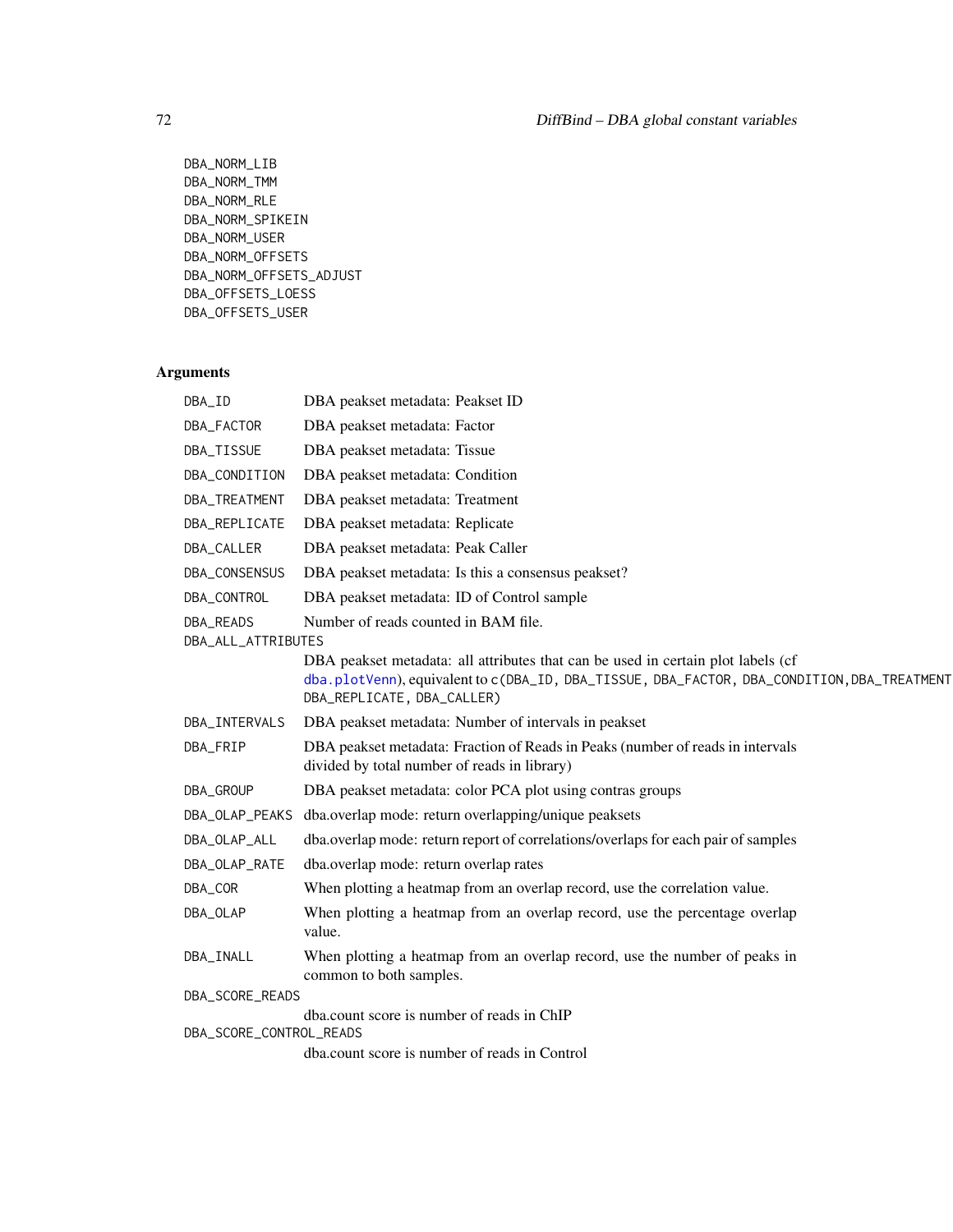| DBA_SCORE_READS_FOLD |                                                                                                                                                                        |
|----------------------|------------------------------------------------------------------------------------------------------------------------------------------------------------------------|
|                      | dba.count score is number of reads in ChIP divided by number of reads in Con-                                                                                          |
|                      | trol                                                                                                                                                                   |
|                      | DBA_SCORE_READS_MINUS                                                                                                                                                  |
| DBA_SCORE_READS_FULL | dba.count score is number of reads in ChIP minus number of reads in Control                                                                                            |
|                      | dba.count score is normalized ChIP read counts, using Full Library size                                                                                                |
|                      | DBA_SCORE_READS_MINUS_FULL                                                                                                                                             |
|                      | dba.count score is normalized ChIP read counts minus Control read counts, us-<br>ing Full Library size                                                                 |
|                      | DBA_SCORE_READS_EFFECTIVE                                                                                                                                              |
|                      | dba.count score is normalized ChIP read counts, using Effective Library size<br>DBA_SCORE_READS_MINUS_EFFECTIVE                                                        |
|                      | dba.count score is normalized ChIP read counts minus Control read counts, us-<br>ing Effective Library size                                                            |
| DBA_SCORE_NORMALIZED |                                                                                                                                                                        |
|                      | dba.count score is normalized reads                                                                                                                                    |
| DBA_SCORE_RPKM_FOLD  | DBA_SCORE_RPKM dba.count score is RPKM of ChIP                                                                                                                         |
|                      | dba.count score is RPKM of ChIP divided by RPKM of Control                                                                                                             |
| DBA_SCORE_RPKM_MINUS |                                                                                                                                                                        |
|                      | dba.count score is RPKM of ChIP minus RPKM of Control<br>DBA_SCORE_TMM_READS_FULL                                                                                      |
|                      | dba.count score is TMM normalized (using edgeR), using ChIP read counts and<br>Full Library size                                                                       |
|                      | DBA_SCORE_TMM_READS_EFFECTIVE                                                                                                                                          |
|                      | dba.count score is TMM normalized (using edgeR), using ChIP read counts and<br><b>Effective Library size</b>                                                           |
|                      | DBA_SCORE_TMM_MINUS_FULL                                                                                                                                               |
|                      | dba.count score is TMM normalized (using edgeR), using ChIP read counts mi-<br>nus Control read counts and Full Library size                                           |
|                      | DBA_SCORE_TMM_MINUS_EFFECTIVE                                                                                                                                          |
|                      | dba.count score is TMM normalized (using edgeR), using ChIP read counts mi-<br>nus Control read counts and Effective Library size                                      |
|                      | DBA_SCORE_TMM_READS_FULL_CPM<br>dba.count score is TMM normalized (using edgeR), using ChIP read counts and                                                            |
|                      | Full Library size, reported in counts-per-million.                                                                                                                     |
|                      | DBA_SCORE_TMM_READS_EFFECTIVE_CPM                                                                                                                                      |
|                      | dba.count score is TMM normalized (using edgeR), using ChIP read counts and<br>Effective Library size, reported in counts-per-million.<br>DBA_SCORE_TMM_MINUS_FULL_CPM |
|                      | dba.count score is TMM normalized (using edgeR), using ChIP read counts mi-                                                                                            |
|                      | nus Control read counts and Full Library size, reported in counts-per-million.<br>DBA_SCORE_TMM_MINUS_EFFECTIVE_CPM                                                    |
|                      | dba.count score is TMM normalized (using edgeR), using ChIP read counts<br>minus Control read counts and Effective Library size, reported in counts-per-<br>million.   |
|                      |                                                                                                                                                                        |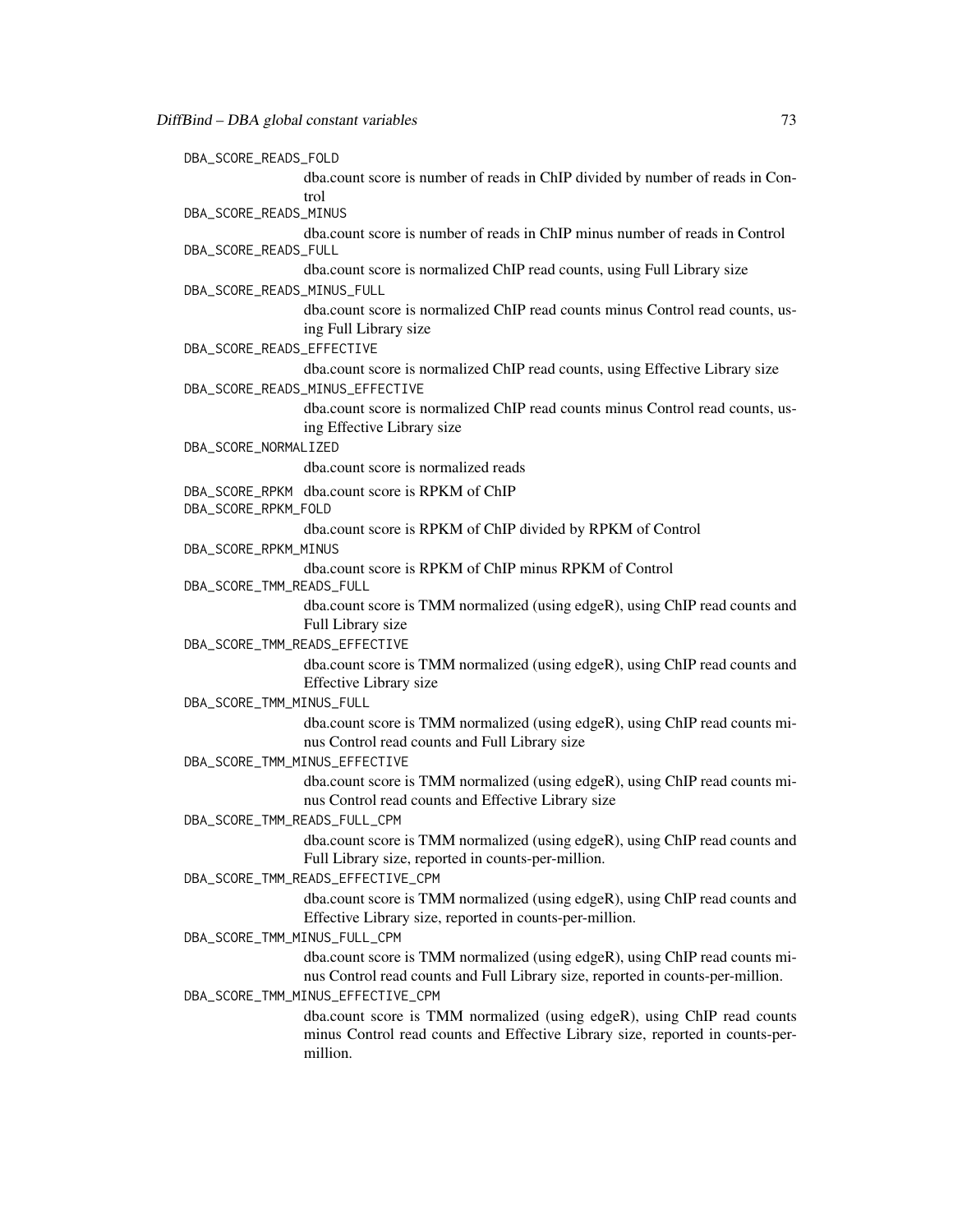| DBA_SCORE_SUMMIT                       |                                                                                                                                    |
|----------------------------------------|------------------------------------------------------------------------------------------------------------------------------------|
|                                        | dba.count score is summit height (highest pile-up).                                                                                |
| DBA_SCORE_SUMMIT_ADJ                   |                                                                                                                                    |
|                                        | dba.count score is summit height (highest pile-up), adjusted for library size.                                                     |
| DBA_SCORE_SUMMIT_POS                   |                                                                                                                                    |
|                                        | dba.count score is summit location (position of highest pile-up).                                                                  |
|                                        | DBA_SCORE_FOLD score for report-based DBA object is Log Fold Change.                                                               |
| DBA_SCORE_CONCENTRATION                | score for report-based DBA object is Log Mean Concentration.                                                                       |
| DBA_SCORE_CONC_NUMERATOR               |                                                                                                                                    |
|                                        | score for report-based DBA object is Log Mean Concentration of numerator                                                           |
|                                        | (first group in contrast).                                                                                                         |
| DBA_SCORE_CONC_DENOMINATOR             |                                                                                                                                    |
|                                        | score for report-based DBA object is Log Mean Concentration of denominator<br>(second group in contrast).                          |
|                                        | DBA_SCORE_PVAL score for report-based DBA object is p-value.                                                                       |
| DBA_SCORE_FDR                          | score for report-based DBA object is FDR.                                                                                          |
| DBA_READS_DEFAULT                      |                                                                                                                                    |
|                                        | When counting read files, use the file extension to determine the file type.                                                       |
| DBA_READS_BAM                          | When counting read files, assume the file type is BAM, regardless of the file<br>extension.                                        |
| DBA_READS_BED                          | When counting read files, assume the file type is BED (or zipped BED), regard-<br>less of the file extension.                      |
| DBA_EDGER                              | differential analysis method: edgeR (default: DBA_EDGER_GLM)                                                                       |
| DBA_DESEQ2                             | differential analysis method: DESeq2 (using a single-factor GLM)                                                                   |
| DBA_EDGER_BLOCK                        |                                                                                                                                    |
|                                        | differential analysis method: edgeR with blocking factors (GLM)                                                                    |
| DBA_DESEQ2_BLOCK                       |                                                                                                                                    |
|                                        | differential analysis method: DESeq2 with blocking factors (GLM)                                                                   |
| DBA_EDGER_GLM<br>DBA_ALL_METHODS       | differential analysis method: use GLM in edgeR for two-group comparisons                                                           |
|                                        | use both analysis methods: c(DBA_EDGER, DBA_DESEQ2)                                                                                |
| DBA_ALL_BLOCK<br>DBA_ALL_METHODS_BLOCK | report on block results for both analysis methods: c(DBA_EDGER_BLOCK, DBA_DESEQ2_BLOCK)                                            |
|                                        | report on block results for all analysis methods, both blocked and unblocked:<br>c(DBA_ALL_METHODS, DBA_ALL_BLOCK)                 |
| DBA_DATA_GRANGES                       |                                                                                                                                    |
|                                        | Use GRanges class for peaksets and reports. This is the default (DBA\$config\$DataType<br>$=$ DBA_DATA_GRANGES).                   |
| DBA_DATA_RANGEDDATA                    |                                                                                                                                    |
|                                        | Use RangedData class for peaksets and reports. Can be set as default (DBA\$config\$DataType)<br>= DBA DATA RANGEDDATA).            |
|                                        | DBA_DATA_FRAME Use data.frame class for peaksets and reports. Can be set as default (DBA\$config\$DataType<br>$=$ DBA_DATA_FRAME). |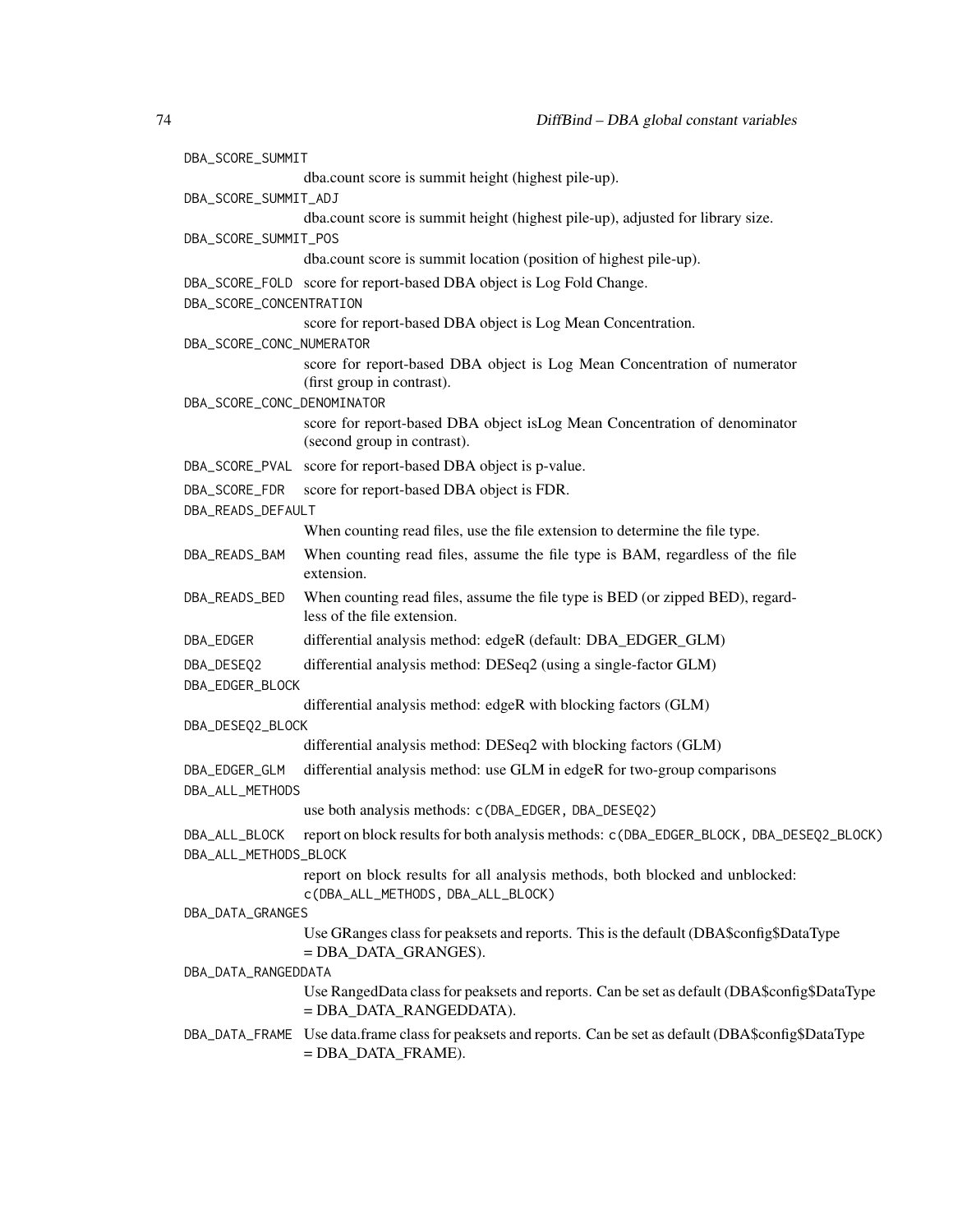```
DBA_DATA_SUMMARIZED_EXPERIMENT
                Return report as a SummarizedExperiment.
DBA_DATA_DBAOBJECT
                dba.plotVenn.
DBA_BLACKLIST_HG19
                Homo sapiens 19 (chromosomes have "chr")
DBA_BLACKLIST_HG38
                Homo sapiens 38 (chromosomes have "chr")
DBA_BLACKLIST_GRCH37
                Homo sapiens 37 (chromosomes are numbers)
DBA_BLACKLIST_GRCH38
                Homo sapiens 38 (chromosomes are numbers)
DBA_BLACKLIST_MM9
                Mus musculus 9
DBA_BLACKLIST_MM10
                Mus musculus 10
DBA_BLACKLIST_CE10
                C. elegans 10
DBA_BLACKLIST_CE11
                C. elegans 11
DBA_BLACKLIST_DM3
                Drosophila melanogaster 3
DBA_BLACKLIST_DM6
                Drosophila melanogaster 6
DBA_BLACKLIST Retrieve blacklist
DBA_GREYLIST Retrieve greylist
DBA_BLACKLISTED_PEAKS
                Retrieve blacklisted peaks
DBA_LIBSIZE_DEFAULT
                Default library size (DBA_LIBSIZE_FULL if no background, and DBA_LIBSIZE_CHR
                if background present)
DBA_LIBSIZE_FULL
                Full library size (all reads in library)
DBA_LIBSIZE_PEAKREADS
                Library size is Reads in Peaks
DBA_LIBSIZE_BACKGROUND
                Library size is Reads in Background
DBA_LIBSIZE_USER
                User supplied library sizes
DBA_NORM_DEFAULT
                Default normalization method
DBA_NORM_NATIVE
                "Native"" normalization method (TMM for DBA_EDGER and RLE for DBA_DESEQ2)
DBA_NORM_LIB Normalize by library size only
DBA_NORM_TMM Normalize using TMM method (edgeR)
```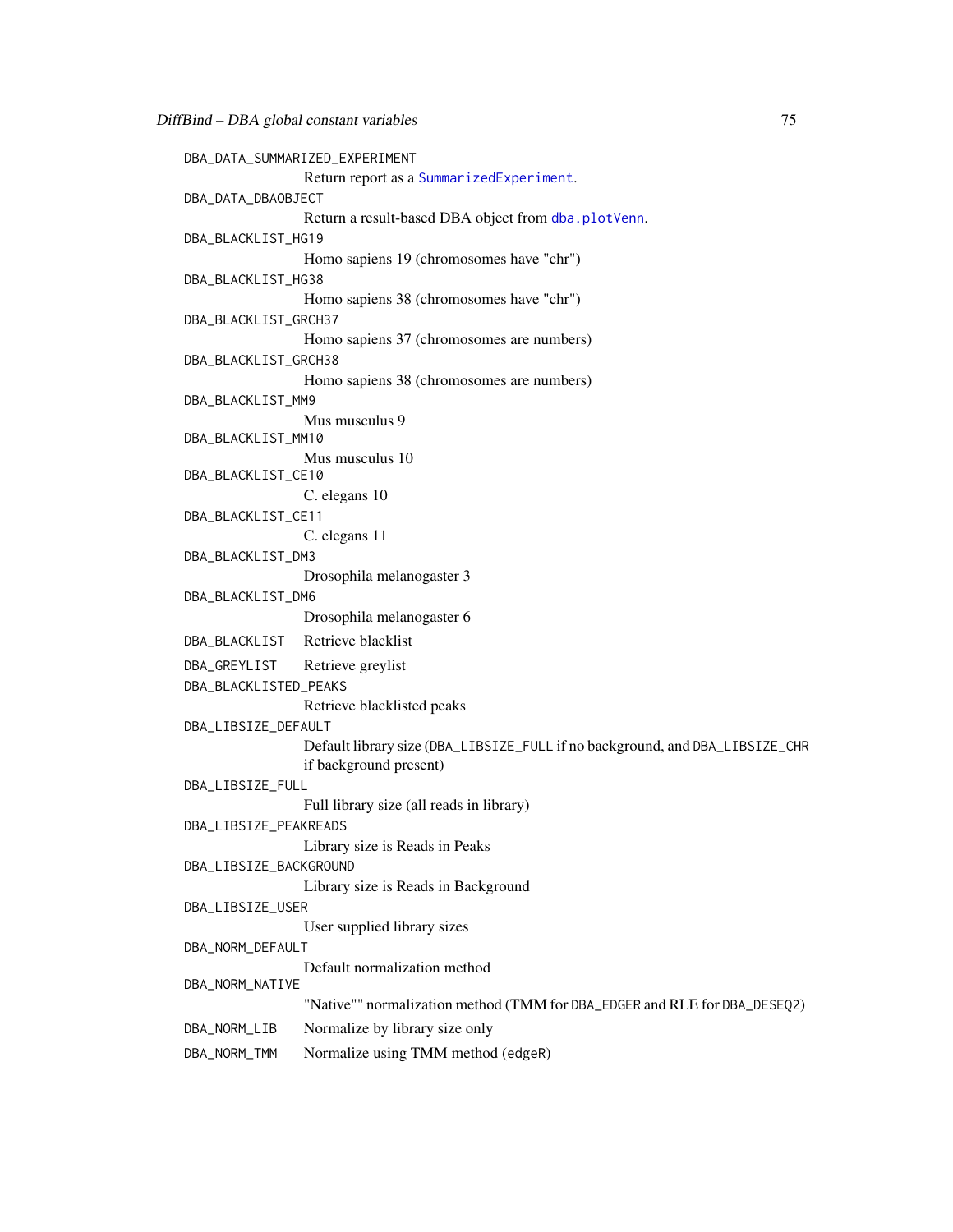## <span id="page-75-0"></span>76 DiffBind3

```
DBA_NORM_RLE Normalize using RLE method (DESeq2)
DBA_NORM_SPIKEIN
                 Normalize based on spike-ins
DBA_NORM_USER User supplied normalization factors
DBA_NORM_OFFSETS
                 Use offsets instead of normalization factors
DBA_NORM_OFFSETS_ADJUST
                 Use offsets instead of normalization factors; adjust based on library size (DE-
                 Seq)
DBA_OFFSETS_LOESS
                 Compute offsets using loess fit
DBA_OFFSETS_USER
                 Use offsetrs supplied by user
```
# **Note**

Variables with ALL CAP names are used as constants within DiffBind.

## Author(s)

Rory Stark

DiffBind3 *Differences between DiffBind 3.0 and earlier versions*

#### Description

Notes on the differences between DiffBind 3.0 and previous versions, and how run in a "backward compatible" manner.

#### **Overview**

Beginning with version 3.0, [DiffBind](#page-2-0) introduces substantial updates and new features that may cause scripts written for earlier versions to function differently (or not at all), as well as altering the results. This page givens details on these changes, and how to approximate results computed with earlier version if desired.

The major change in version 3.0 is in how the data are modeled. In previous versions, a separate model was derived for each contrast, including data only for those samples present in the contrast. Model design options were implicit and limited to either a single factor, or a subset of two-factor "blocked" designs. Starting in version 3.0, the default mode is to include all the data in a single model, allowing for any allowable design formula and any set of allowable contrasts.

Another change starting from version 3.0 is in how normalization is done. There are more normalization options, and more explicit control over them. The default normalization options have also changed, so reproducing a pre-3.0 analysis requires that normalization parameters to be specified.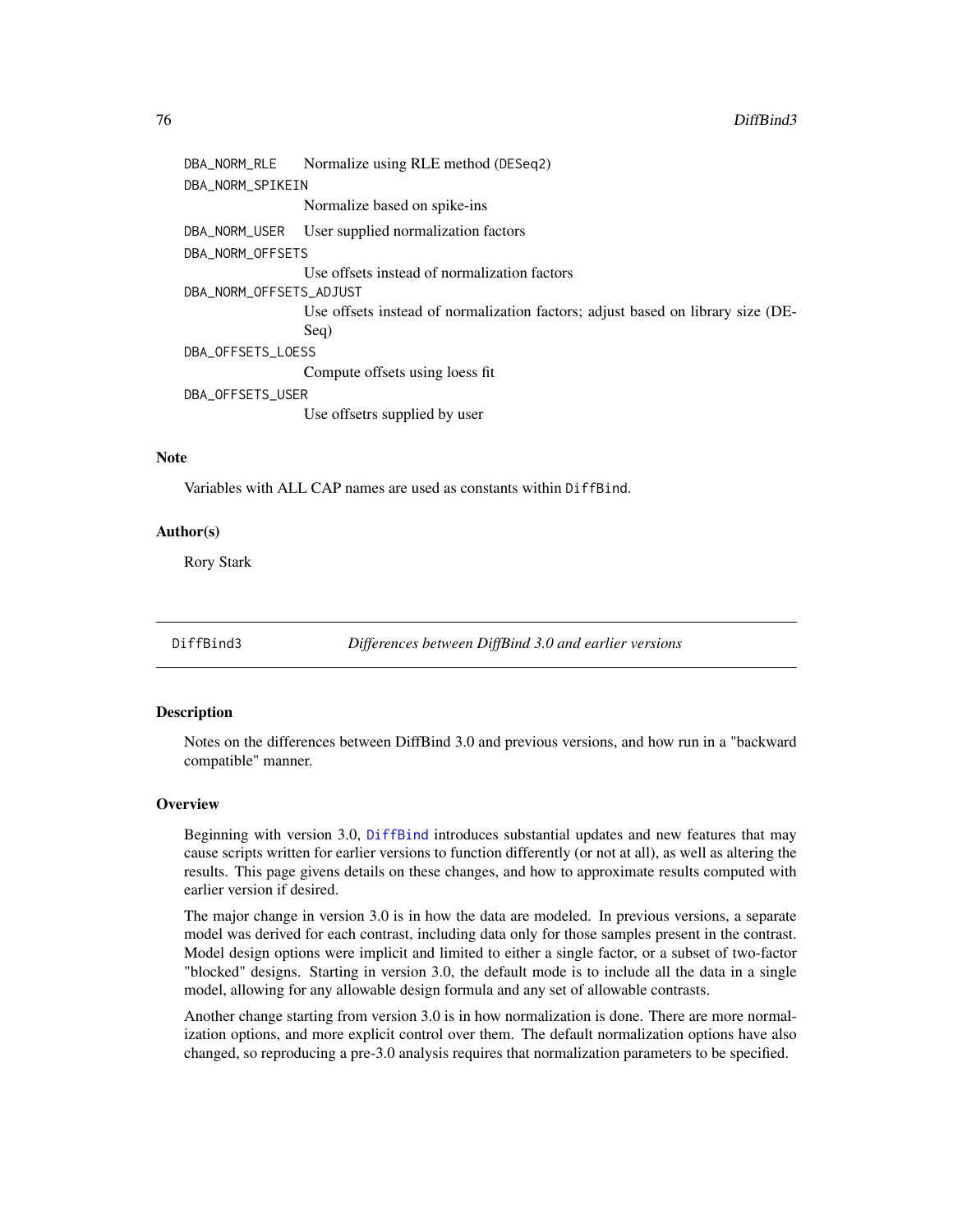# <span id="page-76-0"></span>DiffBind3 77

It is recommended that existing analyses be re-run with the current software. Existing scripts should execute (with the exception of two normalization parameters which have been moved from [dba.analyze](#page-11-0) to the new interface function [dba.normalize](#page-28-0).)

See the [DiffBind](#page-2-0) vignette for more information on processing and analyzing ChIP-seq (and ATACseq) experiments.

# Changes to Defaults

- blacklist is applied by default, if available, using automatic detection of reference genome.
- greylists are generated from controls and applied by default.
- minimum read counts are now 0 instead of being rounded up to 1 (this is now controllable).
- centering peaks around summits is now done by default using 401-bp wide peaks (recommend to use 'summits=100' for ATAC-seq).
- read counting is now performed by 'summarizeOverlaps()' by default, with single-end/pairedend counting automatically detected.
- filtering is performed by default; consensus peaks where no peak has and RPKM value of at least 1 in any sample are filtered.
- control read subtraction is now turned off by default if a greylist is present
- normalization is based on full library sizes by default for both 'edgeR' and 'DESeq2'analyses.
- score is set to normalized values by default.

#### Backward compatibility

Most existing [DiffBind](#page-2-0) scripts and saved objects will run correctly using version 3.0, but there may be differences in the results.

This section describes how to approximate earlier results for existing scripts and objects.

Running with saved DBA objects:: If a DBA object was created with an earlier version of [DiffBind](#page-2-0), and saved using the [dba.save](#page-65-0) function, and loaded using the [dba.load](#page-25-0) function, all settings should be preserved, such that running the analysis anew will yield the same results.

In order to re-run the analysis using the post-version 3.0 settings, the original script should be used to re-create the DBA object.

Re-running DiffBind scripts:: By default, if you re-run a [DiffBind](#page-2-0) script, it will use the new defaults from version 3.0 and beyond. In order to re-analyze an experiment in the pre-version 3.0 mode, a number of defaults need to be changed.

When calling [dba.count](#page-21-0), the following defaults are changed:

- summits: This parameter is now set by default. Setting summits=FALSE will preempt recentering each peak interval around its point of highest pileup.
- filter: The new default for this parameter is 1 and is based on RPKM values; previously it was set to filter=0 and was based on read counts.
- minCount: This is a new parameter representing a minimum read count value. It now default to 0; to get the previous behavior, set minCount=1.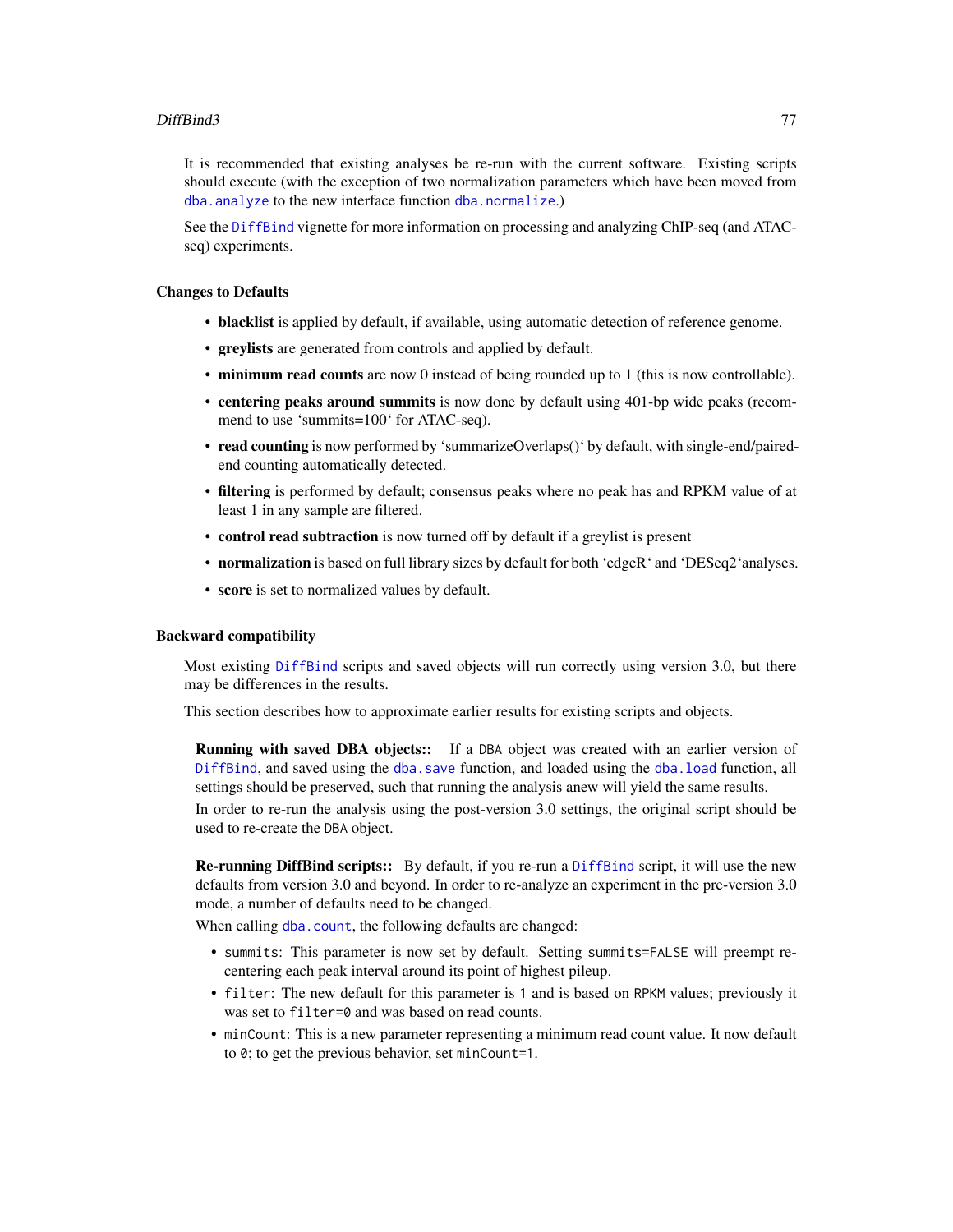The easiest way to perform subsequent processing in a pre-version 3.0 manner is to set a configuration option:

DBA\$config\$design <- FALSE

This will result in the appropriate defaults being set for the new interface function, [dba.normalize](#page-28-0) (which does not need to be invoked explicitly.) The pre-version 3.0 settings for [dba.normalize](#page-28-0) parameters are as follows:

- normalize: DBA\_NORM\_DEFAULT
- library: DBA\_LIBSIZE\_FULL

• background: FALSE

Note that two parameters that used to be available when calling dba. analyze have been moved:

- bSubControl: now integrated into [dba.count](#page-21-0). FALSE by default (unless a greylist has been added using [dba.blacklist](#page-13-0)).
- bFullLibrarySize: now integrated into [dba.normalize](#page-28-0) as an option for the library parameter. library=DBA\_LIBSIZE\_FULL is equivalent to bFullLibrarySize=TRUE, and library=DBA\_LIBSIZE\_PEAKR is equivalent to bFullLibrarySize=FALSE.

# Author(s)

Rory Stark

# See Also

The [DiffBind](#page-2-0) vignette has been updated to show how to analyze experiments using version 3.0.

<span id="page-77-0"></span>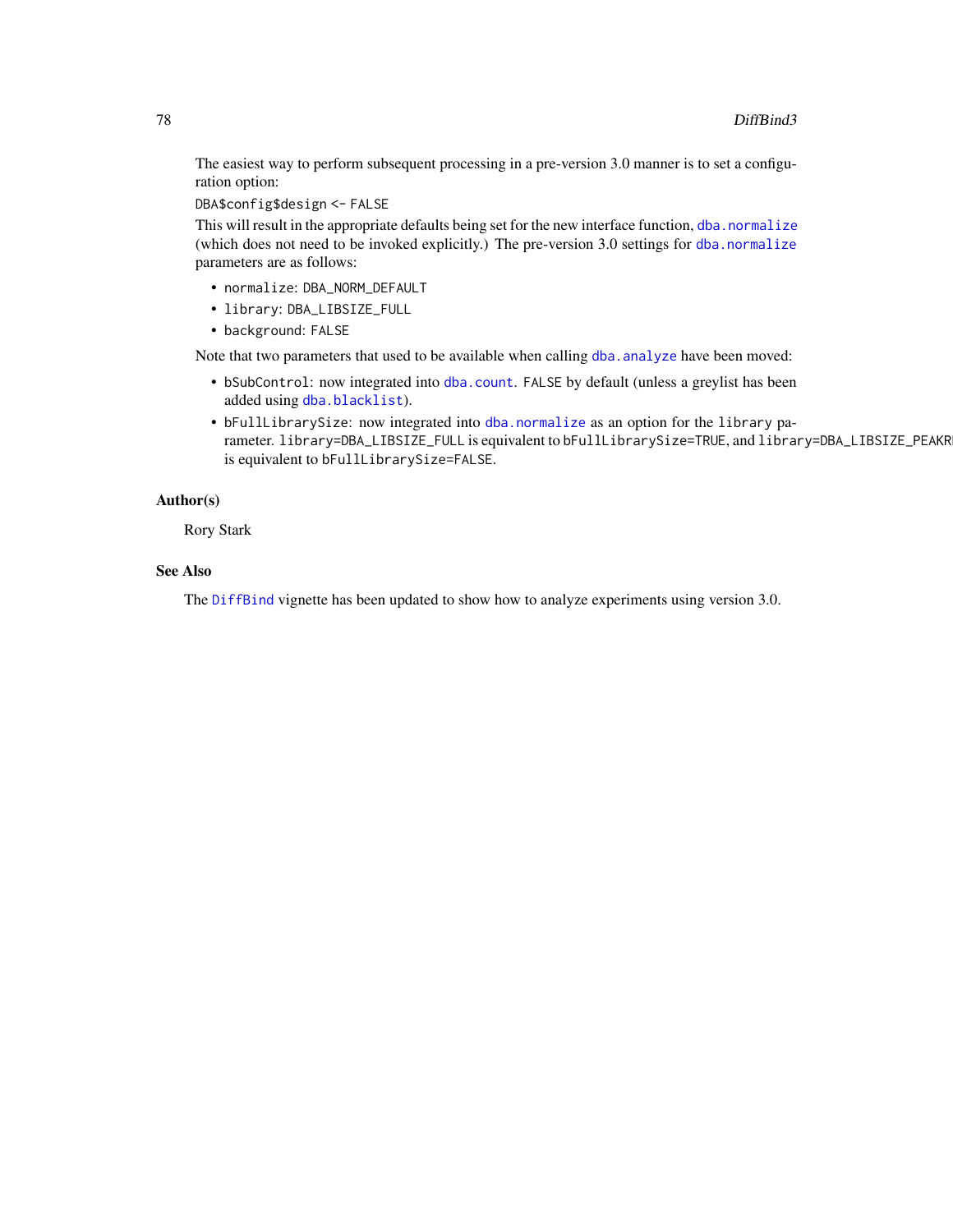# **Index**

∗ package DiffBind-package, [3](#page-2-1) calcThreshold, *[16](#page-15-0)* colorRampPalette, *[47](#page-46-0)* dba, *[3](#page-2-1)*, [4,](#page-3-0) *[8](#page-7-0)*, *[31](#page-30-0)*, *[41](#page-40-0)*, *[69](#page-68-0)* DBA object methods, [8](#page-7-0) DBA tamoxifen resistance dataset, [11](#page-10-0) DBA-config *(*DBA object methods*)*, [8](#page-7-0) DBA-object *(*DBA object methods*)*, [8](#page-7-0) dba.analyze, *[3](#page-2-1)*, *[6](#page-5-0)*, *[9](#page-8-0)*, [12,](#page-11-1) *[20](#page-19-0)*, *[22](#page-21-1)*, *[25](#page-24-0)*, *[33](#page-32-0)*, *[45](#page-44-0)*, *[49,](#page-48-0) [50](#page-49-0)*, *[52,](#page-51-0) [53](#page-52-0)*, *[59](#page-58-0)*, *[61,](#page-60-0) [62](#page-61-0)*, *[65](#page-64-0)*, *[68,](#page-67-0) [69](#page-68-0)*, *[77,](#page-76-0) [78](#page-77-0)* dba.blacklist, *[3](#page-2-1)*, *[11,](#page-10-0) [12](#page-11-1)*, *[14](#page-13-1)*, [14,](#page-13-1) *[24](#page-23-0)*, *[78](#page-77-0)* DBA.config, *[7](#page-6-0)*, *[14](#page-13-1)*, *[17](#page-16-0)*, *[20](#page-19-0)*, *[27](#page-26-0)*, *[41](#page-40-0)*, *[57](#page-56-1)*, *[65](#page-64-0)*, *[67](#page-66-0)*, *[69](#page-68-0)* DBA.config *(*DBA object methods*)*, [8](#page-7-0) dba.contrast, *[3](#page-2-1)*, *[9](#page-8-0)*, *[12–](#page-11-1)[14](#page-13-1)*, [17,](#page-16-0) *[32](#page-31-0)*, *[68,](#page-67-0) [69](#page-68-0)* dba.count, *[3](#page-2-1)*, *[12–](#page-11-1)[14](#page-13-1)*, *[16](#page-15-0)*, [22,](#page-21-1) *[24](#page-23-0)*, *[33](#page-32-0)*, *[64](#page-63-0)*, *[77,](#page-76-0) [78](#page-77-0)* dba.load, *[3](#page-2-1)*, *[9](#page-8-0)*, [26,](#page-25-1) *[67](#page-66-0)*, *[77](#page-76-0)* dba.mask, *[3,](#page-2-1) [4](#page-3-0)*, *[18](#page-17-0)*, [27,](#page-26-0) *[34](#page-33-0)*, *[38](#page-37-0)*, *[52](#page-51-0)*, *[57](#page-56-1)* dba.normalize, *[3](#page-2-1)*, *[12](#page-11-1)[–14](#page-13-1)*, *[22](#page-21-1)*, [29,](#page-28-1) *[30,](#page-29-0) [31](#page-30-0)*, *[55](#page-54-0)*, *[77,](#page-76-0) [78](#page-77-0)* DBA.object *(*DBA object methods*)*, [8](#page-7-0) dba.overlap, *[3](#page-2-1)*, [34,](#page-33-0) *[46](#page-45-0)*, *[48](#page-47-0)*, *[57](#page-56-1)*, *[59](#page-58-0)* dba.peakset, *[3](#page-2-1)*, *[5](#page-4-0)*, *[7](#page-6-0)*, *[23](#page-22-0)*, *[31](#page-30-0)*, [37,](#page-36-0) *[39,](#page-38-0) [40](#page-39-0)*, *[69](#page-68-0)* dba.plotBox, *[3](#page-2-1)*, [42](#page-41-0) dba.plotHeatmap, *[3](#page-2-1)*, *[35](#page-34-0)*, *[37](#page-36-0)*, [44,](#page-43-0) *[53](#page-52-0)* dba.plotMA, *[3](#page-2-1)*, [48,](#page-47-0) *[62](#page-61-0)* dba.plotPCA, *[3](#page-2-1)*, [51,](#page-50-0) *[59](#page-58-0)* dba.plotProfile, *[3](#page-2-1)*, *[10](#page-9-0)*, [54,](#page-53-0) *[56](#page-55-0)* dba.plotVenn, *[3](#page-2-1)*, *[37](#page-36-0)*, [57,](#page-56-1) *[72](#page-71-0)*, *[75](#page-74-0)* dba.plotVolcano, *[3](#page-2-1)*, [60](#page-59-0) dba.report, *[3](#page-2-1)*, *[14](#page-13-1)*, *[35](#page-34-0)*, *[39](#page-38-0)*, *[46](#page-45-0)*, *[52](#page-51-0)*, *[54,](#page-53-0) [55](#page-54-0)*, *[59](#page-58-0)*, [62](#page-61-0) dba.save, *[3](#page-2-1)*, *[9](#page-8-0)*, *[27](#page-26-0)*, *[33](#page-32-0)*, [66,](#page-65-1) *[77](#page-76-0)* dba.show, *[3](#page-2-1)*, *[7](#page-6-0)*, *[10](#page-9-0)*, *[28](#page-27-0)*, *[34](#page-33-0)*, *[38](#page-37-0)*, *[45](#page-44-0)*, *[49](#page-48-0)*, *[52](#page-51-0)*, *[58](#page-57-0)*, *[61,](#page-60-0) [62](#page-61-0)*, [67](#page-66-0)

DBA\_ALL\_ATTRIBUTES *(*DiffBind – DBA global constant variables*)*, [69](#page-68-0) DBA\_ALL\_BLOCK, *[58](#page-57-0)*, *[63](#page-62-0)* DBA\_ALL\_BLOCK *(*DiffBind – DBA global constant variables*)*, [69](#page-68-0) DBA\_ALL\_METHODS, *[13](#page-12-0)*, *[29](#page-28-1)*, *[58](#page-57-0)*, *[63](#page-62-0)* DBA\_ALL\_METHODS *(*DiffBind – DBA global constant variables*)*, [69](#page-68-0) DBA\_ALL\_METHODS\_BLOCK, *[58](#page-57-0)*, *[63](#page-62-0)* DBA\_ALL\_METHODS\_BLOCK *(*DiffBind – DBA global constant variables*)*, [69](#page-68-0) DBA\_BLACKLIST *(*DiffBind – DBA global constant variables*)*, [69](#page-68-0) DBA\_BLACKLIST\_CE10 *(*DiffBind – DBA global constant variables*)*, [69](#page-68-0) DBA\_BLACKLIST\_CE11 *(*DiffBind – DBA global constant variables*)*, [69](#page-68-0) DBA\_BLACKLIST\_DM3 *(*DiffBind – DBA global constant variables*)*, [69](#page-68-0) DBA\_BLACKLIST\_DM6 *(*DiffBind – DBA global constant variables*)*, [69](#page-68-0) DBA\_BLACKLIST\_GRCH37 *(*DiffBind – DBA global constant variables*)*, [69](#page-68-0) DBA\_BLACKLIST\_GRCH38 *(*DiffBind – DBA global constant variables*)*, [69](#page-68-0) DBA\_BLACKLIST\_HG19 *(*DiffBind – DBA global constant variables*)*, [69](#page-68-0) DBA\_BLACKLIST\_HG38 *(*DiffBind – DBA global constant variables*)*, [69](#page-68-0) DBA\_BLACKLIST\_MM10 *(*DiffBind – DBA global constant variables*)*, [69](#page-68-0) DBA\_BLACKLIST\_MM9 *(*DiffBind – DBA global constant variables*)*, [69](#page-68-0) DBA\_BLACKLISTED\_PEAKS *(*DiffBind – DBA global constant variables*)*, [69](#page-68-0) DBA\_CALLER, *[35](#page-34-0)*, *[43](#page-42-0)*, *[45](#page-44-0)*, *[47](#page-46-0)*, *[52](#page-51-0)*, *[55](#page-54-0)*, *[58](#page-57-0)*, *[68](#page-67-0)* DBA\_CALLER *(*DiffBind – DBA global constant variables*)*, [69](#page-68-0) DBA\_CONDITION, *[35](#page-34-0)*, *[43](#page-42-0)*, *[45](#page-44-0)*, *[47](#page-46-0)*, *[52](#page-51-0)*, *[55](#page-54-0)*, *[58](#page-57-0)*, *[68](#page-67-0)*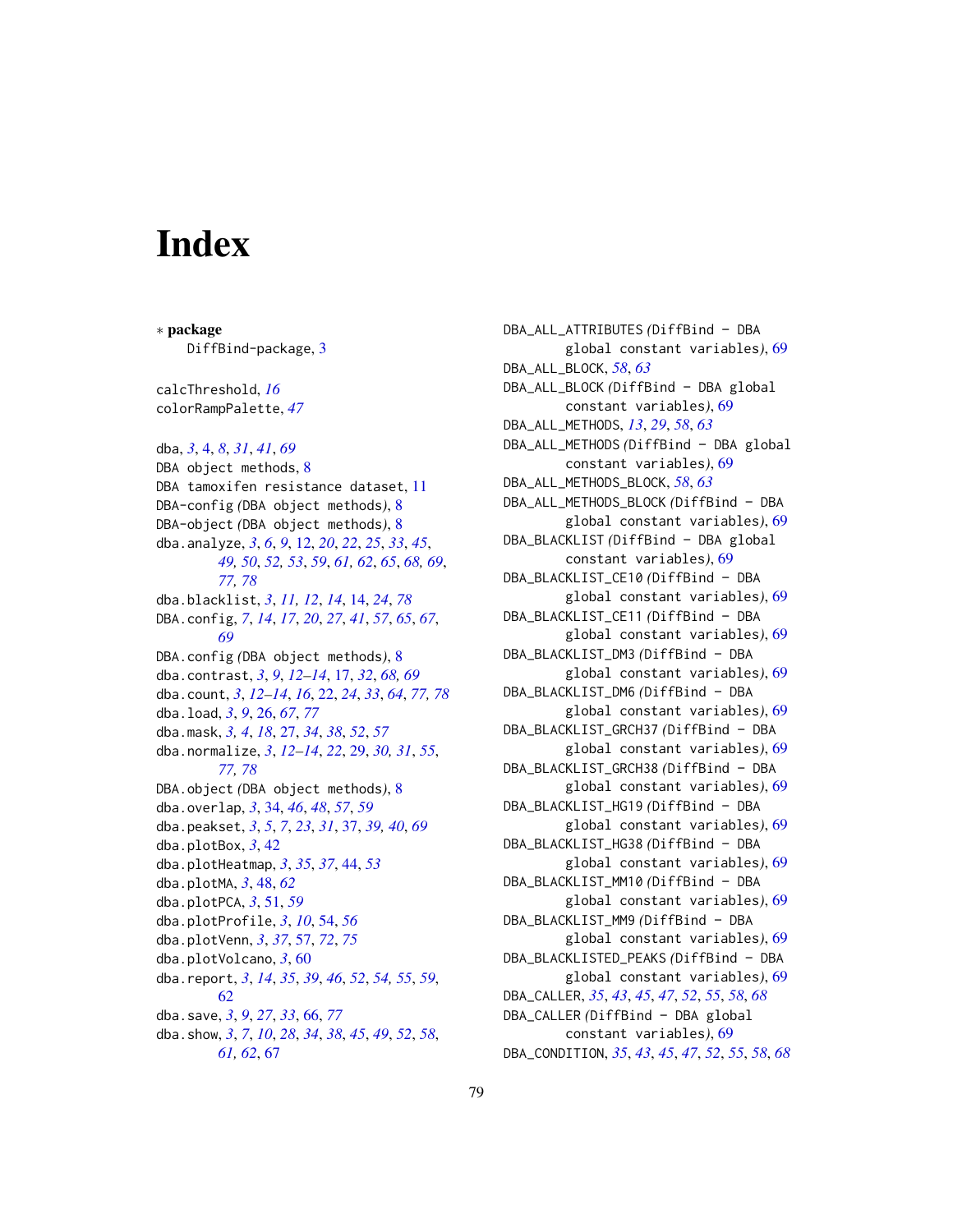DBA\_CONDITION *(*DiffBind – DBA global constant variables*)*, [69](#page-68-0) DBA\_CONSENSUS, *[35](#page-34-0)*, *[43](#page-42-0)*, *[45](#page-44-0)*, *[52](#page-51-0)*, *[55](#page-54-0)*, *[58](#page-57-0)*, *[68](#page-67-0)* DBA\_CONSENSUS *(*DiffBind – DBA global constant variables*)*, [69](#page-68-0) DBA\_CONTROL, *[68](#page-67-0)* DBA\_CONTROL *(*DiffBind – DBA global constant variables*)*, [69](#page-68-0) DBA\_COR, *[46](#page-45-0)* DBA\_COR *(*DiffBind – DBA global constant variables*)*, [69](#page-68-0) DBA\_DATA\_DBAOBJECT, *[59](#page-58-0)* DBA\_DATA\_DBAOBJECT *(*DiffBind – DBA global constant variables*)*, [69](#page-68-0) DBA\_DATA\_FRAME, *[9](#page-8-0)*, *[35](#page-34-0)*, *[59](#page-58-0)*, *[64](#page-63-0)* DBA\_DATA\_FRAME *(*DiffBind – DBA global constant variables*)*, [69](#page-68-0) DBA\_DATA\_GRANGES, *[9](#page-8-0)*, *[35](#page-34-0)*, *[59](#page-58-0)*, *[64](#page-63-0)* DBA\_DATA\_GRANGES *(*DiffBind – DBA global constant variables*)*, [69](#page-68-0) DBA\_DATA\_RANGEDDATA, *[9](#page-8-0)*, *[35](#page-34-0)*, *[59](#page-58-0)*, *[64](#page-63-0)* DBA\_DATA\_RANGEDDATA *(*DiffBind – DBA global constant variables*)*, [69](#page-68-0) DBA\_DATA\_SUMMARIZED\_EXPERIMENT, *[9](#page-8-0)*, *[64](#page-63-0)* DBA\_DATA\_SUMMARIZED\_EXPERIMENT *(*DiffBind – DBA global constant variables*)*, [69](#page-68-0) DBA\_DESEQ2, *[13](#page-12-0)*, *[29](#page-28-1)*, *[35](#page-34-0)*, *[42](#page-41-0)*, *[45](#page-44-0)*, *[49](#page-48-0)*, *[52](#page-51-0)*, *[58](#page-57-0)*, *[61](#page-60-0)*, *[63](#page-62-0)* DBA\_DESEQ2 *(*DiffBind – DBA global constant variables*)*, [69](#page-68-0) DBA\_DESEQ2\_BLOCK, *[35](#page-34-0)*, *[42](#page-41-0)*, *[45](#page-44-0)*, *[49](#page-48-0)*, *[52](#page-51-0)*, *[58](#page-57-0)*, *[61](#page-60-0)*, *[63](#page-62-0)* DBA\_DESEQ2\_BLOCK *(*DiffBind – DBA global constant variables*)*, [69](#page-68-0) DBA\_EDGER, *[13](#page-12-0)*, *[29](#page-28-1)*, *[35](#page-34-0)*, *[42](#page-41-0)*, *[45](#page-44-0)*, *[49](#page-48-0)*, *[52](#page-51-0)*, *[58](#page-57-0)*, *[61](#page-60-0)*, *[63](#page-62-0)* DBA\_EDGER *(*DiffBind – DBA global constant variables*)*, [69](#page-68-0) DBA\_EDGER\_BLOCK, *[35](#page-34-0)*, *[42](#page-41-0)*, *[45](#page-44-0)*, *[49](#page-48-0)*, *[52](#page-51-0)*, *[58](#page-57-0)*, *[61](#page-60-0)*, *[63](#page-62-0)* DBA\_EDGER\_BLOCK *(*DiffBind – DBA global constant variables*)*, [69](#page-68-0) DBA\_EDGER\_GLM *(*DiffBind – DBA global constant variables*)*, [69](#page-68-0) DBA\_FACTOR, *[35](#page-34-0)*, *[43](#page-42-0)*, *[45,](#page-44-0) [46](#page-45-0)*, *[51](#page-50-0)*, *[55](#page-54-0)*, *[58](#page-57-0)*, *[68](#page-67-0)* DBA\_FACTOR *(*DiffBind – DBA global constant variables*)*, [69](#page-68-0)

DBA\_FRIP, *[68](#page-67-0)* DBA\_FRIP *(*DiffBind – DBA global constant variables*)*, [69](#page-68-0) DBA\_GREYLIST *(*DiffBind – DBA global constant variables*)*, [69](#page-68-0) DBA\_GROUP, *[43](#page-42-0)*, *[46](#page-45-0)*, *[51](#page-50-0)* DBA\_GROUP *(*DiffBind – DBA global constant variables*)*, [69](#page-68-0) DBA\_ID, *[35](#page-34-0)*, *[43](#page-42-0)*, *[45](#page-44-0)*, *[51](#page-50-0)*, *[55](#page-54-0)*, *[58](#page-57-0)*, *[68](#page-67-0)* DBA\_ID *(*DiffBind – DBA global constant variables*)*, [69](#page-68-0) DBA\_INALL, *[46](#page-45-0)* DBA\_INALL *(*DiffBind – DBA global constant variables*)*, [69](#page-68-0) DBA\_INTERVALS, *[68](#page-67-0)* DBA\_INTERVALS *(*DiffBind – DBA global constant variables*)*, [69](#page-68-0) DBA\_LIBSIZE\_BACKGROUND *(*DiffBind – DBA global constant variables*)*, [69](#page-68-0) DBA\_LIBSIZE\_DEFAULT *(*DiffBind – DBA global constant variables*)*, [69](#page-68-0) DBA\_LIBSIZE\_FULL *(*DiffBind – DBA global constant variables*)*, [69](#page-68-0) DBA\_LIBSIZE\_PEAKREADS *(*DiffBind – DBA global constant variables*)*, [69](#page-68-0) DBA\_LIBSIZE\_USER *(*DiffBind – DBA global constant variables*)*, [69](#page-68-0) DBA\_NORM\_DEFAULT *(*DiffBind – DBA global constant variables*)*, [69](#page-68-0) DBA\_NORM\_LIB *(*DiffBind – DBA global constant variables*)*, [69](#page-68-0) DBA\_NORM\_NATIVE *(*DiffBind – DBA global constant variables*)*, [69](#page-68-0) DBA\_NORM\_OFFSETS *(*DiffBind – DBA global constant variables*)*, [69](#page-68-0) DBA\_NORM\_OFFSETS\_ADJUST *(*DiffBind – DBA global constant variables*)*, [69](#page-68-0) DBA\_NORM\_RLE *(*DiffBind – DBA global constant variables*)*, [69](#page-68-0) DBA\_NORM\_SPIKEIN *(*DiffBind – DBA global constant variables*)*, [69](#page-68-0) DBA\_NORM\_TMM *(*DiffBind – DBA global constant variables*)*, [69](#page-68-0) DBA\_NORM\_USER *(*DiffBind – DBA global constant variables*)*, [69](#page-68-0) DBA\_OFFSETS\_LOESS *(*DiffBind – DBA global constant variables*)*, [69](#page-68-0)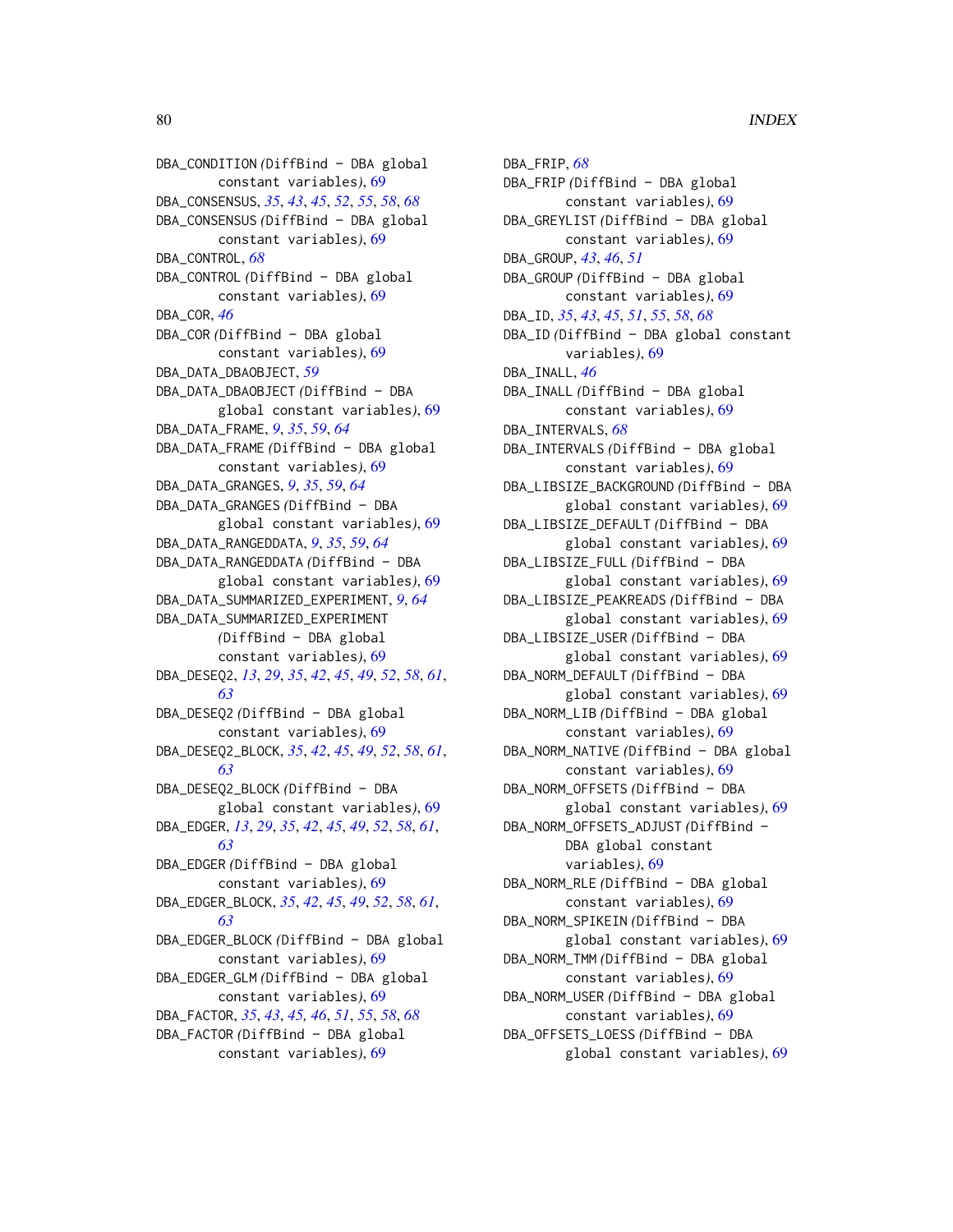# INDEX  $81$

DBA\_OFFSETS\_USER *(*DiffBind – DBA global constant variables*)*, [69](#page-68-0) DBA\_OLAP, *[46](#page-45-0)* DBA\_OLAP *(*DiffBind – DBA global constant variables*)*, [69](#page-68-0) DBA\_OLAP\_ALL, *[34](#page-33-0)* DBA\_OLAP\_ALL *(*DiffBind – DBA global constant variables*)*, [69](#page-68-0) DBA\_OLAP\_PEAKS, *[34](#page-33-0)* DBA\_OLAP\_PEAKS *(*DiffBind – DBA global constant variables*)*, [69](#page-68-0) DBA\_OLAP\_RATE, *[34](#page-33-0)* DBA\_OLAP\_RATE *(*DiffBind – DBA global constant variables*)*, [69](#page-68-0) DBA\_READS, *[68](#page-67-0)* DBA\_READS *(*DiffBind – DBA global constant variables*)*, [69](#page-68-0) DBA\_READS\_BAM *(*DiffBind – DBA global constant variables*)*, [69](#page-68-0) DBA\_READS\_BED *(*DiffBind – DBA global constant variables*)*, [69](#page-68-0) DBA\_READS\_DEFAULT *(*DiffBind – DBA global constant variables*)*, [69](#page-68-0) DBA\_REPLICATE, *[35](#page-34-0)*, *[43](#page-42-0)*, *[45](#page-44-0)*, *[47](#page-46-0)*, *[52](#page-51-0)*, *[55](#page-54-0)*, *[58](#page-57-0)*, *[68](#page-67-0)* DBA\_REPLICATE *(*DiffBind – DBA global constant variables*)*, [69](#page-68-0) DBA\_SCORE\_CONC\_DENOMINATOR *(*DiffBind – DBA global constant variables*)*, [69](#page-68-0) DBA\_SCORE\_CONC\_NUMERATOR *(*DiffBind – DBA global constant variables*)*, [69](#page-68-0) DBA\_SCORE\_CONCENTRATION *(*DiffBind – DBA global constant variables*)*, [69](#page-68-0) DBA\_SCORE\_CONTROL\_READS, *[46](#page-45-0)*, *[52](#page-51-0)* DBA\_SCORE\_CONTROL\_READS *(*DiffBind – DBA global constant variables*)*, [69](#page-68-0) DBA\_SCORE\_FDR *(*DiffBind – DBA global constant variables*)*, [69](#page-68-0) DBA\_SCORE\_FOLD *(*DiffBind – DBA global constant variables*)*, [69](#page-68-0) DBA\_SCORE\_NORMALIZED, *[46](#page-45-0)*, *[52](#page-51-0)* DBA\_SCORE\_NORMALIZED *(*DiffBind – DBA global constant variables*)*, [69](#page-68-0) DBA\_SCORE\_PVAL *(*DiffBind – DBA global constant variables*)*, [69](#page-68-0)

DBA\_SCORE\_READS, *[46](#page-45-0)*, *[52](#page-51-0)* DBA\_SCORE\_READS *(*DiffBind – DBA global constant variables*)*, [69](#page-68-0) DBA\_SCORE\_READS\_EFFECTIVE *(*DiffBind – DBA global constant variables*)*, [69](#page-68-0) DBA\_SCORE\_READS\_FOLD, *[46](#page-45-0)*, *[52](#page-51-0)* DBA\_SCORE\_READS\_FOLD *(*DiffBind – DBA global constant variables*)*, [69](#page-68-0) DBA\_SCORE\_READS\_FULL *(*DiffBind – DBA global constant variables*)*, [69](#page-68-0) DBA\_SCORE\_READS\_MINUS, *[46](#page-45-0)*, *[52](#page-51-0)* DBA\_SCORE\_READS\_MINUS *(*DiffBind – DBA global constant variables*)*, [69](#page-68-0) DBA\_SCORE\_READS\_MINUS\_EFFECTIVE *(*DiffBind – DBA global constant variables*)*, [69](#page-68-0) DBA\_SCORE\_READS\_MINUS\_FULL *(*DiffBind – DBA global constant variables*)*, [69](#page-68-0) DBA\_SCORE\_RPKM, *[46](#page-45-0)*, *[52](#page-51-0)* DBA\_SCORE\_RPKM *(*DiffBind – DBA global constant variables*)*, [69](#page-68-0) DBA\_SCORE\_RPKM\_FOLD, *[46](#page-45-0)*, *[52](#page-51-0)* DBA\_SCORE\_RPKM\_FOLD *(*DiffBind – DBA global constant variables*)*, [69](#page-68-0) DBA\_SCORE\_RPKM\_MINUS, *[46](#page-45-0)*, *[52](#page-51-0)* DBA\_SCORE\_RPKM\_MINUS *(*DiffBind – DBA global constant variables*)*, [69](#page-68-0) DBA\_SCORE\_SUMMIT *(*DiffBind – DBA global constant variables*)*, [69](#page-68-0) DBA\_SCORE\_SUMMIT\_ADJ *(*DiffBind – DBA global constant variables*)*, [69](#page-68-0) DBA\_SCORE\_SUMMIT\_POS *(*DiffBind – DBA global constant variables*)*, [69](#page-68-0) DBA\_SCORE\_TMM\_MINUS\_EFFECTIVE *(*DiffBind – DBA global constant variables*)*, [69](#page-68-0) DBA\_SCORE\_TMM\_MINUS\_EFFECTIVE\_CPM *(*DiffBind – DBA global constant variables*)*, [69](#page-68-0) DBA\_SCORE\_TMM\_MINUS\_FULL *(*DiffBind – DBA global constant variables*)*, [69](#page-68-0) DBA\_SCORE\_TMM\_MINUS\_FULL\_CPM *(*DiffBind – DBA global constant variables*)*, [69](#page-68-0) DBA\_SCORE\_TMM\_READS\_EFFECTIVE